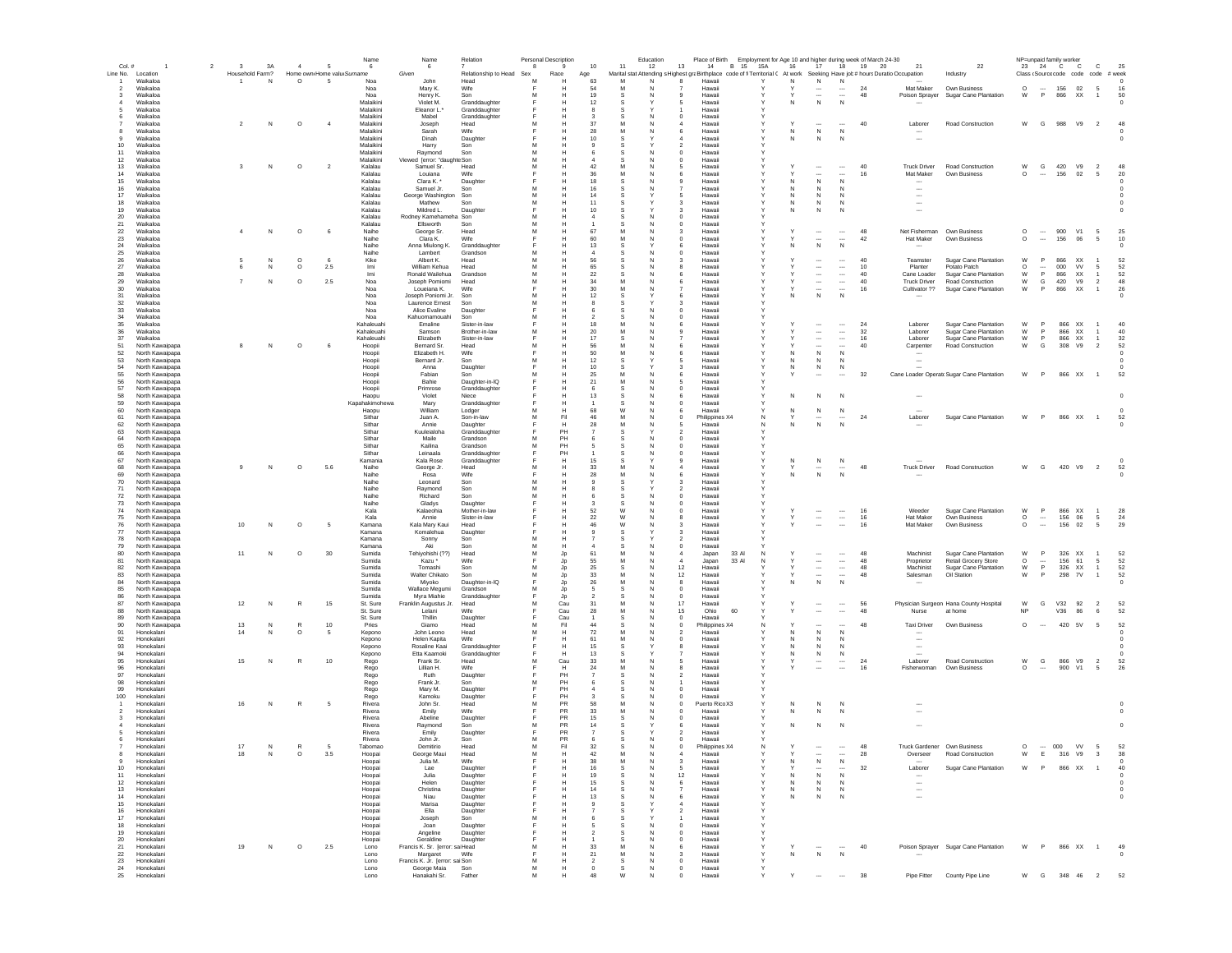| Col.#             |                          | $\overline{2}$ | 3               | 3A | $\overline{4}$ | 5                          | Name<br>6             | 6                                | Relation                | Personal Description | 9              | 10                     | 11             | Education<br>12                       | Place of Birth<br>13<br>14                                                                                                  | <b>B</b> 15<br><b>15A</b> | 16     | 17                                 | 18                                                   | Employment for Age 10 and higher during week of March 24-30<br>19<br>20 | 21                       | 22                                             | 23            | NP=unpaid family worke<br>24 C C |                        | $\mathbf{C}$                     | 25       |
|-------------------|--------------------------|----------------|-----------------|----|----------------|----------------------------|-----------------------|----------------------------------|-------------------------|----------------------|----------------|------------------------|----------------|---------------------------------------|-----------------------------------------------------------------------------------------------------------------------------|---------------------------|--------|------------------------------------|------------------------------------------------------|-------------------------------------------------------------------------|--------------------------|------------------------------------------------|---------------|----------------------------------|------------------------|----------------------------------|----------|
| Line No.          | Location                 |                | Household Farm? |    |                | Home own Home valu Surname |                       | Given                            | Relationship to Head    | Se:                  | Race           | Age                    |                |                                       | Marital stat Attending s Highest graBirthplace code of fi Territorial ( At work Seeking Have job # hours Duratio Occupation |                           |        |                                    |                                                      |                                                                         |                          | Industry                                       |               | Class (Source code code code     |                        |                                  | # week   |
| 26                | Honokalani               |                |                 |    |                |                            | Lono                  | Hanakahi Jr.                     | Brother                 |                      |                | 14                     | S              |                                       | Hawaii                                                                                                                      |                           | N      | N                                  | N                                                    |                                                                         |                          |                                                |               |                                  |                        |                                  |          |
| 27                | Honokalani               |                |                 |    |                |                            | Lono                  | Naki [error: had as "Brot Sister |                         |                      |                |                        |                |                                       | Hawai                                                                                                                       |                           | N      |                                    |                                                      |                                                                         |                          |                                                |               |                                  |                        |                                  |          |
| 28                | Honokalani               |                |                 |    |                |                            | Lono                  | Hoopai                           | Brother                 |                      | н              | 10                     | -S             | -5                                    | Hawai                                                                                                                       |                           | N      | N                                  | N                                                    |                                                                         |                          |                                                |               |                                  |                        |                                  |          |
| 29                | Honokalani               |                | 20              |    | $\circ$        | 10                         | Lono                  | Lilinoe<br>Charles Kealoha       | Sister                  | м                    |                | -8                     | s<br>M         | $\overline{2}$                        | Hawai                                                                                                                       |                           |        |                                    |                                                      | 40                                                                      |                          | <b>Road Construction</b>                       | W             | G                                | 988 V9 2               |                                  | 52       |
| 30<br>31          | Honokalani<br>Honokalani |                |                 | N  |                |                            | Kanekoa<br>Kanekoa    | Malie K.                         | Head<br>Wife            |                      | PH<br>PH       | 46<br>39               | M              | N<br>-8<br>-6                         | Hawai<br>Hawai                                                                                                              |                           | N      | N                                  | <br>N                                                |                                                                         | Laborer                  |                                                |               |                                  |                        |                                  |          |
| 32                | Honokalani               |                |                 |    |                |                            | Kanekoa               | Cathrine N.                      | Daughter                |                      | PH             | 15                     | -S             |                                       | 10<br>Hawaii                                                                                                                |                           | N      | -N                                 | N                                                    |                                                                         |                          |                                                |               |                                  |                        |                                  |          |
| 33                | Honokalani               |                |                 |    |                |                            | Kanekoa               | Josephine                        | Daughter                |                      | PH             | 14                     | s              | $\mathbf{R}$                          | Hawaii                                                                                                                      |                           | N      | <b>N</b>                           | N                                                    |                                                                         |                          |                                                |               |                                  |                        |                                  |          |
| 34                | Honokalani               |                |                 |    |                |                            | Kanekoa               | Ernest                           | Son                     | м                    | PH             | 13                     | <b>S</b>       |                                       | Hawaii                                                                                                                      |                           | N      | N                                  | N                                                    |                                                                         | $\overline{\phantom{a}}$ |                                                |               |                                  |                        |                                  |          |
| 35                | Honokalani               |                |                 |    |                |                            | Kanekoa               | Frank                            | Son                     | м                    | PH             | 12                     | s              | -6                                    | Hawai                                                                                                                       |                           | N      |                                    |                                                      |                                                                         |                          |                                                |               |                                  |                        |                                  |          |
| 36                | Honokalani               |                |                 |    |                |                            | Kanekoa               | Edith                            | Daughter                |                      | PH             | 10                     | <b>S</b>       | $\sim$                                | Hawai                                                                                                                       |                           | N      | N                                  | N                                                    |                                                                         |                          |                                                |               |                                  |                        |                                  |          |
| 37                | Honokalani               |                |                 |    |                |                            | Kanekoa               | Patnais                          | Daughter                |                      | PH             |                        | s              | $^{\circ}$                            | Hawai                                                                                                                       |                           |        |                                    |                                                      |                                                                         |                          |                                                |               |                                  |                        |                                  |          |
| 38                | Honokalani<br>Honokalan  |                | 21              | N  | $\circ$        | 3.5                        | Kanekoa<br>Smith      | Mary<br>James                    | Daughter-in-law<br>Head | M                    | Cau<br>Cau     | 22<br>58               | M              |                                       | Hawai<br>Massachus 53                                                                                                       |                           | N      | N                                  | N                                                    | 40                                                                      |                          | Road Construction                              | W             | G                                | 988 V9                 | $\overline{2}$                   |          |
| $39\,$<br>40      | Honokalan                |                |                 |    |                |                            | Smith                 | Josephine                        | Wife                    |                      | Н              | 63                     | M              |                                       | Hawai                                                                                                                       |                           |        | $\mathsf{N}$                       | N                                                    |                                                                         | Laborer                  |                                                |               |                                  |                        |                                  |          |
| 41                | Honokalani               |                |                 |    |                |                            | Gomes                 | Akalo                            | Lodger                  |                      | Fil            | 39                     | s              | $^{\circ}$<br>N                       | Philippines X4                                                                                                              |                           |        |                                    |                                                      | 24                                                                      | Taro Planter             | Own Business                                   | $\circ$       | 000                              | <b>VV</b>              |                                  | 52       |
| 42                | Kaeleku                  |                | $\bf 22$        | N  |                | 10                         | Smart                 | William Dinidas                  | Head                    |                      | Cau            | 46                     |                |                                       | Scotland 01<br>12                                                                                                           |                           |        |                                    |                                                      | 48                                                                      | Section Overseer         | Sugar Cane Plantation                          | W             | P<br>844                         | XX                     |                                  | 52       |
| 43                | Kaeleku                  |                | 23              | N  |                | 10                         | Manjiu                | Eiji                             | Head                    |                      | Jp             | 52                     | M              | N<br>-6                               | 33 AI<br>Japan                                                                                                              |                           |        |                                    |                                                      | 48                                                                      | Foreman                  | Sugar Cane Plantation                          | W             | 844                              | XX                     | -1                               | 52       |
| 44                | Kaeleku                  |                |                 |    |                |                            | Maniju                | Sei                              | Wife                    |                      | Jp             | 49                     | M              | <b>N</b>                              | Japan<br>33 AI                                                                                                              |                           |        |                                    | $\cdots$                                             | 60                                                                      | Saleswoman               | Restaurant                                     | W             | 298<br><b>P</b>                  | 71                     |                                  | 52       |
| 45                | Kaeleku                  |                |                 |    |                |                            | Maniiu                | Hiroko                           | Daughter                |                      | Jp             | 19                     | -S             | <b>N</b>                              | 10<br>Hawai                                                                                                                 |                           |        |                                    | $\cdots$                                             | 60                                                                      | Waitress                 | Restaurant                                     | W             | 780<br><b>P</b>                  | 71                     |                                  | 52       |
| 46                | Kaeleku                  |                |                 |    |                |                            | Maniju                | Sakai                            | Son                     |                      | Jp             | 18                     |                |                                       | Hawaii                                                                                                                      |                           |        |                                    |                                                      | 40                                                                      | Trackman                 | Sugar Cane Plantation                          | W             | 866                              | XX                     |                                  | 52       |
| 47<br>48          | Kaeleku<br>Kaeleku       |                |                 |    | R              |                            | Maniju                | Kimie<br>Jimalou                 | Daughter                | м                    | Jp             | 15<br>61               | -S<br>s        | N<br>N                                | 10<br>Hawaii<br>33 AI                                                                                                       |                           | N.     | N                                  | N<br>$\overline{\phantom{a}}$                        |                                                                         |                          |                                                |               | P                                | 308 XX                 |                                  | 52       |
| 49                | Kaeleku                  |                | 24              | N  |                | 10                         | Tamoto<br>Tamoto      | Yoshimura                        | Head<br>Lodger          | M                    | Jp<br>Jr.      | 60                     | <b>S</b>       |                                       | Japan<br>33 AI<br>Japan                                                                                                     |                           |        |                                    | $\overline{\phantom{a}}$                             | 32<br>24                                                                | Carpenter<br>Laborer     | Sugar Cane Plantation<br>Sugar Cane Plantation | W<br>W        | - P                              | 866 XX                 |                                  | 52       |
| 50                | Kaeleku                  |                |                 |    |                |                            | Tamoto                | Harozo                           | Lodger                  | M                    | Jp             | 81                     | W              |                                       | Japan<br>33 AI                                                                                                              |                           |        |                                    | $\overline{\phantom{a}}$                             | 16                                                                      | Laborer                  | Sugar Cane Plantation                          | W             | - P                              | 866 XX                 |                                  | 52       |
| 51                | Kaeleku                  | -3             | 25              | N  | $\circ$        | - 5                        | Matsuda               | Yu                               | Head                    | M                    | Jp             | 50                     | D              | N                                     | Japan<br>33 AI                                                                                                              |                           |        |                                    |                                                      | 40                                                                      | Oversee                  | Sugar Cane Plantation                          | W             | P.                               | 844 VV                 | $\overline{1}$                   | 52       |
| 52                | Kaeleku                  |                |                 |    |                |                            | Matsuda               | Clarence Jiumoka                 | Son                     | M                    | PH             | 19                     | s              |                                       | Hawai                                                                                                                       |                           |        |                                    |                                                      | 40                                                                      | Oversee                  | Sugar Cane Plantation                          | W             | 844<br>P                         | VV                     |                                  | 52       |
| 53                | Kaelek                   |                |                 |    |                |                            | Matsuda               | Lawrence Jinke                   | Son                     | M                    | PH             | 17                     | s              |                                       | Hawai                                                                                                                       |                           |        | N                                  | N                                                    |                                                                         |                          |                                                |               |                                  |                        |                                  |          |
| 54                | Kaeleku                  |                |                 |    |                |                            | Matsuda               | Annie Ca???                      | Daughter                |                      | PH             | 16                     | S              |                                       | Hawai                                                                                                                       |                           |        |                                    |                                                      |                                                                         |                          |                                                |               |                                  |                        |                                  |          |
| 55                | Kaeleku                  |                |                 |    |                |                            | Matsuda               | Edwin Yu                         | Son                     | M                    | PH             | 14                     |                |                                       | Hawai                                                                                                                       |                           |        |                                    |                                                      |                                                                         |                          |                                                |               |                                  |                        |                                  |          |
| 56                | Kaeleku                  |                |                 |    |                |                            | Matsuda               | Martha K.                        | Daughter                |                      | PH             | 13                     | -S             |                                       | Hawai                                                                                                                       |                           | N      |                                    |                                                      |                                                                         |                          |                                                |               |                                  |                        |                                  |          |
| 57<br>58          | Kaeleku<br>Kaeleku       |                |                 |    |                |                            | Matsuda<br>Shimabuku  | Doris N.<br>К.                   | Daughter<br>Lodger      |                      | PH<br>Jp       | 12<br>54               | D              | N                                     | Hawai<br>33 AI<br>12<br>Japan                                                                                               |                           | N      | $\cdots$                           | N<br>$\cdots$                                        | 40                                                                      | Trackman                 | Sugar Cane Plantation                          | W             | P                                | 866 XX                 | $\overline{1}$                   | 52       |
| 59                | Kaeleku                  | -5             | 26              | N  | R              | 10                         | Kahano                | Henry Richard                    | Head                    | м                    | Н              | -27                    | M              | N                                     | Hawaii<br>-8                                                                                                                |                           |        | $\overline{\phantom{a}}$           | $\cdots$                                             | 55                                                                      | <b>Truck Driver</b>      | <b>Road Construction</b>                       | W             | G                                | 420 V9                 | $\overline{2}$                   | 52       |
| 60                | Kaeleku                  |                |                 |    |                |                            | Kahano                | Josephine L.                     | Wife                    |                      | PH             | -24                    | M              | 9<br><b>N</b>                         | Hawaii                                                                                                                      |                           | N      | N                                  | N                                                    |                                                                         |                          |                                                |               |                                  |                        |                                  | $\Omega$ |
| 61                | Kaeleku                  |                |                 |    |                |                            | Kahano                | Henry Richard                    | Son                     |                      | PH             |                        |                | - 0                                   | Hawai                                                                                                                       |                           |        |                                    |                                                      |                                                                         |                          |                                                |               |                                  |                        |                                  |          |
| 62                | Kaeleku                  |                |                 |    |                |                            | Kahano                | David Leinahele                  | Son                     | M                    | PH             | $\overline{2}$         | <b>S</b>       | $^{\circ}$<br>N                       | Hawaii                                                                                                                      |                           |        |                                    |                                                      |                                                                         |                          |                                                |               |                                  |                        |                                  |          |
| 63                | Kaeleku                  |                |                 |    |                |                            | Kahano                | Elizabeth K.                     | Daughter                |                      | PH             |                        | s              | N<br>$^{\circ}$                       | Hawai                                                                                                                       |                           |        |                                    |                                                      |                                                                         |                          |                                                |               |                                  |                        |                                  |          |
| 64                | Kaeleku                  | 6              | 27              | N  | R              | 10                         | Kondo                 | Komazo <sup>*</sup>              | Head                    | M                    | Jr.            | -54                    | M              |                                       | 33 AI<br>Japan                                                                                                              |                           |        |                                    | $\overline{\phantom{a}}$                             | 48                                                                      | Stable foreman           | Sugar Cane Plantation                          | W             | $\mathsf{P}$                     | 844 XX                 | $\overline{1}$                   | 52       |
| 65<br>66          | Kaeleku<br>Kaeleku       |                |                 |    |                |                            | Kondo<br>Kondo        | Mary Kuhiwa                      | Wife                    |                      | н<br><b>PH</b> | 56<br>15               | M<br>-S        |                                       | Hawai<br>Hawai                                                                                                              |                           | N      | N                                  | $\sim$<br>N                                          | 16                                                                      | Hatmaker                 | Own Business                                   | $\circ$       | 156                              | 06                     | -5                               | 30       |
| 67                | Kaeleku                  |                |                 |    |                |                            | Kondo                 | Mary Chieko<br>George Pila Maia  | Daughter<br>Stepson     | M                    | Н              | 26                     | S              |                                       | Hawai                                                                                                                       |                           |        |                                    |                                                      | 40                                                                      | <b>Truck Driver</b>      | Sugar Cane Plantation                          | W             | 420<br>P                         | XX                     |                                  | 52       |
| 68                | Kaeleku                  |                |                 |    |                |                            | Kondo                 | Pila Moses                       | Stepson                 | M                    |                | 19                     |                |                                       | Hawai                                                                                                                       |                           |        |                                    |                                                      | 32                                                                      | Teamster                 | Sugar Cane Plantation                          | W             | 866<br>P                         | XX                     |                                  | 52       |
| 69                | Kaeleku                  |                |                 |    |                | Lono $?? ->$               | Kondo                 | Pila Mazie *                     | Stepdaughter            |                      |                | 15                     | S              |                                       | Hawai                                                                                                                       |                           |        | N                                  | N                                                    |                                                                         |                          |                                                |               |                                  |                        |                                  |          |
| 70                | Kaeleku                  |                | 28              | N  |                | 2.5                        | Aipoalani             | Sam K.                           | Head                    |                      |                | 47                     | M              |                                       | Hawai                                                                                                                       |                           |        |                                    |                                                      | 24                                                                      | Gardener                 | Own Home                                       | $\circ$       | 000<br>$\cdots$                  | <b>VV</b>              | 5                                | 32       |
| 71                | Kaeleku                  |                |                 |    |                |                            | Aipoalani             | Helen W.                         | Wife                    |                      |                | 23                     | M              |                                       | Hawai                                                                                                                       |                           |        |                                    |                                                      | 24                                                                      | Mat Maker                | Own Business                                   | $\circ$       | 156                              | 02                     | 5                                | 28       |
| 72                | Kaeleku                  |                |                 |    |                |                            | Aipoalani             | Nelson W.                        | Brother -in-law         |                      |                |                        |                |                                       | Hawai                                                                                                                       |                           |        |                                    |                                                      |                                                                         |                          |                                                |               |                                  |                        |                                  |          |
| 73                | Kaeleku                  |                |                 |    |                |                            | Aipoalani             | Maui W.                          | Sister -in-law          |                      |                | 10                     | s              |                                       | Hawai                                                                                                                       |                           | N      |                                    | N                                                    |                                                                         |                          |                                                |               |                                  |                        |                                  |          |
| 74                | Kaeleku                  |                |                 |    |                |                            | Aipoalani             | Peter W.                         | Brother -in-law         |                      |                | 21                     | s              |                                       | Hawai                                                                                                                       |                           |        | $\overline{\phantom{a}}$           | $\cdots$                                             | 24                                                                      | Fisherman                | Own Business                                   | $\circ$       | $\sim$                           | 900 C1                 | - 5                              | -20      |
| 75<br>76          | Kaeleku<br>Kaeleku       | 8              | 29              | N  | R              | 10                         | Aipoalani<br>Hoopai   | Wallie W.<br>Solomon K           | Brother -in-law<br>Head | м                    | н              | 16<br>-31              | -S<br>м        | -5                                    | Hawaii<br>Hawai                                                                                                             |                           | N      | N                                  | $\,N\,$                                              | 40                                                                      | Jare???                  | Sugar Cane Plantation                          | W             | <b>P</b>                         | 844 XX                 | $\overline{1}$                   | 52       |
| 77                | Kaeleku                  |                |                 |    |                |                            | Hoopai                | Beatrice H.                      | Wife                    |                      | н              | -28                    | M              | N<br>-8                               | Hawaii                                                                                                                      |                           | N      | N                                  | N                                                    |                                                                         |                          |                                                |               |                                  |                        |                                  |          |
| 78                | Kaeleku                  |                |                 |    |                |                            | Hoopai                | Virginia L                       | Daughter                |                      | н              | $\boldsymbol{\Lambda}$ | s              | $\Omega$                              | Hawaii                                                                                                                      |                           |        |                                    |                                                      |                                                                         |                          |                                                |               |                                  |                        |                                  |          |
| 79                | Kaeleku                  |                |                 |    |                |                            | Hoopai                | Katherine C.                     | Daughter                |                      |                |                        |                | $\Omega$                              | Hawaii                                                                                                                      |                           |        |                                    |                                                      |                                                                         |                          |                                                |               |                                  |                        |                                  |          |
| 80                | Kaeleku                  |                |                 |    |                |                            | Hoopai                | Solomon K. Jr.                   | Son                     | M                    | н              | 0.666667               | <b>S</b>       |                                       | Hawaii                                                                                                                      |                           |        |                                    |                                                      |                                                                         |                          |                                                |               |                                  |                        |                                  |          |
| 81                | Kaeleku                  | $\mathbf{Q}$   | 30              | N  | $\mathbb{R}$   | -5                         | Giunau                | Sylvester                        | Head                    | M                    | Fil            | 31                     | s              | $\Omega$                              | Philippines X4                                                                                                              | N                         |        | $\overline{\phantom{a}}$           | $\sim$                                               | 32                                                                      | Teamster                 | Sugar Cane Plantation                          | W             | $\mathsf{P}$                     | 866 XX                 | $\overline{1}$                   | 48       |
| 82                | Kaeleku                  |                |                 |    |                |                            | Agpao                 | Felix                            | Lodger                  | M                    | Fil            | 32                     | S              |                                       | Philippines X4                                                                                                              |                           |        |                                    |                                                      | 32                                                                      | Laborer                  | Sugar Cane Plantation                          | W             | 866<br><b>P</b>                  | XX                     |                                  | 52       |
| 83                | Kaeleku                  |                |                 |    |                |                            | Nacisod               | Tawayo                           | Lodger                  | M                    | Fil            | 29                     |                |                                       | Philippines X4                                                                                                              |                           |        |                                    |                                                      | 24                                                                      | Labore                   | Sugar Cane Plantation                          | W             | $\mathsf{P}$<br>866              | XX                     |                                  | 52       |
| 84<br>85          | Kaeleku<br>Kaeleku       | 10             | 31              | N  | $\mathbb{R}$   |                            | Bartalome<br>Masario  | Esteban                          | Head                    | M<br>M               | Fil<br>Fil     | 28<br>63               | s<br>M         |                                       | Philippines X4                                                                                                              |                           |        |                                    | <br>                                                 | 40<br>42                                                                | Labore                   | Sugar Cane Plantation                          | W<br>W        | 866<br><b>P</b><br>P<br>866      | XX<br>XX               |                                  | 40<br>52 |
| 86                | Kaeleku                  |                |                 |    |                |                            | Masario               | Kayoni<br>Crenie                 | Lodger<br>Lodger's wife |                      | Cau            | 49                     | M              | N                                     | Philippines X4<br>Hawaii                                                                                                    |                           | N      | N                                  | N                                                    |                                                                         | Laborer                  | Sugar Cane Plantation                          |               |                                  |                        |                                  |          |
| 87                | Kaeleku                  | 11             | 32              | N  |                |                            | Villareal             | Andres                           | Head                    |                      | Fil            | 35                     | .s             |                                       | Philippines X4                                                                                                              |                           |        |                                    | $\cdots$                                             | 40                                                                      | Laborer                  | Sugar Cane Plantation                          | W             | P<br>866                         | <b>XX</b>              |                                  | 52       |
| 88                | Kaeleku                  |                |                 |    |                |                            | Layog                 | Kirino                           | Lodger                  | M                    | Fil            | 32                     | W              | N<br>$^{\circ}$                       | Philippines X4                                                                                                              |                           |        |                                    |                                                      | 40                                                                      | Laborer                  | Sugar Cane Plantation                          | W             | 866                              | XX                     |                                  | 48       |
| 89                | Kaeleku                  | 12             | 33              | N  |                | - 5                        | Balagoac              | Andres                           | Head                    | м                    | Fil            | -27                    | <b>S</b>       | <b>N</b><br>$\Omega$                  | Philippines X4                                                                                                              |                           |        |                                    | $\cdots$                                             | 48                                                                      | Teamster                 | Sugar Cane Plantation                          | W             |                                  | 866 XX                 |                                  | 52       |
| 90                | Kaeleku                  |                |                 |    |                |                            | Stomiro               | Francico                         | Lodger                  | M                    | Fil            | -30                    | .s             | N<br>$\overline{2}$                   | Philippines X4                                                                                                              |                           |        |                                    | $\cdots$                                             | 32                                                                      | Laborer                  | Sugar Cane Plantation                          | W             | <b>P</b><br>866                  | XX                     |                                  | 52       |
| 91                | Kaeleku                  | 13             | 34              | N  | R              | - 5                        | Miller                | Fredrick                         | Head                    | м                    | Cau            | 62                     | -S             |                                       | Germany 12 Al                                                                                                               |                           |        |                                    | $\cdots$                                             | 40                                                                      | Painter                  |                                                |               | 340                              | XX                     |                                  | 52       |
| 92                | Kaeleku                  |                |                 |    |                |                            | Rowatong              | Cukinco                          | Lodger                  | M                    | Fil            | -33                    | .s             | N<br>-3                               | Philippines X4                                                                                                              |                           |        |                                    |                                                      | 48                                                                      | Laborer                  | Sugar Cane Plantation                          | W             | 866                              | XX                     |                                  | 52       |
| 93                | Kaeleku                  | 14             | 35              | N  | $\mathbb{R}$   | - 5                        | Ramel                 | Cirila                           | Head                    | M                    | Fil            | 28                     | <b>S</b>       | N                                     | Philippines X4                                                                                                              |                           |        |                                    | $\overline{\phantom{a}}$                             | 30                                                                      | Laborer                  | Sugar Cane Plantation                          | W             | 866                              | XX                     |                                  | 52       |
| 94                | Kaeleku<br>Kaeleku       |                |                 |    |                |                            | Bergao                | Euhiseo<br>Silonie               | Lodger                  | M<br>M               | Fil<br>Fil     | 25<br>28               | W              | N                                     | Philippines X4<br>12                                                                                                        |                           |        |                                    | $\overline{\phantom{a}}$<br>$\overline{\phantom{a}}$ | 32                                                                      | Laborer<br>Laborer       | Sugar Cane Plantation<br>Sugar Cane Plantation | W<br>W        | P<br>866<br>866                  | <b>XX</b><br><b>XX</b> |                                  | 52<br>48 |
| 95<br>96          | Kaeleku                  |                |                 |    |                |                            | Cabugon<br>Balesteros | Maecko                           | Lodger<br>Lodger        | M                    | Fil            | 30                     | <b>S</b>       | N                                     | Philippines X4<br>Philippines X4                                                                                            |                           |        |                                    |                                                      | 32<br>16                                                                | Laborer                  | Sugar Cane Plantation                          | W             | 866<br>P                         | <b>XX</b>              |                                  | 52       |
| 97                | Kaeleku                  | 15             | 36              | N  | R              |                            | Alepuyo               | Juan                             | Head                    | M                    | Fil            | 39                     | s              |                                       | Philippines X4                                                                                                              |                           |        |                                    |                                                      | 48                                                                      | Laborer                  | <b>Sugar Cane Plantation</b>                   | W             | 866<br>P                         | XX                     |                                  | 52       |
| 98                | Kaeleku                  |                |                 |    |                |                            | Nakahana              | Yonemichi                        | Lodger                  | M                    | Jp             | 65                     |                |                                       | Japan<br>33 AI                                                                                                              |                           |        |                                    |                                                      | 24                                                                      | Laborer                  | Sugar Cane Plantation                          | W             | 866<br>P                         | XX                     |                                  | 28       |
| 99                | Kaeleku                  |                |                 |    |                |                            | Kameshiro             | К.                               | Lodger                  | M                    | Jp             | 53                     | s              |                                       | 33 Al<br>Japan                                                                                                              |                           |        |                                    |                                                      | 32                                                                      | Labore                   | Sugar Cane Plantation                          | W             | P                                | 866 XX                 |                                  | 52       |
| 100               | Kaeleku                  | 16             | 37              | N  |                |                            | Tanoue                | Hikokaro                         | Head                    | M                    | Jp.            | 66                     | M              |                                       | Japan<br>33 AI                                                                                                              |                           |        |                                    |                                                      | 48                                                                      | Laborer                  | Sugar Cane Plantation                          | W             | 866<br>P                         | XX                     |                                  | 52       |
|                   | Kaeleku                  |                |                 |    |                |                            | Tanoue                | Kaye                             | Wife                    |                      | -Jp            | 54                     | M              | N                                     | 33 AI<br>Japan                                                                                                              |                           |        |                                    | $\cdots$                                             | 48                                                                      |                          |                                                |               |                                  |                        |                                  |          |
|                   | Kaeleku                  |                |                 |    |                |                            | Tanoue                | Kiyoko                           | Daughter                |                      | Jr.            | 21<br>14               | s              |                                       | Hawaii<br>10                                                                                                                |                           |        |                                    | N                                                    | 40                                                                      | Nurse                    | County Hospital                                | W             | $\mathbf{G}$                     | V36 92                 | $\overline{2}$                   | 52       |
| 3                 | Kaeleku                  | 17             | 38              |    | R              | 10                         | Tanoue                | Masato                           | Son                     |                      | Jp             | 52                     | .s<br>M        | N                                     | Hawai                                                                                                                       |                           |        | N                                  |                                                      |                                                                         |                          | Sugar Cane Plantation                          |               |                                  |                        |                                  |          |
|                   | Kaeleku<br>Kaeleku       |                |                 | N  |                |                            | Ortellio<br>Ortellio  | Marcello<br>Isabel               | Head<br>Wife            |                      | Fil<br>Fil     | 42                     | M              | <b>N</b><br>$\Omega$<br>N<br>$\Omega$ | Philippines X4<br>Philippines X4                                                                                            | N                         | N<br>N | -N<br>N                            | <b>N</b><br>N                                        |                                                                         | Wood Cutter              |                                                |               |                                  |                        |                                  | -26      |
|                   | Kaeleku                  |                |                 |    |                |                            | Ortellio              | Joseph                           | Son                     |                      | Fil            | -20                    | .s             | <b>N</b>                              | Philippines X4                                                                                                              | N                         |        |                                    |                                                      | 40                                                                      | Poison Sprayer           | Sugar Cane Plantation                          | W             | - P                              | 866 XX                 |                                  | 52       |
|                   | Kaeleku                  |                |                 |    |                |                            | Ortellio              | Patrick                          | Son                     | M                    | Fil            | 15                     | -S             | N<br>-8                               | Philippines X4                                                                                                              | N                         | N      | N                                  | N                                                    |                                                                         |                          |                                                |               |                                  |                        |                                  |          |
|                   | Kaeleku                  |                |                 |    |                |                            | Patepat               | Pedro                            | Lodger                  | M                    | Fil            | 41                     | <b>S</b>       | N<br>$\Omega$                         | Philippines X4                                                                                                              |                           |        | $\overline{\phantom{a}}$           |                                                      |                                                                         | Laborer                  | Sugar Cane Plantation                          | W             | P                                | 866 XX                 |                                  | 52       |
|                   | Kaeleku                  | 18             | 39              | N  | R              |                            | Martello              | Antone                           | Head                    | M                    | PR             | 26                     | M              |                                       | Hawaii                                                                                                                      |                           |        |                                    |                                                      |                                                                         | Poison Sprayer           | Sugar Cane Plantation                          | W             | 866<br>P.                        | XX                     |                                  | 52       |
| 10                | Kaeleku                  |                |                 |    |                |                            | Martello              | Frances                          | Wife                    |                      | Н              | 23                     | M              |                                       | Hawaii                                                                                                                      |                           | N      | N                                  | N                                                    |                                                                         |                          |                                                |               |                                  |                        |                                  |          |
| 11                | Kaeleku                  |                |                 |    |                |                            | Martello              | Patrielo                         | Daughter                |                      | PH             | $\Omega$               | <b>S</b>       | N                                     | Hawaii                                                                                                                      |                           |        |                                    |                                                      |                                                                         |                          |                                                |               |                                  |                        |                                  |          |
| $12 \overline{ }$ | Kaeleku                  | 19             | 40              | N  | R              | 10                         | Paz                   | Guillermo                        | Head                    |                      | Fil            | 46                     | M<br>M         | N                                     | Philippines X4                                                                                                              |                           |        |                                    |                                                      | 48                                                                      | ??? Overseer             | Sugar Cane Plantation                          | W             | P                                | 844 XX                 | $\overline{1}$                   | 52       |
| 13<br>14          | Kaeleku<br>Kaeleku       |                |                 |    |                |                            | Paz<br>Paz            | Gloria<br>Ruth                   | Wife<br>Daughter        |                      | Fil<br>Fil     | 36<br>16               |                | 11                                    | Philippines X4<br>Hawai                                                                                                     |                           | Ν      | $\,$ N                             | N                                                    |                                                                         |                          |                                                |               |                                  |                        |                                  |          |
| 15                | Kaeleku                  |                |                 |    |                |                            | Paz                   | William                          | Son                     |                      | Fil            | 23                     |                |                                       | Hawai                                                                                                                       |                           |        | $\overline{\phantom{a}}$           |                                                      |                                                                         |                          |                                                |               |                                  |                        |                                  |          |
| 16                | Kaeleku                  |                |                 |    |                |                            | Paz                   | Matildo                          | Daughter                |                      | Fil            | 11                     | s              | -6                                    | Hawai                                                                                                                       |                           |        |                                    |                                                      |                                                                         |                          |                                                |               |                                  |                        |                                  |          |
| 17                | Kaeleku                  |                |                 |    |                |                            | Paz                   | Rosaline                         | Daughter                |                      | Fil            |                        |                |                                       | Hawai                                                                                                                       |                           |        |                                    |                                                      |                                                                         |                          |                                                |               |                                  |                        |                                  |          |
| 18                | Kaeleku                  |                |                 |    |                |                            | Paz                   | Sally                            | Daughter                |                      | Fil            |                        | -S             |                                       | Hawaii                                                                                                                      |                           |        |                                    |                                                      |                                                                         |                          |                                                |               |                                  |                        |                                  |          |
| 19                | Kaeleku                  | 20             | 41              | N  | R              | - 5                        | Ancleto               | Adides                           | Head                    |                      | Fil            | 39                     | <b>S</b>       | <b>N</b><br>$\Omega$                  | Philippines X4                                                                                                              | N                         |        | $\overline{\phantom{a}}$           | $\cdots$                                             | 24                                                                      | Laborer                  | Sugar Cane Plantation                          | W             | $\mathsf{P}$                     | 866 XX                 | $\overline{1}$                   | 42       |
| 20                | Kaeleku                  |                |                 |    |                |                            | Pimental              | Pedro                            | Lodger                  | м                    | Fil            | 39                     |                |                                       | Philippines X4                                                                                                              | N                         |        |                                    |                                                      | 48                                                                      | Laborer                  | Sugar Cane Plantation                          | W             | 866                              | XX                     | -1                               | 42       |
| 21                | Kaeleku                  | 21             | 42              |    |                | 10                         | Ignacio               | Casiono                          | Head                    | м                    | Fil            | -31                    | -S             | <b>N</b>                              | Philippines X4                                                                                                              | N                         |        | $\cdots$                           | $\sim$                                               | 16                                                                      | Laborer                  | Sugar Cane Plantation                          | W             | <b>P</b>                         | 866 XX                 |                                  | 52       |
| 22                | Kaeleku                  |                |                 |    |                |                            | Atad                  | Poaticis                         | Lodger                  | ${\sf M}$            | Fil            | 51                     | s              | N<br>$\Omega$                         | Philippines X4                                                                                                              | N                         |        | $\cdots$                           | $\cdots$                                             | 16                                                                      | Laborer                  | Sugar Cane Plantation                          | W             | P                                | 866 XX                 | -1                               | 52       |
| 23                | Kaeleku<br>Kaeleku       |                |                 |    |                |                            | Eleazor               | Mariono                          | Lodger                  | M<br>M               | Fil            | 38                     | s              | N                                     | Philippines X4<br>$\Omega$                                                                                                  | N<br>N                    |        | $\overline{\phantom{a}}$           | $\cdots$<br>$\cdots$                                 | 16                                                                      | Cane Cutter              | Sugar Cane Plantation                          | W<br>W        | P.<br>P                          | 866 XX<br>866 XX       | $\overline{1}$                   | 52       |
| 24                | Kaeleku                  | 22             | 43              | N  | $\mathbb{R}$   | - 5                        | Damapito<br>Glabionso | Diego<br>Juan                    | Head                    | M                    | Fil<br>Fil     | 32<br>30               | s<br>s         | N<br>$\Omega$<br>N<br>$\Omega$        | Philippines X4                                                                                                              | N                         |        | $\sim$<br>$\overline{\phantom{a}}$ | $\cdots$                                             | 36<br>24                                                                | Laborer<br>Laborer       | Sugar Cane Plantation                          | W             | P.                               | 866 XX                 | $\overline{1}$<br>$\overline{1}$ | 52<br>52 |
| 25<br>26          | Kaeleku                  |                |                 |    |                |                            | Gelisporo             | Obian                            | Lodger<br>Lodger        | M                    | Fil.           | 34                     | s              | N<br>$\Omega$                         | Philippines X4<br>Philippines X4                                                                                            | N                         |        | $\overline{\phantom{a}}$           | $\overline{\phantom{a}}$                             | 40                                                                      | Poison Sprayer           | Sugar Cane Plantation<br>Sugar Cane Plantation | W             | P                                | 866 XX                 | $\overline{1}$                   | 52       |
| 27                | Kaeleku                  | 23             | 44              | N  | R              | 10                         | Cosma                 | Manuel                           | Head                    | M                    | Fil            | 23                     | M              | N                                     | Philippines X4                                                                                                              | N                         |        | $\overline{\phantom{a}}$           | $\ldots$                                             | 40                                                                      | Poison Sprayer           | Sugar Cane Plantation                          | W             | P                                | 866 XX                 | $\overline{1}$                   | 52       |
| 28                | Kaeleku                  |                |                 |    |                |                            | Cosma                 | Beatrice                         | Wife                    | F                    | H              | 18                     | M              | N                                     | 10<br>Hawaii                                                                                                                | N                         | N      | N                                  | N                                                    |                                                                         |                          |                                                |               |                                  |                        |                                  |          |
| 29                | Kaeleku                  |                |                 |    |                |                            | Cosma                 | Madeline                         | Daughter                |                      | PH             | 0.833333               | s              | N                                     | Hawaii                                                                                                                      |                           |        |                                    |                                                      |                                                                         |                          |                                                |               |                                  |                        |                                  |          |
| 30                | Kaeleku                  | 24             | 45              | N  | $\mathbb{R}$   | 10                         | Cosma                 | Felix                            | Head                    | M                    | Fil            | 60                     | M              | N                                     | Philippines X4                                                                                                              | N                         |        |                                    | $\overline{\phantom{a}}$                             | 20                                                                      | Laborer                  | Sugar Cane Plantation                          | W             | P                                | 866 XX                 | $\overline{1}$                   | 52       |
| 31                | Kaeleku                  |                |                 |    |                |                            | Cosma                 | Ealetino                         | Wife                    | F                    | Fil            | 50                     | M              | $\mathsf{N}$                          | Philippines X4                                                                                                              | N                         |        | $\ldots$                           | $\ldots$                                             | 18                                                                      | Laborer                  | Sugar Cane Plantation                          | W             | $\,$ P                           | 866 XX                 | $\overline{1}$                   | 52       |
| $32\,$            | Kaeleku                  |                |                 |    |                |                            | Cosma                 | Dassieic                         | Daughter                |                      | Fil            | 20                     | s              | N                                     | Philippines X4                                                                                                              |                           |        | $\ldots$                           | $\ldots$                                             | 18                                                                      | Laborer                  | Sugar Cane Plantation                          | ${\mathsf W}$ | P                                | 866 XX                 | $\overline{1}$                   | 52       |
| 33                | Kaeleku                  |                |                 |    |                |                            | Cosma                 | Petro                            | Daughter                |                      | Fil            | 18                     | s              | N                                     | Philippines X4                                                                                                              | N                         |        | $\ldots$                           | $\ldots$                                             | 18                                                                      | Laborer                  | Sugar Cane Plantation                          | W             | P                                | 866 XX                 | $\overline{1}$                   | 52       |
| 34                | Kaeleku                  |                |                 |    |                |                            | Cosma                 | Marion                           | Son                     | M                    | Fil            | 12                     | -S             | N<br>$\overline{2}$                   | Hawaii                                                                                                                      |                           | N      | N                                  | N                                                    |                                                                         |                          |                                                |               |                                  |                        |                                  | $\Omega$ |
| 35<br>36          | Kaeleku<br>Kaeleku       |                |                 |    |                |                            | Cosma                 | Francico<br>William              | Son                     | M<br>M               | Fil<br>Fil     | 9<br>$\mathbf{6}$      | s              | N<br>$\Omega$                         | Hawaii                                                                                                                      |                           |        |                                    |                                                      |                                                                         |                          |                                                |               |                                  |                        |                                  |          |
| 37                | Kaeleku                  |                |                 |    |                |                            | Cosma<br>Cosma        | Antonio                          | Son<br>Son              | ${\sf M}$            | Fil            |                        | -S<br><b>S</b> | N                                     | Hawaii<br>Hawaii<br>$^{\circ}$                                                                                              |                           |        |                                    |                                                      |                                                                         |                          |                                                |               |                                  |                        |                                  |          |
|                   |                          |                |                 |    |                |                            |                       |                                  |                         |                      |                |                        |                |                                       |                                                                                                                             |                           |        |                                    |                                                      |                                                                         |                          |                                                |               |                                  |                        |                                  |          |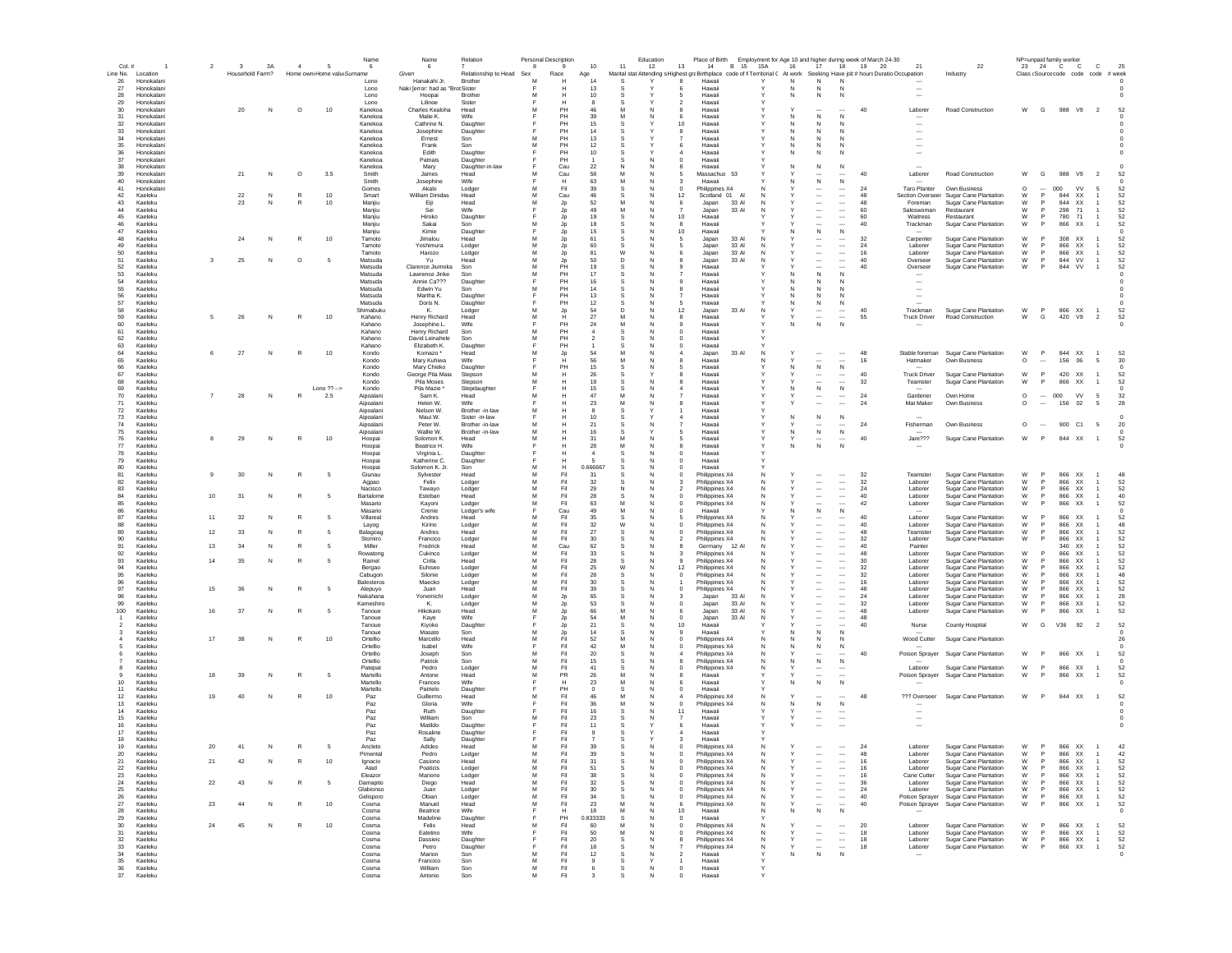| Col. #                             | $\overline{2}$ | $\overline{\mathbf{3}}$ | 3A     | $\overline{a}$ | -5                         | Name<br>6              | Name<br>- 6                 | Relation                 | 8      | <b>Personal Description</b><br>$\mathbf{Q}$ | 10                   | Education<br>11<br>12                                                                                                       | 13             | Place of Birth<br>14             | B 15 15A | 16     | 17                                                   | 18                                   | Employment for Age 10 and higher during week of March 24-30<br>19<br>20 | 21                                        | 22                                                            | NP=unpaid family worker                                                                       | 23 24 C                        | <b>C</b>                   | c                                | 25         |
|------------------------------------|----------------|-------------------------|--------|----------------|----------------------------|------------------------|-----------------------------|--------------------------|--------|---------------------------------------------|----------------------|-----------------------------------------------------------------------------------------------------------------------------|----------------|----------------------------------|----------|--------|------------------------------------------------------|--------------------------------------|-------------------------------------------------------------------------|-------------------------------------------|---------------------------------------------------------------|-----------------------------------------------------------------------------------------------|--------------------------------|----------------------------|----------------------------------|------------|
| Line No. Location                  |                | Household Farm?         |        |                | Home own Home valu Surname |                        | Given                       | Relationship to Head Sex |        | Race                                        | Age                  | Marital stat Attending s Highest graBirthplace code of fi Territorial ( At work Seeking Have job # hours Duratio Occupation |                |                                  |          |        |                                                      |                                      |                                                                         |                                           | Industry                                                      | Class <source code="" code<="" td=""/> <td></td> <td></td> <td>code<br/># week</td> <td></td> |                                |                            | code<br># week                   |            |
| 38<br>Kaeleku<br>$39\,$<br>Kaeleku | 25             | 46                      | N      | R              | 10                         | Malandor<br>Balada     | Antonio<br>Pidelino         | Lodger<br>Head           | M<br>M | Fil<br>Fil                                  | 32<br>45             | W                                                                                                                           | $^{\circ}$     | Philippines X4<br>Philippines X4 |          |        | $\sim$                                               | $\sim$                               | 32<br>40                                                                | Cane Cutter<br>Cane Cutter                | Sugar Cane Plantation<br>Sugar Cane Plantation                | W<br>W                                                                                        | P                              | 866 XX<br>866<br>XX        | $\overline{1}$                   | 52<br>42   |
| $40\,$<br>Kaeleku                  |                |                         |        |                |                            | Balada                 | Antonio                     | Son                      | M      | Fil                                         | 16                   |                                                                                                                             |                | Hawaii                           |          |        | $\mathsf N$                                          | ${\sf N}$                            |                                                                         |                                           |                                                               |                                                                                               |                                |                            |                                  |            |
| 41<br>Kaeleku                      |                |                         |        |                |                            | Pakeran                | Julian                      | Lodger                   | M      | Fil                                         | 50<br>40             | N                                                                                                                           | $^{\circ}$     | Philippines X4                   | N        |        | $\cdots$                                             | $\cdots$                             | 40                                                                      | Laborer                                   | Sugar Cane Plantation                                         | W                                                                                             |                                | 866<br>XX                  |                                  | 48         |
| 42<br>Kaeleku<br>43<br>Kaeleku     | 26             | 47                      | N      | $\mathbb{R}$   | 10                         | Bernados<br>Hoopai     | Cebero<br>Daniel            | Lodger<br>Head           | M      | Fil<br>н                                    | 26                   |                                                                                                                             |                | Philippines X4<br>Hawaii         |          |        | $\overline{\phantom{a}}$                             | $\cdots$<br>$\cdots$                 | 32<br>32                                                                | Laborer<br>Laborer                        | Sugar Cane Plantation<br><b>Sugar Cane Plantation</b>         | W<br>W                                                                                        |                                | 866<br>XX<br>866<br>XX     |                                  | 50<br>48   |
| 44<br>Kaeleku                      |                |                         |        |                |                            | Compos                 | Osyas                       | Lodger                   | M      | Fil                                         | 28                   |                                                                                                                             |                | Philippines X4                   |          |        | $\cdots$                                             | $\cdots$                             | 32                                                                      | Laborer                                   | Sugar Cane Plantation                                         | W                                                                                             |                                | 866<br>XX                  |                                  | 52         |
| 45<br>Kaeleku<br>46<br>Kaeleku     |                |                         |        |                |                            | Miguel<br>Mauted       | Domazo<br>Antonio           | Lodger<br>Lodger         | м<br>м | Fil<br>Fil                                  | 27<br>30             | N<br>-N                                                                                                                     | $^{\circ}$     | Philippines X4<br>Philippines X4 | N.<br>N. |        | $\cdots$<br>$\cdots$                                 | $\sim$<br>$\cdots$                   | -32<br>24                                                               | Laborer<br>Laborer                        | Sugar Cane Plantation<br><b>Sugar Cane Plantation</b>         | W<br>W                                                                                        | $\mathsf{P}$                   | 866 XX<br>866 XX           | -1<br>-1                         | 48<br>48   |
| 47<br>Kaeleku                      | 28             | 48                      | N      | $\mathbb{R}$   | 10                         | Balestino              | Telusporo                   | Head                     | M      | Fil                                         | 40                   | м<br>N                                                                                                                      | $^{\circ}$     | Philippines X4                   | N        |        | $\sim$                                               | $\cdots$                             | 42                                                                      | Laborer                                   | <b>Sugar Cane Plantation</b>                                  | W                                                                                             | P.                             | 866 XX                     | -1                               | 52         |
| 48<br>Kaeleku<br>49<br>Kaeleku     |                |                         |        |                |                            | Balestino<br>Balestino | Maria<br>Felix              | Wife<br>Son              | M      | Fil<br>Fil                                  | 33                   | M<br>N                                                                                                                      | з              | Philippines X4<br>Hawaii         |          |        | $\overline{\phantom{a}}$                             |                                      | 48                                                                      |                                           |                                                               |                                                                                               |                                |                            |                                  | - 0        |
| 50<br>Kaeleku                      |                |                         |        |                |                            | Balestino              | Gaeiomo                     | Son                      | M      | Fil                                         |                      | N                                                                                                                           | $\overline{0}$ | Hawaii                           |          |        |                                                      |                                      |                                                                         |                                           |                                                               |                                                                                               |                                |                            |                                  |            |
| 51<br>Kaeleku                      |                |                         |        |                |                            | Balestino              | Magdalena                   | Daughte                  |        | Fil                                         | -5                   | $\mathbf{S}$<br>N                                                                                                           | $\Omega$       | Hawaii                           |          |        |                                                      |                                      |                                                                         |                                           |                                                               |                                                                                               |                                |                            |                                  |            |
| 52<br>Kaeleku<br>53<br>Kaeleku     | 29             | 49                      | N      | $\mathbb{R}$   | 10                         | Balestino<br>Pegarigan | Federico<br>Felix           | Son<br>Head              | M<br>M | Fil<br>Fil                                  | $\mathbf{a}$<br>30   | N                                                                                                                           | $\Omega$       | Hawaii<br>Philippines X4         |          |        |                                                      |                                      | 48                                                                      | Laborer                                   | Sugar Cane Plantation                                         | W                                                                                             | P                              | 866 XX                     |                                  | 52         |
| 54<br>Kaeleku                      |                |                         |        |                |                            | Lebaguan               | Rodrigo                     | Lodger                   | M      | Fil                                         | 29                   |                                                                                                                             |                | Philippines X4                   |          |        | $\ddotsc$                                            | $\cdots$                             | 40                                                                      | Overseer                                  | Sugar Cane Plantation                                         | W                                                                                             |                                | 844 XX                     |                                  | 52         |
| 55<br>Kaeleku<br>56<br>Kaeleku     |                |                         |        |                |                            | Rivera<br>Cabasang     | Pedro<br>Anasino            | Lodger<br>Lodger         | M<br>M | Fil<br>Fil                                  | 32<br>$30\,$         | N                                                                                                                           | $^{\circ}$     | Philippines X4<br>Philippines X4 |          |        | $\overline{\phantom{a}}$<br>$\overline{\phantom{a}}$ | $\ldots$<br>$\cdots$                 | 48<br>40                                                                | Laborer<br>Laborer                        | Sugar Cane Plantation<br>Sugar Cane Plantation                | W<br>W                                                                                        | P                              | 866<br>XX<br>866<br>XX     |                                  | 52<br>52   |
| 57<br>Kaeleku                      |                |                         |        |                |                            | Monitei                | Antonio                     | Lodger                   | M      | Fil                                         | 63                   |                                                                                                                             |                | Philippines X4                   |          |        | $\cdots$                                             | $\cdots$                             | 40                                                                      | Laborer                                   | Sugar Cane Plantation                                         | W                                                                                             |                                | 866<br>XX                  |                                  | 52         |
| 58<br>Kaeleku<br>59<br>Kaeleku     | 30             | 50                      | N      | R              | - 5                        | Modelo<br>Barques      | Rosario<br>Hilario          | Head<br>Lodger           | M      | Fil<br>Fil                                  | 45<br>38             | N.                                                                                                                          | $^{\circ}$     | Philippines X4<br>Philippines X4 |          |        | $\cdots$<br>$\ddotsc$                                | $\cdots$<br>$\cdots$                 | 24<br>40                                                                | Laborer<br>Laborer                        | Sugar Cane Plantation<br>Sugar Cane Plantation                | W<br>W                                                                                        | P <sub>1</sub>                 | 866<br>XX<br>866 XX        |                                  | 52<br>52   |
| 60<br>Kaeleku                      | 31             | 51                      | N      | $\mathbb{R}$   | - 5                        | Loano                  | Albert H.                   | Head                     | M      | н                                           | 36                   | м<br>N                                                                                                                      | -3             | Hawaii                           |          |        | $\cdots$                                             | $\cdots$                             | 48                                                                      | Poison Sprayer                            | Sugar Cane Plantation                                         | W                                                                                             | P.                             | 866 XX                     | -1                               | 52         |
| 61<br>Kaeleku                      |                |                         |        |                |                            | Loano                  | Florence                    | Wife                     |        | PH                                          | 21                   | M<br>-N                                                                                                                     |                | Hawaii                           |          |        | N                                                    | N                                    |                                                                         |                                           |                                                               |                                                                                               |                                |                            |                                  |            |
| 62<br>Kaeleku<br>63<br>Kaeleku     | 32             | 52                      | N      | $\mathbb{R}$   | 10                         | Kiambao<br>Kiambao     | Albano<br>Maggie N.         | Head<br>Wife             | м      | Fil<br>н                                    | 58<br>48             | м<br>N<br>м<br>-N                                                                                                           |                | Philippines X4<br>Hawaii         | N.       | N      | <br>N                                                | <br>N                                | 48                                                                      | Laborer                                   | <b>Sugar Cane Plantation</b>                                  | W                                                                                             | $\mathsf{P}$                   | 866 XX                     | $\overline{1}$                   | 52         |
| 64<br>Kaeleku                      |                |                         |        |                |                            | Kiamhan                | Rudolph                     | Son                      | M      | PH                                          | 19                   | S.<br>N                                                                                                                     | 8              | Hawaii                           |          |        | $\overline{\phantom{a}}$                             |                                      | 48                                                                      | Laborer                                   | Sugar Cane Plantation                                         | W                                                                                             | P                              | 866 XX                     |                                  | 48         |
| 65<br>Kaeleku<br>66<br>Kaeleku     |                |                         |        |                |                            | Kiamhan<br>Offisal     | John *<br>Daisy             | Son [adopted]<br>Lodger  | M      | PH<br>н                                     | $\overline{2}$<br>20 | N<br><sup>D</sup><br>N                                                                                                      | $\Omega$       | Hawaii<br>Hawaii                 |          |        | $\overline{\phantom{a}}$                             | $\overline{\phantom{a}}$             | 20                                                                      | Laundress                                 | Own Business                                                  | $\Omega$                                                                                      |                                | 434<br>89                  | 5                                | 52         |
| 67<br>Kaeleku                      | 33             | 53                      | N      | R              | -5                         | Somabez                | Siniaco                     | Head                     | M      | Fil                                         | 58                   | D.<br>N                                                                                                                     | $\Omega$       | Philippines X4                   | N        |        | $\sim$                                               | $\overline{\phantom{a}}$             | 40                                                                      | Laborer                                   | Sugar Cane Plantation                                         | W                                                                                             | P                              | 866<br><b>XX</b>           |                                  | 52         |
| 68<br>Kaeleku<br>69<br>Kaeleku     | 34             | 54                      | N      | R              |                            | Demacila<br>Paena      | Diego<br>Mariomo            | Lodger<br>Head           | M<br>M | Fil<br>Fil                                  | 50<br>32             | W                                                                                                                           |                | Philippines X4                   |          |        | $\cdots$<br>$\overline{\phantom{a}}$                 | $\cdots$<br>                         | 36<br>48                                                                | Laborer<br>Laborer                        | Sugar Cane Plantation<br><b>Sugar Cane Plantation</b>         | W<br>W                                                                                        | P                              | 866<br>XX<br>866<br>XX     |                                  | 52<br>52   |
| 70<br>Kaeleku                      |                |                         |        |                |                            | Garnida                | Gaspar                      | Lodger                   | M      | Fil                                         | 31                   |                                                                                                                             |                | Philippines X4<br>Philippines X4 |          |        |                                                      | $\overline{\phantom{a}}$             | 32                                                                      | Laborer                                   | Sugar Cane Plantation                                         | W                                                                                             |                                | 866<br>XX                  |                                  | 47         |
| 71<br>Kaeleku                      |                |                         |        |                |                            | Aginau                 | Paponeis                    | Lodger                   | M      | Fil                                         | 39                   | N                                                                                                                           |                | Philippines X4                   |          |        | $\cdots$                                             | $\cdots$                             | 48                                                                      | Carpenter                                 | Sugar Cane Plantation                                         | W                                                                                             |                                | 308<br>XX                  |                                  | 49         |
| 72<br>Kaeleku<br>$73\,$<br>Kaeleku | 35             | 55                      | N      | $\mathbb{R}$   | - 5                        | Loapao<br>Lenaono      | Agapito<br>Julia            | Head<br>Lodger           |        | $\mathsf{Fil}$<br>Fil                       | 48<br>51             | N.                                                                                                                          |                | Philippines X4<br>Philippines X4 |          |        | $\cdots$<br>$\cdots$                                 | $\cdots$<br>$\cdots$                 | 40<br>32                                                                | Laborer<br>Laborer                        | <b>Sugar Cane Plantation</b><br><b>Sugar Cane Plantation</b>  | W<br>W                                                                                        |                                | 866<br>XX<br>866<br>XX     |                                  | 52<br>52   |
| 74<br>Kaeleku                      |                |                         |        |                |                            | Baldovino              | Benito Camute               | Lodger                   | M      | Fil                                         | 46                   |                                                                                                                             |                | Philippines X4                   |          |        |                                                      | $\cdots$                             | 32                                                                      | Laborer                                   | <b>Sugar Cane Plantation</b>                                  | W                                                                                             |                                | 866<br>XX                  |                                  | 52         |
| 75<br>Kaeleku<br>76<br>Kaeleku     | 36<br>37       | 56<br>57                | N<br>N | R<br>R         | - 5                        | Leaso<br>Bernandao     | Augustino<br>Braulis        | Head<br>Head             | м<br>м | Fil<br>Fil                                  | 44<br>29             | N                                                                                                                           |                | Philippines X4<br>Philippines X4 | N.       |        | $\sim$<br>$\overline{\phantom{a}}$                   | $\cdots$<br>$\cdots$                 | -32<br>24                                                               | Cane Loader<br>Laborer                    | Sugar Cane Plantation<br><b>Sugar Cane Plantation</b>         | W<br>W                                                                                        | <b>P</b>                       | 866 XX<br>866 XX           |                                  | 52<br>52   |
| 77<br>Kaeleku                      |                |                         |        |                |                            | Paonal                 | Inimisi                     | Lodger                   | м      | Fil                                         | 48                   | N                                                                                                                           | $^{\circ}$     | Philippines X4                   | N.       |        | $\cdots$                                             | $\cdots$                             | 48                                                                      | Laborer                                   | Sugar Cane Plantation                                         | W                                                                                             | <b>P</b>                       | 866<br>XX                  |                                  | 52         |
| 78<br>Kaeleku<br>Kaeleku           |                |                         |        |                |                            | Daldurao               | Eukineo<br>Felix            | Lodger                   | M<br>M | Fil<br>Fil                                  | 28<br>40             | -N<br>N                                                                                                                     | 0<br>$\Omega$  | Philippines X4                   | N.<br>N  |        | $\overline{\phantom{a}}$<br>$\sim$                   | $\cdots$<br>$\cdots$                 | 28<br>32                                                                | Laborer<br>Laborer                        | Sugar Cane Plantation                                         | W<br>W                                                                                        | <b>P</b>                       | 866<br>XX.<br>866 XX       |                                  | 52<br>52   |
| 79<br>80<br>Kaeleku                | 38             | 58                      | N      | R              | - 5                        | Amoy<br>Fortunado      | Flores                      | Lodger<br>Head           | M      | Fil                                         | 25                   | N                                                                                                                           |                | Philippines X4<br>Philippines X4 |          |        | $\overline{\phantom{a}}$                             | $\overline{\phantom{a}}$             | 40                                                                      | Cane Loader                               | <b>Sugar Cane Plantation</b><br>Sugar Cane Plantation         | W                                                                                             |                                | 866<br><b>XX</b>           |                                  | 52         |
| 81<br>Kaeleku                      |                |                         |        |                |                            | Tabilom                | Leon                        | Lodger                   | M      | Fil                                         | 29                   | N                                                                                                                           |                | Philippines X4                   |          |        | $\overline{\phantom{a}}$                             | $\cdots$                             | 40                                                                      | Laborer                                   | Sugar Cane Plantation                                         | W                                                                                             | P                              | 866<br><b>XX</b>           |                                  | 52         |
| 82<br>Kaeleku<br>83<br>Kaeleku     | 39             | 59                      | N      | $\mathbb{R}$   | 10                         | Rivina<br>Rostiso      | Tony<br>Galapato            | Lodger<br>Head           | M<br>M | PR<br>Fil                                   | 24<br>35             | N                                                                                                                           |                | Hawaii<br>Philippines X4         |          |        | $\overline{\phantom{a}}$                             | $\cdots$<br>$\overline{\phantom{a}}$ | 40<br>40                                                                | Poison Spraye<br>Laborer                  | Sugar Cane Plantation<br>Sugar Cane Plantation                | W<br>W                                                                                        | P                              | 866<br>XX<br>866<br>XX     |                                  | 52<br>52   |
| 84<br>Kaeleku                      |                |                         |        |                |                            | Hohiena                | Cebero                      | Lodger                   | M      | Fil                                         | 27                   | N                                                                                                                           |                | Philippines X4                   |          |        | $\overline{\phantom{a}}$                             | $\cdots$                             | 48                                                                      | Water Tender                              | Sugar Cane Plantation                                         | W                                                                                             |                                | 866<br>XX                  |                                  | 48         |
| 85<br>Kaeleku<br>86<br>Kaeleku     |                |                         |        |                |                            | Baliajo<br>Cabarong    | Alberto<br>Euknius          | Lodger                   | M<br>M | Fil<br>Fil                                  | $37\,$<br>25         | N                                                                                                                           | $^{\circ}$     | Philippines X4<br>Philippines X4 |          |        | $\overline{\phantom{a}}$<br>$\overline{\phantom{a}}$ | $\cdots$<br>$\cdots$                 | 48<br>40                                                                | Laborer<br>Laborer                        | Sugar Cane Plantation<br>Sugar Cane Plantation                | W<br>W                                                                                        |                                | 866<br>XX<br>866<br>XX     |                                  | 48<br>52   |
| 87<br>Kaeleku                      | 40             | 60                      | N      |                |                            | Balesteros             | Alfred                      | Lodger<br>Head           |        | Fil                                         | 28                   |                                                                                                                             |                | Philippines X4                   |          |        | $\overline{\phantom{a}}$                             | $\cdots$                             | 40                                                                      | Cane Loader                               | <b>Sugar Cane Plantation</b>                                  | W                                                                                             |                                | 866<br>XX                  |                                  | 52         |
| 88<br>Kaeleku                      |                |                         |        |                |                            | Acosta                 | Mariano                     | Lodger                   | M<br>M | Fil                                         | 32                   |                                                                                                                             |                | Philippines X4                   |          |        | $\cdots$                                             | $\cdots$                             | 48<br>24                                                                | Laborer                                   | <b>Sugar Cane Plantation</b>                                  | W<br>W                                                                                        |                                | 866<br>XX                  |                                  | 52<br>48   |
| 89<br>Kaeleku<br>90<br>Kaeleku     | 41             | 61                      | N      | R              | - 5                        | Abad<br>Amanillo       | Casimero<br>Vicento         | Lodger<br>Head           | м      | Fil<br>Fil                                  | $26\,$<br>28         | N                                                                                                                           | 2              | Philippines X4<br>Philippines X4 | N        |        | $\cdots$<br>$\cdots$                                 | $\cdots$<br>$\cdots$                 | 48                                                                      | Laborer<br>Laborer                        | <b>Sugar Cane Plantation</b><br>Sugar Cane Plantation         | W                                                                                             | <b>P</b>                       | 866<br>XX<br>866 XX        |                                  | 52         |
| 91<br>Kaeleku                      |                |                         |        |                |                            | Burgos                 | Jose                        | Lodger                   | м      | Fil                                         | 32                   | -N                                                                                                                          |                | Philippines X4                   |          |        | $\overline{\phantom{a}}$                             | $\cdots$                             | 48                                                                      | Laborer                                   | Sugar Cane Plantation                                         | W                                                                                             | -P                             | 866 XX                     |                                  | 52         |
| 92<br>Kaeleku<br>93<br>Kaeleku     | 42             | 62                      | N      | $\mathbb{R}$   | 10                         | Perry<br>Perry         | Frank<br>Beniamin           | Head<br>Brother          | м<br>м | PR<br><b>PR</b>                             | 21<br>19             | N<br>-S<br>N<br>-S                                                                                                          | 5              | Hawaii<br>Hawaii                 |          |        | $\cdots$<br>$\overline{\phantom{a}}$                 | $\cdots$<br>$\cdots$                 | 40<br>38                                                                | Stable Tender<br>Poison Sprayer           | Sugar Cane Plantation<br>Sugar Cane Plantation                | W<br>W                                                                                        | <b>P</b>                       | 988 XX<br>866 XX           |                                  | 52<br>52   |
| 94<br>Kaeleku                      |                |                         |        |                |                            | Perry                  | Anna                        | Mother                   | Е      | PR                                          | 48                   | W<br>N                                                                                                                      | $\Omega$       | Puerto Rico X3                   |          | N      | N                                                    | N                                    |                                                                         |                                           |                                                               |                                                                                               |                                |                            |                                  | $\sqrt{2}$ |
| 95<br>Kaeleku<br>96<br>Kaeleku     | 43             | 63                      |        | $\mathbb{R}$   | 10                         | Perry<br>Ramos         | Rose<br>Robert              | Sister<br>Head           | M      | PR<br>PR                                    | 13<br>29             | $\mathbf{S}$<br>N<br>M<br>N                                                                                                 | 5              | Hawaii<br>Hawaii                 |          |        | N                                                    | N                                    | 40                                                                      | $\sim$<br>Laborer                         |                                                               | W                                                                                             | <b>P</b>                       | 866 XX                     | $\overline{1}$                   | 52         |
| 97<br>Kaeleku                      |                |                         | N      |                |                            | Ramos                  | Laura                       | Wife                     |        | PR                                          | 20                   | M<br>N                                                                                                                      |                | Hawaii                           |          |        |                                                      |                                      |                                                                         |                                           | Sugar Cane Plantation                                         |                                                                                               |                                |                            |                                  |            |
| 98<br>Kaeleku                      |                |                         |        |                |                            | Ramos                  | Loretta                     | Daughte                  |        | PR                                          | $\overline{2}$       | $\mathbf{S}$                                                                                                                | $\overline{0}$ | Hawaii                           |          |        |                                                      |                                      |                                                                         |                                           |                                                               |                                                                                               |                                |                            |                                  |            |
| 99<br>Kaeleku<br>100<br>Kaeleku    |                |                         |        |                |                            | Ramos<br>Kung          | Albert<br>Siudo             | Son<br>Lodger            | M<br>M | PR<br>PR                                    | 56                   |                                                                                                                             | $^{\circ}$     | Hawaii<br>Korea<br>3X            | A        |        |                                                      |                                      | 16                                                                      | Laborer                                   | Sugar Cane Plantation                                         | W                                                                                             | P                              | 866 XX                     |                                  | 52         |
| Kaeleku                            | 44             | 64                      | N      | $\mathbb{R}$   | 10                         | Mendes                 | Alfred                      | Head                     | M      | Н                                           | 21                   | M<br>N                                                                                                                      | 3              | Puerto Rico X3                   |          |        |                                                      | $\cdots$                             | 48                                                                      | Teamster                                  | Sugar Cane Plantation                                         | W                                                                                             |                                | 866<br>XX                  | -1                               | 36         |
| Kaeleku<br>Kaeleku                 |                |                         |        |                |                            | Mendes<br>Villanuevo   | Nohokuaiwi P.<br>George Sr. | Wife<br>Lodger           | М      | PR<br>PR                                    | 20<br>24             | M<br>N.                                                                                                                     | 5              | Hawaii<br>Hawaii                 |          | N      | $\,$ N<br>$\cdots$                                   | $\,$ N<br>$\cdots$                   | 40                                                                      |                                           | Poison Sprayer Sugar Cane Plantation                          | W                                                                                             | $\mathsf{P}$                   | 866 XX                     | $\overline{1}$                   | 28         |
| Kaeleku                            |                |                         |        |                |                            | Villanuevo             | Julindo                     | Lodger's Wife            |        | PR                                          | 21                   |                                                                                                                             |                | Hawaii                           |          |        | N                                                    |                                      |                                                                         |                                           |                                                               |                                                                                               |                                |                            |                                  |            |
| Kaeleku<br>Kaeleku                 | 45             | 65                      | N      | R              | 10                         | Villanuevo<br>Ramos    | George Jr.<br>Julio         | Lodger's Son<br>Head     | м<br>м | PR<br>PR                                    | 0.916667<br>54       | s<br>N<br>-N                                                                                                                | $\Omega$<br>0  | Hawaii<br>Puerto Rico X3 Al      |          |        |                                                      | $\overline{\phantom{a}}$             | 16                                                                      |                                           | Poison Sprayer Sugar Cane Plantation                          | W                                                                                             | <b>P</b>                       | 866 XX                     |                                  | 24         |
| Kaeleku                            |                |                         |        |                |                            | Ramos                  | Marv                        | Wife                     |        | <b>PR</b>                                   | 46                   | м<br>N                                                                                                                      | $^{\circ}$     | Puerto Rico X3                   |          | N      | N                                                    | N                                    |                                                                         |                                           |                                                               |                                                                                               |                                |                            |                                  |            |
| Kaeleku<br>Kaeleku                 |                |                         |        |                |                            | Ramos<br>Ramos         | Antone                      | Son<br>Son               | м<br>M | PR<br>PR                                    | 24<br>20             | N                                                                                                                           |                | Hawaii<br>Hawaii                 |          |        | $\sim$<br>$\overline{\phantom{a}}$                   | $\cdots$<br>$\cdots$                 | 48<br>40                                                                |                                           | Poison Sprayer Sugar Cane Plantation                          | W<br>W                                                                                        | P<br>P                         | 866 XX<br>866 XX           | $\overline{1}$<br>$\overline{1}$ | 24<br>20   |
| 10<br>Kaeleku                      |                |                         |        |                |                            | Ramos                  | Somtiego<br>Domingo         | Son                      | M      | PR                                          | 18                   |                                                                                                                             |                | Hawaii                           |          |        | ---                                                  | $\overline{\phantom{a}}$             | 40                                                                      | Poison Sprayer                            | Poison Sprayer Sugar Cane Plantation<br>Sugar Cane Plantation | W                                                                                             | <b>P</b>                       | 866<br>XX                  | $\overline{1}$                   | 22         |
| 11<br>Kaeleku<br>Kaeleku           |                |                         |        |                |                            | Ramos                  | Rose                        | Daughter                 |        | PR<br>PR                                    | 12                   |                                                                                                                             |                | Hawaii<br>Hawaii                 |          | N      | N                                                    | N                                    |                                                                         |                                           |                                                               |                                                                                               |                                |                            |                                  |            |
| 12<br>13<br>Kaeleku                |                |                         |        |                |                            | Ramos<br>Ramos         | Annie<br>Julio              | Daughte<br>Son           | M      | PR                                          | 11<br>10             |                                                                                                                             |                | Hawaii                           |          | N<br>N | N<br>N                                               | N<br>N                               |                                                                         | $\overline{\phantom{a}}$                  |                                                               |                                                                                               |                                |                            |                                  |            |
| 14<br>Kaeleku                      |                |                         |        |                |                            | Ramos                  | John                        | Son                      | M      | PR                                          |                      |                                                                                                                             |                | Hawaii                           |          |        |                                                      |                                      |                                                                         |                                           |                                                               |                                                                                               |                                |                            |                                  |            |
| 15<br>Kaeleku<br>$16\,$<br>Kaeleku |                |                         |        |                |                            | Ramos<br>Gomes         | Angeline<br>Apalonio        | Daughte<br>Lodger        | M      | PR<br>PR                                    | 28                   | N                                                                                                                           |                | Hawaii<br>Hawaii                 |          |        | $\cdots$                                             | $\cdots$                             | 24                                                                      | Laborer                                   | Sugar Cane Plantation                                         | W                                                                                             |                                | 866<br>XX                  |                                  | 48         |
| 17<br>Kaeleku                      | 46             | 66                      | N      |                | 10                         | Barilio                | Francisco                   | Head                     |        | Fi                                          | 25                   |                                                                                                                             |                | Philippines X4                   |          |        | $\cdots$                                             | $\cdots$                             | 48                                                                      | Teamster                                  | Sugar Cane Plantation                                         | W                                                                                             |                                | 866<br>XX                  |                                  | 52         |
| 18<br>Kaeleku<br>19<br>Kaeleku     |                |                         |        |                |                            | Ignacio<br>Yonokichi   | Leon<br>Nakahara            | Lodger<br>Lodger         | M      | Fil<br>Jp                                   | 53<br>65             | D<br>N.                                                                                                                     |                | Philippines X4<br>33 A<br>Japan  |          |        | $\cdots$<br>$\cdots$                                 | $\cdots$<br>$\cdots$                 | 40<br>24                                                                | Poison Sprayer<br>Laborer                 | <b>Sugar Cane Plantation</b><br><b>Sugar Cane Plantation</b>  | W<br>W                                                                                        |                                | 866<br>XX<br>866<br>XX     |                                  | 52<br>28   |
| 20<br>Kaeleku                      |                |                         |        |                |                            | Dela Cruz              | Doratio                     | Lodger                   | м      | Fil                                         | 43                   | N<br>s.                                                                                                                     | $^{\circ}$     | Philippines X4                   |          |        | $\sim$                                               | $\sim$                               | -32                                                                     | Laborer                                   | Sugar Cane Plantation                                         | W                                                                                             | $\mathsf{P}$                   | 866 XX                     |                                  | 48         |
| 21<br>Kaeleku<br>22<br>Kaeleku     | 47             | 67                      | N      | R              | -5                         | Leamong<br>Leamong     | Pablo<br>Eulalia            | Head<br>Wife             | м      | Fil<br>Fil                                  | 53<br>45             | N<br>M<br>N                                                                                                                 |                | Philippines X4<br>Philippines X4 |          |        | $\overline{\phantom{a}}$<br>$\cdots$                 | $\cdots$<br>$\cdots$                 | 16<br>24                                                                | Laborer<br>Clothes Washerman Own Business | Sugar Cane Plantation                                         | W<br>$\circ$                                                                                  | -P<br>$\overline{\phantom{a}}$ | 866<br>XX.<br>510<br>86    | 5                                | 52<br>40   |
| -23<br>Kaeleku                     |                |                         |        |                |                            | Ochioka                | Vinesto                     | Lodger                   | м      | Fil                                         | 32                   | N<br>-S                                                                                                                     |                | Philippines X4                   | N.       |        | $\sim$                                               | $\cdots$                             | -32                                                                     | Cane Loader                               | Sugar Cane Plantation                                         | W                                                                                             | P                              | 866 XX                     |                                  | 48         |
| 24<br>Kaeleku<br>Kaeleku           | 48             | 68                      | N      | $\mathbb{R}$   | 10                         | Acturidad<br>Cueta     | Felesporo<br>Felix          | Head                     | M<br>M | Fil<br>Fil                                  | 50<br>35             | S.<br>N<br>N                                                                                                                | $\Omega$       | Philippines X4                   | N        |        | $\overline{\phantom{a}}$<br>$\overline{\phantom{a}}$ | $\overline{\phantom{a}}$<br>$\cdots$ | 24<br>24                                                                | Cane Cutter<br>Cane Cutter                | Sugar Cane Plantation<br>Sugar Cane Plantation                | W<br>W                                                                                        | P                              | 866 XX<br>866<br><b>XX</b> |                                  | 52<br>52   |
| 25<br>26<br>Kaeleku                |                |                         |        |                |                            | Cuiha                  | Juan                        | Lodger<br>Lodger         | M      | Fil                                         | 44                   | N                                                                                                                           |                | Philippines X4<br>Philippines X4 |          |        | $\overline{\phantom{a}}$                             | $\overline{\phantom{a}}$             | -8                                                                      | Cane Cutter                               | Sugar Cane Plantation                                         | W                                                                                             | P                              | 866<br>XX                  |                                  | 52         |
| 27<br>Kaeleku                      |                |                         |        |                |                            | Mangapit               | Apolinario                  | Lodger                   | м      | Fil                                         | 53                   | N                                                                                                                           | $\Omega$       | Philippines X4                   |          |        | $\overline{\phantom{a}}$                             | $\overline{\phantom{a}}$             | 32                                                                      | Laborer                                   | Sugar Cane Plantation                                         | W                                                                                             |                                | 866 XX                     |                                  | 52         |
| 28<br>Kaeleku<br>29<br>Kaeleku     |                |                         |        |                |                            | Gaeayan<br>Hebon       | Maoario<br>Leion            | Lodger<br>Lodger         | M<br>M | Fil<br>Fil                                  | 35<br>32             |                                                                                                                             |                | Philippines X4<br>Philippines X4 |          |        |                                                      | $\cdots$<br>$\cdots$                 | 24<br>32                                                                | Scale Operator<br>Cane Loader             | Sugar Cane Plantation<br>Sugar Cane Plantation                | W<br>W                                                                                        | P                              | 266<br>XX<br>866<br>XX     |                                  | 52<br>52   |
| 30<br>Kaeleku                      |                |                         |        |                |                            | Eclipse                | Jose                        | Lodger                   | M      | Fil                                         | 30                   |                                                                                                                             |                | Philippines X4                   |          |        |                                                      | $\cdots$                             | 40                                                                      | Cane Loader                               | Sugar Cane Plantation                                         | W                                                                                             | P                              | 866<br>XX                  |                                  | 52         |
| 31<br>Kaeleku                      | 49             | 69                      | N      | $\mathbb{R}$   | 10                         | Borjo                  | Mareos                      | Head                     | M      | Fil<br>Fil                                  | 28                   | N                                                                                                                           |                | Philippines X4                   |          |        | $\cdots$                                             | $\cdots$                             | 24                                                                      | Laborer                                   | Sugar Cane Plantation                                         | W                                                                                             |                                | 866<br>XX<br>866<br>XX     |                                  | 48         |
| 32<br>33<br>Kaeleku                |                |                         |        |                |                            | Agado<br>Quiubon       | Dionicio<br>Borgado         | Lodger<br>Lodger         | M      | Fil                                         | 29                   | N                                                                                                                           |                | Philippines X4<br>Philippines X4 |          |        | $\overline{\phantom{a}}$                             | $\ldots$                             | 32<br>24                                                                | Laborer<br>Laborer                        | Sugar Cane Plantation<br>Sugar Cane Plantation                | W<br>W                                                                                        | $\mathsf{P}$                   | 866<br>XX                  |                                  | 40         |
| 34<br>Kaeleku                      |                |                         |        |                |                            | Casugo                 | Francisco                   | Lodger                   | M      | Fil                                         | 38                   |                                                                                                                             |                | Philippines X4                   |          |        |                                                      | $\ldots$                             | 32                                                                      | Cane Loader                               | Sugar Cane Plantation                                         | W                                                                                             |                                | 866 XX                     |                                  | 52         |
| 35<br>Kaeleku<br>36<br>Kaeleku     | 50             | 70                      | N      | $\mathbb{R}$   | 10                         | Barada<br>Faustino     | Pabiarpo<br>Snaletes        | Lodger<br>Head           | M<br>M | Fil<br>Fil                                  | 29<br>36             | S.<br>N<br>N                                                                                                                | $\Omega$       | Philippines X4<br>Philippines X4 | N<br>N.  |        | $\cdots$<br>$\overline{\phantom{a}}$                 | $\cdots$<br>$\cdots$                 | 16<br>$\Omega$                                                          | Laborer<br>Laborer                        | Sugar Cane Plantation<br>Sugar Cane Plantation                | W<br>W                                                                                        | <b>P</b><br>-P                 | 866 XX<br>866 XX           | -1                               | 40<br>52   |
| 37<br>Kaeleku                      |                |                         |        |                |                            | Cagigal                | Faustino                    | Lodger                   | м      | Fil                                         | 40                   | N<br>S.                                                                                                                     |                | Philippines X4                   | N        |        | $\cdots$                                             | $\cdots$                             | -32                                                                     | Cane Cutter                               | Sugar Cane Plantation                                         | W                                                                                             | $\mathsf{P}$                   | 866 XX                     |                                  | 52         |
| 38<br>Kaeleku<br>39<br>Kaeleku     |                |                         |        |                |                            | Duque<br>Pilon         | Brigide<br>Ciribo           | Lodger<br>Lodger         | M<br>M | Fil<br>Fil                                  | 33<br>50             | N<br>-S<br>N<br>S.                                                                                                          | $\Omega$       | Philippines X4                   | N<br>N   |        | $\overline{\phantom{a}}$<br>$\overline{\phantom{a}}$ | $\cdots$<br>$\overline{\phantom{a}}$ | 32<br>16                                                                | Laborer<br>Cane Cutter                    | Sugar Cane Plantation<br>Sugar Cane Plantation                | W<br>W                                                                                        | P.<br><b>P</b>                 | 866 XX<br>866 XX           | $\blacktriangleleft$             | 48<br>52   |
| 40<br>Kaeleku                      |                |                         |        |                |                            | Maglas                 | Rafael                      | Lodger                   | M      | Fil                                         | 47                   | N<br>N                                                                                                                      |                | Philippines X4<br>Philippines X4 | N        |        | $\overline{\phantom{a}}$                             | $\overline{\phantom{a}}$             | 40                                                                      | Cane Loader                               | Sugar Cane Plantation                                         | W                                                                                             | P                              | 866 XX                     |                                  | 52         |
| 41<br>Kaeleku                      |                |                         |        |                |                            | Pagaduan               | Franquilino                 | Lodger                   | M      | Fil                                         | 36                   | S.<br>N                                                                                                                     | $\Omega$       | Philippines X4                   | N        |        | $\overline{\phantom{a}}$                             | $\overline{\phantom{a}}$             | 24                                                                      | Cane Cutter                               | Sugar Cane Plantation                                         | W                                                                                             | <b>P</b>                       | <b>XX 888</b>              |                                  | 52         |
| 42<br>Kaeleku<br>43<br>Kaeleku     | 51             | 71                      | N      | $\mathbb{R}$   | 10                         | Aishida<br>Bomtulano   | Paleriano<br>Apalonio       | Head<br>Lodger           | M<br>M | Fil<br>Fil                                  | 40<br>38             | N<br>N<br>S.                                                                                                                | $\Omega$       | Philippines X4<br>Philippines X4 | N        |        | $\overline{\phantom{a}}$<br>$\overline{\phantom{a}}$ | $\overline{\phantom{a}}$<br>$\cdots$ | 24<br>32                                                                | Cane Cutter<br>Laborer                    | Sugar Cane Plantation<br>Sugar Cane Plantation                | W<br>W                                                                                        | P<br>P                         | 866 XX<br>866 XX           |                                  | 52<br>52   |
| 44<br>Kaeleku                      |                |                         |        |                |                            | Talai                  | Valentine                   | Lodger                   | M      | Fil                                         | 34                   | N<br>N                                                                                                                      |                | Philippines X4                   |          |        | $\overline{\phantom{a}}$                             | $\cdots$                             | 24                                                                      | Laborer                                   | Sugar Cane Plantation                                         | W                                                                                             |                                | 866 XX                     |                                  | 52         |
| 45<br>Kaeleku<br>46<br>Kaeleku     |                |                         |        |                |                            | Mongoring<br>Lopez     | Pedro<br>Tomas              | Lodger<br>Lodger         | M<br>M | Fil<br>Fil                                  | 31<br>46             | N<br>s<br>N                                                                                                                 | $^{\circ}$     | Philippines X4<br>Philippines X4 | N        |        | $\overline{\phantom{a}}$<br>$\cdots$                 | $\overline{\phantom{a}}$<br>$\cdots$ | 24<br>16                                                                | Laborer<br>Cane Loader                    | Sugar Cane Plantation<br>Sugar Cane Plantation                | W<br>W                                                                                        | P<br>P                         | 866 XX<br>866 XX           |                                  | 24<br>48   |
| $47\,$<br>Kaeleku                  |                |                         |        |                |                            | Aedal                  | Filemon                     | Lodger                   | M      | Fil                                         | 35                   | s                                                                                                                           |                | Philippines X4                   | N        |        | $\cdots$                                             | $\cdots$                             | 40                                                                      |                                           | Poison Sprayer Sugar Cane Plantation                          | W                                                                                             | $\mathsf{P}$                   | 866 XX                     |                                  | 40         |
| 48<br>Kaeleku<br>49<br>Kaeleku     | 52             | 72                      | N      | $\mathbb{R}$   | 10                         | Panito<br>Panito       | John                        | Head<br>Wife             | M      | PR<br>PR                                    | 35<br>29             | M<br>N<br>M                                                                                                                 |                | Puerto Rico X3<br>Puerto Rico X3 |          |        | $\overline{\phantom{a}}$<br>N                        | $\cdots$                             | 40                                                                      | Cane Cutter                               | Sugar Cane Plantation                                         | W                                                                                             | $\mathsf{P}$                   | 866 XX                     |                                  | 52         |
|                                    |                |                         |        |                |                            |                        | Augustino                   |                          |        |                                             |                      |                                                                                                                             |                |                                  |          |        |                                                      |                                      |                                                                         |                                           |                                                               |                                                                                               |                                |                            |                                  |            |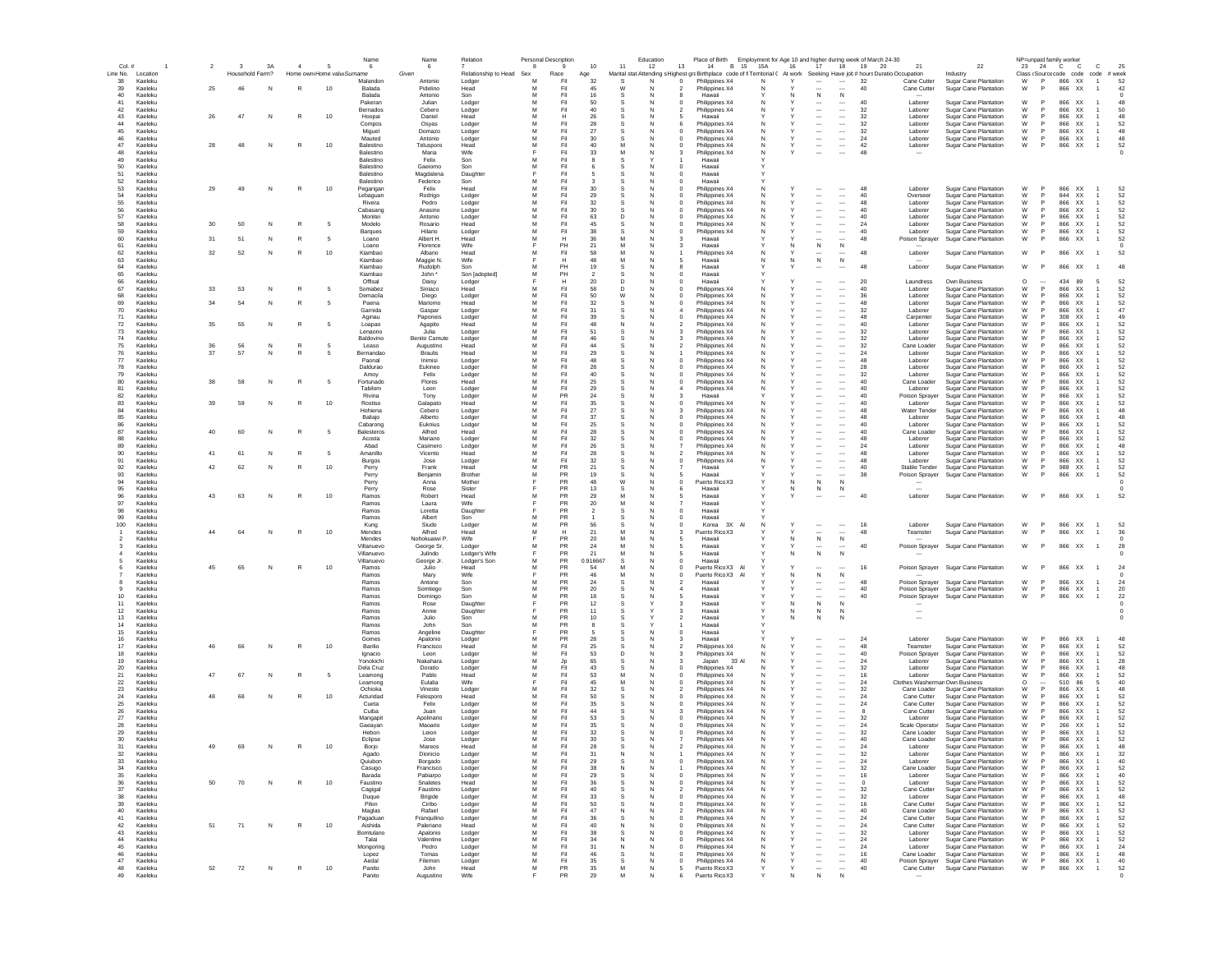|                     |                                              | $\overline{2}$ | $\overline{\mathbf{3}}$ | 3A | $\overline{4}$ |                | Name                                               | Name                         | Relation                         |        | Personal Description | 10             | 11     | Education<br>12 | 13                                   | Place of Birth Employment for Age 10 and higher during week of March 24-30<br>B 15 15A<br>14                                |                   |        | 17                                                   |                                                      | 18 19 20  | 21                                   |                                                       |        |                          | NP=unpaid family worker       | c                                   | 25             |
|---------------------|----------------------------------------------|----------------|-------------------------|----|----------------|----------------|----------------------------------------------------|------------------------------|----------------------------------|--------|----------------------|----------------|--------|-----------------|--------------------------------------|-----------------------------------------------------------------------------------------------------------------------------|-------------------|--------|------------------------------------------------------|------------------------------------------------------|-----------|--------------------------------------|-------------------------------------------------------|--------|--------------------------|-------------------------------|-------------------------------------|----------------|
| Col.#<br>Line No.   | Location                                     |                | Household Farm?         |    |                |                | 6<br>Home own Home valu Surname                    | - 6<br>Given                 | Relationship to Head Sex         | -8     | 9<br>Race            | Age            |        |                 |                                      | Marital stat Attending s Highest graBirthplace code of fi Territorial C At work Seeking Have job # hours Duratio Occupation |                   | 16     |                                                      |                                                      |           |                                      | 22<br>Industry                                        |        |                          | 23 24 C C                     | Class (Source code code code # week |                |
| 50<br>51            | Kaeleku<br>Kaeleku                           |                |                         |    |                |                | Panito<br>Panito                                   | Margaret<br>John Jr.         | Daughter<br>Son                  | м      | PR<br><b>PR</b>      |                | -S     | N<br>N          | $^{\circ}$<br>$\Omega$               | Hawaii<br>Hawaii                                                                                                            |                   |        |                                                      |                                                      |           |                                      |                                                       |        |                          |                               |                                     |                |
| -52<br>53           | Kaeleku<br>Kaeleku                           |                |                         |    |                |                | Santos<br>Santos                                   | Augustino                    | Mother-in-law<br>Brother-in-law  | M      | PR<br>PR             | 63<br>31       | D<br>s | <b>N</b><br>N   | $^{\circ}$                           | Puerto Rico X3<br>Hawaii                                                                                                    |                   |        |                                                      | $\overline{\phantom{a}}$                             | 44        | Laborer                              |                                                       | W      | P                        | 866 XX                        |                                     | 48             |
| 54                  | Kaeleku                                      |                |                         |    |                |                | Santos                                             | Miguel<br>Antone             | Brother-in-law                   | M      | PR                   | 28             |        |                 |                                      | Hawaii                                                                                                                      |                   |        | $\overline{\phantom{a}}$                             | $\overline{\phantom{a}}$                             | 44        | Laborer                              | Sugar Cane Plantation<br>Sugar Cane Plantation        | W      | P                        | 866 XX                        |                                     | 48             |
| 55<br>56            | Kaeleku<br>Kaeleku                           |                |                         |    |                |                | Santos<br>Santos                                   | Augustine<br>Denishirio      | Brother-in-law<br>Brother-in-law | M<br>M | PR<br><b>PR</b>      | 22<br>21       | s      |                 |                                      | Hawaii<br>Hawaii                                                                                                            |                   |        | $\overline{\phantom{a}}$<br>$\overline{\phantom{a}}$ | $\overline{\phantom{a}}$<br>$\cdots$                 | 44<br>44  | Teamster<br>Laborer                  | Sugar Cane Plantation<br>Sugar Cane Plantation        | W<br>W | P<br>P                   | 866 XX<br>866 XX              | 1                                   | 52<br>52       |
| 57                  | Kaeleku                                      | 53             | 73                      | N  | R              | 10             | Ribao                                              | Femando                      | Head                             | M      | PR                   | 42             | M      |                 |                                      | Philippines X4                                                                                                              |                   |        | $\overline{\phantom{a}}$                             | $\ddot{\phantom{a}}$                                 | 44        | Field Foreman                        | Sugar Cane Plantation                                 | W      | P                        | 844<br>XX                     |                                     | 52             |
| 58<br>59            | Kaeleku<br>Kaeleku                           |                |                         |    |                |                | Ribao<br>Ribao                                     | Caroline<br>Frances          | Wife<br>Daughter                 |        | Cau<br>PR            | 39<br>10       |        |                 |                                      | Portugal<br>28 A<br>Hawai                                                                                                   |                   |        | ${\sf N}$<br>N                                       | N                                                    |           |                                      |                                                       |        |                          |                               |                                     |                |
| 60                  | Kaeleku                                      |                |                         |    |                |                | Ribao                                              | Fernando Jr                  | Son                              | м      | PR<br>PR             | 12             |        |                 |                                      | Hawai                                                                                                                       |                   | Ν      | ${\sf N}$                                            | N                                                    |           | $\overline{\phantom{a}}$             |                                                       |        |                          |                               |                                     |                |
| 61<br>62            | Kaeleku<br>Kaeleku                           |                |                         |    |                |                | Ribao<br>Modelo                                    | Manuel<br>Refino             | Son<br>Lodger                    | M      | Fil                  | 28             |        |                 |                                      | Hawaii<br>Philippines X4                                                                                                    | N                 |        |                                                      |                                                      | 44        | Laborer                              | Sugar Cane Plantation                                 | W      |                          | 866 XX                        |                                     | 40             |
| 63<br>64            | Kaeleku<br>Kaeleku                           | 54             | 74                      | N  | R              | 10             | Modelo<br>Sebayan                                  | $^{22}$<br>Albano            | Lodger's Wife<br>Head            | M      | PR<br>Fil            | 17<br>38       |        |                 | $^{\circ}$                           | Hawaii<br>Philippines X4                                                                                                    | N                 | N      | ${\sf N}$<br>$\cdots$                                | $\,N\,$<br>$\cdots$                                  | 44        | Cane Loader                          | Sugar Cane Plantation                                 | W      |                          | 866<br>XX                     | $\overline{1}$                      | 52             |
| 65                  | Kaeleku                                      |                |                         |    |                |                | Sebavan                                            | Christina                    | Wife                             |        | н                    | 36             |        |                 |                                      | Hawaii                                                                                                                      | N                 | N      | N                                                    | N                                                    |           |                                      |                                                       |        |                          |                               |                                     |                |
| 66<br>67            | Kaeleku<br>Kaeleku                           |                |                         |    |                |                | Sebavan<br>Sebavan                                 | Romdal<br>Irwin              | Son<br>Son                       | м<br>м | PH<br>PH             | 11             |        |                 |                                      | Hawaii<br>Hawaii                                                                                                            |                   | N.     | $\mathbb N$                                          | N                                                    |           | $\overline{\phantom{a}}$             |                                                       |        |                          |                               |                                     |                |
| 68                  | Kaeleku<br>Kaeleku                           |                |                         |    |                |                | Sebayan                                            | Betty                        | Daughter<br>Son                  |        | PH<br>PH             | $\overline{2}$ |        | N               | $\Omega$                             | Hawaii                                                                                                                      |                   |        |                                                      |                                                      |           |                                      |                                                       |        |                          |                               |                                     |                |
| 69<br>70            | Kaeleku                                      |                |                         |    |                |                | Sebayan<br>Patonini                                | Gabriel<br>Jeremiah          | Brother-in-law                   | м<br>M | н                    | 27             |        |                 | $\Omega$                             | Hawaii<br>Hawaii                                                                                                            |                   |        | $\overline{\phantom{a}}$                             | $\overline{\phantom{a}}$                             | 44        | Laborer                              | Sugar Cane Plantation                                 | W      | P                        | 866 XX                        |                                     | 52             |
| 71<br>72            | Kaeleku<br>Kaeleku                           |                |                         |    |                |                | Oriliomo<br>Oriliomo                               | Sabino<br>Francisco          | Lodger<br>Lodger                 | M<br>M | Fil<br>Fil           | 45<br>25       |        |                 |                                      | Philippines X4<br>Philippines X4                                                                                            | N                 |        | $\overline{\phantom{a}}$<br>$\overline{\phantom{a}}$ | $\overline{\phantom{a}}$<br>                         | 44<br>44  | Overseer<br>Laborer                  | Sugar Cane Plantation<br>Sugar Cane Plantation        | W<br>W | P<br>P                   | 844 XX<br>866<br>XX           |                                     | 52<br>52       |
| 73                  | Kaeleku                                      | 55             | 75                      | N  | R              | $10$           | Maldonado                                          | Andrew                       | Head                             | M      | PR                   | 30             |        |                 |                                      | Hawaii                                                                                                                      |                   |        |                                                      | $\sim$                                               | 44        | Overseer                             | Sugar Cane Plantation                                 | W      | P                        | 844<br>XX                     |                                     | 52             |
| 74<br>75            | Kaeleku<br>Kaeleku                           |                |                         |    |                |                | Maldonado<br>Maldonado                             | Laura P.<br>Santiago Raymond | Wife<br><b>Adopted Sor</b>       | M      | PR<br>PR             | 31<br>11       | M      |                 |                                      | Hawai<br>Hawai                                                                                                              |                   |        | N<br>N                                               | N<br>N                                               |           |                                      |                                                       |        |                          |                               |                                     |                |
| 76                  | Kaeleku                                      |                | 76                      | Ν  |                |                | Anis                                               | Leonso                       | Head                             |        | Fil                  | 22             |        |                 |                                      | Philippines X4                                                                                                              |                   |        | $\cdots$                                             | $\cdots$                                             | 44        | Cane Cutter                          | Sugar Cane Plantation                                 | W      |                          | 866 XX                        |                                     | 52             |
| 77<br>78            | Kaeleku<br>Kaeleku                           |                |                         |    |                |                | Balajo<br>Guilemo                                  | Basilis<br>Moses             | Lodger<br>Lodger                 | M      | Fil<br>Fil           | 26<br>40       |        |                 |                                      | Philippines X4<br>Philippines X4                                                                                            | N                 |        | $\overline{\phantom{a}}$<br>$\cdots$                 | $\cdots$<br>$\cdots$                                 | 44<br>44  | Carpenter<br>Laborer                 | Sugar Cane Plantation<br>Sugar Cane Plantation        | W<br>W |                          | 308<br>XX<br>866<br>XX        |                                     | 52<br>52       |
| 79<br>80            | Kaeleku<br>Kaeleku                           | 57             | 77                      | N  | R              | -5             | Nertesoy<br>Haddam                                 | Comute<br>Euginia            | Lodger<br>Head                   | M<br>м | Fil<br>Fil           | 35<br>40       |        |                 | C                                    | Philippines X4                                                                                                              | N<br>N            |        | $\ddotsc$<br>$\overline{\phantom{a}}$                | $\cdots$<br>$\cdots$                                 | 44<br>-44 | Laborer<br>Carpenter                 | Sugar Cane Plantation<br>Sugar Cane Plantation        | W<br>W | <b>P</b>                 | 866<br>XX<br>308 XX           |                                     | 48<br>44       |
| 81                  | Kaeleku                                      |                |                         |    |                |                | Masquez                                            | Cuislione                    | Lodger                           | м      | Fil                  | 49             | n      |                 | $\Omega$                             | Philippines X4<br>Philippines X4                                                                                            | N                 |        | $\ddotsc$                                            | $\cdots$                                             | 44        | Laborer                              | Sugar Cane Plantation                                 | W      | <b>P</b>                 | 866 XX                        |                                     | 52             |
| 82<br>83            | Kaeleku<br>Kaeleku                           |                |                         |    |                |                | Dela Cruz<br>Cacil                                 | Florentino<br>Pablo          | Lodger<br>Lodger                 | м<br>M | Fil<br>Fil           | 36<br>32       | s      | N               | $\Omega$<br>$\overline{\phantom{a}}$ | Philippines X4<br>Philippines X4                                                                                            | N<br>N            |        | $\ddotsc$<br>$\sim$                                  | $\cdots$<br>$\overline{\phantom{a}}$                 | 44<br>44  | Cane Loader<br>Laborer               | <b>Sugar Cane Plantation</b><br>Sugar Cane Plantation | W<br>W | <b>P</b><br>P            | 866 XX<br>866 XX              | $\mathbf{1}$                        | 46<br>48       |
| 84                  | Kaeleku                                      | -58            | 78                      | N  | R              | 10             | Pinaitire [?? Pinero is                            | Clarence Sr                  | Head                             | M      | PR                   | 32             |        |                 | $\Omega$                             | Hawaii                                                                                                                      |                   |        | $\overline{\phantom{a}}$                             |                                                      | 44        | Laborer                              | Sugar Cane Plantation                                 | W      | P                        | 866<br>XX                     |                                     | 48             |
| 85<br>86            | Kaeleku<br>Kaeleku                           |                |                         |    |                |                | Pinaitire [?? Pinero is<br>Pinaitire [?? Pinero is | Mary<br>Raymond              | Wife<br>Son                      | M      | PR<br>PR             | 29             | M      | N               | 5                                    | Hawaii<br>Hawaii                                                                                                            |                   | N      | N                                                    | N                                                    |           |                                      |                                                       |        |                          |                               |                                     |                |
| 87                  | Kaeleku                                      |                |                         |    |                |                | Pinaitire [?? Pinero is                            | Alfred                       | Son                              | M      | PR                   |                |        |                 |                                      | Hawaii                                                                                                                      |                   |        |                                                      |                                                      |           |                                      |                                                       |        |                          |                               |                                     |                |
| 88<br>89            | Kaeleku<br>Kaeleku                           |                |                         |    |                |                | Pinaitire [?? Pinero is<br>Pinaitire [?? Pinero is | Grace<br>Domingo             | Daughter<br>Son                  | M      | PR<br>PR             |                |        |                 | $\mathbf 0$                          | Hawaii<br>Hawaii                                                                                                            |                   |        |                                                      |                                                      |           |                                      |                                                       |        |                          |                               |                                     |                |
| 90                  | Kaeleku                                      |                |                         |    |                |                | Pinaitire [?? Pinero is<br>Pinaitire [?? Pinero is | Mary                         | Daughter                         |        | PR<br>PR             |                |        |                 |                                      | Hawaii                                                                                                                      |                   |        |                                                      |                                                      |           |                                      |                                                       |        |                          |                               |                                     |                |
| 91<br>92            | Kaeleku<br>Kaeleku                           | 59             | 79                      | N  | $\mathbb{R}$   | - 5            | Cattodo                                            | Clarence Jr.<br>Masario      | Son<br>Head                      | M      | Fil                  | 0.416667<br>32 |        |                 | 0                                    | Hawaii<br>Philippines X4                                                                                                    |                   |        |                                                      |                                                      | 44        | Laborer                              | Sugar Cane Plantation                                 | W      | P                        | 866 XX                        | $\overline{1}$                      | 40             |
| 93<br>94            | Kaeleku<br>Kaeleku                           |                |                         |    |                |                | Cattodo<br>Cattodo                                 | Rebecca<br>Margaret          | Wife<br>Daughter                 |        | PH                   | -34            |        |                 |                                      | Hawaii<br>Hawaii                                                                                                            |                   | N      | $\mathsf{N}$                                         | N                                                    |           |                                      |                                                       |        |                          |                               |                                     |                |
| 95                  | Kaeleku                                      |                |                         |    |                |                | Hohn Hak                                           | Joe                          | Lodger                           | м      | Kor                  | 54             | W      |                 |                                      | Korea 3X                                                                                                                    | N                 |        |                                                      |                                                      | 44        | Laborer                              | Sugar Cane Plantation                                 | W      | <b>P</b>                 | 866 XX                        |                                     | 52             |
| 96<br>97            | Kaeleku<br>Kaeleku                           | 60             | 80                      | N  | R              | - 5            | Andal<br>Sequereom                                 | Bodal<br>Andres              | Head<br>Lodger                   | м<br>м | Fil<br>Fil           | 34<br>28       | s      |                 |                                      | Philippines X4<br>Philippines X4                                                                                            | N<br>N            |        | $\ddotsc$<br>$\ddotsc$                               | $\cdots$<br>$\cdots$                                 | 44<br>44  | Weeder<br>Laborer                    | Sugar Cane Plantation<br><b>Sugar Cane Plantation</b> | W<br>W | $\mathsf{P}$<br><b>P</b> | 866 XX<br>866 XX              |                                     | 52<br>52       |
| 98                  | Kaeleku                                      |                |                         |    |                |                | Dela Vengo                                         | Lorenzo                      | Lodger                           | M      | Fil                  | 40             | N      | N               |                                      | Philippines X4                                                                                                              | N                 |        | $\overline{\phantom{a}}$                             | $\overline{\phantom{a}}$                             | 44        | Laborer                              | Sugar Cane Plantation                                 | W      | P                        | 866 XX                        |                                     | 52             |
| 99<br>100           | Kaeleku<br>Kaeleku                           |                |                         |    |                |                | Cabante<br>Macahita                                | Florentino<br>Francisco      | Lodger<br>Lodger                 | M<br>M | Fil<br>Fil           | 39<br>30       |        |                 |                                      | Philippines X4<br>Philippines X4                                                                                            |                   |        | $\overline{\phantom{a}}$<br>$\overline{\phantom{a}}$ | $\overline{\phantom{a}}$<br>$\overline{\phantom{a}}$ | 44<br>44  | Water Tender<br>Laborer              | Sugar Cane Plantation<br>Sugar Cane Plantation        | W<br>W | P<br>P                   | 866 XX<br>866<br>XX           |                                     | 52<br>52       |
| $\overline{1}$      | Kaeleku                                      | 61             | 81                      | N  | R              | 10             | Soquig                                             | Arcadio                      | Head                             | M      | Fil                  | 27             |        |                 |                                      | Philippines X4                                                                                                              |                   |        | $\overline{\phantom{a}}$                             | $\overline{\phantom{a}}$                             | 32        | Carpenter                            | Sugar Cane Plantation                                 | W      | P                        | 308<br>XX                     |                                     | 48             |
| $\overline{2}$<br>3 | Kaeleku<br>Kaeleku                           |                |                         |    |                |                | Simoa<br>Malako                                    | Alberto<br>Lebonio           | Lodger<br>Lodger                 | M<br>M | Fil<br>Fil           | 25<br>25       |        |                 |                                      | Philippines X4<br>Philippines X4                                                                                            |                   |        |                                                      | <br>$\overline{\phantom{a}}$                         | 40<br>18  | <b>Grass Planter</b><br>Cane Cutter  | Ranch<br>Sugar Cane Plantation                        | w<br>W | P                        | 866<br><b>VV</b><br>866<br>XX |                                     | 52<br>52       |
|                     | Kaeleku                                      |                |                         |    |                |                | Preta                                              | Mauro                        | Lodger                           | M<br>M | Fil                  | 30             |        |                 |                                      | Philippines X4                                                                                                              |                   |        |                                                      | $\overline{\phantom{a}}$                             | 16        | Cane Cutter                          | Sugar Cane Plantation                                 | W      | P<br>P                   | 866<br>XX                     |                                     | 52             |
|                     | Kaeleku<br>Kaeleku                           | 62             | 82                      | N  | R              | 10             | Hedal<br>Bario                                     | Filemon<br>Geodoro           | Lodger<br>Head                   |        | Fil<br>Fil           | 35<br>43       |        |                 |                                      | Philippines X4<br>Philippines X4                                                                                            |                   |        | $\overline{\phantom{a}}$                             | $\overline{\phantom{a}}$<br>$\cdots$                 | 40<br>16  | Cane Cutter<br>Cane Cutter           | Sugar Cane Plantation<br>Sugar Cane Plantation        | W<br>W |                          | 866<br>XX<br>866<br>XX        |                                     | 40<br>48       |
|                     | Kaeleku<br>Kaeleku                           |                |                         |    |                |                | Cardio                                             | Feliciano                    | Lodger                           | M      | Fil<br>Fil           | 44<br>49       |        |                 |                                      | Philippines X4<br>Philippines X4                                                                                            |                   |        | $\ddotsc$                                            | $\cdots$<br>$\cdots$                                 | 48<br>20  | Laborer<br>Cane Cutter               | Sugar Cane Plantation<br>Sugar Cane Plantation        | W<br>W |                          | 866<br>XX<br>866<br>XX        |                                     | 48<br>40       |
| 9                   | Kaeleku                                      |                |                         |    |                |                | Crapaong<br>Laureto                                | Lape<br>Laurilio             | Lodger<br>Lodger                 | M      | Fil                  | 43             |        |                 | C                                    | Philippines X4                                                                                                              |                   |        | $\cdots$<br>$\cdots$                                 |                                                      | 32        | Laborer                              | Sugar Cane Plantation                                 | W      |                          | 866<br>XX                     |                                     | 48             |
| 10<br>11            | Kaeleku<br>Kaeleku                           | 63             | 83                      | N  | R              | 10             | Dorin<br>Havier                                    | Andres<br>Benito             | Lodger<br>Head                   | м<br>м | Fil<br>Fil           | 40<br>31       |        |                 |                                      | Philippines X4<br>Philippines X4                                                                                            | N<br>N            |        | $\overline{\phantom{a}}$<br>$\cdots$                 | $\overline{\phantom{a}}$<br>$\cdots$                 | 32<br>24  | Laborer<br>Laborer                   | Sugar Cane Plantation<br>Sugar Cane Plantation        | W<br>W | <b>P</b><br><b>P</b>     | 866<br>XX.<br>866<br>XX.      |                                     | 48<br>48       |
| 12                  | Kaeleku                                      |                |                         |    |                |                | Hidalgo                                            | Esteban                      | Lodger                           | м      | Fil                  | 42             | -S     |                 |                                      | Philippines X4                                                                                                              | N                 |        | $\cdots$                                             | $\cdots$                                             | -32       | Poison Spraver                       | Sugar Cane Plantation                                 | W      | <b>P</b>                 | 866<br>XX.                    |                                     | 52             |
| 13<br>14            | Kaeleku<br>Kaeleku                           |                |                         |    |                |                | Boay<br>Cabanillo                                  | Mariano<br>Rudy              | Lodger<br>Lodger                 | M<br>M | Fil<br>Fil           | 31<br>29       | N      | N               |                                      | Philippines X4<br>Philippines X4                                                                                            | N<br>N            |        | $\overline{\phantom{a}}$<br>$\overline{\phantom{a}}$ | $\sim$<br>$\overline{\phantom{a}}$                   | 32<br>24  | Poison Sprayer<br>Laborer            | Sugar Cane Plantation<br>Sugar Cane Plantation        | W<br>W | P<br>P                   | 866<br>XX<br>866<br>XX        | 1                                   | 40<br>48       |
| 15                  | Kaeleku                                      | 64             | 84                      | N  |                | 10             | Perry                                              | William                      | Head                             | M      | PR                   | 23             | M      | N               |                                      | Hawaii                                                                                                                      |                   |        | $\overline{\phantom{a}}$                             |                                                      | 40        | Teamster                             | Sugar Cane Plantation                                 | W      | P.                       | 866<br>XX                     |                                     | 52             |
| 16<br>17            | Kaeleku<br>Kaeleku                           |                |                         |    |                |                | Perry<br>Perry                                     | Martha<br>Thomas             | Wife<br>Son                      | M      | PR<br>PR             | 21             | м      |                 | 6                                    | Hawaii<br>Hawaii                                                                                                            |                   | N      | N                                                    | N                                                    |           |                                      |                                                       |        |                          |                               |                                     | $\Omega$       |
| 18                  | Kaeleku                                      | 65             |                         |    |                | 10             | Riquilman                                          | Eaueibis                     | Head                             | M<br>M | Fil                  | 25             |        |                 |                                      | Philippines X4                                                                                                              |                   |        |                                                      |                                                      | 32        | Cane Loader                          | Sugar Cane Plantation                                 | W      | P<br>P                   | 866<br>XX                     |                                     | 52             |
| 19<br>20            | Kaeleku<br>Kaeleku                           |                |                         |    |                |                | Minehaus<br>Aodal                                  | Hipolito<br>Filemone         | Lodger<br>Lodger                 | M      | Fil<br>Fil           | 32<br>35       |        |                 | 0                                    | Philippines X4<br>Philippines X4                                                                                            | N                 |        | $\overline{\phantom{a}}$                             | $\cdots$<br>$\ldots$                                 | 32<br>40  | Poison Sprayer<br>Poison Sprayer     | Sugar Cane Plantation<br>Sugar Cane Plantation        | W<br>W | P                        | 866<br>XX<br>866<br>XX        |                                     | 52<br>52       |
| 21<br>22            | Kaeleku<br>Kaeleku                           |                |                         | N  |                | $10$           | Victorino<br>Victorino                             | Alfred<br>Lucy <sup>'</sup>  | Head<br>Wife                     | M      | PR<br>PH             | 38<br>31       |        |                 |                                      | Hawaii<br>Hawaii                                                                                                            |                   | N      | ${\sf N}$                                            | $\mathsf{N}$                                         | 48        | Overseer                             | Sugar Cane Plantation                                 | W      | P                        | 844<br>XX                     | $\overline{1}$                      | 52             |
| 23                  | Kaeleku                                      |                |                         |    |                |                | Victorino                                          | Mary Lon                     | Daughter                         |        | PH                   | 11             |        |                 |                                      | Hawaii                                                                                                                      |                   | N      | N                                                    |                                                      |           |                                      |                                                       |        |                          |                               |                                     |                |
| 24<br>25            | Kaeleku<br>Kaeleku                           |                |                         |    |                |                | Victorino<br>Victorino                             | Alfred<br>Lei "              | Son<br>Daughter                  | M      | PH<br>PH             |                |        |                 | $\Omega$                             | Hawaii<br>Hawaii                                                                                                            |                   |        |                                                      |                                                      |           |                                      |                                                       |        |                          |                               |                                     |                |
| 26                  | Honomaele                                    |                | 87                      | N  | R              | - 5            | Martello                                           | Joe                          | Head                             | м      | PR                   | 33             | M      |                 |                                      | Hawaii                                                                                                                      | Y                 |        |                                                      |                                                      | 40        | Laborer                              | Sugar Cane Plantation                                 | W      | P.                       | 866 XX                        | $\overline{1}$                      | 48             |
| 27<br>28            | Honomaele<br>Honomaele                       |                |                         |    |                |                | Martello<br>Martello                               | Mary<br>Marjorie             | Wife<br>Daughter                 |        | PR<br>PR             | 33             | M      |                 | з<br>$\overline{\phantom{a}}$        | Hawaii<br>Hawaii                                                                                                            |                   | N      | $\mathsf{N}$                                         | N                                                    |           |                                      |                                                       |        |                          |                               |                                     |                |
| 29                  | Honomaele<br>Honomaele                       |                | 88                      | N  | R              | 10             | Ramos                                              | Vicente<br>Sarah             | Head<br>Wife                     | м      | PR<br>PR             | 36             | M      |                 |                                      | Hawaii<br>Hawaii                                                                                                            |                   |        |                                                      | N                                                    | 40        | Poison Sprayer                       | <b>Sugar Cane Plantation</b>                          | W      | P.                       | 866 XX                        |                                     | 48             |
| 30<br>31            | Honomaele                                    |                |                         |    |                |                | Ramos<br>Ramos                                     | Rose                         | Daughter                         |        | PR                   | 31<br>16       |        |                 |                                      | Hawaii                                                                                                                      |                   | N<br>N | N<br>$\mathbb N$                                     | N                                                    |           |                                      |                                                       |        |                          |                               |                                     |                |
| 32<br>33            | Honomael<br>Honomael                         |                |                         |    |                |                | Ramos<br>Ramos                                     | Dorothy<br>Ramon             | Daughter<br>Son                  | M      | PR<br>PR             | 14<br>13       |        |                 |                                      | Hawai<br>Hawai                                                                                                              |                   |        | $\mathbb N$<br>N                                     | N<br>N                                               |           |                                      |                                                       |        |                          |                               |                                     |                |
| 34                  | Honomael                                     |                |                         |    |                |                | Ramos                                              | Rafael                       | Son                              | M      | PR                   | 12             |        |                 |                                      | Hawai                                                                                                                       |                   |        | N                                                    |                                                      |           |                                      |                                                       |        |                          |                               |                                     |                |
| 35<br>36            | Honomael<br>Honomaele                        |                |                         |    |                |                | Ramos<br>Ramos                                     | Benjamir<br>Frances          | Son<br>Daughter                  | M      | PR<br>PR             | 10             |        |                 |                                      | Hawai<br>Hawaii                                                                                                             |                   | Ν      | N                                                    | N                                                    |           |                                      |                                                       |        |                          |                               |                                     |                |
| 37                  | Honomaele                                    |                | 89                      | N  |                | 10             | Mendes                                             | Ramond                       | Head                             |        | PR                   | 50             |        |                 | 0                                    | Puerto Rico X3                                                                                                              |                   |        |                                                      |                                                      | 24        | Laborer                              | Sugar Cane Plantation                                 | W      | P                        | 866 XX                        | $\overline{1}$                      | 40             |
| 38<br>39            | Honomaele<br>Honomaele                       |                |                         |    |                |                | Mendes<br>Mendes                                   | Mary<br>Augustine            | Wife<br>Son                      | M      | PR<br>PR             | -36<br>17      |        |                 | 0                                    | Hawaii<br>Hawaii                                                                                                            |                   | N<br>N | N<br>${\sf N}$                                       | N<br>$\mathbb{N}$                                    |           | $\overline{\phantom{a}}$             |                                                       |        |                          |                               |                                     |                |
| 40                  | Honomaele                                    |                |                         |    |                |                | Mendes                                             | Margaret                     | Daughter                         |        | <b>PR</b>            | 13             |        |                 |                                      | Hawaii                                                                                                                      |                   | N      | N                                                    | N                                                    |           |                                      |                                                       |        |                          |                               |                                     |                |
| 41<br>42            | Honomaele<br>Honomaele                       |                |                         |    |                |                | Mendes<br>Mendes                                   | Alice<br>Raymond             | Daughter<br>Son                  | м      | PR<br>PR             |                |        |                 |                                      | Hawaii<br>Hawaii                                                                                                            |                   |        |                                                      |                                                      |           |                                      |                                                       |        |                          |                               |                                     |                |
|                     | Government Main Road                         |                |                         | N  | $\circ$        | 20             | Marciel                                            | Francis V.                   | Head                             | M      | PH<br>PH             | 45<br>44       | м      | N               | 10                                   | Hawaii                                                                                                                      |                   |        |                                                      | $\cdots$ $\cdots$                                    | 44        |                                      | Road Overseer Road Construction                       | W      | G                        | 316 V9 2                      |                                     | 52             |
| $\overline{2}$<br>3 | Government Main Road<br>Government Main Road |                |                         |    |                |                | Marciel<br>Marciel                                 | Marie L.<br>Henry            | Wife<br>Son                      | M      | PH                   | 20             | M<br>s | N               |                                      | Hawaii<br>Hawaii                                                                                                            | $\mathsf{Y}$      | N<br>N | N<br>$\overline{\phantom{a}}$                        | N                                                    |           | 65<br>Laborer                        | Sugar Cane Plantation                                 | W      | P.                       | 866 XX                        |                                     |                |
| $\sim$<br>5         | Government Main Road<br>Government Main Road |                |                         |    |                |                | Marciel<br>Marciel                                 | Laurence (ab)<br>Ellen (ab)  | Son<br>Daughter                  | M<br>E | PH<br>PH             | 17<br>15       | s      |                 | $\mathbf{Q}$<br>6                    | Hawaii<br>Hawaii                                                                                                            | Y<br>Y            | N<br>Ν | ${\sf N}$<br>${\sf N}$                               | N<br>N                                               |           |                                      |                                                       |        |                          |                               |                                     |                |
| 6                   | Government Main Road                         |                |                         |    |                |                | Marciel                                            | Maria                        | Daughter                         |        | PH                   | 12             |        |                 |                                      | Hawaii                                                                                                                      |                   | Ν      | ${\sf N}$                                            | N                                                    |           | $\overline{\phantom{a}}$             |                                                       |        |                          |                               |                                     |                |
| 8                   | Government Main Road<br>Government Main Road |                |                         |    |                |                | Marcie<br>Marciel                                  | Nathaniel<br>Madelyn         | Son<br>Daughter                  | м<br>F | PH<br>PH             | 11             | s      |                 | 3                                    | Hawaii<br>Hawaii                                                                                                            |                   | Ν      | N                                                    | N                                                    |           | $\sim$                               |                                                       |        |                          |                               |                                     |                |
| 9                   | Government Main Road                         |                |                         |    |                |                | Marciel                                            | Mary                         | Daughter                         |        | PH                   |                |        |                 | $\overline{2}$                       | Hawaii                                                                                                                      |                   |        |                                                      |                                                      |           |                                      |                                                       |        |                          |                               |                                     |                |
| $10$<br>11          | Government Main Road<br>Government Main Road |                | $\overline{2}$          | N  | $\circ$        | 30             | Wahikako<br>Wahikako                               | Sarah<br>Violet L. (ab)      | Head<br>Daughter                 |        | PH<br>PH             | 65<br>18       | W      |                 | 10<br>14                             | Hawaii<br>Hawaii                                                                                                            | Y                 | N<br>N | ${\sf N}$<br>${\sf N}$                               | ${\sf N}$<br>N                                       |           | $\sim$                               |                                                       |        |                          |                               |                                     |                |
| 12                  | Government Main Road                         |                |                         |    |                |                | Smythe                                             | Albert K.                    | Son-in-Law                       | M      | PH                   | $30\,$         |        |                 | 12                                   | Hawaii                                                                                                                      | Y                 |        | $\cdots$                                             | $\cdots$                                             | 48        | Chemist                              | Sugar Mill                                            | W      | P                        | V06 XX                        | $\overline{1}$                      | 52             |
| 13<br>14            | Government Main Road<br>Government Main Road |                |                         |    |                |                | Smythe<br>Smythe                                   | Sarah W.<br>Gra Lee          | Daughter<br>Granddaughter        | Е      | PH<br>PH             | 27<br>0.25     | M<br>s | N<br>N          | 12<br>$^{\circ}$                     | Hawaii<br>Hawaii                                                                                                            | Y                 | N      | N                                                    |                                                      |           | thetituto Togo                       | Public School??]                                      |        |                          |                               |                                     | ୍ରଦ            |
| 15                  | Government Main Road                         |                |                         |    |                |                | Levi                                               | Rosaline                     | Lodger                           |        | PH                   | 7              |        |                 |                                      | Hawaii                                                                                                                      |                   |        |                                                      |                                                      |           |                                      |                                                       |        |                          |                               |                                     |                |
| 16<br>17            | Government Main Road<br>Government Main Road |                | $\mathbf{3}$            | N  | $\circ$        | $\overline{4}$ | Kamai<br>Kamai                                     | Ahraham<br>Adele K.          | Head<br>Wife                     | M<br>E | H<br>PH              | 40<br>34       | M<br>M | N<br>N          | 10<br>$\overline{7}$                 | Hawaii<br>Hawaii                                                                                                            | $\mathsf{Y}$<br>Y | N      | ${\sf N}$                                            | N                                                    | 51        | .lanitor<br>$\overline{\phantom{a}}$ | Hospital                                              | w      | G                        | 740 92 2                      |                                     | 52<br>$\Omega$ |
| 18                  | Government Main Road                         |                |                         |    |                |                | Kamai<br>Kamai                                     | Rebecca                      | Daughter                         | F<br>M | PH<br>PH             | 12             | s      | N               | -5                                   | Hawaii<br>Hawaii                                                                                                            | $\mathsf{Y}$      | N      | N                                                    | N                                                    |           | $\overline{\phantom{a}}$             |                                                       |        |                          |                               |                                     | $^{\circ}$     |
| 19                  | Government Main Road                         |                |                         |    |                |                |                                                    | Raphael                      | Son                              |        |                      |                | s      |                 | $\circ$                              |                                                                                                                             |                   |        |                                                      |                                                      |           |                                      |                                                       |        |                          |                               |                                     |                |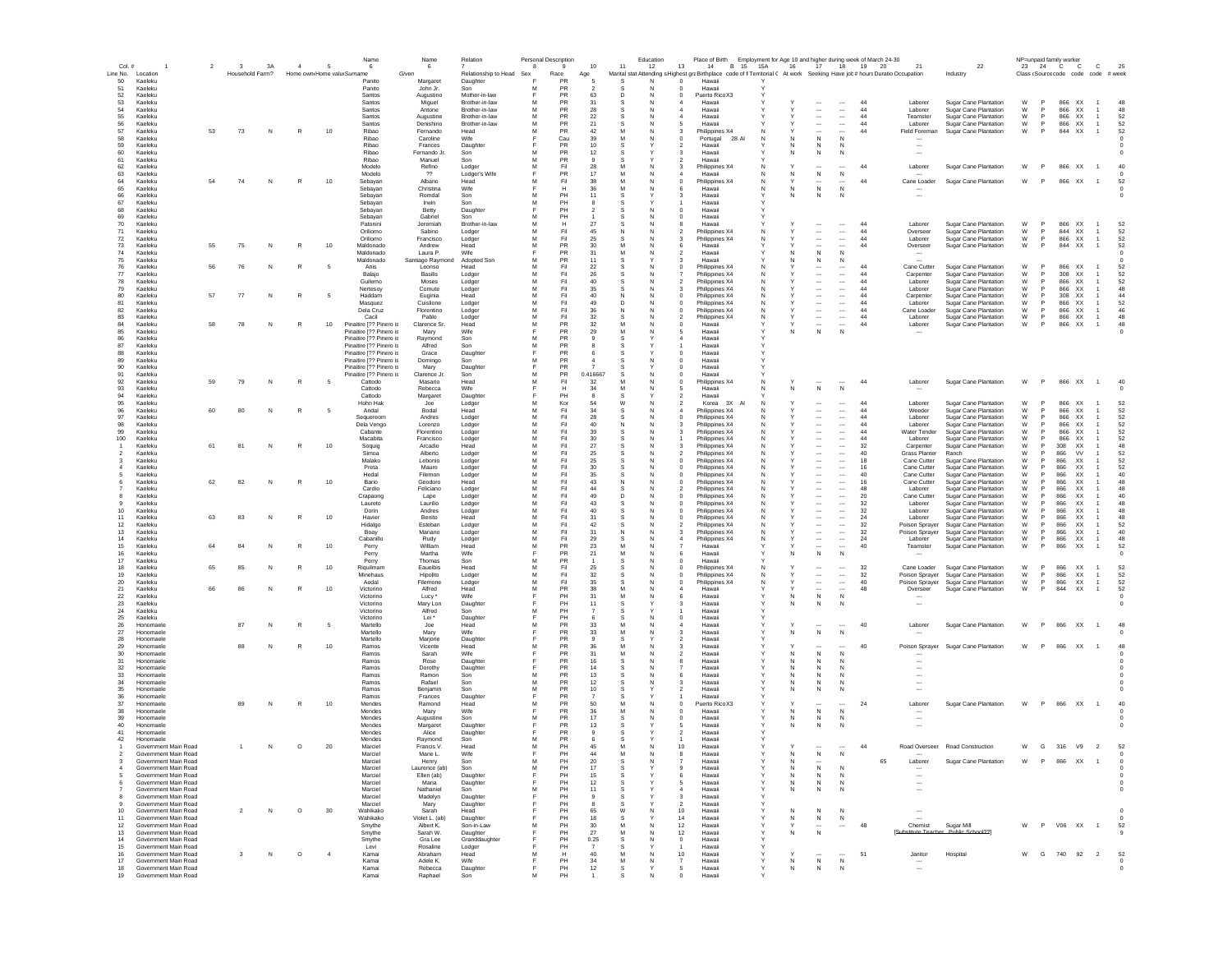| Col. #         |                                              | $_{3}$<br>$\overline{2}$ | 3A              | $\sim$       | Name<br>-5<br>6                           | Name<br>- 6                | Relation                       | Personal Description<br>-8<br>$\mathbf{Q}$ | 10               | Education<br>11 | 12<br>13                                | 14               | B 15           | 15A              | 16      | 17                                                   |                                                  | Place of Birth Employment for Age 10 and higher during week of March 24-30<br>18 19 20<br>21                                | 22                                                      |                      |                          | NP=unpaid family worker<br>23 24 C C |                                     | <b>C</b>                         | 25               |
|----------------|----------------------------------------------|--------------------------|-----------------|--------------|-------------------------------------------|----------------------------|--------------------------------|--------------------------------------------|------------------|-----------------|-----------------------------------------|------------------|----------------|------------------|---------|------------------------------------------------------|--------------------------------------------------|-----------------------------------------------------------------------------------------------------------------------------|---------------------------------------------------------|----------------------|--------------------------|--------------------------------------|-------------------------------------|----------------------------------|------------------|
|                | Line No. Location                            |                          | Household Farm? |              | Home own Home valu Surname                | Given                      | Relationship to Head Sex       | Race                                       | Age              |                 |                                         |                  |                |                  |         |                                                      |                                                  | Marital stat Attending s Highest graBirthplace code of fi Territorial ( At work Seeking Have job # hours Duratio Occupation | Industry                                                |                      |                          |                                      | Class (Source code code code # week |                                  |                  |
| 20             | Government Main Road                         |                          |                 |              | Awai                                      | Albert (ab)                | Brother-in-Law                 | M<br>PH<br>M<br>PH                         | 18               | s               | N<br>N                                  | Hawaii           |                |                  |         |                                                      |                                                  | 48<br>Laborer                                                                                                               | Reforestation                                           | W                    | E<br>P                   | 988 VO                               |                                     | $\overline{\mathbf{3}}$          | 19               |
| 21<br>22       | Government Main Road<br>Government Main Road | $\overline{4}$           | N               | $\circ$      | $\overline{\mathbf{3}}$<br>Silva<br>Silva | Minert R.<br>Marie         | Head<br>Wife                   | PH                                         | 43<br>40         | M               | N                                       | Hawai<br>Hawai   |                |                  |         | N                                                    | $\mathsf{N}$                                     | 20<br>Janitor                                                                                                               | Theater                                                 | W                    |                          | 740                                  | 9V                                  | $\overline{1}$                   |                  |
| 23             | Government Main Road                         |                          |                 |              | Silva                                     | Lorraine (ab)              | Daughter                       | PH                                         | 16               |                 | 11                                      | Hawaii           |                |                  | N       | N                                                    | N                                                | $\ddotsc$                                                                                                                   |                                                         |                      |                          |                                      |                                     |                                  |                  |
| 24<br>25       | Government Main Road<br>Government Main Road |                          |                 |              | Silva<br>Silva                            | Wilbur (ab)<br>Virginia    | Son<br>Sister                  | PH<br>PH                                   | 14<br>42         |                 | 0                                       | Hawaii<br>Hawaii |                |                  | N       | N<br>N                                               | -N<br>N                                          | $\sim$                                                                                                                      |                                                         |                      |                          |                                      |                                     |                                  |                  |
| 26             | Government Main Road                         |                          |                 |              | Redo                                      | Valentine                  | Lodger                         | PH                                         | 15               |                 |                                         | Hawaii           |                |                  |         | $\cdots$                                             |                                                  | $\overline{2}$<br>Janitor                                                                                                   | Public School                                           | W                    | G                        |                                      | 740 91 2                            |                                  |                  |
| 27             | Government Main Road                         |                          |                 |              | Redo                                      | Elizabeth                  | Lodger                         | PH                                         | 13               | -S              |                                         | Hawaii           |                |                  | N       | N                                                    | N                                                | $\sim$                                                                                                                      |                                                         |                      |                          |                                      |                                     |                                  |                  |
| 28<br>29       | Government Main Road<br>Government Main Road | 5                        | N               | R            | Redo<br>- 5<br>Pu                         | Mary<br>James              | Lodger<br>Head                 | PH<br>м<br>н                               | 11<br>40         | W               | <b>N</b>                                | Hawaii<br>Hawaii |                | Y                | N.      | N<br>$\cdots$                                        | N<br>                                            | 44<br><b>Truck Driver</b>                                                                                                   | Road Construction                                       | W                    | G                        |                                      | 432 V9 2                            |                                  | -52              |
| 30             | Government Main Road                         |                          |                 |              | Pu                                        | Ernest                     | Son                            | м<br>н                                     | 15               |                 |                                         | Hawaii           |                |                  | N.      | N                                                    | N                                                |                                                                                                                             |                                                         |                      |                          |                                      |                                     |                                  |                  |
| 31             | Government Main Road                         |                          |                 |              | Pu                                        | Albert                     | Son                            | M<br>н                                     | 12               | s               | 6                                       | Hawaii           |                | v                | N       | N                                                    | N                                                |                                                                                                                             |                                                         |                      |                          |                                      |                                     |                                  |                  |
| 32<br>33       | Government Main Road<br>Government Main Road |                          |                 |              | Pu<br>Pu                                  | Edward<br>Daniel           | Son<br>Son                     | M<br>н<br>M<br>н                           | 10<br>$^{\circ}$ |                 | 3<br>$\overline{\phantom{a}}$           | Hawaii<br>Hawaii |                |                  | N       | N                                                    | N                                                | $\overline{\phantom{a}}$                                                                                                    |                                                         |                      |                          |                                      |                                     |                                  |                  |
| 34             | Government Main Road                         |                          |                 |              | Pu                                        | Marcos                     | Son                            | M<br>н                                     |                  |                 | $\Omega$                                | Hawaii           |                |                  |         |                                                      |                                                  |                                                                                                                             |                                                         |                      |                          |                                      |                                     |                                  |                  |
| 35             | Government Main Road                         |                          |                 |              | Pu<br>$\overline{\mathbf{3}}$             | James Jr                   | Son                            | M<br>н<br>M                                | 64               | M               | $\mathbf 0$                             | Hawaii           |                | N                |         |                                                      |                                                  |                                                                                                                             |                                                         |                      |                          |                                      |                                     |                                  |                  |
| 36<br>37       | Government Main Road<br>Government Main Road |                          | N               | R            | Furukawa<br>Furukawa                      | Gentaro<br>Kato            | Head<br>Wife                   | Jp<br>Jp                                   | 57               | M               | 0                                       | Japan<br>Japan   | 33 AI<br>33 Al | N                |         | N<br>$\overline{\phantom{a}}$                        | N<br>                                            | 20<br>Housekeeper                                                                                                           | Private Family                                          | W                    | P                        | 500                                  | 86                                  | $\overline{1}$                   | 52               |
| 38             | Government Main Road                         |                          |                 |              | Furukawa                                  | Tesuko                     | Daughter                       | Jp                                         | 18               |                 | 8                                       | Japan            | 33 AI          | N                |         | $\overline{\phantom{a}}$                             | $\overline{\phantom{a}}$                         | 48<br>Maid                                                                                                                  | Private Family                                          | W                    | P                        | 520                                  | 86                                  | $\overline{1}$                   | 44               |
| 39<br>40       | Government Main Road<br>Government Main Road |                          |                 |              | Furukawa<br>Kaeo                          | Mitsuo<br>Monta            | Son<br>Granddaughter           | M<br>Jp<br>PH                              | 15               |                 | 0                                       | Hawaii<br>Hawaii |                |                  |         | N                                                    |                                                  |                                                                                                                             |                                                         |                      |                          |                                      |                                     |                                  |                  |
| 41             | Government Main Road                         | 7                        | N               | $\mathbb{R}$ | -5<br>Emsley                              | Thomas                     | Head                           | PH                                         | 73               |                 | 3                                       | Hawaii           |                |                  |         | $\mathbb N$                                          | N                                                |                                                                                                                             |                                                         |                      |                          |                                      |                                     |                                  |                  |
| 42             | Government Main Road                         |                          |                 |              | Emsley                                    | Fanny                      | Wife                           | Eskimo<br>Е                                | 48               | M               | N<br>$^{\circ}$                         | Alaska X1        |                |                  | N       | N                                                    | N                                                |                                                                                                                             |                                                         |                      |                          |                                      |                                     |                                  |                  |
| 43<br>44       | Government Main Road<br>Government Main Road |                          |                 |              | Emsley<br>Emsley                          | Thomas (ab)'<br>Joseph V.  | Son<br>Grandson                | м<br>PH<br>PH<br>м                         | 21               | s<br>s          | я<br>$\Omega$                           | At sea<br>Hawaii | V <sub>9</sub> |                  |         | $\ddotsc$                                            |                                                  | 42<br>Laborer                                                                                                               | Reforestation                                           | W                    |                          | E 988 VO                             | $_{3}$                              |                                  | -52              |
| 45             | Government Main Road                         | 8                        | N               | R            | $\overline{2}$<br>Kai                     | Jack K.                    | Head                           | м<br>н                                     | 32               |                 | 6                                       | Hawaii           |                |                  |         | $\cdots$                                             | $\cdots$                                         | 40<br>Laborer                                                                                                               | Road Construction                                       | W                    | G                        | 988 V9                               | $\overline{2}$                      |                                  | 43               |
| 46             | Government Main Road                         |                          |                 |              | Kai                                       | Mary L.                    | Wife                           | E<br>H                                     | 27               | M               | N<br>$\overline{\phantom{a}}$           | Hawaii           |                |                  | N       | ${\sf N}$                                            | N                                                |                                                                                                                             |                                                         |                      |                          |                                      |                                     |                                  |                  |
| 47<br>48       | Government Main Road<br>Government Main Road |                          |                 |              | Kai<br>Kai                                | Jack Jr.<br>Paul           | Son<br>Son                     | M<br>н<br>M<br>н                           |                  |                 | $\mathcal{P}$                           | Hawaii<br>Hawaii |                |                  |         |                                                      |                                                  |                                                                                                                             |                                                         |                      |                          |                                      |                                     |                                  |                  |
| 49             | Government Main Road                         |                          |                 |              | Kai                                       | Ernest                     | Son                            | M<br>н                                     |                  |                 | $\Omega$                                | Hawaii           |                |                  |         |                                                      |                                                  |                                                                                                                             |                                                         |                      |                          |                                      |                                     |                                  |                  |
| 50             | Government Main Road                         |                          |                 |              | Kai                                       | Peter                      | Son                            | M<br>н                                     |                  |                 | $\mathbf 0$                             | Hawaii           |                |                  |         |                                                      |                                                  |                                                                                                                             |                                                         |                      |                          |                                      |                                     |                                  |                  |
| 51<br>52       | Waikola?? Road<br>Waikola?? Road             |                          |                 |              | Kai<br>Kai                                | Francis<br>Josephine       | Son<br>Daughter                | M<br>F<br>Н                                | 0.833333         | s               | $\mathbf 0$<br>$\mathbf 0$              | Hawaii<br>Hawaii |                |                  |         |                                                      |                                                  |                                                                                                                             |                                                         |                      |                          |                                      |                                     |                                  |                  |
| 53             | Waikola?? Road                               |                          |                 |              | Maihui                                    | Paul E.                    | Father-in-law                  | M<br>Н                                     | 53               | W               | 6                                       | Hawaii           |                |                  |         |                                                      |                                                  | 40<br>Laborer                                                                                                               | Road Construction                                       | W                    | G                        | 988                                  | V9<br>$\overline{2}$                |                                  | 52               |
|                | Waikola?? Road                               |                          |                 |              | Maihui                                    | Eli P.                     | Brother-in-law                 |                                            | 24               |                 |                                         | Hawaii           |                |                  | N       | $\mathsf{N}$                                         | N                                                |                                                                                                                             |                                                         |                      |                          |                                      |                                     |                                  |                  |
| 55<br>56       | Waikola?? Road<br>Waikola?? Road             |                          |                 |              | Maihui<br>Chow Hoon                       | Simon<br>Evangiline        | Brother-in-law<br>Lodger       | M<br>н<br>PH                               | 22<br>17         |                 | 6<br>10                                 | Hawaii<br>Hawaii |                |                  | N<br>N  | N<br>$\mathbb N$                                     | $\mathbb N$<br>N                                 | $\overline{\phantom{a}}$<br>$\overline{\phantom{a}}$                                                                        |                                                         |                      |                          |                                      |                                     |                                  |                  |
| 57             | Waikola?? Road                               |                          | N               | $\circ$      | $\overline{2}$<br>Kaleo                   | Makaole                    | Head                           | PH<br>м                                    | 64               | W               | 4<br><b>N</b>                           | Hawaii           |                |                  | N       | N                                                    | N                                                | $\ddotsc$                                                                                                                   |                                                         |                      |                          |                                      |                                     |                                  |                  |
| 58<br>59       | Waikola?? Road                               |                          |                 |              | Aki                                       | Levin                      | Granddaughter                  | PH<br>PH                                   | 18               |                 | 10                                      | Hawaii           |                |                  | N       | N                                                    | N                                                | $\ddotsc$                                                                                                                   |                                                         |                      |                          |                                      |                                     |                                  |                  |
| 60             | Waikola?? Road<br>Waikola?? Road             |                          |                 |              | Aki<br>Kawenaole                          | Angeline (ab)<br>Odeta     | Granddaughter<br>Granddaughter | PH                                         | 13<br>-8         | -S<br>s         | 7<br>3                                  | Hawaii<br>Hawaii |                |                  | N       | N                                                    | N                                                | $\overline{\phantom{a}}$                                                                                                    |                                                         |                      |                          |                                      |                                     |                                  |                  |
| 61             | Waikola22 Road                               |                          |                 |              | Kalen                                     | Elizabeth                  | Granddaughter                  | PH                                         | ્વ               |                 | N<br>$\Omega$                           | Hawaii           |                |                  |         |                                                      |                                                  |                                                                                                                             |                                                         |                      |                          |                                      |                                     |                                  |                  |
| 62<br>63       | Uakea Road<br><b>Uakea Road</b>              | 10                       | N               | $\circ$      | 1.5<br>Hayashida<br>Hayashida             | Eijo<br>Cheizu             | Head<br>Wife                   | Jp<br>м<br>Jp                              | 66<br>63         | M<br>M          | $\Omega$<br>$\Omega$<br>N               | Japan<br>Japan   | 33 AI<br>33 AI | N<br>$\mathbb N$ | N       | Y<br>$\cdots$                                        | $\sim$<br>$\overline{\phantom{a}}$               | Garden Helper<br>77<br>Gardener                                                                                             | Vegetable Garden<br>Vegetable Garden                    | <b>NP</b><br>$\circ$ | $\overline{\phantom{a}}$ | 888<br>000                           | <b>VV</b><br><b>VV</b>              | -6<br>-5                         | 30<br>52         |
| 64             | Hana Lower Road                              | 11                       | N               | $\circ$      | 1.1<br>Kalama                             | Fanny K.                   | Head                           | н                                          | 58               | W               | 5                                       | Hawaii           |                |                  |         | ${\sf N}$                                            | $\mathbb{N}$                                     |                                                                                                                             |                                                         |                      |                          |                                      |                                     |                                  | $\Omega$         |
| 65             | Hana Lower Road                              |                          |                 |              | Kalama                                    | Eve                        | Daughter                       | PH                                         | 39               |                 |                                         | Hawai            |                |                  |         |                                                      |                                                  | 32<br>Housekeeper                                                                                                           | Private Family                                          | W                    | P                        | 500                                  | 86                                  |                                  | 39               |
| 66<br>67       | Hana Lower Road<br>Hana Lower Road           | 12                       | N               | R            | Kalama<br>-5<br>Kamaui                    | Samuel<br>William          | Son<br>Head                    | PH<br>м<br>M<br>н                          | 26<br>45         | M               |                                         | Hawai<br>Hawaii  |                |                  |         | $\overline{\phantom{a}}$<br>Y                        | $\ldots$<br>$\sim$                               | 40<br>Laborer<br>13<br>Laborer                                                                                              | Sugar Cane Plantation<br>Road Construction              | W<br>W               | P<br>G                   | 866<br>988                           | XX<br>V9                            | $\overline{2}$                   | 52<br>37         |
| 68             | Hana Lower Road                              |                          |                 |              | Kamaui                                    | Rebecca                    | Wife                           | Н                                          | 57               | M               | 8                                       | Hawaii           |                |                  | N       | ${\sf N}$                                            | N                                                | $\sim$                                                                                                                      |                                                         |                      |                          |                                      |                                     |                                  |                  |
| 69             | Hana Lower Road                              |                          |                 |              | Kamaui                                    | Rebecca                    | Daughter                       | PH                                         | 12               |                 |                                         | Hawaii           |                |                  |         | $\mathbb N$                                          | N                                                |                                                                                                                             |                                                         |                      |                          |                                      |                                     |                                  |                  |
| 70<br>71       | Hana Lower Road<br>Hana Lower Road           | 13                       | N               |              | $\overline{4}$<br>Kalehiwe<br>Kalehiwe    | Louis<br>Susan             | Head<br>Wife                   | M<br>Н<br>н                                | 32<br>40         |                 |                                         | Hawaii<br>Hawaii |                |                  |         | ${\sf N}$                                            | $\mathsf{N}$                                     | 48<br>Laborer                                                                                                               | Sugar Cane Plantation                                   | W                    | P                        | 866                                  | XX                                  | $\overline{1}$                   | 52               |
| 72             | Hana Lower Road                              | 14                       | N               | R            | 8<br>Estrella                             | Edward                     | Head                           | M<br>Cau                                   | -23              | M               | N<br>8                                  | Hawaii           |                |                  |         | $\cdots$                                             | $\cdots$                                         | 44<br>Laborer                                                                                                               | Road Construction                                       | W                    | G                        | 866                                  | V9<br>$\overline{2}$                |                                  | 52               |
| 73             | Hana Lower Road                              |                          |                 |              | Estrella                                  | Florence                   | Wife                           | Cau                                        | 24               |                 |                                         | Hawaii           |                |                  |         | ${\sf N}$                                            | $\mathbb N$                                      |                                                                                                                             |                                                         |                      |                          |                                      |                                     |                                  |                  |
| 74<br>75       | Hana Lower Road<br>Hana Lower Road           | 15                       | N               | $\circ$      | 20<br>Medeiros<br>Medeiros                | John<br>Maria K.           | Head<br>Wife                   | M<br>Cau<br>PH                             | 52<br>-52        | м               | 13<br>13                                | Hawaii<br>Hawaii |                |                  |         | $\ddotsc$<br>$\cdots$                                | $\cdots$<br>$\cdots$                             | 44<br>-30<br>Teacher                                                                                                        | Assistant Tax Assess Tax Office<br><b>Public School</b> | W<br>W               | G<br>G                   | 118<br>V34                           | 98<br>91                            | $\overline{2}$<br>$\overline{2}$ | 52<br>41         |
| 76             | Hana Lower Road                              |                          |                 |              | Medeiros                                  | Mildred (ab)               | Daughter                       | PH<br>E                                    | 20               | s               | 13<br>N                                 | Hawaii           |                | v                | N       | ${\sf N}$                                            | N                                                |                                                                                                                             |                                                         |                      |                          |                                      |                                     |                                  | $\Omega$         |
| 77             | Hana Lower Road                              |                          |                 |              | Medeiros                                  | John A.                    | Son                            | м<br>PH                                    | 24               |                 | 12                                      | Hawaii           |                |                  |         | $\overline{\phantom{a}}$                             |                                                  | 40<br>Laborer                                                                                                               | Sugar Mill                                              | W                    | P.                       | 988 XX                               |                                     | $\overline{1}$                   | 50               |
| 78<br>79       | Hana Lower Road<br>Hana Lower Road           |                          |                 |              | Medeiros<br>Barquez                       | Richard (ab)<br>Mary       | Son<br>Servant                 | M<br>PH<br>Fil<br>E                        | 19<br>17         |                 | 11<br>N<br>$\mathbf{R}$                 | Hawaii<br>Hawaii |                |                  | N       | ${\sf N}$<br>$\overline{\phantom{a}}$                | N<br>$\overline{\phantom{a}}$                    | 52<br>Servant                                                                                                               | Private Family                                          | W                    | P                        | 520                                  | 86                                  | $\overline{1}$                   | 19               |
| 80             | Hana Lower Road                              | 16                       | N               | R            | $10$<br>Yamamura                          | Douglas S.                 | Head                           | M<br>Jp                                    | 23               |                 | 17<br>N                                 | Hawaii           |                |                  |         | $\overline{\phantom{a}}$                             | $\ldots$                                         | 35<br>Teacher                                                                                                               | Public School                                           | W                    | G                        | V34                                  | 91                                  | $\overline{2}$                   | 41               |
| 81             | Hana Lower Road                              | 17                       | N               | R            | 25<br>Walker                              | Raymond                    | Head                           | M<br>Cau<br>M                              | 33               |                 | 16<br>12                                | Massachus        | 94             |                  |         | $\overline{\phantom{a}}$<br>$\overline{\phantom{a}}$ | $\ldots$<br>$\sim$                               | 50<br>Agriculturalist<br>42                                                                                                 | Sugar Cane Plantation                                   | W                    | P<br>P                   | <b>V42</b>                           | XX                                  | $\overline{1}$<br>1              | 52<br>30         |
| 82<br>83       | Hana Lower Road<br>Hana Lower Road           | 18                       | N               | $\circ$      | Kelly<br>Oliveira<br>- 5                  | Frank<br>Mary              | Lodger<br>Head                 | Cau<br>PH                                  | 34<br>44         |                 | -5                                      | Utah<br>Hawaii   |                |                  | N       | ${\sf N}$                                            | $\,$ N                                           |                                                                                                                             | Assistant Bookkeepe Sugar Cane Plantation               | W                    |                          | 210                                  | XX                                  |                                  |                  |
| 84             | Hana Lower Road                              |                          |                 |              | Oliveira                                  | Robert                     | Son                            |                                            | 21               |                 | 8                                       | Hawaii           |                |                  | N       |                                                      |                                                  | 11<br>Odd Jobs                                                                                                              | Private Family                                          | W                    | P                        | 988                                  | 86<br>$\overline{1}$                |                                  | 52               |
| 85<br>86       | Hana Lower Road<br>Hana Lower Road           |                          |                 |              | Oliveira<br>Oliveira                      | Joseph<br>Laura            | Son<br>Daughter                | M<br>PH<br>PH                              | 16<br>14         |                 | 10<br>8                                 | Hawaii<br>Hawaii |                |                  | N<br>N. | N<br>N                                               | N<br>N                                           |                                                                                                                             |                                                         |                      |                          |                                      |                                     |                                  |                  |
| 87             | Hana Lower Road                              |                          |                 |              | Oliveira                                  | Andrew                     | Son                            | PH<br>М                                    | 12               | -S              | $\boldsymbol{A}$                        | Hawaii           |                | Υ                | N       | N                                                    | N                                                | $\overline{\phantom{a}}$                                                                                                    |                                                         |                      |                          |                                      |                                     |                                  |                  |
| 88             | Hana Lower Road                              |                          |                 |              | Oliveira                                  | Janet                      | Daughter                       | PH                                         |                  |                 | $\overline{2}$                          | Hawaii           |                |                  |         |                                                      |                                                  |                                                                                                                             |                                                         |                      |                          |                                      |                                     |                                  |                  |
| 89<br>90       | Hana Lower Road<br>Hana Lower Road           | 19                       | N               | $\circ$      | Oliveira<br>10<br>Haia                    | Louis<br>William P.        | Son<br>Head                    | PH<br>м<br>PH<br>м                         | 46               |                 | 15                                      | Hawaii<br>Hawaii |                |                  |         | $\sim$                                               | $\cdots$                                         | 38<br>Principal                                                                                                             | Public School                                           | W                    | G                        | 156 61                               | $\overline{2}$                      |                                  | 41               |
| 91             | Hana Lower Road                              |                          |                 |              | Haia                                      | Elizabeth K.               | Wife                           | PH<br>E                                    | 42               | M               | 14<br>N                                 | Hawaii           |                |                  |         | $\overline{\phantom{a}}$                             | $\overline{\phantom{a}}$                         | 30<br>Teacher                                                                                                               | <b>Public School</b>                                    | W                    | G                        | V34 91                               |                                     | $\overline{2}$                   | 41               |
| 92             | Hana Lower Road                              |                          |                 |              | Haia                                      | Elizabeth (ab)             | Daughter                       | PH                                         | 20               |                 | 14                                      | Hawaii           |                |                  |         | ${\sf N}$                                            | N                                                |                                                                                                                             |                                                         |                      |                          |                                      |                                     |                                  |                  |
| 93<br>94       | Hana Lower Road<br>Hana Lower Road           |                          |                 |              | Haia<br>Haia                              | Thelma (ab)<br>Muriel (ab) | Daughter<br>Daughter           | PH<br>PH                                   | 19<br>17         |                 | 13<br>11                                | Hawaii<br>Hawaii |                |                  |         | N<br>N                                               | $\mathbb N$<br>$\mathbb N$                       | $\overline{\phantom{a}}$<br>$\overline{\phantom{a}}$                                                                        |                                                         |                      |                          |                                      |                                     |                                  |                  |
| 95             | Hana Lower Road                              | 20                       | N               | R            | 10<br>Sadayasu                            | Kuishi                     | Head                           | M<br>Jp                                    | 57               | M               | 10<br>N                                 | Japan            | 33 AI          | N                |         |                                                      |                                                  | 42<br>Proprietor                                                                                                            | Clothes Cleaning                                        | O                    | $\overline{\phantom{a}}$ | 156                                  | 88                                  | 5                                | 52               |
| 96             | Hana Lower Road                              |                          |                 |              | Sadayasu                                  | Takuko                     | Wife                           | Jp<br>M                                    | 53               | M               | 10                                      | Japan            | 33 AI          | N                |         | $\overline{\phantom{a}}$                             | $\ldots$                                         | 12<br>Teacher                                                                                                               | Japanese Private School                                 | W                    | P                        | V34                                  | 91                                  |                                  | 41               |
| 97<br>98       | Hana Lower Road<br>Hana Lower Road           | 21                       | N               | $\mathbb{R}$ | Sadayasu<br>$\overline{2}$<br>Huntsmen    | Herbert<br>Dean G.         | Son<br>Head                    | Jp<br>M<br>Cau                             | 29<br>21         |                 | 14<br>12                                | Hawai<br>Idaho   |                |                  |         | $\mathsf Y$<br>$\cdots$                              | $\ddot{\phantom{0}}$<br>$\overline{\phantom{a}}$ | 22<br>Draftsman<br>60<br>Minister                                                                                           | Architecural Engineering<br>Mormon Church               | W<br>W               | G<br>P                   | <b>V62</b><br><b>V08</b>             | 93<br>94                            | $\overline{2}$<br>-1             | 43<br>52         |
| 99             | Hana Lower Road                              |                          |                 |              | Bu                                        | James L.                   | Lodger                         | Cau                                        | 21               |                 | 12                                      | Idaho            |                |                  |         | $\ddotsc$                                            |                                                  | 60<br>Minister                                                                                                              | Mormon Church                                           | W                    | P                        | V08                                  | 94                                  | -1                               | 52               |
| 100            | Hana Lower Road<br>Hana Lower Road           | 22                       | N               | R            | 10<br>Paiva<br>Paiva                      | Manuel<br>Eliza            | Head<br>Wife                   | Cau<br>Cau                                 | 43<br>35         |                 | 8                                       | Hawaii<br>Hawaii |                |                  |         | $\cdots$<br>$\ddotsc$                                | $\ldots$                                         | 48<br>Mail Carrier<br>48<br>Cook                                                                                            | US Postal Department<br>Hospital                        | W<br>W               | G<br>G                   | 222<br>720                           | 95<br>92                            | $\overline{2}$<br>$\overline{2}$ | 52<br>39         |
| $\overline{2}$ | Hana Lower Road                              |                          |                 |              | Paiva                                     | Vincent                    | Son                            | м<br>Cau                                   | 18               | s               | $\mathbf{3}$                            | Hawaii           |                | Y                | N       | $\,$ N                                               | N                                                |                                                                                                                             |                                                         |                      |                          |                                      |                                     |                                  |                  |
| -3             | Hana Lower Road                              |                          |                 |              | Paiva                                     | Geraldine                  | Daughter                       | Cau                                        | 14               |                 | -5                                      | Hawaii           |                |                  | N.      | N                                                    | N                                                | $\sim$                                                                                                                      |                                                         |                      |                          |                                      |                                     |                                  |                  |
| $\overline{a}$ | Hana Lower Road<br>Hana Lower Road           |                          |                 |              | Paiva<br>Paiva                            | Edward<br>Vivian           | Son<br>Daughter                | м<br>Cau<br>Cau                            | 12<br>22         | s               | з                                       | Hawaii<br>Hawaii |                | Y                | N<br>N  | N<br>N                                               | N<br>N                                           |                                                                                                                             |                                                         |                      |                          |                                      |                                     |                                  |                  |
|                | Hana Lower Road                              |                          |                 |              | Paiva                                     | Lorraine                   | Daughter                       | Cau                                        | $\overline{7}$   | s               |                                         | Hawaii           |                | Y                |         |                                                      |                                                  |                                                                                                                             |                                                         |                      |                          |                                      |                                     |                                  |                  |
|                | Hana Lower Road                              | 23                       | N               | $\circ$      | 16<br>Akana                               | Rosaline                   | Head                           | PH                                         | 34               |                 |                                         | Hawaii           |                |                  |         | $\overline{\phantom{a}}$                             | $\overline{\phantom{a}}$                         | 30                                                                                                                          | Cafeteria Manager Public School                         | W                    |                          |                                      | G 156 71 2                          |                                  | 41               |
|                | Hana Lower Road<br>Hana Lower Road           |                          |                 |              | Akana<br>Akana                            | Russel K<br>Joseph         | Son<br>Son                     | м<br>PH<br>м<br>PH                         | 14<br>12         |                 |                                         | Hawaii<br>Hawaii |                |                  | N<br>N  | N<br>$\mathbb N$                                     | $\mathbb N$<br>N                                 |                                                                                                                             |                                                         |                      |                          |                                      |                                     |                                  |                  |
| 10             | Hana Lower Road                              |                          |                 |              | Marciel                                   | Pauline                    | Sister                         | PH                                         | 16               | .S              |                                         | Hawaii           |                |                  |         | N                                                    | N                                                |                                                                                                                             |                                                         |                      |                          |                                      |                                     |                                  |                  |
| 11             | Hana Lower Road                              |                          |                 |              | Marciel                                   | Kenneth                    | Brother                        | м<br>PH                                    | 15               |                 |                                         | Hawaii           |                |                  |         | N                                                    | N                                                |                                                                                                                             |                                                         |                      |                          |                                      |                                     |                                  |                  |
| 12<br>13       | Hana Lower Road<br>Hana Lower Road           |                          | N               | $\circ$      | $3.5\,$<br>Akana<br>Kwon                  | Mary<br>John (ab)          | Head<br>Son-in-law             | PH<br>M<br>Kor                             | 62<br>30         | W<br>M          | 17                                      | Hawaii<br>Hawaii |                |                  | Ν<br>N  | ${\sf N}$                                            | N                                                | Teacher                                                                                                                     | Public School                                           | W                    | $\mathbf{G}$             |                                      |                                     |                                  |                  |
| 14             | Hana Lower Road                              |                          |                 |              | Kwon                                      | Alice                      | Daughter                       |                                            | 31               |                 | 14                                      | Hawaii           |                |                  |         | $\ddotsc$                                            |                                                  | Teacher                                                                                                                     | Public Schoo                                            | W                    |                          |                                      | G V34 91 2                          |                                  |                  |
| 15             | Hana Lower Road                              |                          |                 |              | Kwon                                      | Jean                       | Granddaughter                  | PH                                         |                  | s               | N<br>$\circ$                            | Hawaii           |                |                  |         |                                                      |                                                  |                                                                                                                             |                                                         |                      |                          |                                      |                                     |                                  |                  |
| 16<br>17       | Hana Lower Road<br>Hana Lower Road           | 25                       | N               | R            | Perreria<br>15                            | Rosaline<br>Harry T.       | Servant<br>Head                | Cau<br>PH<br>м                             | 15<br>33         | M               | 8<br>14<br>N                            | Hawaii<br>Hawaii |                | Y                |         | $\overline{\phantom{a}}$                             | $\cdots$<br>$\cdots$                             | 32<br>Servant<br>30<br>Teacher                                                                                              | Private Family<br>Public School                         | W<br>${\mathsf W}$   | P<br>G                   | 520<br>V34                           | 86<br>91                            |                                  | 36<br>41         |
| 18             | Hana Lower Road                              |                          |                 |              | Chang<br>Chang                            | Evelyn A.                  | Wife                           | PH                                         | 30               |                 | 16                                      | Hawaii           |                |                  |         | $\cdots$                                             | $\cdots$                                         | 30<br>Teacher                                                                                                               | Public School                                           | W                    | G                        | V34                                  | 91                                  | $\overline{2}$<br>$\overline{2}$ | 41               |
| 19             | Hana Lower Road                              |                          |                 |              | Chang                                     | Ruby                       | Sister-in-law                  | PH                                         | 24               | s               | 12<br>N                                 | Hawaii           |                |                  |         | $\cdots$                                             | $\cdots$                                         | 42<br>Stenographer                                                                                                          | Sugar Cane Plantation Offic                             | W                    | P.                       | 236                                  | <b>XX</b>                           | $\overline{1}$                   | 52               |
| 20<br>21       | Hana Lower Road<br>Hana Lower Road           | 26                       | N               | $\circ$      | 9.6<br>Cooper<br>Cooper                   | Eva (ab)<br>Evelyn         | Head<br>Daughter               | PH<br>PH                                   | 60<br>33         | W<br>s          | -3<br><b>N</b><br>N<br>16               | Hawaii<br>Hawaii |                |                  |         | $\,$ N<br>$\overline{\phantom{a}}$                   | $\mathbb N$<br>                                  | 30<br>Teacher                                                                                                               | <b>Public School</b>                                    | w                    | G                        | V34                                  | 91<br>$\overline{2}$                |                                  | $^{\circ}$<br>41 |
| 22             | Hana Lower Road                              |                          |                 |              | Cooper                                    | Honani (ab)                | Daughter                       | PH                                         | 23               | s               | 16                                      | Hawaii           |                |                  |         | N                                                    | N                                                |                                                                                                                             |                                                         |                      |                          |                                      |                                     |                                  |                  |
| - 23           | Hana Lower Road                              |                          |                 |              | Puu                                       | John                       | Lodger                         | M<br>PH                                    | 12               | .S              | $\overline{a}$                          | Hawaii           |                |                  |         | N                                                    | N                                                | $\sim$                                                                                                                      |                                                         |                      |                          |                                      |                                     |                                  |                  |
| 24<br>25       | Hana Lower Road<br>Hana Lower Road           | 27                       | N               | R            | $\overline{2}$<br>Nishioka<br>Nishioka    | Hunjiro<br>Kie             | Head<br>Wife                   | M<br>Jp<br>F<br>Jp                         | 78<br>75         | M<br>M          | N<br>$\overline{a}$<br>N<br>$\mathbf 0$ | Japan<br>Japan   | 33 AI<br>33 Al | N<br>N           |         | $\overline{\phantom{a}}$<br>${\sf N}$                | <br>N                                            | 44<br>Yardman                                                                                                               | Private Family                                          | w                    | P.                       | 520 86                               | $\overline{1}$                      |                                  | 25               |
| 26             | Hana Lower Road                              | 28                       | N               | R            | 10<br>Estrella                            | Louis                      | Head                           | M<br>Cau                                   | $26\,$           | M               | N<br>11                                 | Hawaii           |                |                  |         |                                                      |                                                  | 48<br>Policeman                                                                                                             | Police Department                                       | W                    | G                        | 604                                  | 98                                  | $\overline{2}$                   | 52               |
| 27             | Hana Lower Road                              |                          |                 |              | Estrella                                  | Isabelda                   | Wife                           | E<br>Cau                                   | 18               | M               | N<br>8                                  | Hawaii           |                |                  |         | ${\sf N}$                                            | N                                                |                                                                                                                             |                                                         |                      |                          |                                      |                                     |                                  |                  |
| 28<br>29       | Hana Lower Road<br>Hana Lower Road           | 29                       | N               | R            | Estrella<br>Yen                           | Barbara<br>Ng              | Daughter<br>Head               | Cau<br>Ch                                  | $\circ$<br>67    |                 | $\mathbf 0$<br>2                        | Hawaii<br>China  | 32 Al          | N                |         |                                                      | $\cdots$                                         | 12<br>Yard Cleaner                                                                                                          | Private Family                                          |                      |                          | 520                                  | 86                                  |                                  | 25               |
| 30             | Hana Lower Road                              | 30 <sub>o</sub>          | N               | R            | Mahalo                                    | Campwod                    | Head                           | M<br>H                                     | 42               | N               | 6                                       | Hawaii           |                |                  |         | $\ldots$                                             |                                                  | 45                                                                                                                          | Road Construction FRoad Construction                    | W                    | G                        | 316                                  | V9<br>$\overline{2}$                |                                  | 52               |
| 31             | Hana Lower Road                              |                          |                 |              | Mahalo                                    | Juliet (ab)                | Daughter                       | н                                          | $20\,$           | s               | 11                                      | Hawaii           |                |                  | N       | $\overline{N}$                                       | N                                                |                                                                                                                             |                                                         |                      |                          |                                      |                                     |                                  |                  |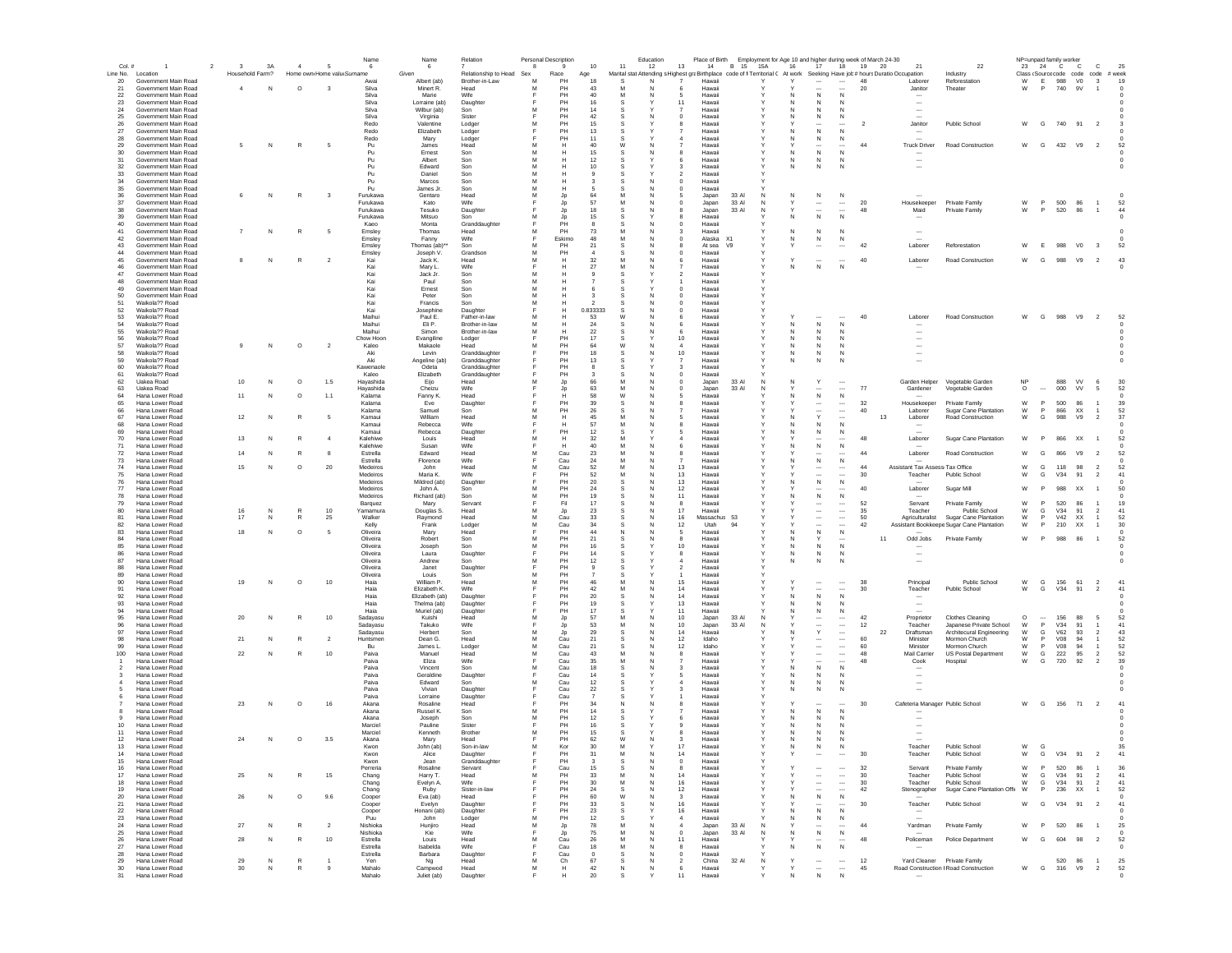| Col.#          |                                                                                            | $\overline{2}$ | $\mathbf{3}$    | 3A       | $\boldsymbol{\Lambda}$ | $\sqrt{2}$                 | Name<br>6              | Name<br>6                | Relation                       | 8      | <b>Personal Description</b> | 10       | 11       | Education<br>12 | 13<br>14                                                                                                                    | B 15 15A       |        | 16       | 17                                                   | 18                                   | Place of Birth Employment for Age 10 and higher during week of March 24-30<br>19 20 | 21                                                   | 22                                                   | NP=unpaid family worker<br>23 | 24 C C                               |               | $\mathbf{C}$                                 | 25         |
|----------------|--------------------------------------------------------------------------------------------|----------------|-----------------|----------|------------------------|----------------------------|------------------------|--------------------------|--------------------------------|--------|-----------------------------|----------|----------|-----------------|-----------------------------------------------------------------------------------------------------------------------------|----------------|--------|----------|------------------------------------------------------|--------------------------------------|-------------------------------------------------------------------------------------|------------------------------------------------------|------------------------------------------------------|-------------------------------|--------------------------------------|---------------|----------------------------------------------|------------|
|                | Line No. Location                                                                          |                | Household Farm? |          |                        | Home own Home valu Surname |                        | Given                    | Relationship to Head           | Sex    | Race                        | Age      |          |                 | Marital stat Attending s Highest graBirthplace code of fi Territorial ( At work Seeking Have job # hours Duratio Occupation |                |        |          |                                                      |                                      |                                                                                     |                                                      | Industry                                             |                               |                                      |               | Class (Source code code code                 | # week     |
| 32<br>33       | Hana Lower Road<br>Hana Lower Road                                                         |                |                 |          |                        |                            | Mahalo<br>Mahalo       | Margaret (ab)<br>Rachael | Daughter<br>Daughter           |        | н                           |          |          |                 | Hawaii<br>11<br>Hawaii                                                                                                      |                |        | N.       |                                                      |                                      |                                                                                     |                                                      |                                                      |                               |                                      |               |                                              |            |
| 34             | Hana Lower Road                                                                            |                |                 |          |                        |                            | Mahalo                 | Agnes                    | Daughter                       |        | н                           | 13       |          |                 | Hawaii                                                                                                                      |                |        | N        | $\mathbb N$                                          | N                                    |                                                                                     |                                                      |                                                      |                               |                                      |               |                                              |            |
| 35             | Hana Lower Road                                                                            |                | 31              | N        | $\circ$                | 10                         | Kaiama                 | William                  | Head                           | м      | PH                          | 44       | м        | N               | 12<br>Hawaii                                                                                                                |                |        |          | $\cdots$                                             |                                      | 48                                                                                  | Sugar Boiler                                         | Sugar Mill                                           | W                             | P                                    | 496 XX        | $\overline{1}$                               | -52        |
| 36<br>37       | Hana Lower Road<br>Hana Lower Road                                                         |                |                 |          |                        |                            | Kaiama<br>Kaiama       | Mae<br>Maidie (ab)       | Wife<br>Daughter               |        | PH<br>PH                    | 43<br>20 | s        |                 | 12<br>Hawaii<br>14<br>Hawaii                                                                                                |                |        | N.<br>N. | N<br>N                                               | N<br>N                               |                                                                                     |                                                      |                                                      |                               |                                      |               |                                              |            |
| 38             | Hana Lower Road                                                                            |                |                 |          |                        |                            | Kaiama                 | William Jr.              | Son                            | м      | PH                          | 18       |          |                 | $\mathbf{Q}$<br>Hawaii                                                                                                      |                |        |          | $\cdots$                                             |                                      | 48                                                                                  | Sugar Boiler Helper Sugar Mill                       |                                                      | w                             | P.                                   | 988 XX        | $\overline{1}$                               | 50         |
| 39             | Hana Lower Road                                                                            |                |                 |          |                        |                            | Kajama                 | Vernon                   | Son                            | M      | PH                          | 12       |          |                 | Hawaii<br>5                                                                                                                 |                |        | N        | N                                                    | N                                    |                                                                                     |                                                      |                                                      |                               |                                      |               |                                              |            |
| 40<br>41       | Hana Lower Road<br>Hana Lower Road                                                         |                |                 |          |                        |                            | Kaiama<br>Kajama       | Alma<br>Karl             | Daughter<br>Son                | м      | PH<br>PH                    | 10       |          |                 | Hawaii<br>$\boldsymbol{\Lambda}$<br>Hawaii<br>$\Omega$                                                                      |                |        | N        | N                                                    | N                                    |                                                                                     |                                                      |                                                      |                               |                                      |               |                                              |            |
| 42             | Hana Lower Road                                                                            |                | 32              | N        | $\circ$                | -6                         | Nakamoto               | Matoshi                  | Head                           | M      | Jp                          | 34       | M        |                 | Hawaii                                                                                                                      |                |        |          | $\overline{\phantom{a}}$                             | $\overline{\phantom{a}}$             | 60                                                                                  | Proprietor                                           | Retail Grocery & Liquor Stc O                        |                               | $\sim$                               | 156           | 61<br>-5                                     | 52         |
| 43             | Hana Lower Road                                                                            |                |                 |          |                        |                            | Nakamoto               | Kikaijo                  | Wife                           | M      | Jp                          | 32       | M        |                 | Hawaii                                                                                                                      |                |        |          | $\overline{\phantom{a}}$                             | $\ldots$                             | 30                                                                                  | Saleswoman                                           | Retail Grocery & Liquor Sto NP                       |                               | $\overline{\phantom{a}}$             | 220           | 61<br>6                                      | 39         |
| 44<br>45       | Hana Lower Road<br>Hana Lower Road                                                         |                | 33              | N        |                        |                            | Amoto<br>Amoto         | Hiyado F.<br>Hatsuyo     | Head<br>Wife                   |        | Jp<br>Jp                    | 63<br>45 | M        |                 | Japan<br>Japan                                                                                                              | 33 AI<br>33 Al | N<br>N |          | $\overline{\phantom{a}}$<br>$\overline{\phantom{a}}$ | $\ldots$<br>$\ldots$                 | 77<br>70                                                                            | Proprietor<br>Cook                                   | Restaurant<br>Restaurant                             | $\circ$<br><b>NP</b>          | $\cdots$<br>$\overline{\phantom{a}}$ | 156<br>720    | 71<br>5<br>71<br>6                           | 52<br>52   |
| 46             | Hana Lower Road                                                                            |                |                 |          |                        |                            | Amoto                  | Sally                    | Daughter                       |        | Jp                          | 20       |          |                 | Hawai                                                                                                                       |                |        |          | $\overline{\phantom{a}}$                             | $\overline{\phantom{a}}$             | 48                                                                                  | Postal Clerk                                         | US Post-Office Department W                          |                               | G                                    | 266           | 95<br>$\overline{2}$                         | 52         |
| 47             | Hana Lower Road                                                                            |                |                 |          |                        |                            | Amoto                  | Nobuko                   | Daughter                       |        | Jp                          | 18       |          |                 | Hawaii                                                                                                                      |                |        |          | $\mathsf{N}$                                         | N                                    |                                                                                     |                                                      |                                                      |                               |                                      |               |                                              |            |
| 48<br>49       | Hana Lower Road<br>Hana Lower Road                                                         |                |                 |          |                        |                            | Amoto<br>Amoto         | Sadao<br>Kunio           | Son<br>Son                     |        | Jp                          | 12       |          |                 | Hawaii<br>6<br>Hawaii                                                                                                       |                |        | N<br>N   | N<br>$\mathbb N$                                     | N<br>N                               |                                                                                     |                                                      |                                                      |                               |                                      |               |                                              |            |
| 50             | Hana Lower Road                                                                            |                |                 |          |                        |                            | Amoto                  | Kimiko                   | Daughter                       | Е      | Jp<br>Jp                    | -6       | -S       |                 | $^{\circ}$<br>Hawaii                                                                                                        |                |        |          |                                                      |                                      |                                                                                     |                                                      |                                                      |                               |                                      |               |                                              |            |
| 51             | Hana Lower Road [Road from Hana 34                                                         |                |                 | N        | $\circ$                | 15                         | Tanaka                 | Jiro                     | Head                           | м      | Jp                          | 63       |          |                 | Japan<br>3                                                                                                                  | 33 AI          | N      |          |                                                      |                                      | 48                                                                                  | Carpenter                                            | Sugar Cane Plantation                                | W                             | P                                    | 308 XX        | $\overline{1}$                               | 46         |
| 52<br>53       | Hana Lower Road [Road from Hana Wharf to F                                                 |                |                 |          |                        |                            | Tanaka                 | Mina                     | Wife                           | м      | Jp                          | 62       | м        |                 | $^{\circ}$<br>Japan                                                                                                         | 33 AI          | N      | N        | ${\sf N}$                                            | N                                    | 21                                                                                  |                                                      |                                                      |                               |                                      |               | V9                                           |            |
| 54             | Hana Lower Road [Road from Hana Wharf to F<br>Hana Lower Road IRoad from Hana Wharf to F   |                |                 |          |                        |                            | Tanaka<br>Tanaka       | Kazuyoshi<br>Yoshige     | Son<br>Daughter                | E      | Jp<br>Jp                    | 23<br>19 | s<br>-S  |                 | 12<br>Hawaii<br>11<br>Hawaii                                                                                                |                |        | N        | $\sim$<br>N                                          | N                                    |                                                                                     | Carpenter                                            | <b>Building Construction</b>                         | W                             | G                                    | 308           | $\overline{2}$                               |            |
| 55             | Hana Lower Road [Road from Hana Wharf to F                                                 |                |                 |          |                        |                            | Tanaka                 | Minouru                  | Son                            | м      | Jp                          | 38       |          |                 | Hawaii<br>8                                                                                                                 |                |        |          |                                                      |                                      | 48                                                                                  | Postmaster                                           | US Post-Office Department W                          |                               | G                                    | 134           | 95<br>$\overline{2}$                         | 52         |
| 56             | Hana Lower Road [Road from Hana Wharf to I-                                                |                |                 |          |                        |                            | Tanaka                 | Kimi                     | Daughter-in-law                |        | Jp                          | 32       | м        |                 | Hawaii                                                                                                                      |                |        |          | N                                                    | N                                    |                                                                                     |                                                      |                                                      |                               |                                      |               |                                              |            |
| 57<br>58       | Hana Lower Road [Road from Hana Wharf to I-<br>Hana Lower Road [Road from Hana Wharf to I- |                |                 |          |                        |                            | Tanaka<br>Tanaka       | Harold<br>Esther         | Grandson<br>Granddaughter      | м<br>F | Jp<br>Jp                    | 14<br>12 |          |                 | Hawaii<br>Hawaii                                                                                                            |                |        | N        | N<br>N                                               | N<br>N                               |                                                                                     | $\overline{\phantom{a}}$<br>$\overline{\phantom{a}}$ |                                                      |                               |                                      |               |                                              |            |
| 59             | Hana Lower Road [Road from Hana Wharf to F                                                 |                |                 |          |                        |                            | Tanaka                 | Kenji                    | Grandson                       | м      | Jp                          | 10       |          |                 | Hawaii                                                                                                                      |                |        |          | $\mathbb N$                                          |                                      |                                                                                     | $\overline{\phantom{a}}$                             |                                                      |                               |                                      |               |                                              |            |
| 60             | Hana Lower Road [Road from Hana Wharf to F                                                 |                |                 |          |                        |                            | Tanaka                 | Edith                    | Granddaughter                  |        | Jp                          |          |          |                 | Hawai                                                                                                                       |                |        |          |                                                      |                                      |                                                                                     |                                                      |                                                      |                               |                                      |               |                                              |            |
| 61             | Hana Lower Road [Road from Hana Wharf to F                                                 |                |                 |          |                        |                            | Tanaka                 | Edna                     | Granddaughter                  |        | Jp                          |          |          |                 | Hawai                                                                                                                       |                |        |          |                                                      |                                      |                                                                                     |                                                      |                                                      |                               |                                      |               |                                              |            |
| 62<br>63       | Hana Lower Road [Road from Hana Wharf to I-<br>Hana Lower Road [Road from Hana Wharf to I- |                |                 |          |                        |                            | Tanaka<br>Tanaka       | Fumiko<br>Majorie        | Granddaughter<br>Granddaughter |        | Jp<br>Jp                    |          |          |                 | Hawaii<br>$^{\circ}$<br>$^{\circ}$<br>Hawaii                                                                                |                |        |          |                                                      |                                      |                                                                                     |                                                      |                                                      |                               |                                      |               |                                              |            |
| 64             | Hana Lower Road [Road from Hana Wharf to I-                                                |                |                 |          |                        |                            | Tanaka                 | Rachael                  | Granddaughter                  |        | Jp                          |          |          |                 | Hawaii<br>0                                                                                                                 |                |        |          |                                                      |                                      |                                                                                     |                                                      |                                                      |                               |                                      |               |                                              |            |
| 65             | Hana Lower Road [Road from Hana 35                                                         |                |                 | <b>N</b> | R                      | -5                         | Tanaka                 | Ishiro                   | Head                           | м      | Jp                          | 29       | M        |                 | 12<br>Hawaii                                                                                                                |                |        |          |                                                      | $\sim$                               | 51                                                                                  | Salesman                                             | Retail General Merchandis W                          |                               | P                                    | 220           | 63<br>$\overline{1}$                         | 52         |
| 66<br>67       | Hana Lower Road [Road from Hana Wharf to I-<br>Hana Lower Road [Road from Hana Wharf to F  |                |                 |          |                        |                            | Tanaka<br>Tanaka       | Haru<br>Irene            | Wife<br>Daughter               |        | Jp<br>Jp                    | -23      | s        |                 | 8<br>Hawaii<br>$^{\circ}$<br>Hawaii                                                                                         |                |        | N        | $\mathsf Y$                                          | $\overline{\phantom{a}}$             |                                                                                     | Dress Maker                                          | At home                                              | $\circ$                       | $\sim$                               | 434           | 89<br>- 5                                    | 11         |
| 68             | Hana Lower Road [Road from Hana Wharf to F                                                 |                |                 |          |                        |                            | Tanaka                 | Jean                     | Daughter                       |        | Jp                          |          |          |                 | $^{\circ}$<br>Hawaii                                                                                                        |                |        |          |                                                      |                                      |                                                                                     |                                                      |                                                      |                               |                                      |               |                                              |            |
| 69             | Hana Lower Road [Road from Hana 36                                                         |                |                 | N        |                        | -5                         | Tanaka                 | Toshio                   | Head                           | M      | Jp                          | 43       | n        | N               | Hawaii<br>$\boldsymbol{\Lambda}$                                                                                            |                |        |          |                                                      |                                      | 24                                                                                  | Fisherman                                            | Sampan Fishing                                       | W                             | P                                    | 900           | V1<br>$\overline{1}$                         | 35         |
| 70<br>71       | Hana Lower Road [Road from Hana Wharf to I-<br>Hana Lower Road (Road from Hana Wharf to F  |                |                 |          |                        |                            | Tanaka<br>Tanaka       | Masaichi<br>Taturo       | Son<br>Nephew                  | M<br>M | Jp                          | 11<br>23 | s<br>s   | N               | Hawaii<br>$\overline{a}$<br>12<br>Hawaii                                                                                    |                |        |          | ${\sf N}$                                            | N<br>$\overline{\phantom{a}}$        | 48                                                                                  | Machinist                                            |                                                      | W                             | P                                    | 326           | <b>XX</b><br>$\overline{1}$                  | 51         |
| 72             | Hana Lower Road [Road from Hana 37                                                         |                |                 | N        |                        |                            | Marciel                | Edward                   | Head                           | M      | Jp<br>PH                    | 35       |          |                 | Hawaii<br>8                                                                                                                 |                |        |          | $\overline{\phantom{a}}$<br>$\overline{\phantom{a}}$ | $\sim$                               | 48                                                                                  | Tinsmith                                             | Sugar Mill<br>Sugar Cane Plantation                  | W                             | P                                    | 362           | XX<br>$\overline{1}$                         | 52         |
| 73             | Hana Lower Road [Road from Hana Wharf to I-                                                |                |                 |          |                        |                            | Marciel                | Katherine                | Wife                           |        | Cau                         | 25       | M        |                 | Hawaii                                                                                                                      |                |        |          | ${\sf N}$                                            | N                                    |                                                                                     |                                                      |                                                      |                               |                                      |               |                                              |            |
| 74             | Hana Lower Road [Road from Hana Wharf to I-                                                |                |                 |          |                        |                            | Marciel                | Peter                    | Son                            | м      | PH                          |          |          |                 | $\mathbf 0$<br>Hawaii                                                                                                       |                |        |          |                                                      |                                      |                                                                                     |                                                      |                                                      |                               |                                      |               |                                              |            |
| 75<br>76       | Hana Lower Road [Road from Hana Wharf to F<br>Hana Lower Road [Road from Hana Wharf to I-  |                |                 |          |                        |                            | Marciel<br>Marciel     | Aloyicius<br>Rowena      | Son<br>Daughter                | M      | PH<br>PH                    | 0.75     |          |                 | $\mathbf 0$<br>Hawaii<br>0<br>Hawaii                                                                                        |                |        |          |                                                      |                                      |                                                                                     |                                                      |                                                      |                               |                                      |               |                                              |            |
| 77             | Hana Lower Road [Road from Hana 38                                                         |                |                 | N        |                        |                            | Cano                   | Andy                     | Head                           |        | PH                          | 35       |          |                 | Hawaii                                                                                                                      |                |        |          |                                                      |                                      | 60                                                                                  | <b>Truck Driver</b>                                  | Sugar Cane Plantation                                | W                             | P                                    | 432 XX        | $\overline{1}$                               | 52         |
| 78             | Hana Lower Road [Road from Hana Wharf to I-                                                |                |                 |          |                        |                            | Cano                   | Fides                    | Wife                           |        | Cau                         | 34       |          |                 | Hawaii<br>0                                                                                                                 |                |        | N        | ${\sf N}$                                            | $\mathsf{N}$                         |                                                                                     |                                                      |                                                      |                               |                                      |               |                                              |            |
| 79<br>80       | Hana Lower Road [Road from Hana Wharf to F<br>Hana Lower Road (Road from Hana Wharf to F   |                |                 |          |                        |                            | Cano                   | Sarah                    | Daughter                       |        | PH<br>PH                    | 14       |          |                 | Hawaii                                                                                                                      |                |        | N        | N                                                    | N                                    |                                                                                     |                                                      |                                                      |                               |                                      |               |                                              |            |
|                | Hana Lower Road [Road from Hana Wharf to I-                                                |                |                 |          |                        |                            | Cano<br>Cano           | Androclus<br>Louis       | Son<br>Son                     | м<br>м | PH                          | 12<br>11 | s        |                 | 5<br>Hawaii<br>Hawaii                                                                                                       |                |        | N<br>N.  | N<br>N                                               | N<br>N                               |                                                                                     | $\ddotsc$                                            |                                                      |                               |                                      |               |                                              |            |
| 81<br>82       | Hana Lower Road [Road from Hana Wharf to I-                                                |                |                 |          |                        |                            | Cano                   | Mary                     | Daughter                       |        | PH                          |          | s        |                 | Hawaii                                                                                                                      |                |        |          |                                                      |                                      |                                                                                     |                                                      |                                                      |                               |                                      |               |                                              |            |
| 83             | Hana Lower Road [Road from Hana Wharf to F                                                 |                |                 |          |                        |                            | Cano                   | Dorothy                  | Daughter                       |        | PH                          |          | s        |                 | $^{\circ}$<br>Hawaii                                                                                                        |                |        |          |                                                      |                                      |                                                                                     |                                                      |                                                      |                               |                                      |               |                                              |            |
| 84<br>85       | Hana Lower Road [Road from Hana Wharf to I-<br>Hana Lower Road [Road from Hana Wharf to I- |                |                 |          |                        |                            | Cano<br>Cano           | Pricilla<br>Earl         | Daughter<br>Son                | E<br>м | PH<br>PH                    |          |          | N               | Hawaii<br>$\Omega$<br>Hawaii<br>$\Omega$                                                                                    |                |        |          |                                                      |                                      |                                                                                     |                                                      |                                                      |                               |                                      |               |                                              |            |
| 86             | Hana Lower Road [Road from Hana Wharf to I-                                                |                |                 |          |                        |                            | Cano                   | Ronald                   | Son                            | M      | PH                          |          |          |                 | Hawaii<br>$\Omega$                                                                                                          |                |        |          |                                                      |                                      |                                                                                     |                                                      |                                                      |                               |                                      |               |                                              |            |
| 87             | Hana Lower Road [Road from Hana 39                                                         |                |                 | N        | R                      |                            | Hayashi                | Masao                    | Head                           | M      | Jp                          | 36       | M        |                 | Hawaii<br>6                                                                                                                 |                |        |          |                                                      |                                      | 50                                                                                  | Fisherman                                            | Sampan Fishing                                       | $\circ$                       | $\sim$                               |               | 900 V1 5                                     | 35         |
| 88             | Hana Lower Road [Road from Hana Wharf to I-                                                |                |                 |          |                        |                            | Hayashi                | Natsuyo                  | Wife                           | F      | Jp                          | 27       | M        |                 | Hawaii                                                                                                                      |                |        | Ν        | $\,N\,$                                              | $\,N\,$                              |                                                                                     |                                                      |                                                      |                               |                                      |               |                                              |            |
| 89<br>90       | Hana Lower Road [Road from Hana Wharf to I-<br>Hana Lower Road [Road from Hana Wharf to F  |                |                 |          |                        |                            | Hayashi<br>Hayashi     | Masaichi<br>Masaji       | Son<br>Sor                     | M<br>M | Jp<br>Jp                    |          |          |                 | Hawaii<br>Hawaii                                                                                                            |                |        |          |                                                      |                                      |                                                                                     |                                                      |                                                      |                               |                                      |               |                                              |            |
| 91             | Hana Lower Road [Road from Hana Wharf to I                                                 |                |                 |          |                        |                            | Hayashi                | Takiko                   | Daughter                       |        | Jp                          |          |          |                 | 0<br>Hawai                                                                                                                  |                |        |          |                                                      |                                      |                                                                                     |                                                      |                                                      |                               |                                      |               |                                              |            |
| 92             | Hana Lower Road [Road from Hana Wharf to I-                                                |                |                 |          |                        |                            | Hayashi                | Hisako                   | Daughter                       |        | Jp                          |          |          |                 | Hawaii<br>$^{\circ}$                                                                                                        |                |        |          |                                                      |                                      |                                                                                     |                                                      |                                                      |                               |                                      |               |                                              |            |
| 93<br>94       | Hana Lower Road [Road from Hana Wharf to I-<br>Hana Lower Road [Road from Hana Wharf to I- |                |                 |          |                        |                            | Hayashi                | Sueko                    | Daughter                       |        | Jp                          | 0.083333 |          |                 | Hawaii<br>0                                                                                                                 |                |        |          |                                                      |                                      |                                                                                     |                                                      |                                                      |                               |                                      |               |                                              |            |
| 95             | Hana Lower Road [Road from Hana 40                                                         |                |                 | N        |                        |                            | Hayashi<br>Kamaka      | Teruji<br>Herbert        | Son<br>Head                    | м      | Jp<br>PH                    | 21       |          | N               | Hawaii<br>0<br>Hawaii<br>я                                                                                                  |                |        |          |                                                      |                                      | 48                                                                                  | Laborer                                              | Sugar Cane Plantation                                | W                             | P                                    | 866 XX        | $\overline{1}$                               | 43         |
| 96             | Hana Lower Road [Road from Hana Wharf to I-                                                |                |                 |          |                        |                            | Kamaka                 | Marv                     | Wife                           |        | PH                          | 19       |          |                 | Hawaii                                                                                                                      |                |        | N        | N                                                    | $\mathbb N$                          |                                                                                     |                                                      |                                                      |                               |                                      |               |                                              |            |
| 97             | Hana Lower Road [Road from Hana Wharf to I-                                                |                |                 |          |                        |                            | Kamaka                 | Herbert Jr.              | Son                            | м      | PH                          |          | s        | N               | Hawaii<br>$\Omega$                                                                                                          |                |        |          |                                                      |                                      |                                                                                     |                                                      |                                                      |                               |                                      |               |                                              |            |
| 98<br>99       | Hana Lower Road [Road from Han: 41<br>Hana Lower Road [Road from Hana                      |                | 42              | N        | R                      |                            | Tolentino<br>Ibara     | Lorenzo<br>Walter H      | Head<br>Head                   | м<br>M | Fil<br>Jp                   | 65<br>35 | N<br>M   | N               | $^{\circ}$<br>Philippines X4<br>10 <sub>1</sub><br>Hawaii                                                                   |                | N<br>N |          | $\ddotsc$<br>$\overline{\phantom{a}}$                | $\cdots$<br>$\overline{\phantom{a}}$ | 48<br>54                                                                            | Laborer                                              | Sugar Cane Plantation<br>Retail General Merchandis W | W                             | P<br>P.                              | 866 XX<br>156 | $\overline{1}$<br>63<br>$\overline{1}$       | 40<br>52   |
| 100            | Hana Lower Road [Road from Hana Wharf to I-                                                |                |                 |          |                        |                            | Ibara                  | Evelyn H.                | Wife                           |        | Jp                          | 28       | M        |                 | Hawaii<br>6                                                                                                                 |                |        |          | N                                                    | N                                    |                                                                                     | Manager                                              |                                                      |                               |                                      |               |                                              |            |
|                | Hana Lower Road                                                                            | 46             | 43              | N        |                        |                            | Morioka                | Jutaro                   | Head                           | M      | Jp                          | 79       | M        | N               | Japan                                                                                                                       | 33 AI          | N      |          | N                                                    | N                                    |                                                                                     |                                                      |                                                      |                               |                                      |               |                                              |            |
|                | Hana Lower Road<br>Hana Lower Road                                                         |                |                 |          |                        |                            | Morioka<br>Morioka     | Hume<br>Futaji           | Wife<br>Son                    | M      | Jp<br>Jp                    | 47<br>26 | M        |                 | Hawaii<br>Hawai                                                                                                             |                |        |          | N                                                    | N                                    | 48                                                                                  |                                                      | Automobile MechanicSugar Cane Plantation             | W                             | P                                    | 332           | XX                                           | 36         |
|                | Hana Lower Road                                                                            |                |                 |          |                        |                            | Morioka                | Sanji                    | Son                            | M      | Jp                          | 23       |          |                 | Hawai                                                                                                                       |                |        |          | $\overline{\phantom{a}}$                             |                                      | 48                                                                                  | Laborer                                              | Sugar Mill                                           | W                             | P                                    | 988           | XX                                           | 52         |
|                | Hana Lower Road                                                                            |                |                 |          |                        |                            | Morioka                | Mitaki                   | Daughter                       |        | Jp                          | 21       |          |                 | Hawai                                                                                                                       |                |        |          | N                                                    | N                                    |                                                                                     |                                                      |                                                      |                               |                                      |               |                                              |            |
|                | Hana Lower Road                                                                            |                |                 |          |                        |                            | Morioka                | Yotsuji                  | Son                            | м      | Jp                          | 19       |          |                 | Hawai                                                                                                                       |                |        |          | N                                                    | N                                    |                                                                                     |                                                      |                                                      |                               |                                      |               |                                              |            |
| 48             | Hana Lower Road [should be on sheet 3-A line 7]<br>Hana Lower Road                         |                |                 |          |                        |                            | Morioka<br>Morioka     | Komme (ab)<br>Otome      | Daughter<br>Daughter           |        | Jp<br>Jp                    | 17<br>14 |          |                 | Hawaii<br>Hawaii                                                                                                            |                |        |          | ${\sf N}$                                            | N                                    | 48                                                                                  | Waitress                                             | Restaurant                                           | W                             | P                                    |               | 780 71 1                                     | 40         |
|                | Hana Lower Road                                                                            |                |                 |          |                        |                            | Morioka                | ltsuji                   | Son                            |        | Jp                          | 13       |          |                 | Hawaii                                                                                                                      |                |        |          | N                                                    |                                      |                                                                                     |                                                      |                                                      |                               |                                      |               |                                              |            |
|                | Hana Lower Road                                                                            |                |                 |          |                        |                            | Morioka                | Mitsuii                  | Son                            | м      | Jp                          | -9       | -S       |                 | Hawaii                                                                                                                      |                |        |          |                                                      |                                      |                                                                                     |                                                      |                                                      |                               |                                      |               |                                              |            |
|                | Hana Lower Road<br>Hana Lower Road                                                         | 44             | 44              | N        | R                      | -5                         | Ihara<br>Ihara         | Haru<br>Tavako           | Head<br>Daughter               | м      | Jp<br>Jp                    | 62<br>21 | W        |                 | Japan<br>$\Omega$<br>Hawaii<br>я                                                                                            | 33 AI          | N      | N.<br>N  | N<br>N                                               | N<br>N                               |                                                                                     |                                                      |                                                      |                               |                                      |               |                                              |            |
|                | Hana Lower Road                                                                            |                |                 |          |                        |                            | Ihara                  | Kazuo                    | Son                            | м      | Jp                          | 37       |          |                 | Hawaii                                                                                                                      |                |        |          | $\cdots$                                             | $\cdots$                             | 48                                                                                  |                                                      | Automobile MechanicSugar Cane Plantation             | W                             | P                                    | 332 XX        | $\overline{1}$                               | 51         |
| 13             | Hana Lower Road                                                                            |                |                 |          |                        |                            | Ihara                  | Yoniko                   | Daughter-in-law                |        | Jp                          | 30       | M        | N               | Hawaii<br>$\overline{a}$                                                                                                    |                |        | Y        | $\overline{\phantom{a}}$                             | $\sim$                               | 30                                                                                  | Dress Maker At home                                  |                                                      | $\circ$                       | $\sim$                               | 156 65        | 5                                            | 30         |
|                | Hana Lower Road                                                                            |                |                 |          |                        |                            | Ihara                  | Shirley                  | Granddaughter                  |        | Jp                          | 10       |          |                 | Hawaii                                                                                                                      |                |        | N        | N                                                    | N                                    |                                                                                     |                                                      |                                                      |                               |                                      |               |                                              |            |
| 15<br>16       | Hana Lower Road<br>Hana Lower Road                                                         |                |                 |          |                        |                            | Ihara<br>Ihara         | June<br>Richard          | Granddaughter<br>Grandson      | м      | Jp<br>Jp                    |          |          |                 | Hawaii<br>Hawaii                                                                                                            |                |        |          |                                                      |                                      |                                                                                     |                                                      |                                                      |                               |                                      |               |                                              |            |
|                | Hana Lower Road                                                                            |                |                 |          |                        |                            | Ihara                  | Alan                     | Grandson                       | M      | Jp                          |          |          |                 | $\mathbf 0$<br>Hawaii                                                                                                       |                |        |          |                                                      |                                      |                                                                                     |                                                      |                                                      |                               |                                      |               |                                              |            |
| 17<br>18<br>19 | Hana Lower Road                                                                            |                |                 |          |                        |                            | Ihara                  | Roland                   | Grandson                       | M      | Jp                          |          |          |                 | Hawaii                                                                                                                      |                |        |          |                                                      |                                      |                                                                                     |                                                      |                                                      |                               |                                      |               |                                              |            |
|                | Hana Lower Road<br>Hana Lower Road                                                         | 43             | 45              |          |                        |                            | Mahadocor<br>Mahadocon | Frederick<br>Benital     | Head<br>Wife                   | M      | Fil<br>Fil                  | 25<br>23 | M        |                 | 10<br>Hawaii<br>12                                                                                                          |                |        |          | N                                                    | N                                    | 48                                                                                  | Laborer                                              | Sugar Mill                                           | W                             | P.                                   | 988 XX        |                                              | 46         |
|                | Hana Lower Road                                                                            |                |                 |          |                        |                            | Mahadocon              | Frederick Jr             | Son                            |        | Fil                         |          | s        |                 | Philippines X4<br>$^{\circ}$<br>Hawaii                                                                                      |                |        |          |                                                      |                                      |                                                                                     |                                                      |                                                      |                               |                                      |               |                                              |            |
|                | Hana Lower Road                                                                            |                |                 |          |                        |                            | Mahadocon              | Raymond                  | Son                            |        | Fil                         |          |          |                 | Hawaii                                                                                                                      |                |        |          |                                                      |                                      |                                                                                     |                                                      |                                                      |                               |                                      |               |                                              |            |
| 23             | Hana Lower Road                                                                            |                |                 |          |                        |                            | Mahadocon              | Ubaaldo                  | Father                         |        | Fil                         | 58       | D        |                 | Philippines X4                                                                                                              |                |        |          |                                                      |                                      |                                                                                     |                                                      |                                                      |                               |                                      |               |                                              |            |
| 24             | Hana Lower Road<br>Hana Lower Roa                                                          |                | 46              | N        | $\mathbb{R}$           | -5                         | Ibara<br>Ibara         | Harold K.<br>Martha      | Head<br>Wife                   | м      | Jp                          | 29       | M        |                 | 12<br>Hawaii<br>Hawaii                                                                                                      |                |        |          |                                                      |                                      | 48                                                                                  | Agriculturalist                                      | Sugar Cane Plantation                                | W                             | P                                    | V42 XX        | $\overline{1}$                               | 50         |
| 26             | Hana Lower Road                                                                            |                |                 |          |                        |                            | Ibara                  | Elaine M.                | Daughter                       |        | Jp                          | -5       | s        | N               | $^{\circ}$<br>Hawaii                                                                                                        |                | Υ      |          |                                                      |                                      |                                                                                     |                                                      |                                                      |                               |                                      |               |                                              |            |
| 27             | Hana Lower Road                                                                            |                |                 |          |                        |                            | Ibara                  | Jane                     | Daughter                       |        | Jp                          |          |          |                 | $^{\circ}$<br>Hawaii                                                                                                        |                |        |          |                                                      |                                      |                                                                                     |                                                      |                                                      |                               |                                      |               |                                              |            |
| 28             | Hana Lower Road                                                                            |                |                 |          |                        |                            | Ihara                  | Harold K. Jr             | Son                            | M      | Jp                          |          | s        | N               | Hawaii<br>$\Omega$                                                                                                          |                |        |          |                                                      |                                      |                                                                                     |                                                      |                                                      |                               |                                      |               |                                              |            |
| 29<br>30       | Hana Lower Road<br>Hana Lower Road                                                         | 65             | 47              | N        | R                      | -5                         | Kim<br>Kim             | Sung Sik<br>Kim Sing     | Head<br>Lodger                 | M<br>M | Kor<br>Kor                  | 70<br>53 | W        | N               | Korea 3X Al<br>3<br>Korea 3X Al                                                                                             |                | N<br>N |          | $\overline{\phantom{a}}$                             | <br>$\overline{\phantom{a}}$         | 40<br>48                                                                            | Laborer<br>Yardman                                   | Sugar Cane Plantation<br>Private Family              | W<br>W                        | P<br>P                               | 866<br>520    | XX<br>86<br>1                                | 49<br>28   |
| 31             | Hana Lower Road                                                                            | 64             | 48              | N        | R                      |                            | Castilio               | Cirilo                   | Head                           | M      | Fil                         | 44       | M        | N               | Philippines X4<br>$\Omega$                                                                                                  |                |        |          | $\overline{\phantom{a}}$                             | $\overline{\phantom{a}}$             | 48                                                                                  | Laborer                                              | Sugar Cane Plantation                                | W                             | P.                                   | 866           | XX<br>$\overline{1}$                         | 52         |
| 33             | Hana Lower Road                                                                            |                |                 |          |                        |                            | Castilio               | Katherine                | Wife                           | F      | Н                           | 40       | M        | N               | Hawaii                                                                                                                      |                |        |          | ${\sf N}$                                            | ${\sf N}$                            |                                                                                     |                                                      |                                                      |                               |                                      |               |                                              |            |
|                | Hana Lower Road                                                                            | 63             | 49              | N        | R                      |                            | Kaina                  | John                     | Head                           | M      | Н                           | 26       | M        |                 | Hawaii                                                                                                                      |                |        |          |                                                      |                                      | 48                                                                                  | Laborer Foreman                                      | Sugar Cane Plantation                                | W                             | P                                    | 844           | XX<br>$\overline{1}$                         | 43         |
| 34<br>35       | Hana Lower Road<br>Hana Lower Road                                                         | 62             | 50              | N        | R                      | - 5                        | Kaina<br>Tatsudawa     | Katherine<br>Koroku      | Wife<br>Head                   | Е<br>M | PH<br>Jp                    | 20<br>69 | M<br>M   | N               | Hawaii<br>Japan                                                                                                             | 33 AI          |        |          | $\mathsf{N}$<br>${\sf N}$                            | N<br>N                               |                                                                                     | Janitor                                              | Theater                                              | W                             | P                                    | 740           | XX                                           | 50         |
|                | Hana Lower Road                                                                            |                |                 |          |                        |                            | Tatsudawa              | Ura                      | Wife                           |        | Jp                          | 60       |          |                 | $^{\circ}$<br>Japan                                                                                                         | 33 AI          |        |          | N                                                    | N                                    |                                                                                     |                                                      |                                                      |                               |                                      |               |                                              |            |
| 36<br>37       | Hana Lower Road                                                                            | 61             | 51              | N        | R                      |                            | Nomura                 | Toichi                   | Head                           | M      | Jp                          | 64       |          |                 | Japan<br>8                                                                                                                  | 33 AI          | N      |          | $\ddotsc$                                            |                                      | 48                                                                                  | Mill Mechanic                                        | Sugar Mill                                           | W                             |                                      | 336           | XX<br>$\overline{1}$                         | 43         |
| 38             | Hana Lower Road                                                                            | 60             | 52              | -N       |                        |                            | Hayase                 | Taku                     | Head                           | M      | Jp                          | 62       | W        |                 | Japan<br>0                                                                                                                  | 33 AI          |        |          | ${\sf N}$                                            | N                                    |                                                                                     |                                                      |                                                      |                               |                                      |               |                                              |            |
| 39<br>40       | Hana Lower Road<br>Hana Lower Road                                                         |                |                 |          |                        |                            | Havase<br>Havase       | Yaeko<br>Chieko          | Daughter<br>Daughter           | Е      | Jp<br>Jp                    | 27<br>21 | -S<br>-S | N<br><b>N</b>   | $\mathbf{Q}$<br>Hawaii<br>Hawaii<br>я                                                                                       |                |        |          | $\cdots$<br>$\cdots$                                 | <br>                                 | 48<br>72                                                                            | Saleswoman<br>Saleswoman                             | <b>Meat Market</b><br>Retail General Merchandis W    | W                             | <b>P</b><br>P.                       | 220<br>220    | 61<br>$\overline{1}$<br>63<br>$\overline{1}$ | 52<br>52   |
| 41             | Hana Lower Road                                                                            |                |                 |          |                        |                            | Havase                 | Yoshiko (ab)             | Daughter                       |        | Jp                          | 23       | s        |                 | 12<br>Hawaii                                                                                                                |                |        | N        | N                                                    | $\mathbb{N}$                         |                                                                                     | $\cdots$                                             |                                                      |                               |                                      |               |                                              | $\Omega$   |
| 42             | Hana Lower Road                                                                            |                | 53              | N        | R                      | 5                          | Chang                  | Lung                     | Head                           | м      | Ch                          | 71       | s        | N               | $^{\circ}$<br>China                                                                                                         | 32 Al          | N      | N        | N                                                    | N                                    |                                                                                     | $\overline{\phantom{a}}$                             |                                                      |                               |                                      |               |                                              | $^{\circ}$ |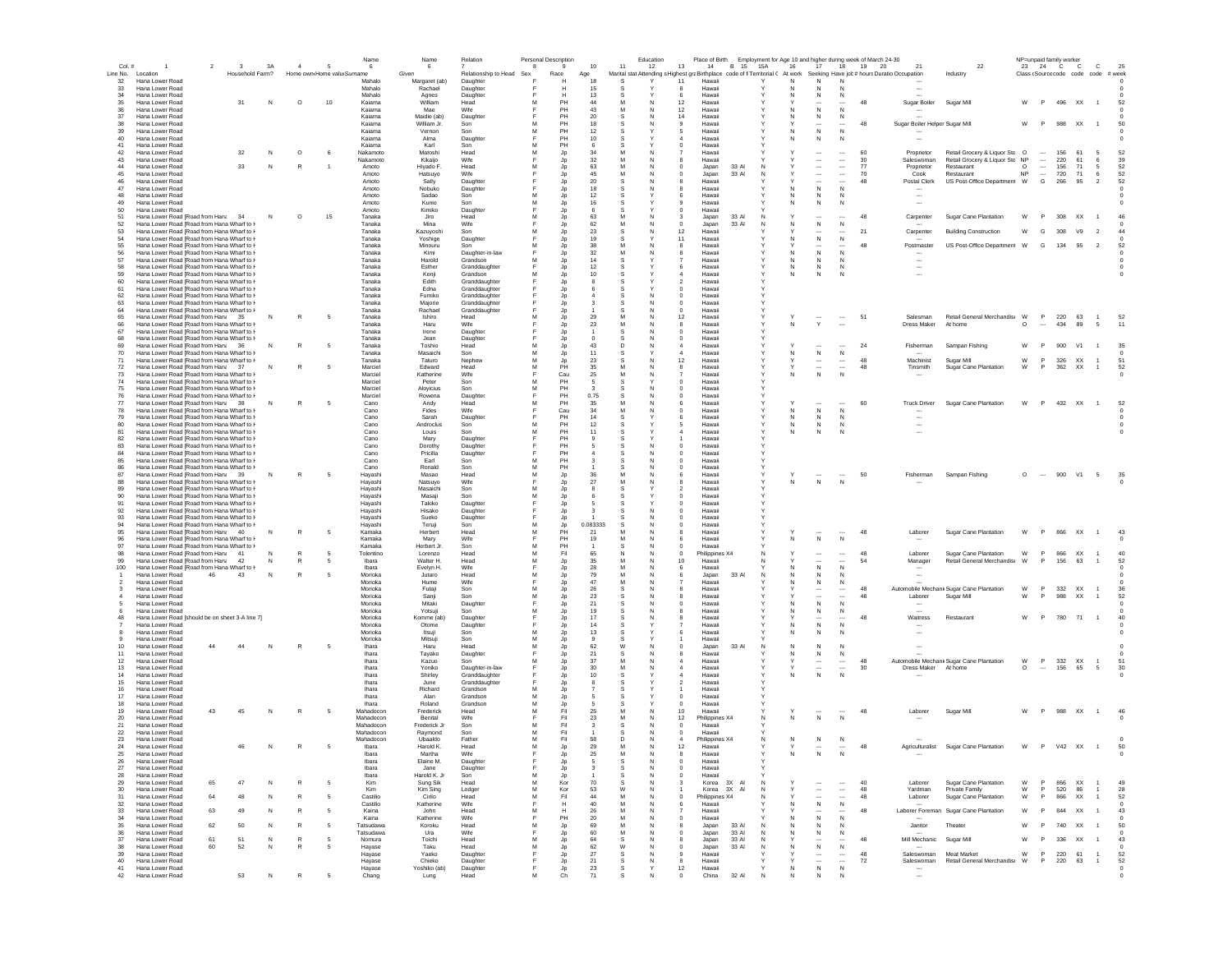| Col. #         | $\overline{1}$                               | $\overline{2}$<br>$_{3}$ | 3A | $\sim$       | -5                         | Name<br>6              | Name<br>-6                  | Relation                       | -8     | Personal Description<br>$\mathbf{Q}$ | 10                       | 11       | Education<br>12                                                                 | 13<br>14                                                   | Place of Birth Employment for Age 10 and higher during week of March 24-30<br>B 15 | 15A          | 16           | 17                                    |                               | 18 19 20 | 21                                                   | 22                                           |        |                          | NP=unpaid family worker<br>23 24 C C | $\mathbf{C}$                                 | 25                   |  |
|----------------|----------------------------------------------|--------------------------|----|--------------|----------------------------|------------------------|-----------------------------|--------------------------------|--------|--------------------------------------|--------------------------|----------|---------------------------------------------------------------------------------|------------------------------------------------------------|------------------------------------------------------------------------------------|--------------|--------------|---------------------------------------|-------------------------------|----------|------------------------------------------------------|----------------------------------------------|--------|--------------------------|--------------------------------------|----------------------------------------------|----------------------|--|
|                | Line No. Location                            | Household Farm?          |    |              | Home own Home valu Surname |                        | Given                       | Relationship to Head Sex       |        | Race                                 | Age                      |          | Marital stat Attending s Highest graBirthplace code of fi Territorial C At work |                                                            |                                                                                    |              |              |                                       |                               |          | Seeking Have job # hours Duratio Occupation          | Industry                                     |        |                          |                                      | Class (Source code code code # week          |                      |  |
| 43             | Hana Lower Road                              |                          |    |              |                            | Morisaka               |                             | Lodger                         | F      | Jp                                   | 60                       | W        | N                                                                               | $\mathbf 0$<br>Japan                                       | 33 AI                                                                              | N            | Ν            | N                                     | N                             |          |                                                      |                                              |        |                          |                                      |                                              |                      |  |
| 44             | Hana Lower Road                              |                          |    | R            |                            | Su                     | Chow                        | Lodger                         | M<br>M | Ch                                   | 73                       |          |                                                                                 | $\mathbf 0$<br>China                                       | 32 Al                                                                              | N<br>N       |              | N                                     | N                             |          |                                                      |                                              |        |                          |                                      |                                              |                      |  |
| 45<br>46       | Hana Lower Road<br>Hana Lower Road           | 54                       | N  |              |                            | Chew<br>Yau            | Wong<br>Sing                | Head<br>Lodger                 | M      | Ch<br>Ch                             | 70<br>74                 |          |                                                                                 | China<br>China<br>$^{\circ}$                               | 32 Al<br>32 AI                                                                     | N            | N            | N<br>${\sf N}$                        | ${\sf N}$                     |          |                                                      |                                              |        |                          |                                      |                                              |                      |  |
| 47             | Hana Lower Road                              | 55                       | N  | R            |                            | Tanaka                 | Masuki                      | Head                           |        | Jp                                   | 47                       |          |                                                                                 | Hawaii                                                     |                                                                                    |              |              |                                       |                               | 40       | Laborer                                              | Road Construction                            | W      | G                        | 988                                  | V9<br>$\overline{\phantom{0}}$               |                      |  |
| 48             | Hana Lower Road                              |                          |    |              |                            | Tanaka                 | Takuyo                      | Wife                           |        | Jp                                   | 45                       |          |                                                                                 | Hawaii<br>3                                                |                                                                                    |              | N            | ${\sf N}$                             | $\,$ N                        |          |                                                      |                                              |        |                          |                                      |                                              |                      |  |
| 49<br>50       | Hana Lower Road<br>Hana Lower Road           |                          |    |              |                            | Tanaka<br>Tanaka       | Takeo<br>Shigeyuki          | Son<br>Son                     | M      | Jp<br>Jp                             | 19<br>15                 | -S       |                                                                                 | Hawaii<br>Hawaii<br>୍ର                                     |                                                                                    |              | N.           | $\sim$<br>N                           | N                             | 48       | Carpenter                                            | Sugar Cane Plantation                        | W      | P                        | 308 XX                               | $\overline{1}$                               |                      |  |
| 51             | Government Main Road                         |                          |    |              |                            | Tanaka                 | Tadavuki                    | Son                            | м      | Jp                                   | 13                       | -S       |                                                                                 | Hawaii                                                     |                                                                                    |              |              | N                                     | <b>N</b>                      |          |                                                      |                                              |        |                          |                                      |                                              |                      |  |
| 52             | Government Main Road                         |                          |    |              |                            | Tanaka                 | Suichi                      | Son                            | м      | Jp                                   | 11                       | -S       |                                                                                 | Hawaii<br>4                                                |                                                                                    | Y            | N.           | N                                     | -N                            |          |                                                      |                                              |        |                          |                                      |                                              |                      |  |
| 53<br>54       | Government Main Road<br>Government Main Road |                          |    |              |                            | Tanaka<br>Tanaka       | Fusae                       | Daughter                       | E      | Jp                                   | 10<br>26                 | s<br>-S  | N                                                                               | Hawaii<br>Hawaii<br>5                                      |                                                                                    |              | N.<br>N      | N                                     | -N                            |          |                                                      |                                              |        |                          |                                      |                                              |                      |  |
| 55             | Government Main Road                         | 56                       | N  | R            | 5                          | Luna                   | Hatsume (ab)<br>John        | Daughter<br>Head               | м      | Jp<br>PH                             | 68                       | M        |                                                                                 | Hawaii<br>5                                                |                                                                                    |              |              | N                                     | N                             | 48       | Laborer                                              | Sugar Cane Plantation                        | W      | P.                       | 866 XX                               | $\overline{1}$                               | 48                   |  |
| 56             | Government Main Road                         |                          |    |              |                            | Luna                   | Kanahola                    | Wife                           | E      | н                                    | 56                       | M        | N                                                                               | Hawaii                                                     |                                                                                    |              | N            | N                                     | N                             |          |                                                      |                                              |        |                          |                                      |                                              |                      |  |
| 57             | Government Main Road                         |                          |    |              |                            | Luna                   | John Jr                     | Son                            | M      | PH                                   | 14                       |          |                                                                                 | Hawaii                                                     |                                                                                    |              | N            | N                                     | N                             |          |                                                      |                                              |        |                          |                                      |                                              |                      |  |
| 58<br>59       | Government Main Road<br>Government Main Road | 57                       |    | R            |                            | Kahula<br>Kahula       | Jack<br>Agnes               | Head<br>Wife                   | M      | н<br>PH                              | 45<br>46                 | M<br>M   |                                                                                 | 6<br>Hawaii<br>Hawaii                                      |                                                                                    |              | Ν            | ${\sf N}$                             | N                             | 48       |                                                      | Tractor Mechanic Sugar Cane Plantation       | W      | P                        | 420 XX                               | $\overline{1}$                               | 52                   |  |
| 60             | Government Main Road                         |                          |    |              |                            | Kahula                 | Caroline                    | Daughter                       |        | PH                                   |                          |          |                                                                                 | $\mathbf 0$<br>Hawaii                                      |                                                                                    |              |              |                                       |                               |          |                                                      |                                              |        |                          |                                      |                                              |                      |  |
| 61             | Government Main Road                         |                          |    |              |                            | Kahula                 | Peter                       | Son                            | M      | PH                                   |                          |          |                                                                                 | $\mathbf 0$<br>Hawaii                                      |                                                                                    |              |              |                                       |                               |          |                                                      |                                              |        |                          |                                      |                                              |                      |  |
| 62             | Government Main Road                         | 58<br>59                 | N  | R<br>R       | 15                         | Eharis                 | Legario                     | Head                           | M<br>M | Fil                                  | 21<br>47                 |          |                                                                                 | Hawaii                                                     |                                                                                    |              |              |                                       | $\cdots$                      | 24<br>44 | Laborer                                              | Sugar Cane Plantation                        | W<br>W | P                        | 866                                  | XX<br>$\overline{2}$                         | 16                   |  |
| 63<br>64       | Government Main Road<br>Government Main Road |                          |    |              |                            | Peleka<br>Pelekai      | Kala<br>Luukia              | Head<br>Wife                   |        | н<br>PH                              | 41                       |          |                                                                                 | Hawaii<br>8<br>Hawaii<br>8                                 |                                                                                    |              | N            | $\overline{\phantom{a}}$<br>${\sf N}$ | N                             |          |                                                      | Automobile MechanicAuto Repair Shop          |        | G                        | 332                                  | 84                                           | 52                   |  |
| 65             | Government Main Road                         |                          |    |              |                            | Pelekai                | Sonny K.                    | Son                            | M      | PH                                   | 20                       | s        | N                                                                               | 12<br>Hawaii                                               |                                                                                    |              |              | $\ddotsc$                             |                               | 48       |                                                      | Truck Driver Sugar Cane Plantation           | W      | P                        | 432 XX                               | $\overline{1}$                               | 44                   |  |
| 66             | Government Main Road                         |                          |    |              |                            | Pelekai                | Henry W. (ab)               | Son                            | м      | PH                                   | 18                       |          |                                                                                 | 11<br>Hawaii                                               |                                                                                    |              |              | $\mathsf{N}$                          | N                             |          |                                                      |                                              |        |                          |                                      |                                              |                      |  |
| 67<br>68       | Government Main Road<br>Government Main Road |                          |    |              |                            | Pelekai<br>Pelekai     | Vivian (ab)<br>Royal K.     | Daughter<br>Son                | м      | PH<br>PH                             | 17<br>15                 | s<br>s   |                                                                                 | 11<br>Hawaii<br>9<br>Hawaii                                |                                                                                    |              | N.<br>N      | N<br>N                                | N<br>N                        |          |                                                      |                                              |        |                          |                                      |                                              |                      |  |
| 69             | Government Main Road                         |                          |    |              |                            | Pelekai                | Violet                      | Daughter                       | E      | PH                                   | 13                       | s        |                                                                                 | Hawaii<br>6                                                |                                                                                    | Y            | N            | N                                     | N                             |          | $\overline{\phantom{a}}$                             |                                              |        |                          |                                      |                                              | $\Omega$             |  |
| 70             | Government Main Road                         |                          |    |              |                            | Pelekai                | Edith                       | Daughter                       |        | PH                                   | 10                       |          |                                                                                 | Hawaii                                                     |                                                                                    |              | N            | $\mathbb N$                           | N                             |          | $\overline{\phantom{a}}$                             |                                              |        |                          |                                      |                                              |                      |  |
| 71<br>72       | Government Main Road<br>Government Main Road |                          |    |              |                            | Pelekai<br>Pelekai     | Ernest<br>Ethel             | Son                            | M      | PH<br>PH                             | $\mathbf{R}$             | s        |                                                                                 | Hawaii<br>$\overline{\phantom{a}}$<br>Hawaii<br>$^{\circ}$ |                                                                                    |              |              |                                       |                               |          |                                                      |                                              |        |                          |                                      |                                              |                      |  |
| 73             | Government Main Road                         |                          |    |              |                            | Pelekai                | Clyde K                     | Daughter<br>Son                | M      | PH                                   |                          |          |                                                                                 | $\mathbf 0$<br>Hawaii                                      |                                                                                    |              |              |                                       |                               |          |                                                      |                                              |        |                          |                                      |                                              |                      |  |
| 74             | Government Main Road                         | 60                       | N  | $\circ$      | 0.75                       | Naole                  | Kilohana                    | Head                           | M      | PH                                   | 31                       |          |                                                                                 | Hawai                                                      |                                                                                    |              |              | $\overline{\phantom{a}}$              |                               | 48       | Laborer                                              | Sugar Cane Plantation                        | W      | P.                       | 866 XX                               |                                              | 43                   |  |
| 75             | Government Main Road                         |                          |    |              |                            | Naole                  | Violet                      | Wife                           |        | PH                                   | 37                       | M        |                                                                                 | Hawaii                                                     |                                                                                    |              |              | $\overline{\phantom{a}}$              | $\overline{\phantom{a}}$      | 32       | Laborer                                              | Sugar Cane Plantation                        | W      | P                        | 866                                  | XX                                           | 52                   |  |
| 76<br>77       | Government Main Road<br>Government Main Road |                          |    |              |                            | Range<br>Range         | William (ab)<br>Mary        | Stepson<br>Stepdaughter        | M      | PH<br>PH                             | 20<br>17                 |          |                                                                                 | 10<br>Hawaii<br>Hawaii                                     |                                                                                    |              | N            | ${\sf N}$<br>$\sim$                   | $\,$ N                        | 32       | Laborer                                              | Sugar Cane Plantation                        | W      | P                        | 866 XX                               |                                              | $^{\circ}$           |  |
| 78             | Government Main Road                         |                          |    |              |                            | Range                  | Rachael                     | Stepdaughter                   |        | PH                                   | 15                       |          |                                                                                 | Hawaii                                                     |                                                                                    |              | N            | $\mathsf{N}$                          | N                             |          |                                                      |                                              |        |                          |                                      |                                              |                      |  |
| 79             | Government Main Road                         |                          |    |              |                            | Range                  | Lily                        | Stepdaughter                   |        | PH                                   | 13                       |          |                                                                                 | Hawaii                                                     |                                                                                    |              | N            | N                                     | N                             |          | $\sim$                                               |                                              |        |                          |                                      |                                              |                      |  |
| 80<br>81       | Government Main Road<br>Government Main Road | 61                       | N  | $\circ$      | 2.5                        | Pelekai<br>Awai        | Paul<br>Cecillia            | Son<br>Head                    | м      | PH<br>PH                             | -6<br>21                 | s        |                                                                                 | Hawaii<br>$^{\circ}$<br>Hawaii                             |                                                                                    | Y            | N            | $\mathbb N$                           |                               |          | Ward girl                                            | Hospital                                     | W      | G                        | 790                                  | 92<br>$\overline{2}$                         | 52                   |  |
| 82             | Government Main Road                         | 62                       | N  | R            | - 5                        | Haupu                  | Benjamin                    | Head                           | м      | н                                    | 31                       | м        |                                                                                 | Hawaii                                                     |                                                                                    | Y            |              |                                       |                               | 24       | Laborer                                              | Sugar Cane Plantation                        | W      |                          | 866                                  | <b>XX</b><br>$\overline{1}$                  | 42                   |  |
| 83             | Government Main Road                         |                          |    |              |                            | Haupu                  | Helen                       | Wife                           |        | н                                    | 34                       |          |                                                                                 | Hawaii                                                     |                                                                                    |              | N            | N                                     | $\mathbb N$                   |          |                                                      |                                              |        |                          |                                      |                                              |                      |  |
| 84             | Government Main Road                         |                          |    |              |                            | Haupu                  | Violet                      | Daughter                       |        | н                                    | 13                       |          |                                                                                 | Hawaii                                                     |                                                                                    | v            | N            | N                                     | N                             |          | $\sim$                                               |                                              |        |                          |                                      |                                              |                      |  |
| 85<br>86       | Government Main Road<br>Government Main Road |                          |    |              |                            | Haupu<br>Haupu         | Magaret<br>Peter            | Daughter<br>Son                | M      | н<br>н                               | 12<br>10                 |          |                                                                                 | Hawaii<br>Hawaii                                           |                                                                                    |              | N<br>N       | N<br>$\mathbb N$                      | N<br>N                        |          | $\overline{\phantom{a}}$<br>$\overline{\phantom{a}}$ |                                              |        |                          |                                      |                                              |                      |  |
| 87             | Government Main Road                         |                          |    |              |                            | Haupu                  | Harold                      | Son                            | M      | н                                    |                          |          |                                                                                 | Hawaii                                                     |                                                                                    |              |              |                                       |                               |          |                                                      |                                              |        |                          |                                      |                                              |                      |  |
| 88             | Government Main Road                         |                          |    |              |                            | Haupu                  | Muland                      | Daughter                       |        |                                      |                          |          |                                                                                 | $\mathbf 0$<br>Hawaii                                      |                                                                                    |              |              |                                       |                               |          |                                                      |                                              |        |                          |                                      |                                              |                      |  |
| 89<br>90       | Government Main Road<br>Government Main Road |                          |    |              |                            | Haupu<br>Naole         | Roland<br>Joseph            | Son<br>Cousin                  | M<br>M | н<br>н                               | 0.5                      |          |                                                                                 | $\mathbf 0$<br>Hawaii<br>0<br>Hawaii                       |                                                                                    |              |              |                                       |                               |          |                                                      |                                              |        |                          |                                      |                                              |                      |  |
| 91             | Government Main Road                         | 63                       | N  | R            |                            | Min                    | Ho                          | Head                           | M      | Ch                                   | 75                       |          |                                                                                 | China<br>$\circ$                                           | 32 Al                                                                              | N            | N            | $\,$ N                                | $\,$ N                        |          |                                                      |                                              |        |                          |                                      |                                              |                      |  |
| 92             | Government Main Road                         | 64                       | N  | R            | 20                         | Yagi                   | Dorothy                     | Head                           |        | Jp                                   | 32                       |          |                                                                                 | 12<br>Hawaii                                               |                                                                                    |              |              | $\sim$                                | $\cdots$                      | 52       | Registered Nurse Hospital                            |                                              | W      | G                        | V36                                  | 92<br>$\overline{2}$                         | 52                   |  |
| 93<br>94       | Government Main Road                         |                          |    |              |                            | Akee                   | Kalani                      | Lodger                         |        | PH                                   | 32<br>24                 | W        |                                                                                 | 11<br>Hawaii<br>13                                         |                                                                                    |              |              | $\cdots$                              | $\ldots$                      | 52<br>52 | Registered Nurse Hospita                             |                                              | W<br>W | G<br>G                   | V36                                  | 92<br>$\overline{2}$<br>92<br>$\overline{2}$ | 52<br>52             |  |
| 95             | Government Main Road<br>Government Main Road |                          |    |              |                            | Ibara<br>Tanouve       | Daisy<br>Elizabeth          | Lodger<br>Lodger               |        | Jp<br>Jp                             | 20                       | -S       | N                                                                               | Hawaii<br>13<br>Hawaii                                     |                                                                                    |              |              | $\ddotsc$<br>$\overline{\phantom{a}}$ | $\ldots$<br>$\cdots$          | 52       | Registered Nurse Hospita<br>Ward Girl                | Hospita                                      | W      | G                        | V36<br>790                           | 92<br>$\overline{2}$                         | $\mathbf{3}$         |  |
| 96             | Government Main Road                         | 65                       | N  | R            | 10                         | Matsushima             | Hizuko                      | Head                           |        | Jp                                   | -23                      |          |                                                                                 | 13<br>Hawaii                                               |                                                                                    |              |              | $\cdots$                              | $\cdots$                      | 52       | Registered Nurse Hospita                             |                                              | W      | G                        | V36                                  | 92<br>$\overline{2}$                         | 52                   |  |
| 97             | Government Main Road                         |                          |    |              |                            | Fujikawa               | Sally                       | Lodger                         |        | Jp                                   | 25                       |          | N                                                                               | Hawaii<br>я                                                |                                                                                    |              |              | $\cdots$                              | $\cdots$                      | 52       | Laundress                                            | Hospita                                      | W      | G                        | 448                                  | 92<br>$\overline{2}$                         | 52                   |  |
| 98<br>99       | Government Main Road<br>Government Main Road |                          |    |              |                            | Crisbatoma<br>Murokawa | Melauides<br>Fusajiro       | Lodger<br>Patient              | м<br>M | Fil<br>Jp                            | 29<br>75                 | -S<br>-S | <b>N</b><br>N                                                                   | 8<br>Philippines X4<br>Japan<br>$\Omega$                   | 33 AI                                                                              | N<br>N       | Inst.        | $\sim$                                | $\sim$                        | 52       | Orderly                                              | Hospital                                     | W      | G                        | 790                                  | $\overline{2}$<br>92                         | 52                   |  |
| 100            | Government Main Road                         |                          |    |              |                            | Kualoha                | William K.                  | Patient                        | M      | н                                    | 80                       | <b>W</b> |                                                                                 | Hawaii                                                     |                                                                                    |              | Inst.        |                                       |                               |          |                                                      |                                              |        |                          |                                      |                                              |                      |  |
|                | <b>Government Main Road</b>                  |                          |    |              | 20                         | Opiopio                | George                      | Head                           | M      | н                                    | 61                       | M        | N                                                                               | Hawaii<br>$\mathbf{Q}$                                     |                                                                                    |              | N            | Y                                     |                               |          | Linesman                                             | <b>Telephone Company</b>                     |        |                          | 450                                  | 55<br>$\overline{1}$                         | 52                   |  |
| $\overline{2}$ | Government Main Road                         |                          |    |              |                            | Opiopio                | Fanny                       | Wife                           | F      | PH                                   | 58                       | M        | N<br>N                                                                          | Hawaii<br>8                                                |                                                                                    |              | N            |                                       |                               |          |                                                      | Telephone Operator Telephone Company         |        |                          | 242                                  | 55<br>$\overline{1}$                         | 52                   |  |
| 3              | Government Main Road<br>Government Main Road |                          |    |              |                            | Opiopio<br>Opiopio     | Minnie<br>Clifford          | Daughter<br>Son                | м      | PH<br>PH                             | 35<br>12                 | s        |                                                                                 | 12<br>Hawaii<br>$\overline{4}$<br>Hawai                    |                                                                                    |              | Ν            | ${\sf N}$<br>N                        | ${\sf N}$<br>N                |          |                                                      |                                              |        |                          |                                      |                                              |                      |  |
|                | Citizen Camp                                 | 67                       | N  | $\circ$      | 10                         | Chang                  | Chin Kee                    | Head                           | M      | Ch                                   | 69                       | W        |                                                                                 | $\overline{4}$<br>China                                    | 32 Al                                                                              | N            |              |                                       |                               | 60       | Proprietor                                           | Retail General Merchandis: O                 |        | $\overline{\phantom{a}}$ | 156 63                               | $\sqrt{5}$                                   | 52                   |  |
| 6              | Citizen Camp                                 |                          |    |              |                            | Chang                  | William                     | Son                            | M      | Ch                                   | 22                       |          |                                                                                 | 12<br>Hawaii                                               |                                                                                    |              |              | $\overline{\phantom{a}}$              |                               | 48       | Policeman                                            | Police Department                            | W      | G                        | 604                                  | 98<br>$\overline{2}$                         | 39                   |  |
| -8             | Citizen Camp<br>Citizen Camp                 |                          |    |              |                            | Chang<br>Chang         | Anna (abb)<br>Laurence (ab) | Daughter<br>Son                | M      | Ch<br>Ch                             | 21<br>17                 |          |                                                                                 | 13<br>Hawaii<br>11<br>Hawaii                               |                                                                                    |              | N            | $\mathsf{N}$<br>${\sf N}$             | N<br>N                        |          |                                                      |                                              |        |                          |                                      |                                              |                      |  |
|                | Citizen Camp                                 |                          |    |              |                            | Chang                  | Wah Chew                    | Nephew                         | M      | Ch                                   | 37                       |          |                                                                                 | 6<br>Hawaii                                                |                                                                                    |              |              | $\sim$                                | $\cdots$                      | 77       | Butcher                                              | Meat Market                                  | W      |                          | 156                                  | 61<br>$\overline{1}$                         | 52                   |  |
| 10             | Citizen Camp                                 |                          |    |              |                            | Chew                   | Lov Yin                     | Lodger                         | M      | Ch                                   | 66                       | -S       | <b>N</b>                                                                        | -5<br>China                                                | 32 AI                                                                              | N            | N            | ${\sf N}$                             | N                             |          |                                                      |                                              |        |                          |                                      |                                              | $\Omega$             |  |
| 11             | Citizen Camp                                 | 68                       | N  | R            | 20                         | Chuck                  | Violet                      | Head                           |        | Ch                                   | 26                       |          |                                                                                 | 17<br>Hawaii                                               |                                                                                    |              |              | $\cdots$                              | $\cdots$                      | 33       | Teacher                                              | <b>Public School</b>                         | W      | G                        | V34                                  | 91<br>$\overline{2}$                         | 41                   |  |
| 12<br>13       | Citizen Camp<br>Citizen Camp                 |                          |    |              |                            | Akana<br>Chov          | Florence<br>Pearl Chau      | Lodger<br>Lodger               |        | PH<br>Ch                             | 28<br>23                 | s        |                                                                                 | 17<br>Hawaii<br>17<br>Hawaii                               |                                                                                    |              |              | $\ddotsc$<br>$\overline{\phantom{a}}$ | $\cdots$<br>                  | 33<br>33 | Teacher<br>Teacher                                   | <b>Public School</b><br><b>Public School</b> | W<br>W | G<br>G                   | V34<br>V34                           | 91<br>$\overline{2}$<br>$\overline{2}$<br>91 | 41<br>16             |  |
| 14             | Citizen Camp                                 |                          |    |              |                            | Lee                    | Alice                       | Lodger                         | E      | Kor                                  | 23                       | s        | N                                                                               | 17<br>Hawaii                                               |                                                                                    |              |              | $\overline{\phantom{a}}$              | $\overline{\phantom{a}}$      | 30       | Teacher                                              | Public School                                | W      | G                        | V34<br>91                            | $\overline{2}$                               | 48                   |  |
| 15             | Citizen Camp                                 | 69                       | N  | $\circ$      | 40                         | Akana                  | Ben                         | Head                           | м      | PH                                   | 42                       | M        |                                                                                 | Hawaii                                                     |                                                                                    |              |              | $\overline{\phantom{a}}$              | $\overline{\phantom{a}}$      | 48       | Section Oversee                                      | Sugar Cane Plantation                        | W      | P                        | 844                                  | XX<br>$\overline{1}$                         | 52                   |  |
| 16<br>17       | Citizen Camp<br>Citizen Camp                 |                          |    |              |                            | Akana<br>Akana         | Rosaline<br>Majorie         | Wife<br>Daughter               |        | PH<br>PH                             | 41<br>19                 | M        | N                                                                               | 16<br>Hawaii<br>10 <sup>1</sup><br>Hawaii                  |                                                                                    |              |              | $\overline{\phantom{a}}$<br>N         | $\overline{\phantom{a}}$<br>N | 30       | Teacher                                              | <b>Public School</b>                         | W      | G                        | V34                                  | 91<br>$\overline{2}$                         | 41                   |  |
| 18             | Citizen Camp                                 |                          |    |              |                            | Akana                  | Eloise (ab)                 | Daughter                       |        | PH                                   | 17                       |          |                                                                                 | 12<br>Hawaii                                               |                                                                                    |              |              | N                                     | N                             |          |                                                      |                                              |        |                          |                                      |                                              |                      |  |
| 19             | Citizen Camp                                 |                          |    |              |                            | Akana                  | Benjamin                    | Son                            | м      | PH                                   | 16                       |          |                                                                                 | 10<br>Hawaii                                               |                                                                                    |              |              | N                                     | N                             |          |                                                      |                                              |        |                          |                                      |                                              |                      |  |
| 20<br>21       | Citizen Camp<br>Citizen Camp                 |                          |    |              |                            | Akana<br>Kahookele     | Earl<br>Edna                | Son<br>Servant                 | M      | PH<br>PH                             | 14<br>18                 |          |                                                                                 | Hawaii<br>9<br>Hawaii                                      |                                                                                    |              |              | N<br>$\cdots$                         | N<br>$\cdots$                 | 15       | Servant                                              | Private Family                               | W      | P                        | 520                                  | 86                                           |                      |  |
| 22             | Citizen Camp                                 | 70                       | N  | R            | 17                         | Yamada                 | Yoshitsuga                  | Head                           |        | Jp                                   | 22                       |          |                                                                                 | 17<br>Hawaii                                               |                                                                                    |              |              | $\cdots$                              | $\ldots$                      | 35       | Teacher                                              | Public School                                | W      | G                        | V34                                  | 91<br>$\overline{2}$                         | 27                   |  |
| 23             | Citizen Camp                                 |                          |    |              |                            | Han                    | John D.                     | Lodger                         | M      | Kor                                  | 22                       |          |                                                                                 | 17<br>Hawaii                                               |                                                                                    |              |              | $\cdots$                              | $\cdots$                      | 35       | Teacher                                              | Public School                                | W      | G                        | V34                                  | 91<br>$\overline{2}$                         | 39                   |  |
| 24<br>25       | Citizen Camp<br>Citizen Camp                 | 71                       | N  | R            |                            | Bogawa<br>Bogawa       | Herbert<br>Shizuo           | Head<br>Wife                   | Е      | Jp<br>Jp                             | 42<br>33                 | M        | N                                                                               | Hawaii<br>8<br>6<br>Hawaii                                 |                                                                                    |              | N            | $\ddotsc$<br>$\,$ N                   | $\overline{\phantom{a}}$<br>N | 44       | Park Keeper                                          | Park                                         | W      | G                        | 904                                  | 98<br>$\overline{2}$                         | 52                   |  |
| 26             | Citizen Camp                                 |                          |    |              |                            | Bogawa                 | Robert                      | Son                            | м      | Jp                                   | -6                       | s        |                                                                                 | Hawaii<br>$\Omega$                                         |                                                                                    |              |              |                                       |                               |          |                                                      |                                              |        |                          |                                      |                                              |                      |  |
| 27             | Citizen Camp                                 |                          |    |              |                            | Bogawa                 | Yasu                        | Mother                         |        | Jp                                   | 75                       | W        | <b>N</b>                                                                        | Japan<br>$\Omega$                                          | 33 AI                                                                              | N            | N            | N                                     | N                             |          |                                                      |                                              |        |                          |                                      |                                              |                      |  |
| 28             | Citizen Camp                                 | 72                       | N  | R            | - 5                        | Tolentino              | Canto                       | Head                           | м      | Fil                                  | 50                       |          |                                                                                 | $^{\circ}$<br>Philippines X4                               |                                                                                    | N            |              |                                       |                               | 48       | Laborer                                              | Sugar Cane Plantation                        | W      | P                        | 866 XX                               |                                              | -52                  |  |
| 29<br>30       | Citizen Camp<br>Citizen Camp                 |                          |    |              |                            | Tolentino<br>Tolentino | Victoria<br>Joseph          | Wife<br>Son                    | E<br>м | н<br>PH                              | 37<br>19                 | M        | N                                                                               | Hawaii<br>£<br>Hawaii                                      |                                                                                    | N            | N            | N                                     | N                             |          | Laborer                                              | Sugar Mill                                   |        |                          | 988 XX                               |                                              | 52                   |  |
| 31             | Citizen Camp                                 |                          |    |              |                            | Tolentino              | Clarence                    | Son                            | M      | PH                                   | 17                       |          |                                                                                 | Hawaii                                                     |                                                                                    |              |              |                                       |                               | 40       | Laborer                                              | Sugar Cane Plantation                        | W      | P.                       | 866                                  | XX<br>$\overline{1}$                         | 19                   |  |
| 32             | Citizen Camp                                 |                          |    |              |                            | Tolentino              | Martha                      | Daughter                       |        | PH                                   | 14                       |          |                                                                                 | Hawaii                                                     |                                                                                    |              | N            | ${\sf N}$                             | $\mathbb N$                   |          |                                                      |                                              |        |                          |                                      |                                              |                      |  |
| 33<br>34       | Citizen Camp<br>Citizen Camp                 |                          |    |              |                            | Tolentino<br>Tolentino | Caroline<br>John            | Daughter<br>Son                | м      | PH<br>PH                             | 12<br>10                 | .S       |                                                                                 | Hawaii<br>Hawaii                                           |                                                                                    |              |              | N<br>N                                | N<br>N                        |          |                                                      |                                              |        |                          |                                      |                                              |                      |  |
| 35             | Citizen Camp                                 |                          |    |              |                            | Tolentino              | Marie                       | Daughter                       |        | PH                                   |                          |          |                                                                                 | Hawaii                                                     |                                                                                    |              |              |                                       |                               |          |                                                      |                                              |        |                          |                                      |                                              |                      |  |
| 36             | Citizen Camp                                 | 73                       | N  | $\mathbb{R}$ | 5                          | Kaea                   | Moses                       | Head                           | M      | H                                    | 28                       | M        |                                                                                 | Hawaii                                                     |                                                                                    |              |              |                                       |                               | 53       |                                                      | Laborer Foreman Sugar Cane Plantation        | W      | P                        | 844 XX                               | $\overline{1}$                               | 51                   |  |
| 37             | Citizen Camp                                 |                          |    |              |                            | Kaea                   | Bavlin                      | Wife                           | M      | PH                                   | 19                       | M        | N                                                                               | Hawaii<br>5                                                |                                                                                    |              |              |                                       |                               | 40       |                                                      |                                              |        |                          |                                      |                                              |                      |  |
| 38<br>39       | Citizen Camp<br>Citizen Camp                 | 74                       | N  | R            | 10                         | Kanuha<br>Kanuha       | Maximin<br>Ruth             | Head<br>Wife                   |        | PH                                   | 43<br>48                 | M        |                                                                                 | Hawaii<br>Hawaii<br>6                                      |                                                                                    |              | N            | $\mathsf{N}$                          | N                             |          |                                                      | Laborer Foreman Sugar Cane Plantation        |        |                          |                                      | W P 844 XX 1                                 | 52                   |  |
| 40             | Citizen Camp                                 |                          |    |              |                            | Kanuha                 | Ruth M.                     | Daughter                       |        | PH                                   | 17                       | s        | N                                                                               | 11<br>Hawaii                                               |                                                                                    | Y            | N            | N                                     | N                             |          | $\overline{\phantom{a}}$                             |                                              |        |                          |                                      |                                              |                      |  |
| 41             | Citizen Camp                                 |                          |    |              |                            | Kanuha                 | Mvra                        | Daughter                       |        | PH                                   | 14                       | s        |                                                                                 | Hawaii                                                     |                                                                                    |              | N.           | N                                     | N                             |          | $\ddotsc$                                            |                                              |        |                          |                                      |                                              |                      |  |
| 42<br>43       | Citizen Camp<br>Citizen Camp                 |                          |    |              |                            | Kanuha<br>Kanuha       | Hiram<br>Libbie             | Son<br>Daughter                | M<br>Е | PH<br>PH                             | 12<br>11                 | s<br>-S  |                                                                                 | -5<br>Hawaii<br>Hawaii<br>4                                |                                                                                    | Υ            | N<br>N.      | N<br>N                                | N<br>N                        |          | $\overline{\phantom{a}}$<br>$\overline{\phantom{a}}$ |                                              |        |                          |                                      |                                              | $\Omega$<br>$\Omega$ |  |
| 44             | Citizen Camp                                 |                          |    |              |                            | Kanuha                 | Elias                       | Nephew                         | M      | PH                                   | 18                       | s        | N                                                                               | Hawaii<br>8                                                |                                                                                    | $\mathsf{Y}$ | $\mathsf{v}$ | $\cdots$                              | $\overline{\phantom{a}}$      | 42       | Laborer                                              | Sugar Mill                                   | W      | P.                       | 988                                  | <b>XX</b><br>$\overline{1}$                  | 52                   |  |
| 45             | Citizen Camp                                 | 75                       | N  | R            | 10                         | Kaikala                | William                     | Head                           | M      | H                                    | 29                       | M        | N                                                                               | Hawaii                                                     |                                                                                    |              |              | $\overline{\phantom{a}}$              | $\overline{\phantom{a}}$      | 48       | <b>Truck Driver</b>                                  | Sugar Cane Plantation                        | W      | P.                       | 432                                  | XX<br>$\overline{1}$                         | 50                   |  |
| 46             | Citizen Camp                                 |                          |    |              |                            | Kaikala                | Mary                        | Wife                           | E      | PH                                   | 27                       | M        | N                                                                               | $\mathbf{q}$<br>Hawaii                                     |                                                                                    | $\mathsf{Y}$ | N            | ${\sf N}$                             | N                             |          |                                                      |                                              |        |                          |                                      |                                              | $^{\circ}$           |  |
| 47<br>48       | Citizen Camp<br>Citizen Camp                 |                          |    |              |                            | Kaikala<br>Kaikala     | Bessie<br>Richard           | Daughter<br>Son                | E<br>M | PH<br>PH                             | $\mathbf{3}$<br>0.083333 | s<br>S   | N<br>N                                                                          | $\Omega$<br>Hawaii<br>0<br>Hawaii                          |                                                                                    |              |              |                                       |                               |          |                                                      |                                              |        |                          |                                      |                                              |                      |  |
| 49             | Citizen Camp                                 |                          |    |              |                            | Kaikala                | Thomas                      | Brother                        | M      | PH                                   | 31                       |          | N                                                                               | Hawaii                                                     |                                                                                    |              |              |                                       |                               | 42       | Laborer                                              | Sugar Mill                                   | W      | P.                       | 988 XX                               | $\overline{1}$                               | 47                   |  |
| 50             | Citizen Camp                                 |                          |    |              |                            | Kahue                  | Montrose                    | Brother-in-lav                 | M      | PH                                   | 17                       | s        | N                                                                               | 11<br>Hawaii                                               |                                                                                    |              | Ν            | ${\sf N}$                             | N                             |          |                                                      |                                              |        |                          |                                      |                                              |                      |  |
| 51<br>52       | Citizen Camp<br>Citizen Camp                 |                          |    |              |                            | Kahue<br>Kahue         | Isabella<br>Elsie           | Sister-in-law<br>Sister-in-law |        | PH<br>PH                             | 14                       |          |                                                                                 | Hawaii<br>Hawaii                                           |                                                                                    | Υ            | N            | ${\sf N}$                             | $\mathbb{N}$                  |          | $\overline{\phantom{a}}$                             |                                              |        |                          |                                      |                                              | $^{\circ}$           |  |
| 53             | Citizen Camp                                 |                          |    |              |                            | Sehuro                 | Thomas                      | Lodger                         | M      | PH                                   |                          |          |                                                                                 | 3<br>Hawaii                                                |                                                                                    |              |              |                                       |                               |          |                                                      |                                              |        |                          |                                      |                                              |                      |  |
| 54             | Citizen Camp                                 |                          |    |              |                            | Sehuro                 | Isabella                    | Lodger                         | F      | PH                                   |                          | s        |                                                                                 | Hawaii                                                     |                                                                                    |              |              |                                       |                               |          |                                                      |                                              |        |                          |                                      |                                              |                      |  |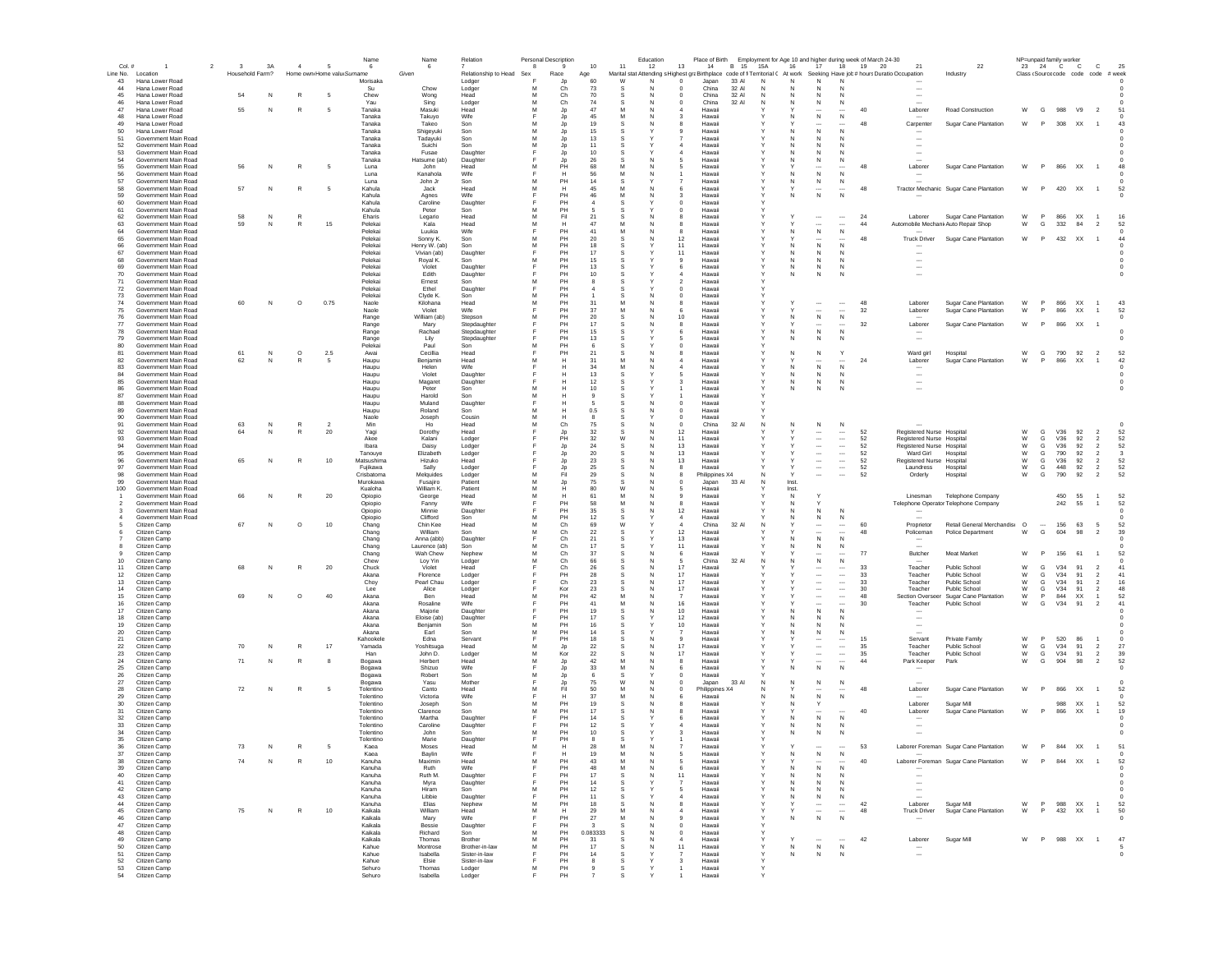| $Col.$ #       | $\overline{1}$               | $\overline{2}$ | $\mathbf{3}$    | 3A | $\sim$       | - 5                        | Name<br>6                | Name<br>- 6           | Relation                        | Personal Description<br>8 | 9          | 10                 | Education<br>11<br>12      | 13                                         | Place of Birth Employment for Age 10 and higher during week of March 24-30<br>B 15 15A<br>14                               |   | 16     | 17                                 |                                      | 21<br>18 19 20                             | 22                                               |              |          | NP=unpaid family worker<br>23 24 C C | $\mathbb{C}$                        | 25                       |
|----------------|------------------------------|----------------|-----------------|----|--------------|----------------------------|--------------------------|-----------------------|---------------------------------|---------------------------|------------|--------------------|----------------------------|--------------------------------------------|----------------------------------------------------------------------------------------------------------------------------|---|--------|------------------------------------|--------------------------------------|--------------------------------------------|--------------------------------------------------|--------------|----------|--------------------------------------|-------------------------------------|--------------------------|
|                | Line No. Location            |                | Household Farm? |    |              | Home own Home valu Surname |                          | Given                 | Relationship to Head Sex        |                           | Race       | Age                |                            |                                            | Marital stat Attending s Highest graBirthplace code of fi Territorial ( At work Seeking Have job# hours Duratio Occupation |   |        |                                    |                                      |                                            | Industry                                         |              |          |                                      | Class (Source code code code # week |                          |
| 55<br>56       | Citizen Camp<br>Citizen Camp |                | 76              | N  | $\mathbb{R}$ | 10                         | Diares<br>Diares         | Jose                  | Head<br>Wife                    | M                         | Fil<br>н   | 32<br>20           | M<br>$\mathbb N$<br>M<br>N | -8                                         | Philippines X4<br>Hawaii                                                                                                   | N | Y<br>N | N                                  | $\cdots$<br>N                        | 32                                         | Laborer Foreman Sugar Cane Plantation            | W            |          |                                      | P 844 XX 1                          | 38                       |
| 57             | Citizen Camp                 |                |                 |    |              |                            | Diares                   | Lucy<br>Richard       | Son                             | M                         | PH         | -6                 | s                          | $\Omega$                                   | Hawaii                                                                                                                     |   |        |                                    |                                      |                                            |                                                  |              |          |                                      |                                     |                          |
| 58             | Citizen Camp                 |                |                 |    |              |                            | Diares                   | Leonard               | Son                             | M                         | PH         |                    | s<br>N                     | $\overline{0}$                             | Hawaii                                                                                                                     |   |        |                                    |                                      |                                            |                                                  |              |          |                                      |                                     |                          |
| 59<br>60       | Citizen Camp<br>Citizen Camp |                |                 |    |              |                            | Diares<br>Diares         | Madelyr<br>Harold     | Daughter<br>Son                 | F<br>M                    | PH<br>PH   | 0.25               | .S                         | $\mathbf 0$<br>$\mathbf 0$                 | Hawaii<br>Hawaii                                                                                                           |   |        |                                    |                                      |                                            |                                                  |              |          |                                      |                                     |                          |
| 61             | Citizen Camp                 |                |                 |    |              |                            | Tonodra                  | Librado               | Cousin                          | M                         | Fil        | 34                 |                            | $\circ$                                    | Philippines X4                                                                                                             |   |        |                                    |                                      | 24<br>Laborer                              | Sugar Cane Plantation                            | W            | P        | 866 XX                               |                                     | 48                       |
| 62             | Citizen Camp                 |                | 77              | N  | R            | 10                         | Thomas                   | Peter                 | Head                            | M                         | Fil        | 33                 |                            | 11                                         | Hawaii                                                                                                                     |   |        | $\cdots$                           | $\cdots$                             | 40<br>File Clerk                           | Sugar Cane Plantation                            | W            | P        | 266<br>XX                            | $\overline{1}$                      | 52                       |
| 63<br>64       | Citizen Camp<br>Citizen Camp |                |                 |    |              |                            | Thomas<br>Thomas         | Josephine<br>Grace    | Wife<br>Daughter                |                           | Fil<br>Fil | 31<br>15           |                            |                                            | Philippines X4<br>Hawaii                                                                                                   |   | N      | ${\sf N}$                          | N                                    |                                            | Women Athletic Direct Sugar Cane Plantation      | W            |          | V90<br>XX                            | $\overline{1}$                      | 50                       |
| 65             | Citizen Camp                 |                |                 |    |              |                            | Thomas                   | Peter Jr.             | Son                             | M                         | Fil        | 14                 |                            |                                            | Hawaii                                                                                                                     |   | N      | N                                  | N                                    |                                            |                                                  |              |          |                                      |                                     |                          |
| 66             | Citizen Camp                 |                |                 |    |              |                            | Thomas                   | Mildred               | Daughter                        | Е                         | Fil        | 12                 | s                          | з                                          | Hawaii                                                                                                                     |   | N      | N                                  | N                                    | $\overline{\phantom{a}}$                   |                                                  |              |          |                                      |                                     |                          |
| 67<br>68       | Citizen Camp<br>Citizen Camp |                |                 |    |              |                            | Thomas<br>Thomas         | Rudolph<br>Gloria     | Son<br>Daughter                 | м<br>Е                    | Fil<br>Fil | 10<br>-8           | -S                         | -6<br>2                                    | Hawaii<br>Hawaii                                                                                                           |   | N      | N                                  | N                                    |                                            |                                                  |              |          |                                      |                                     |                          |
| 69             | Citizen Camp                 |                | 78              | N  | R            | 10                         | Han                      | Young Kiu             | Head                            | м                         | Kor        | -57                | W<br>N                     | $\overline{7}$                             | Korea 3X Al                                                                                                                | N | N      | N                                  | Y                                    |                                            | Laborer Foreman Sugar Cane Plantation            | W            |          | P 844 XX 1                           |                                     | 51                       |
| 70<br>71       | Citizen Camp<br>Citizen Camp |                |                 |    |              |                            | Han<br>Han               | Alexandria<br>Mabel   | Daughter                        | E                         | PH<br>PH   | 16<br>14           | N                          | 10 <sup>1</sup><br>$\mathbf{Q}$            | Hawaii<br>Hawaii                                                                                                           |   | N<br>N | N<br>N                             | $\mathsf{N}$<br>N                    |                                            |                                                  |              |          |                                      |                                     |                          |
| 72             | Citizen Camp                 |                |                 |    |              |                            | Han                      | Ernest                | Daughter<br>Son                 | M                         | PH         | 12                 | -S                         | 5                                          | Hawaii                                                                                                                     |   | N      | N                                  | N                                    |                                            |                                                  |              |          |                                      |                                     |                          |
| 73             | Citizen Camp                 |                |                 |    |              |                            | Han                      | Jane                  | Daughter                        | F                         | PH         | 10                 |                            |                                            | Hawaii                                                                                                                     |   | N      | ${\sf N}$                          | N                                    |                                            |                                                  |              |          |                                      |                                     |                          |
| 74<br>75       | Citizen Camp<br>Citizen Camp |                | 79              | N  | R            | 10                         | Afoa<br>Afoa             | Simanu<br>Anne        | Head<br>Wife                    | M                         | Samoan     | 38<br>37           | M<br>M                     |                                            | Am. Samoa X8<br>Hawaii                                                                                                     |   |        | $\ldots$                           | $\overline{\phantom{a}}$<br>$\ldots$ | 48<br>16<br>Laundress                      | Laborer Foreman Sugar Cane Plantation<br>At home | W<br>$\circ$ | P        | 844<br>XX<br>156                     | 88<br>5                             | 47<br>$\circ$            |
| 76             | Citizen Camp                 |                |                 |    |              |                            | Afoa                     | John                  | Son                             | M                         | PH         | 16                 | S                          |                                            | Hawai                                                                                                                      |   |        | $\overline{\phantom{a}}$           | $\overline{\phantom{a}}$             | 48<br>Laborer                              | Sugar Cane Plantation                            | W            | P        | 866<br>XX                            | $\overline{1}$                      | 47                       |
| 77             | Citizen Camp                 |                |                 |    |              |                            | Afoa                     | Simanu Jr.            | Son                             | M                         | PH         | 14                 |                            | 8                                          | Hawaii                                                                                                                     |   | N      | ${\sf N}$                          | $\,N\,$                              | $\cdots$                                   |                                                  |              |          |                                      |                                     |                          |
| 78<br>79       | Citizen Camp<br>Citizen Camp |                |                 |    |              |                            | Afoa<br>Afoa             | Wilson<br>Paul        | Son<br>Son                      | M<br>M                    | PH<br>PH   | 10                 |                            | $^{\circ}$                                 | Hawaii<br>Hawaii                                                                                                           |   | N      | $\mathbb N$                        | N                                    |                                            |                                                  |              |          |                                      |                                     |                          |
| 80             | Citizen Camp                 |                |                 |    |              |                            | Afoa                     | Nelson                | Son                             | M                         | PH         |                    |                            | $^{\circ}$                                 | Hawaii                                                                                                                     |   |        |                                    |                                      |                                            |                                                  |              |          |                                      |                                     |                          |
| 81             | Citizen Camp                 |                |                 |    |              |                            | Afoa                     | Dixie                 | Daughter                        | Е                         | PH         |                    | N<br>s                     | $^{\circ}$                                 | Hawaii                                                                                                                     | Y |        |                                    |                                      |                                            |                                                  |              |          |                                      |                                     |                          |
| 82<br>83       | Citizen Camp<br>Citizen Camp |                |                 |    |              |                            | Kawaakoa<br>Kawaakoa     | John W.<br>John Jr.   | Father-in-law<br>Brother-in-law | м<br>M                    | н<br>н     | 71<br>17           | W<br>N<br>-S               | я<br>я                                     | Hawaii<br>Hawaii                                                                                                           | Υ | N      | N<br>                              | N                                    | 40<br>Laborer                              | Sugar Cane Plantation                            | W            | P.       | 866 XX                               | $\overline{1}$                      | 18                       |
| 84             | Citizen Camp                 |                |                 |    |              |                            | Kawaakoa                 | William               | Brother-in-law                  | м                         | н          | 11                 | -S                         | 5                                          | Hawaii                                                                                                                     |   | N      | $\,$ N                             | N                                    |                                            |                                                  |              |          |                                      |                                     |                          |
| 85             | Citizen Camp                 |                |                 |    |              |                            | Pehana                   | Herman                | Cousin                          | M                         | н          | 28                 | W<br>N                     | 5                                          | Hawaii                                                                                                                     | Y | N      | Y                                  | $\sim$                               | Laborer                                    | Reforestation                                    | w            | E        | 988<br>V <sub>0</sub>                | $_{3}$                              | 45                       |
| 86<br>87       | Citizen Camp<br>Citizen Camp |                | 80              | N  | R            | 10                         | Pehana<br>Han            | Peter<br>Albert       | Cousin<br>Head                  | M<br>M                    | PH<br>PH   | 21                 | M<br>N                     | 8                                          | Hawaii<br>Hawaii                                                                                                           | Y | $\vee$ | $\overline{\phantom{a}}$           |                                      | 50                                         | Tractor Mechanic Sugar Cane Plantation           | W            | P        | 332<br>XX                            | $\overline{1}$                      | 50                       |
| 88             | Citizen Camp                 |                |                 |    |              |                            | Han                      | Sarah                 | Wife                            | F                         | PH         | 19                 | M<br>N                     | 10                                         | Hawaii                                                                                                                     |   | Ν      | ${\sf N}$                          | N                                    |                                            |                                                  |              |          |                                      |                                     |                          |
| 89             | Citizen Camp                 |                |                 |    |              |                            | Han                      | Joyce                 | Daughter                        | м                         | PH<br>Fil  | 0.25               |                            | 0                                          | Hawaii                                                                                                                     |   |        |                                    |                                      | 48                                         |                                                  |              | P.       |                                      |                                     | 49                       |
| 90<br>91       | Citizen Camp<br>Citizen Camp |                | 81              | N  | R            | 10                         | Platilo<br>Platilo       | Enarcio<br>Ugenia     | Head<br>Wife                    |                           | Fil        | 44<br>35           |                            | $\mathbf 0$<br>0                           | Hawai<br>Hawaii                                                                                                            |   |        | ${\sf N}$                          | $\mathsf{N}$                         | Laborer                                    | Sugar Mill                                       | W            |          | 988 XX                               | $\overline{1}$                      |                          |
| 92             | Citizen Camp                 |                |                 |    |              |                            | Platilo                  | Bilianoila            | Daughter                        |                           | Fil        | 16                 |                            | 10                                         | Hawaii                                                                                                                     |   | N      | N                                  | N                                    |                                            |                                                  |              |          |                                      |                                     |                          |
| 93<br>94       | Citizen Camp<br>Citizen Camp |                |                 |    |              |                            | Platilo<br>Platilo       | Caripusa              | Daughter<br>Son                 | M                         | Fil<br>Fil | 14<br>13           |                            | 8                                          | Hawaii                                                                                                                     |   | N      | -N                                 | N<br>N                               | $\ddotsc$                                  |                                                  |              |          |                                      |                                     |                          |
| 95             | Citizen Camp                 |                |                 |    |              |                            | Platilo                  | Ononcio<br>Eusibio    | Son                             | M                         | Fil        | 10                 |                            | 6                                          | Hawaii<br>Hawaii                                                                                                           |   | N      | N                                  |                                      |                                            |                                                  |              |          |                                      |                                     |                          |
| 96             | Citizen Camp                 |                |                 |    |              |                            | Platilo                  | William               | Son                             | M                         | Fil        |                    | N                          | $^{\circ}$                                 | Hawaii                                                                                                                     |   |        |                                    |                                      |                                            |                                                  |              |          |                                      |                                     |                          |
| 97<br>98       | Citizen Camp<br>Citizen Camp |                | 82              | N  | R            | 10                         | Platilo<br>Ocilinaria    | John<br>Ceferino      | Son<br>Head                     | м<br>м                    | Fil<br>Fil | 0.916667<br>43     | -S<br>M<br><b>N</b>        | $\Omega$                                   | Hawaii<br>Philippines X4                                                                                                   | N |        |                                    |                                      | 48<br>Plumber                              | Sugar Cane Plantation                            | W            | P        | 348 XX 1                             |                                     | 43                       |
| 99             | Citizen Camp                 |                |                 |    |              |                            | Ocilinaria               | Hacienta              | Wife                            |                           | Fil        | 32                 | N                          | $\Omega$                                   | Philippines X4                                                                                                             | N | N      | N                                  | $\mathsf{N}$                         |                                            |                                                  |              |          |                                      |                                     |                          |
| 100            | Citizen Camp                 |                |                 |    |              |                            | Ocilinaria               | Bacillia              | Daughter                        | E                         | Fil        | 12                 | s                          | 5                                          | Hawaii                                                                                                                     |   | N      | N                                  | N                                    | $\overline{\phantom{a}}$                   |                                                  |              |          |                                      |                                     | $\Omega$                 |
| $\overline{2}$ | Citizen Camp<br>Citizen Camp |                |                 |    |              |                            | Ocilinaria<br>Ocilinaria | Victoria<br>Madelyn   | Daughter<br>Daughter            |                           | Fil<br>Fil | 10                 |                            | $\overline{a}$<br>$\overline{\phantom{a}}$ | Hawaii<br>Hawaii                                                                                                           |   | N      | $\mathbb N$                        | N                                    | $\overline{\phantom{a}}$                   |                                                  |              |          |                                      |                                     | $^{\circ}$               |
| 3              | Citizen Camp                 |                |                 |    |              |                            | Ocilinaria               | Josephine             | Daughter                        |                           | Fil        |                    | s                          | 0                                          | Hawaii                                                                                                                     |   |        |                                    |                                      |                                            |                                                  |              |          |                                      |                                     |                          |
|                | Citizen Camp                 |                |                 |    |              |                            | Ocilinaria               | Aplinaras             | Daughter                        |                           | Fil        |                    |                            | $\mathbf 0$                                | Hawaii                                                                                                                     |   |        |                                    |                                      |                                            |                                                  |              |          |                                      |                                     |                          |
|                | Citizen Camp<br>Citizen Camp |                | 83              | N  | R            | $10$                       | Ocilinaria<br>Okada      | Clarence<br>Yoshio    | Son<br>Head                     | м<br>M                    | Fil<br>Jp  | 24                 | M                          | 0<br>12                                    | Hawaii<br>Hawaii                                                                                                           |   |        |                                    |                                      | 58<br>Carpenter                            | Sugar Cane Plantation                            | W            | P        | 308 XX                               |                                     | 50                       |
|                | Citizen Camp                 |                |                 |    |              |                            | Okada                    | Ellen                 | Wife                            | F                         | Jp         | 21                 |                            | 8                                          | Hawaii                                                                                                                     |   | N      | ${\sf N}$                          | N                                    |                                            |                                                  |              |          |                                      |                                     |                          |
|                | Citizen Camp                 |                | 84              | N  | $\mathbb{R}$ |                            | Okada                    | Judith                | Daughter                        |                           | Jp         | 0.916667           | s                          | 0                                          | Hawaii                                                                                                                     |   |        |                                    |                                      |                                            |                                                  |              | P        |                                      | $\overline{1}$                      |                          |
| 10             | Citizen Camp<br>Citizen Camp |                |                 |    |              | $10$                       | Motooka<br>Motooka       | Yasutaro<br>Fujiko    | Head<br>Wife                    |                           | Jp<br>Jp   | 38<br>33           |                            | 8<br>ь                                     | 33 AI<br>Japan<br>Hawaii                                                                                                   | N | N      | ${\sf N}$                          | $\mathsf{N}$                         | 51<br>Bookkeeper                           | Retail General Merchandis: W                     |              |          | 210 63                               |                                     | 52                       |
| 11             | Citizen Camp                 |                |                 |    |              |                            | Motooka                  | Masao                 | Son                             | M                         | Jp         | 14                 | s                          | 8                                          | Hawaii                                                                                                                     |   | N      | N                                  | N                                    | $\overline{\phantom{a}}$                   |                                                  |              |          |                                      |                                     | $^{\circ}$               |
| 12<br>13       | Citizen Camp<br>Citizen Camp |                |                 |    |              |                            | Motooka<br>Motooka       | Helen<br>Alice        | Daughter                        |                           | Jp<br>Jp   |                    | s                          | з                                          | Hawaii<br>Hawaii                                                                                                           |   |        |                                    |                                      |                                            |                                                  |              |          |                                      |                                     |                          |
| 14             | Citizen Camp                 |                |                 |    |              |                            | Motooka                  | Stanley               | Daughter<br>Son                 | м                         | Jp         |                    |                            | $^{\circ}$                                 | Hawaii                                                                                                                     |   |        |                                    |                                      |                                            |                                                  |              |          |                                      |                                     |                          |
| 15             | Citizen Camp                 |                |                 |    |              |                            | Motooka                  | Richard               | Son                             | M                         | Jp         |                    | N                          | $\Omega$                                   | Hawaii                                                                                                                     |   |        |                                    |                                      |                                            |                                                  |              |          |                                      |                                     |                          |
| 16<br>17       | Citizen Camp<br>Citizen Camp |                | 85              | N  | R            | 10                         | Motooka<br>Kahula        | Elaine                | Daughter<br>Head                | E<br>M                    | Jp<br>PH   | 0.333333<br>23     | -S<br>N<br>M<br>N          | $\Omega$<br>$\mathbf{Q}$                   | Hawaii<br>Hawaii                                                                                                           |   |        |                                    | $\overline{\phantom{a}}$             | 40<br>Laborer                              |                                                  | W            | P.       | 866 XX 1                             |                                     | 49                       |
| 18             | Citizen Camp                 |                |                 |    |              |                            | Kahula                   | Henry<br>Marie        | Wife                            |                           | PH         | 21                 | M<br>N                     | 8                                          | Hawaii                                                                                                                     |   | Ν      | ${\sf N}$                          | $\mathbb N$                          |                                            | Sugar Cane Plantation                            |              |          |                                      |                                     |                          |
| 19             | Citizen Camp                 |                |                 |    |              |                            | Kahula                   | Agnes                 | Daughter                        |                           | PH         |                    | S                          | $\mathbf 0$                                | Hawaii                                                                                                                     |   |        |                                    |                                      |                                            |                                                  |              |          |                                      |                                     |                          |
| 20<br>21       | Citizen Camp<br>Citizen Camp |                |                 | N  | R            | 10                         | Kahula<br>Medeiros       | Ethel<br>William      | Daughter<br>Head                | M                         | PH<br>PH   | 26                 | M                          | $\mathbf 0$<br>11                          | Hawaii<br>Hawaii                                                                                                           |   |        |                                    |                                      | Electrician<br>48                          | Sugar Cane Plantation                            | W            | P        | 814 XX                               | $\overline{1}$                      | 51                       |
| 22             | Citizen Camp                 |                |                 |    |              |                            | Medeiros                 | Rebecca               | Wife                            |                           | Kor        | 23                 | M                          | 8                                          | Hawaii                                                                                                                     |   | N      | ${\sf N}$                          | $\,N\,$                              |                                            |                                                  |              |          |                                      |                                     |                          |
| 23             | Citizen Camp                 |                | 87              |    | R            |                            | Lazaro                   | Demiyano              | Head                            |                           | Fil        | 28                 |                            |                                            | Philippines X4                                                                                                             |   |        | $\cdots$                           | $\cdots$                             | 48<br>Laborer                              | Sugar Cane Plantation                            | W            | P        | 866<br>XX                            |                                     | 38                       |
| 24<br>25       | Citizen Camp<br>Citizen Camp |                |                 |    |              |                            | Lazaro<br>Lazaro         | Elizabeth<br>Alberto  | Wife<br>Son                     |                           | Н<br>PH    | 24                 |                            | 6                                          | Hawaii<br>Hawaii                                                                                                           |   |        |                                    |                                      | 16<br>Laundress                            | At home                                          | $\circ$      | $\cdots$ | 510                                  | 86<br>5                             | 27                       |
| 26             | Citizen Camp                 |                |                 |    |              |                            | Lazaro                   | Demivano Jr.          | Son                             | M                         | PH         |                    | N<br>s                     | $\Omega$                                   | Hawaii                                                                                                                     |   |        |                                    |                                      |                                            |                                                  |              |          |                                      |                                     |                          |
| 27             | Citizen Camp                 |                | 88              | N  | R            | - 5                        | Valle                    | Emiliano              | Head                            | м                         | Fil        | 31                 | N                          | 6                                          | Philippines X4                                                                                                             | N |        | $\sim$                             | $\cdots$                             | 51<br>Salesman                             | Retail General Merchandis W                      |              | P        | 220 63                               | $\overline{1}$                      | 52                       |
| 28<br>29       | Citizen Camp<br>Citizen Camp |                |                 |    |              |                            | Valle<br>Valle           | Ida<br>Emiliano Jr.   | Wife<br>Son                     | Е<br>м                    | н<br>PH    | 22<br>3            | м<br>N<br>s                | 8<br>$^{\circ}$                            | Hawaii<br>Hawaii                                                                                                           |   |        | $\overline{\phantom{a}}$           |                                      | 16<br>Laundress                            | At home                                          | $\circ$      | $\sim$   | 510<br>-86                           | - 5                                 | 27                       |
| 30             | Citizen Camp                 |                |                 |    |              |                            | Valle                    | Ernest                | Son                             | M                         | PH         |                    | N                          | $\Omega$                                   | Hawaii                                                                                                                     |   |        |                                    |                                      |                                            |                                                  |              |          |                                      |                                     |                          |
| 31<br>32       | Citizen Camp                 |                |                 | N  | R            |                            | Librando<br>Sumida       | Juanita<br>Kazuo      | Niece<br>Head                   | E<br>M                    | PH         | 14<br>29           | s<br>M<br>N                | 12                                         | Hawaii<br>Hawaii                                                                                                           | Y |        | N<br>                              | N<br>                                | 48                                         |                                                  | w            | P        |                                      | $\overline{1}$                      | $\Omega$<br>52           |
| 33             | Citizen Camp<br>Citizen Camp |                |                 |    |              | 10                         | Sumida                   | Sueko                 | Wife                            | F                         | Jp<br>Jp   | 22                 | M                          | 8                                          | Hawaii                                                                                                                     |   | N      | N                                  | N                                    | Chemist                                    | Sugar Mill                                       |              |          | V06 XX                               |                                     |                          |
| 34             | Citizen Camp                 |                |                 |    |              |                            | Sumida                   | Norman                | Son                             | M                         | Jp         |                    |                            | $\mathbf 0$                                | Hawaii                                                                                                                     |   |        |                                    |                                      |                                            |                                                  |              |          |                                      |                                     |                          |
| 35<br>36       | Citizen Camp<br>Citizen Camp |                | 90              | N  | R            | 10                         | Ogasawara<br>Ogasawara   | Hikomi                | Head<br>Wife                    | M<br>E                    | Jp<br>Jp   | 26<br>21           | M<br>M                     |                                            | Hawai<br>Hawaii                                                                                                            |   |        | ${\sf N}$                          | Y                                    | <b>Truck Driver</b><br>48<br>Dress Maker   | Sugar Cane Plantation<br>At home                 | W<br>O       | P        | 420 XX<br>156                        | $\overline{1}$<br>65<br>5           | 49<br>26                 |
| 37             | Citizen Camp                 |                |                 |    |              |                            | Ogasawara                | Momoyo<br>Ralph       | Son                             | M                         | Jp         | 0.25               |                            | $\mathbf 0$                                | Hawaii                                                                                                                     |   |        |                                    |                                      |                                            |                                                  |              |          |                                      |                                     |                          |
| 38             | Citizen Camp                 |                | 91              |    |              | 10                         | Nakamura                 | Kenji                 | Head                            | M                         | Jp         | 30                 |                            |                                            | Hawaii                                                                                                                     |   |        |                                    | $\cdots$                             | 48<br>Laborer                              | Sugar Mill                                       | W            | P        | 988<br>XX                            | $\overline{1}$                      | 52                       |
| 39<br>40       | Citizen Camp<br>Citizen Camp |                |                 |    |              |                            | Nakamura<br>Nakamura     | Katoyo<br>Maxwell     | Wife<br>Son                     |                           | Jp<br>Jp   | 24                 |                            | 8<br>$^{\circ}$                            | Hawaii<br>Hawaii                                                                                                           |   |        |                                    |                                      | 15<br>Laundress                            | At home                                          | $\circ$      | $\cdots$ | 510                                  | 86<br>5                             | $\circ$                  |
| 41             | Citizen Camp                 |                |                 |    |              |                            | Nakamura                 | Buster                | Son                             | M                         | Jp         | -3                 | N<br>s                     | $^{\circ}$                                 | Hawaii                                                                                                                     |   |        |                                    |                                      |                                            |                                                  |              |          |                                      |                                     |                          |
| 42             | Citizen Camp                 |                |                 |    |              |                            | Nakamura                 | Kaichi                | Brother                         | м                         | Jp         | 22                 |                            | я                                          | Hawaii                                                                                                                     |   |        |                                    | $\cdots$                             | 40<br>Mill Mechanic                        | Sugar Mill                                       | W            | P        | 336 XX                               | $\overline{1}$                      | 48                       |
| 43<br>44       | Citizen Camp<br>Citizen Camp |                |                 |    |              |                            | Nakamura<br>Nakamura     | Kaieaburo<br>Masao    | Brother<br>Brother              | м<br>м                    | Jp<br>Jp   | 20<br>18           | -S<br>N<br>-S              | 5<br>$\mathbf{Q}$                          | Hawaii<br>Hawaii                                                                                                           |   | N      | $\ddotsc$<br>$\,N\,$               | $\cdots$<br>N                        | 32<br>Laborer                              | Sugar Cane Plantation                            | W            | P.       | <b>XX</b><br>866                     | $\overline{1}$                      | 40<br>$\Omega$           |
| 45             | Citizen Camp                 |                | 92              | N  | R            | 10                         | Takakawa                 | Sadao                 | Head                            | M                         | Jp         | 28                 | M<br>N                     | 16                                         | Hawaii                                                                                                                     |   |        | $\overline{\phantom{a}}$           | $\overline{\phantom{a}}$             | 40<br>Surveyor                             | Sugar Cane Plantation                            | W            | P.       | V92 XX                               | $\overline{1}$                      | 52                       |
| 46             | Citizen Camp                 |                |                 |    |              |                            | Takakawa                 | Kivoko                | Wife                            |                           | Jp         | 25                 | M                          | 8                                          | Hawaii                                                                                                                     |   | N      | N                                  | N                                    |                                            |                                                  |              |          |                                      |                                     |                          |
| 47<br>48       | Citizen Camp<br>Citizen Camp |                |                 |    |              |                            | Takakawa<br>Takakawa     | Allan<br>Curtis       | Son<br>Son                      | M<br>M                    | Jp<br>Jp   | -5<br>$\mathbf{3}$ | -S<br>s                    | $\Omega$<br>$\overline{0}$                 | Hawaii<br>Hawaii                                                                                                           |   |        |                                    |                                      |                                            |                                                  |              |          |                                      |                                     |                          |
| 49             | Citizen Camp                 |                |                 |    |              |                            | Takakawa                 | Edward                | Son                             | M                         | Jp         |                    |                            |                                            | Hawai                                                                                                                      |   |        |                                    |                                      |                                            |                                                  |              |          |                                      |                                     |                          |
| 50             | Citizen Camp                 |                | 93              | N  | $\mathbb{R}$ | 10                         | Kitaguchi                | Kumakichi             | Head                            | M<br>F                    | Jp         | 60                 | M<br>N<br>M<br>N           |                                            | 33 Al<br>Japan                                                                                                             | N | Ν      | N                                  |                                      | Laborer                                    | Sugar Cane Plantation                            | W            | P        | 866<br>XX                            | $\overline{1}$                      | 48                       |
| 51<br>52       | Citizen Camp<br>Citizen Camp |                |                 |    |              |                            | Kitaguchi<br>Kitaguchi   | Lemu<br>Kikuno        | Wife<br>Daughter                |                           | Jp<br>Jp   | 57<br>$22\,$       | N<br>s                     | $\circ$<br>10                              | 33 Al<br>Japan<br>Hawaii                                                                                                   | N |        | ${\sf N}$<br>$\cdots$              | N<br>$\cdots$                        | 32<br>Laboratory Helper Sugar Mill         |                                                  | W            | P        | 496<br>XX                            | $\overline{1}$                      | 52                       |
| 53             | Citizen Camp                 |                |                 |    |              |                            | Kitaguchi                | Hiano                 | Daughter                        |                           | Jp         | 14                 |                            | 8                                          | Hawaii                                                                                                                     |   |        | ${\sf N}$                          | N                                    |                                            |                                                  |              |          |                                      |                                     |                          |
| 54             | Citizen Camp                 |                |                 | N  | $\mathbb{R}$ | $10$                       | Hayase                   | Matashiro             | Head                            |                           | Jp         | 44                 |                            | 8                                          | 33 AI<br>Japan                                                                                                             | N |        | $\cdots$                           | $\cdots$                             | 48<br>Laborer                              | Sugar Cane Plantation                            | W            | P        | 308                                  | XX                                  | 48                       |
| 55<br>56       | Citizen Camp<br>Citizen Camp |                |                 |    |              |                            | Hayase<br>Havase         | Tomaye<br>Fusave (ab) | Wife<br>Daughter                |                           | Jp<br>Jp   | 34<br>15           | M<br>s                     | 9                                          | Hawaii<br>Hawaii                                                                                                           |   | N      | $\overline{\phantom{a}}$<br>$\,$ N | $\mathbb{N}$                         | 56<br>Waitress<br>$\overline{\phantom{a}}$ | <b>Boarding House</b>                            | W            |          | 780<br>87                            | -1                                  | $^{\circ}$<br>$^{\circ}$ |
| 57             | Citizen Camp                 |                |                 |    |              |                            | Hayase                   | Yoshie                | Daughter                        |                           | Jp         | 13                 |                            |                                            | Hawaii                                                                                                                     |   | N.     | N                                  | N                                    | $\ddotsc$                                  |                                                  |              |          |                                      |                                     |                          |
| 58             | Citizen Camp                 |                |                 |    |              |                            | Havase                   | Mildred               | Daughter                        |                           | Jp         | 12                 | -S                         | 5                                          | Hawaii                                                                                                                     | Y | N      | N                                  | N                                    | $\overline{\phantom{a}}$                   |                                                  |              |          |                                      |                                     | $^{\circ}$               |
| 59<br>60       | Citizen Camp<br>Citizen Camp |                |                 |    |              |                            | Havase<br>Hayase         | George<br>Jane        | Son<br>Daughter                 | м<br>E                    | Jp<br>Jp   | 10<br>$\mathbf{R}$ | s<br>s                     | $\overline{a}$<br>$\overline{\phantom{a}}$ | Hawaii<br>Hawaii                                                                                                           | Y | N      | N                                  | N                                    | $\overline{\phantom{a}}$                   |                                                  |              |          |                                      |                                     | $\Omega$                 |
| 61             | Citizen Camp                 |                |                 |    |              |                            | Hayase                   | Hazel                 | Daughter                        |                           | Jp         |                    |                            | $\Omega$                                   | Hawaii                                                                                                                     |   |        |                                    |                                      |                                            |                                                  |              |          |                                      |                                     |                          |
| 62             | Citizen Camp                 |                |                 |    |              |                            | Hayase                   | Stanley               | Son                             | M                         | Jp         |                    | s<br>N                     | $\Omega$                                   | Hawaii                                                                                                                     | Y |        |                                    |                                      |                                            |                                                  |              |          |                                      |                                     |                          |
| 63<br>64       | Citizen Camp<br>Citizen Camp |                | 95              | N  | R            |                            | Castro<br>Castro         | Alfred<br>Kalani      | Head<br>Wife                    | M<br>F                    | PH<br>PH   | 22<br>17           | M<br>N<br>M<br>N           | 8                                          | Hawaii<br>Hawaii                                                                                                           | Y | Ν      | ${\sf N}$                          | ${\sf N}$                            | 40<br>Laborer                              | Sugar Cane Plantation                            | W            | P.       | 866 XX                               | $\overline{1}$                      | 32                       |
| 65             | Citizen Camp                 |                |                 |    |              |                            | Castro                   | Germaine              | Daughter                        |                           | PH         | 0.166667           | s<br>N                     | 0                                          | Hawaii                                                                                                                     |   |        |                                    |                                      |                                            |                                                  |              |          |                                      |                                     |                          |
| 66             | Citizen Camp                 |                | 96              | N  | R            | -5                         | Dela Cruz                | David                 | Head                            | M                         | Fil        | 44                 | M<br>N                     | $\overline{4}$                             | Philippines X4                                                                                                             | Ν | Y      | $\overline{\phantom{a}}$           | $\overline{\phantom{a}}$             | 40<br>Laborer                              | Sugar Cane Plantation                            | W            | P        | 866 XX 1                             |                                     | 40                       |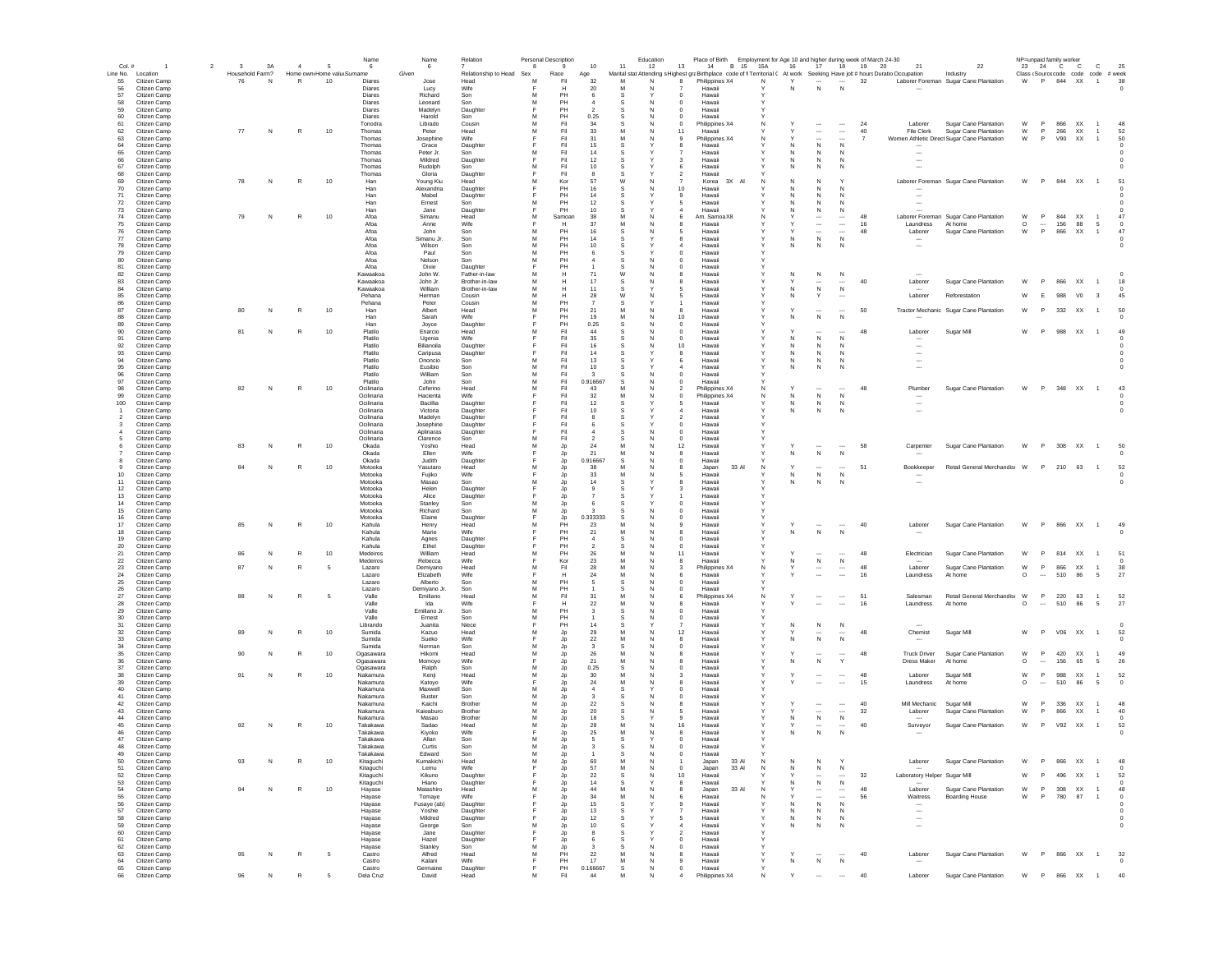| Col. #   |                                              | $\overline{2}$ | $\overline{\mathbf{3}}$ | 3A | $\sim$       | - 5                        | Name<br>6            | Name<br>- 6                 | Relation             | -8                       | Personal Description<br>$\mathbf{q}$ | 10       | 11     | Education<br>12 | Place of Birth Employment for Age 10 and higher during week of March 24-30<br>13<br>B 15<br>14                             | 15A          | 16<br>17                                             | 18                                   | 19       | 21<br>20                         | 22                                             |           |                          | NP=unpaid family worker<br>23 24 C C | $\mathbf{C}$                        | 25         |  |
|----------|----------------------------------------------|----------------|-------------------------|----|--------------|----------------------------|----------------------|-----------------------------|----------------------|--------------------------|--------------------------------------|----------|--------|-----------------|----------------------------------------------------------------------------------------------------------------------------|--------------|------------------------------------------------------|--------------------------------------|----------|----------------------------------|------------------------------------------------|-----------|--------------------------|--------------------------------------|-------------------------------------|------------|--|
|          | Line No. Location                            |                | Household Farm?         |    |              | Home own Home valu Surname |                      | Given                       |                      | Relationship to Head Sex | Race                                 | Age      |        |                 | Marital stat Attending s Highest graBirthplace code of fi Territorial ( At work Seeking Have job# hours Duratio Occupation |              |                                                      |                                      |          |                                  | Industry                                       |           |                          |                                      | Class (Source code code code # week |            |  |
| 67       | Citizen Camp                                 |                |                         |    |              |                            | Dela Cruz            | Josephine                   | Wife                 |                          | н                                    | 32       | M      | N               | Hawaii<br>6                                                                                                                | v            | Y                                                    | $\sim$                               | 32       | Laundress                        | At home                                        | $\Omega$  | $\sim$                   | 510 86                               | 5                                   | 27         |  |
| 68       | Citizen Camp                                 |                |                         |    |              |                            | Dela Cruz            | Walter                      | Son                  | м                        | PH                                   |          |        | N               | Hawaii<br>$\Omega$                                                                                                         |              |                                                      |                                      |          |                                  |                                                |           |                          |                                      |                                     |            |  |
| 69       | Citizen Camp                                 |                |                         |    |              |                            | Librando             | Josephine'                  | Lodger               |                          | PH                                   |          | s      |                 | Hawaii<br>$\overline{\phantom{a}}$                                                                                         |              |                                                      |                                      |          |                                  |                                                |           |                          |                                      |                                     |            |  |
| 70       | Hana Boarding House                          |                | 97                      | N  | R            | $10$                       | Lau                  | Daniel                      | Head                 | м                        | Ch                                   | 22       | N      | N               | 6<br>Hawai                                                                                                                 |              |                                                      |                                      | 32       | Laborer                          | Sugar Cane Plantation                          | W         | P                        | 866<br>XX                            |                                     | 24         |  |
| 71<br>72 | Hana Boarding House<br>Hana Boarding House   |                |                         |    |              |                            | Phillips<br>Estaben  | David Jr                    | Lodger<br>Lodge      | M<br>M                   | PH<br>PH                             | 16<br>18 |        |                 | 10<br>Hawaii<br>6<br>Hawaii                                                                                                |              | N                                                    | <br>Y                                | 32       | Laborer<br>Fireman               | Sugar Cane Plantation<br>Locomotive            | W<br>W    | P<br>P                   | 866<br>XX<br>324<br>47               |                                     | 27         |  |
| 73       | Hana Boarding House                          |                |                         |    |              |                            | Atay                 | George<br>Alijandro         | Lodger               | M                        | Fil                                  | 26       |        |                 | Hawaii                                                                                                                     |              |                                                      |                                      | 48       | Laborer                          | Sugar Cane Plantation                          | W         | <b>P</b>                 | 866<br>XX                            |                                     | 52         |  |
| 74       | Hana Boarding House                          |                |                         |    |              |                            | Aki                  | Foster                      | Lodger               | M                        | PH                                   | 46       |        |                 | Hawaii                                                                                                                     |              | $\overline{\phantom{a}}$                             | $\cdots$                             | 16       | Laborer                          | Sugar Cane Plantation                          | W         |                          | 866<br>XX                            |                                     | 14         |  |
| 75       | Hana Boarding House                          |                |                         |    |              |                            | Manrique             | Atanacio                    | Lodger               |                          | Fil                                  | 37       |        |                 | Philippines X4                                                                                                             |              |                                                      | $\overline{\phantom{a}}$             | 48       | Laborer                          | Sugar Cane Plantation                          | W         |                          | 866<br>XX                            |                                     | 50         |  |
| 76       | Hana Boarding House                          |                |                         |    |              |                            | Luna                 | Amor                        | Lodger               | M                        | Fil                                  | 24       |        |                 | 10<br>Philippines X4                                                                                                       |              | $\overline{\phantom{a}}$                             | $\cdots$                             | 32       | Laborer                          | Sugar Cane Plantation                          | W         |                          | 866<br>XX                            |                                     | 39         |  |
| 77       | Hana Boarding House                          |                |                         |    | R            | 10                         | Kaikala              | Joseph                      | Head                 |                          | н                                    | 34       |        |                 | Hawaii                                                                                                                     |              | $\overline{\phantom{a}}$                             | $\overline{\phantom{a}}$             | 48       | Laborer                          | Sugar Mill                                     | W         |                          | 988<br>XX                            |                                     | 51         |  |
| 78       | Hana Boarding House<br>Hana Boarding House   |                |                         |    |              |                            | Kahalehoe            | James                       | Lodger               | M<br>м                   | н                                    | 20       |        | N               | Hawaii                                                                                                                     |              | $\cdots$                                             | $\cdots$                             | 48<br>48 | Laborer<br><b>Tractor Driver</b> | Sugar Cane Plantation<br>Sugar Cane Plantation | W         | <b>P</b>                 | 866<br>XX<br>420<br>XX               |                                     | 46<br>52   |  |
| 79<br>80 | Hana Boarding House                          |                |                         |    |              |                            | Yesev<br>Kaikala     | Casemero<br>David           | Lodger<br>Lodger     | M                        | Fil<br>н                             | 27<br>19 | s      | N               | Philippines X4<br>Hawaii                                                                                                   | N            | $\ddotsc$<br>$\cdots$                                | $\cdots$<br>$\cdots$                 | 48       | Laborer                          | Sugar Cane Plantation                          | W<br>W    | <b>P</b>                 | 866<br>XX                            |                                     | 48         |  |
| 81       | Hana Boarding House                          |                | 99                      | N  | R            | 10                         | Santos               | Rufino de Lux               | Head                 | м                        | Fil                                  | 39       | s      |                 | Philippines X4                                                                                                             | N            | $\cdots$                                             | $\cdots$                             | 32       | Laborer                          | Sugar Cane Plantation                          | W         | <b>P</b>                 | XX<br>866                            |                                     | 46         |  |
| 82       | Hana Boarding House                          |                |                         |    |              |                            | Guturrez             | Jimmy                       | Lodger               | M                        | Fil                                  | 27       |        | N               | Philippines X4                                                                                                             | N            | $\overline{\phantom{a}}$                             | $\overline{\phantom{a}}$             | 32       | Laborer                          | Sugar Cane Plantation                          | W         | P                        | 866<br><b>XX</b>                     |                                     | 37         |  |
| 83       | Hana Boarding House                          |                |                         |    |              |                            | Maregmen             | Alfred                      | Lodger               | M                        | Fil                                  | 30       |        |                 | Philippines X4                                                                                                             |              | $\overline{\phantom{a}}$                             | $\overline{\phantom{a}}$             | 40       | Laborer                          | <b>Sugar Cane Plantation</b>                   | W         | P                        | 866<br>XX                            |                                     | 31         |  |
| 84       | Hana Boarding House                          |                |                         |    |              |                            | Estes                | Manuel                      | Lodger               | M                        | Cau                                  | 28       | s      | N               | Hawaii                                                                                                                     |              | $\overline{\phantom{a}}$                             | $\overline{\phantom{a}}$             | 48       | Laborer                          | Sugar Cane Plantation                          | W         | P                        | 866<br>XX                            |                                     | 39         |  |
| 85       | Hana Boarding House                          |                |                         |    |              |                            | Yangson              | Alipio B.                   | Lodger               | M                        | Fil                                  | 35       |        | N               | Philippines X4<br>12                                                                                                       |              | $\overline{\phantom{a}}$                             | $\ldots$                             | 40       | Laborer                          | Sugar Cane Plantation                          | W         | P                        | 866<br>XX                            |                                     | 30         |  |
| 87       | Hana Boarding House<br>Hana Boarding House   |                | 100                     | N  | R            | $10$                       | Awai<br>Apo          | Sammy<br>Edward             | Head<br>Lodge        | M<br>M                   | PH<br>PH                             | 19<br>20 |        |                 | Hawaii<br>Hawai                                                                                                            |              | $\overline{\phantom{a}}$<br>$\overline{\phantom{a}}$ | $\overline{\phantom{a}}$<br>$\cdots$ | 40<br>40 | <b>Truck Driver</b><br>Laborer   | Sugar Cane Plantation<br>Sugar Cane Plantation | W<br>W    | P<br>P                   | 420<br>XX<br>866<br>XX               |                                     | 49<br>34   |  |
| 88       | Hana Boarding House                          |                |                         |    |              |                            | Rojas                | Phillips                    | Lodger               | M                        | Fil                                  | 17       |        |                 | Hawai                                                                                                                      |              | $\overline{\phantom{a}}$                             |                                      | 40       | Laborer                          | Sugar Cane Plantation                          | W         | P                        | 866<br>XX                            |                                     | 30         |  |
| 89       | Hana Boarding House                          |                |                         |    |              |                            | Atay                 | Paul                        | Lodger               | M                        | PH                                   | 19       |        |                 | Hawaii<br>6                                                                                                                |              | $\overline{\phantom{a}}$                             | $\ldots$                             | 40       | Laborer                          | Sugar Cane Plantation                          | W         |                          | 866<br>XX                            |                                     | 13         |  |
| 90       | Hana Boarding House                          |                |                         |    |              |                            | Gonzalo              | Gilbert                     | Lodger               | M                        |                                      | 19       |        |                 | Hawaii                                                                                                                     |              |                                                      | $\overline{\phantom{a}}$             | 40       | Laborer                          | Sugar Cane Plantation                          | W         |                          | 866<br>XX                            |                                     | 39         |  |
| 91       | Hana Boarding House                          |                |                         |    |              |                            | Nozae                | Samuel                      | Lodger               | M                        | PH                                   | 19       |        |                 | Hawaii                                                                                                                     |              | $\overline{\phantom{a}}$                             | $\cdots$                             | 40       | Laborer                          | Sugar Cane Plantation                          | W         |                          | 866<br>XX                            |                                     | 39         |  |
| 92       | Hana Boarding House                          |                |                         |    |              |                            | Ota                  | Fred                        | Lodger               | M                        | Jp                                   | 20       |        |                 | Hawaii                                                                                                                     |              | $\ddotsc$                                            |                                      | 40       | Laborer                          | Sugar Cane Plantation                          | W         | P                        | 866<br>XX                            |                                     | 29         |  |
| 93<br>94 | Hana Boarding House<br>Hana Boarding House   |                | 101                     | N  | R            | 10                         | Chong                | William<br>Eric             | Head<br>Son          | M<br>м                   | Ch<br>PH                             | 37       | W      | N               | 3<br>Hawaii<br>Hawaii<br>$\Omega$                                                                                          |              | $\overline{\phantom{a}}$                             |                                      | 56       | Cook                             | <b>Boarding House</b>                          | W         | P                        | 720<br>87                            |                                     | 52         |  |
| 95       | Hana Boarding House                          |                |                         |    |              |                            | Chong<br>Hong        | Cho Soo                     | Lodger               | M                        | Kor                                  | 59       |        |                 | 3X AI<br>Korea                                                                                                             | N            | $\overline{\phantom{a}}$                             | $\cdots$                             | 48       | Laborer                          | Sugar Cane Plantation                          | W         | <b>P</b>                 | 866<br>XX                            |                                     | 23         |  |
| 96       | Hana Boarding House                          |                | 102                     | N  | R            | 10                         | Pahukoa              | Abraham                     | Head                 | м                        | н                                    | 29       | s      |                 | Hawaii<br>-5                                                                                                               |              | $\ddotsc$                                            | $\cdots$                             | 48       | <b>Truck Driver</b>              | Sugar Cane Plantation                          | W         | <b>P</b>                 | 432<br><b>XX</b>                     |                                     | 50         |  |
| 97       | Hana Boarding House                          |                |                         |    |              |                            | Kahula               | lopa                        | Lodger               | M                        | н                                    | 38       | s      | N               | Hawaii<br>5                                                                                                                |              | $\overline{\phantom{a}}$                             | $\cdots$                             | 48       | <b>Tractor Driver</b>            | <b>Sugar Cane Plantation</b>                   | W         | P                        | 420<br>XX                            | $\overline{1}$                      | 49         |  |
| 98       | Hana Boarding House                          |                |                         |    |              |                            | Abafo                | Valentino                   | Lodger               | M                        | Fil                                  | 20       |        |                 | Hawaii                                                                                                                     |              | $\overline{\phantom{a}}$                             | $\overline{\phantom{a}}$             | 48       | <b>Truck Driver</b>              | Sugar Cane Plantation                          | W         | P                        | 432<br>XX                            |                                     | 44         |  |
| 99       | Hana Boarding House                          |                |                         |    |              |                            | Moon                 | Clive                       | Lodger               | M                        | PH                                   | 18       |        | N               | Hawaii                                                                                                                     |              | $\overline{\phantom{a}}$                             | $\overline{\phantom{a}}$             | 48       | Laborer                          | Sugar Cane Plantation                          | W         | P                        | 866<br><b>XX</b>                     | $\overline{1}$                      | 48         |  |
| 100      | Hana Boarding House                          |                | 103                     | N  | R            | 15                         | Brewste              | Herbert                     | Head                 | M                        | Cau                                  | 38       | M<br>M |                 | 14<br>New York<br>56                                                                                                       |              | $\overline{\phantom{a}}$                             | $\ldots$                             | 48       | Minister                         | Protestant Church                              | W         | P                        | V08<br>94                            | $\overline{1}$                      | 52         |  |
|          | Hana Boarding House<br>Hana Boarding House   |                |                         |    |              |                            | Brewster<br>Brewste  | Ann<br>Lillian              | Wife<br>Daughte      |                          | PH<br>PH                             | 31<br>12 |        |                 | Hawaii<br>California<br>98                                                                                                 |              | <br>${\sf N}$<br>N                                   | $\overline{\phantom{a}}$<br>N        | 15       | Teacher                          | Kindergarten                                   | NP        |                          | V34<br>91                            | 6                                   | 41         |  |
|          | Hana Boarding House                          |                |                         |    |              |                            | Brewste              | Glen                        | Son                  | M                        | PH                                   | 11       |        |                 | California<br>98                                                                                                           |              | N                                                    | N                                    |          | $\overline{\phantom{a}}$         |                                                |           |                          |                                      |                                     |            |  |
|          | Hana Boarding House                          |                |                         |    |              |                            | Brewster             | Earl                        | Son                  | M                        | PH                                   |          |        | е               | ppines - Am X4                                                                                                             |              |                                                      |                                      |          |                                  |                                                |           |                          |                                      |                                     |            |  |
|          | Hana Boarding House                          |                |                         |    |              |                            | Brewster             | James                       | Son                  |                          | PH                                   |          |        |                 | California                                                                                                                 |              |                                                      |                                      |          |                                  |                                                |           |                          |                                      |                                     |            |  |
|          | Hana Boarding House                          |                |                         |    |              |                            | Brewster             | Fredrick                    | Son                  | M                        | PH                                   |          |        |                 | Hawaii<br>0                                                                                                                |              |                                                      |                                      |          |                                  |                                                |           |                          |                                      |                                     |            |  |
|          | Hana Boarding House                          |                |                         |    |              |                            | Brewster             | Jerome                      | Son                  | M                        | PH                                   |          |        |                 | Hawaii                                                                                                                     |              |                                                      |                                      |          |                                  |                                                |           |                          |                                      |                                     |            |  |
| 8        | Hana Boarding House<br>Hana Boarding House   |                |                         |    |              |                            | Kinney<br>Spenser    | Joseph<br>Elizabeth         | Lodger<br>Lodger     | M                        | PH<br>PH                             | 12<br>16 | -S     |                 | Hawaii<br>-5<br>Hawaii                                                                                                     |              | $\mathbb N$<br>N<br>N<br>N.                          | N<br>N                               |          |                                  |                                                |           |                          |                                      |                                     |            |  |
| 10       | Government Main Road                         |                | 104                     | N  | $\circ$      | 28.8                       | Okada                | Tokutaro                    | Head                 | м                        | Jp                                   | 59       | м      |                 | 33 AI<br>Japan                                                                                                             | N            | $\ddotsc$                                            | $\cdots$                             | 70       | Proprietor                       | Retail General Merchandise O                   |           | $\sim$                   | 156<br>63                            | $\frac{4}{3}$                       | -52        |  |
| 11       | Government Main Road                         |                |                         |    |              |                            | Okada                | Tsusue                      | Wife                 |                          | Jp                                   | 46       | M      |                 | 6<br>Japan<br>33 AI                                                                                                        | N            | $\ddotsc$                                            | $\overline{\phantom{a}}$             | 70       | Saleswoman                       | Retail General Merchandis: NP                  |           | $\overline{\phantom{a}}$ | 220<br>65                            | - 6                                 | 52         |  |
| 12       | Government Main Road                         |                |                         |    |              |                            | Okada                | Shizuko (ab)                | Daughter             | F                        | Jp                                   | 17       | s      |                 | 11<br>Hawaii                                                                                                               |              | N                                                    | N                                    |          |                                  |                                                |           |                          |                                      |                                     |            |  |
| 13       | Government Main Road                         |                |                         |    |              |                            | Okada                | Shotaro                     | Son                  | м                        | Jp                                   | 12       |        |                 | Hawaii<br>6                                                                                                                |              | N                                                    | N                                    |          |                                  |                                                |           |                          |                                      |                                     |            |  |
| 14       | Government Main Road                         |                | 105                     | N  | R            |                            | Takimoto             | Teakuchi                    | Head                 | M                        | Jp                                   | 50       | M      | N               | Japan<br>33 AI                                                                                                             | N            |                                                      |                                      | 63       | Barber                           | Own Shop                                       | $\circ$   | $\sim$                   | 156<br>89                            | 5                                   | 52         |  |
| 15       | Government Main Road                         |                |                         |    |              |                            | Takimoto             | Ume (ab)                    | Wife                 | M                        | Jp                                   | 40       | M      |                 | Japar<br>33 AI                                                                                                             | N            | N                                                    | N                                    |          |                                  |                                                |           |                          |                                      |                                     |            |  |
| 16<br>17 | Government Main Road<br>Government Main Road |                |                         |    |              |                            | Takimoto<br>Takimoto | Takechi (ab)<br>Maeaji (ab) | Son<br>Son           | м                        | Jp<br>Jp                             | 21<br>15 |        |                 | Hawai<br>Hawai                                                                                                             |              | N<br>N                                               |                                      |          |                                  |                                                |           |                          |                                      |                                     |            |  |
| 18       | Government Main Road                         |                |                         |    |              |                            | Takimoto             | Sadao (ab)                  | Son                  | M                        | Jp                                   | 14       |        |                 | Hawaii                                                                                                                     |              | N                                                    |                                      |          |                                  |                                                |           |                          |                                      |                                     |            |  |
| 19       | Government Main Road                         |                |                         |    |              |                            | Takimoto             | Mitsue (ab)                 | Daughter             |                          | Jp                                   | 12       |        |                 | Hawaii                                                                                                                     |              | ${\sf N}$<br>N                                       | $\mathbb N$                          |          |                                  |                                                |           |                          |                                      |                                     |            |  |
| 20       | Government Main Road                         | 67             | 106                     |    |              |                            | Matsuo               | Yotaro                      | Head                 |                          | Jp                                   | 62       |        |                 | 33 AI<br>Japan                                                                                                             |              | $\cdots$                                             | $\cdots$                             | 48       | Laborer                          | Sugar Cane Plantation                          | W         | P                        | 866<br>XX                            |                                     | 52         |  |
| 21       | Government Main Road                         |                |                         |    |              |                            | Matsuo               | Suga                        | Wife                 |                          | Jp                                   | 50       |        |                 | 33 AI<br>Japan                                                                                                             | Ν            | $\ddotsc$                                            |                                      | 36       | Laundress                        | At Home                                        | $\circ$   |                          | 510<br>86                            |                                     | 34         |  |
| 22       | Government Main Road                         |                |                         |    |              |                            | Fujioka              | Toshiko                     | Niece                |                          | Jp                                   | 13       |        |                 | Hawaii                                                                                                                     |              | $\mathsf{N}$                                         | N                                    |          |                                  |                                                |           |                          |                                      |                                     |            |  |
| 23       | Government Main Road<br>Government Main Road |                | 107                     | N  | $\mathbb{R}$ | - 5                        | Cegundo              | Simavn                      | Head                 | M<br>м                   | Fil                                  | 27       | s      | N               | Philippines X4                                                                                                             | N            | N<br>N                                               |                                      |          | Laborer                          | Sugar Cane Plantation<br>Sugar Cane Plantation | W         | <b>P</b><br><b>P</b>     | 866<br>XX<br>866<br>XX               |                                     | 22         |  |
| 24<br>25 | Government Main Road                         |                |                         |    |              |                            | Lagua<br>Gunvo       | Juan<br>Victor              | Lodger<br>Lodger     | м                        | Fil<br>Fil                           | 29<br>57 | s<br>N | N               | Philippines X4<br>Philippines X4<br>$\Omega$                                                                               | N<br>N       | N<br>$\cdots$                                        | $\cdots$                             | 40       | Laborer<br>Laborer               | Sugar Cane Plantation                          | W<br>W    | P                        | 866<br>XX                            |                                     | 23<br>36   |  |
| 26       | Government Main Road                         |                |                         |    |              |                            | Calantos             | Venoncio                    | Lodger               | м                        | Fil                                  | 36       | W      |                 | Philippines X4                                                                                                             | N            | $\ddotsc$                                            | $\cdots$                             | 32       | Laborer                          | Sugar Cane Plantation                          | W         | <b>P</b>                 | 866<br>XX                            |                                     | 31         |  |
| 27       | Government Main Road                         |                |                         |    |              |                            | Segundo              | Oliand                      | Lodger               | M                        | Fil                                  | 33       | N      | N<br>C          | Philippines X4                                                                                                             | N            | $\overline{\phantom{a}}$                             | $\overline{\phantom{a}}$             | 16       | Laborer                          | Sugar Mill                                     | W         | P                        | 988<br>XX                            |                                     | 46         |  |
| 28       | Government Main Road                         |                |                         |    |              |                            | Daliu                | Cresencio                   | Lodger               | M                        | Fil                                  | 28       |        |                 | Philippines X4                                                                                                             | N            | $\overline{\phantom{a}}$                             | $\overline{\phantom{a}}$             | 32       | Laborer                          | Sugar Cane Plantation                          | W         | P                        | 866<br>XX                            |                                     | 46         |  |
| 29       | Government Main Road                         | 68             | 108                     | N  | R            |                            | Faunias              | Raymond                     | Head                 | M                        | Fil                                  | 28       |        | N               | Philippines X4                                                                                                             | N            | $\overline{\phantom{a}}$                             | $\cdots$                             | 48       | Laborer                          | Sugar Mill                                     | W         | P                        | 988<br>XX                            |                                     | 50         |  |
| 30       | Government Main Road                         |                |                         |    |              |                            | Lagsay               | Mareos                      | Lodger               | M                        | Fil                                  | 39       | s      |                 | Philippines X4                                                                                                             | N            | $\overline{\phantom{a}}$                             | $\overline{\phantom{a}}$             | 24       | Laborer                          | Sugar Mill                                     | W         | P                        | 988<br>XX                            |                                     | 48         |  |
| 31       | Government Main Road<br>Government Main Road |                |                         |    |              |                            | Castilo              | Legario                     | Lodger               | M<br>M                   | Fil<br>Fil                           | 11       |        |                 | Hawaii                                                                                                                     |              | ${\sf N}$                                            | N                                    |          |                                  |                                                |           | P                        |                                      |                                     |            |  |
| 32<br>33 | Government Main Road                         |                |                         |    |              |                            | Garcia<br>Minos      | Vicente<br>Celesition       | Lodger<br>Lodger     | M                        | Fil                                  | 31<br>28 |        |                 | Philippines X4<br>Philippines X4                                                                                           |              | $\overline{\phantom{a}}$                             | $\overline{\phantom{a}}$             | 24<br>32 | Laborer<br>Laborer               | Sugar Cane Plantation<br>Sugar Cane Plantation | W<br>W    | P                        | 866<br>XX<br>866<br>XX               |                                     | 36<br>45   |  |
| 34       | Government Main Road                         |                |                         |    |              |                            | Ruptorus             | Rofino                      | Lodger               | M                        | Fil                                  | 27       |        |                 | Philippines X4                                                                                                             |              | $\overline{\phantom{a}}$                             |                                      | 32       | Laborer                          | Sugar Cane Plantation                          | W         | P                        | 866<br>XX                            |                                     | 25         |  |
| 35       | Government Main Road                         |                | 109                     | N  | $\mathbb{R}$ | -5                         | Sinenci              | Blas                        | Head                 |                          | Fil                                  | 27       |        |                 | Philippines X4                                                                                                             |              | $\overline{\phantom{a}}$                             |                                      | 32       | Laborer                          | Sugar Cane Plantation                          | W         |                          | 866<br>XX                            |                                     | 28         |  |
| 36       | Government Main Road                         |                |                         |    |              |                            | Sinenci              | Anastacio                   | Brother              | M                        | Fil                                  | 26       |        |                 | Philippines X4                                                                                                             |              | $\cdots$                                             | $\ldots$                             | 32       | Laborer                          | Sugar Cane Plantation                          | W         | P                        | 866<br>XX                            |                                     | 26         |  |
| 37       | Government Main Road                         |                |                         |    |              |                            | Sinenci              | Nicolai                     | Nephew               |                          | Fil                                  | 27       |        |                 | Philippines X4                                                                                                             |              | $\ddotsc$                                            |                                      | 16       | Laborer                          | Sugar Cane Plantation                          | W         | P                        | 866<br>XX                            |                                     | 28         |  |
| 38       | Government Main Road                         |                |                         |    |              |                            | Sadanguiol           | Arradio                     | Lodger               | M                        | Fil                                  | 32       | s      | N               | Philippines X4<br>$^{\circ}$                                                                                               | N            | $\cdots$                                             | $\cdots$                             | 24       | Laborer                          | Sugar Cane Plantation                          | W         | P                        | 866<br><b>XX</b>                     |                                     | 36         |  |
| 39<br>40 | Government Main Road<br>Government Main Road |                | 110                     | N  | $\mathbb{R}$ | -5                         | Alvna<br>Alvna       | Isidro<br>Cora              | Head<br>Daughter     | м                        | Fil<br>Fil                           | 31<br>-5 | s      | N               | Hawaii<br>$\Omega$<br>$^{\circ}$<br>Hawaii                                                                                 |              | $\overline{\phantom{a}}$                             |                                      | 70       | <b>Taxi Driver</b>               | Own business                                   | $\circ$   | $\sim$                   | 420<br>5V                            | -5                                  | 52         |  |
| 41       | Government Main Road                         | 69             | 111                     | N  | R            | 10                         | Nakahashi            | Tsurumatsu                  | Head                 | м                        | Jp                                   | 71       |        |                 | 33 AI<br>Japan<br>-6                                                                                                       | N            | $\ddotsc$                                            | $\cdots$                             | 33       |                                  | Sampan Fisherman Own business                  | $\circ$   | $\sim$                   | 900<br>V1                            | 5                                   | 29         |  |
| 42       | Government Main Road                         |                |                         |    |              |                            | Nakahashi            | Roku                        | Wife                 |                          | Jp                                   | 39       | M      | N               | Japan<br>33 AI<br>6                                                                                                        | N            | $\overline{\phantom{a}}$                             | $\overline{\phantom{a}}$             | 42       | Cook                             | Restaurant                                     | <b>NP</b> | $\cdots$                 | 720<br>71                            | 6                                   | 48         |  |
| 43       | Government Main Road                         |                |                         |    |              |                            | Nakahashi            | Kazuo                       | Son                  | м                        | Jp                                   | 20       |        |                 | Hawaii                                                                                                                     |              | $\overline{\phantom{a}}$                             | $\overline{\phantom{a}}$             | 32       | Laborer                          | Sugar Mill                                     | W         | $\mathsf{P}$             | 988<br>XX                            | $\overline{1}$                      | 49         |  |
| 44       | Government Main Road                         |                |                         |    |              |                            | Nakahashi            | Matsuo                      | Son                  | M                        | Jp                                   | 15       | s      |                 | Hawaii                                                                                                                     |              | N                                                    | N                                    |          |                                  |                                                |           |                          |                                      |                                     |            |  |
| 45<br>46 | Government Main Road<br>Government Main Road |                |                         |    |              |                            | Nakahashi            | Midori                      | Daughte              |                          | Jp                                   | 13<br>12 |        |                 | Hawaii                                                                                                                     |              | N                                                    | N                                    |          | $\overline{\phantom{a}}$         |                                                |           |                          |                                      |                                     |            |  |
| 47       | Government Main Road                         | 70             | 112                     | N  | R            | 5                          | Nakahashi<br>Yoshino | Michiko<br>Masato           | Daughter<br>Head     | M                        | Jp<br>Jp                             | 36       | M      |                 | Hawaii<br>Hawaii                                                                                                           |              | N                                                    | N                                    | 48       | Proprietor                       | Gasoline and Service Statio                    | $\circ$   | $\cdots$                 | 156<br>7V                            | 5                                   | 49         |  |
| 48       | Government Main Road                         |                |                         |    |              |                            | Yoshino              | Kikuno                      | Wife                 |                          | Jp                                   | $35\,$   | M      |                 | Hawaii                                                                                                                     |              | $\overline{\phantom{a}}$                             | $\overline{\phantom{a}}$             | 18       | <b>Dress Maker</b>               | At home                                        | O         | $\overline{\phantom{a}}$ | 156<br>65                            | 5                                   | 30         |  |
| 49       | Government Main Road                         |                |                         |    |              |                            | Yoshino              | Clarence                    | Son                  | M                        | Jp                                   | 11       |        |                 | Hawaii                                                                                                                     |              | N<br>N                                               | N                                    |          |                                  |                                                |           |                          |                                      |                                     |            |  |
| 50       | Government Main Road                         |                |                         |    |              |                            | Yoshino              | Ruth                        | Daughter             |                          | Jp                                   |          |        |                 | Hawaii                                                                                                                     |              |                                                      |                                      |          |                                  |                                                |           |                          |                                      |                                     |            |  |
| 51       | Government Main Road                         | 71             | 113                     | N  |              | 10                         | Chang                | Han Cho                     | Head                 | M                        | Kor                                  | 59       |        |                 | 3X AI<br>Korea                                                                                                             | N            | $\overline{\phantom{a}}$                             | $\cdots$                             | 24       | Laborer                          | Sugar Cane Plantation                          | W         | P                        | 866<br>XX                            | $\overline{1}$                      | 36         |  |
| 52       | Government Main Road                         |                |                         |    |              |                            | Chang                | Cha Sin Choi                | Wife                 |                          | Kor                                  | 55       |        |                 | Korea<br>3X AI                                                                                                             |              | $\ddotsc$                                            |                                      | 30       | Tailor                           | Own shop                                       | O         | $\cdots$                 | 156<br>65                            | 5                                   | 52         |  |
| 53<br>54 | Government Main Road<br>Government Main Road | 72             | 114                     |    |              | 10                         | Chang                | Lude<br>Fotomato            | Daughter             | м                        | Kor<br>Fil                           | 14       | s      |                 | Hawai                                                                                                                      |              | ${\sf N}$<br>N                                       | N                                    | 78       | Barber                           |                                                | $\circ$   | $\sim$                   | 156<br>-89                           | 5                                   | 52         |  |
| 55       | Government Main Road                         |                |                         | N  |              |                            | Temario<br>Temario   | Ella                        | Head<br>Wife         |                          | PH                                   | 31<br>22 | м      |                 | Philippines X4<br>13<br>Hawaii                                                                                             |              | $\ddotsc$<br>${\sf N}$<br>N                          | N                                    |          |                                  | Own shop                                       |           |                          |                                      |                                     |            |  |
| 56       | Government Main Road                         |                |                         |    |              |                            | Temario              | Phyllis                     | Daughter             |                          | PH                                   | 0.916667 | -S     |                 | $^{\circ}$<br>Hawaii                                                                                                       |              |                                                      |                                      |          |                                  |                                                |           |                          |                                      |                                     |            |  |
| 57       | Government Main Road                         |                | 115                     | N  |              |                            | Yamane               | Shiosuka                    | Head                 | м                        | Jp                                   | 59       | D.     | N               | Japan<br>33 AI<br>6                                                                                                        | N            |                                                      |                                      | 40       | Laborer                          | Sugar Cane Plantation                          | W         | <b>P</b>                 | 866<br>XX                            |                                     | 43         |  |
| 58       | Government Main Road                         | 37             | 116                     | N  | R            |                            | Kaluna               | Louis                       | Head                 | M                        | PH                                   | 29       |        |                 | Hawaii                                                                                                                     |              | $\overline{\phantom{a}}$                             | $\overline{\phantom{a}}$             | 56       | Poison Sprayer                   | Sugar Cane Plantation                          | W         | P                        | 496<br>XX                            | 1                                   | 48         |  |
| 59       | Government Main Road                         |                |                         |    |              |                            | Kaluna               | Benjamin                    | <b>Brother</b>       | M                        | PH                                   | 23       |        |                 | Hawaii                                                                                                                     |              | $\overline{\phantom{a}}$                             | $\overline{\phantom{a}}$             | 48       | Laborer                          | Sugar Cane Plantation                          | W         | P.                       | 866<br>XX                            | $\overline{1}$                      | 46         |  |
| 60       | Government Main Road                         |                |                         |    |              |                            | Kaluna               | William                     | Brother              | M                        | PH                                   | 13       |        |                 | Hawaii                                                                                                                     |              | ${\sf N}$                                            | N                                    |          |                                  |                                                |           |                          |                                      |                                     |            |  |
|          | Government Main Road<br>Government Main Road |                |                         |    |              |                            | Kaluna               | Cecillia                    |                      |                          | PH<br>PH                             | 11<br>18 |        | N               | Hawai                                                                                                                      |              |                                                      |                                      |          |                                  |                                                |           |                          |                                      |                                     |            |  |
| 62<br>63 | Government Main Road                         |                |                         |    |              |                            | Kaluna<br>Pu         | Matilda<br>Pukelo           | Siste<br>Lodge       | M                        | Н                                    | 29       |        | N               | Hawai<br>Hawaii                                                                                                            |              | ${\sf N}$                                            | N                                    | 48       | Laborer                          | Sugar Cane Plantation                          | W         | P                        | 866<br>XX                            | $\overline{1}$                      | 51         |  |
| 64       | Government Main Road                         |                |                         |    |              |                            | Mendoza              | Eugenio                     | Lodger               | M                        | Fil                                  | 32       | N      |                 | Philippines X4                                                                                                             | N            | $\overline{\phantom{a}}$                             |                                      | 32       | Laborer                          | Sugar Cane Plantation                          | W         | P                        | 866<br>XX                            | $\overline{1}$                      | 43         |  |
| 65       | Government Main Road                         |                |                         |    |              |                            | Lau                  | Elizabeth                   | Lodger               |                          |                                      | 20       |        |                 | Hawaii                                                                                                                     |              | $\mathsf{N}$                                         |                                      |          |                                  |                                                |           |                          |                                      |                                     |            |  |
| 66       | Government Main Road                         |                |                         |    |              |                            | Lau                  | Daniel Jr.                  | Lodger               | M                        | PH                                   | 0.666667 |        |                 | Hawaii                                                                                                                     |              |                                                      |                                      |          |                                  |                                                |           |                          |                                      |                                     |            |  |
| 67       | Government Main Road                         | 36             | 117                     | N  | $\mathbb{R}$ |                            | Sayrilga             | Pelagio                     | Head                 | M                        | Fil                                  | 37       |        |                 | Philippines X4                                                                                                             |              |                                                      |                                      | 48       | Laborer                          | Sugar Cane Plantation                          | W         | P                        | 866 XX                               | $\overline{1}$                      | 35         |  |
| 68       | Government Main Road                         |                |                         |    |              |                            | Sayrilga             | Rose                        | Wife                 | Е                        | н                                    | 33       | M      | N               | Hawaii                                                                                                                     | N            | $\,$ N<br>N                                          | N                                    |          | $\overline{\phantom{a}}$         |                                                |           |                          |                                      |                                     | $^{\circ}$ |  |
| 69       | Government Main Road                         |                |                         |    |              |                            | Sayrilga             | Cajiton                     | Son                  | м                        | PH                                   | 14       |        |                 | Hawaii                                                                                                                     |              | N<br>N                                               | N                                    |          | $\ddotsc$                        |                                                |           |                          |                                      |                                     |            |  |
| 70<br>71 | Government Main Road<br>Government Main Road |                |                         |    |              |                            | Sayrilga<br>Sayrilga | Genivieve<br>Mencalina (ab) | Daughter<br>Daughter | Е                        | PH<br>PH                             | 11       | s      |                 | Hawaii<br>4<br>$\overline{\phantom{a}}$<br>Hawaii                                                                          | Y            | N<br>N.                                              | N                                    |          | $\overline{\phantom{a}}$         |                                                |           |                          |                                      |                                     | $^{\circ}$ |  |
| 72       | Government Main Road                         |                |                         |    |              |                            | Sayrilga             | Leon                        | Son                  | M                        | PH                                   | $\kappa$ | s      |                 | Hawaii<br>$\Omega$                                                                                                         | $\checkmark$ |                                                      |                                      |          |                                  |                                                |           |                          |                                      |                                     |            |  |
| 73       | Government Main Road                         |                |                         |    |              |                            | Sayrilga             | Theresa                     | Daughter             |                          | PH                                   |          |        |                 | Hawaii<br>$\Omega$                                                                                                         |              |                                                      |                                      |          |                                  |                                                |           |                          |                                      |                                     |            |  |
| 74       | Government Main Road                         |                |                         |    |              |                            | Sayrilga             | Levin                       | Son                  | м                        | PH                                   |          |        | N               | Hawaii<br>$\Omega$                                                                                                         | $\checkmark$ |                                                      |                                      |          |                                  |                                                |           |                          |                                      |                                     |            |  |
| 75       | Government Main Road                         | 35             | 118                     | N  | R            |                            | Koko                 | Maximin                     | Head                 | M                        | Н                                    | 20       | M      |                 | Hawaii                                                                                                                     |              |                                                      |                                      | 40       | Laborer                          | Sugar Cane Plantation                          | W         |                          | P 866 XX                             | $\overline{1}$                      | 39         |  |
| 76       | Government Main Road                         |                |                         |    |              |                            | Koko                 | Mary                        | Wife                 |                          | PH                                   |          | M      |                 | Hawaii                                                                                                                     |              | ${\sf N}$<br>Ν                                       | $\,$ N                               |          |                                  |                                                |           |                          |                                      |                                     |            |  |
| 77       | Government Main Road                         |                |                         |    |              |                            | Koko                 | Eleanor                     | Daughter             |                          | PH                                   |          |        |                 | 0<br>Hawaii                                                                                                                |              |                                                      |                                      |          |                                  |                                                |           |                          |                                      |                                     |            |  |
| 78       | Government Main Road                         |                |                         |    |              |                            | Koko                 | Maximin Jr.                 | Son                  | м                        | PH                                   | 0.25     | s      | N               | 0<br>Hawaii                                                                                                                |              |                                                      |                                      |          |                                  |                                                |           |                          |                                      |                                     |            |  |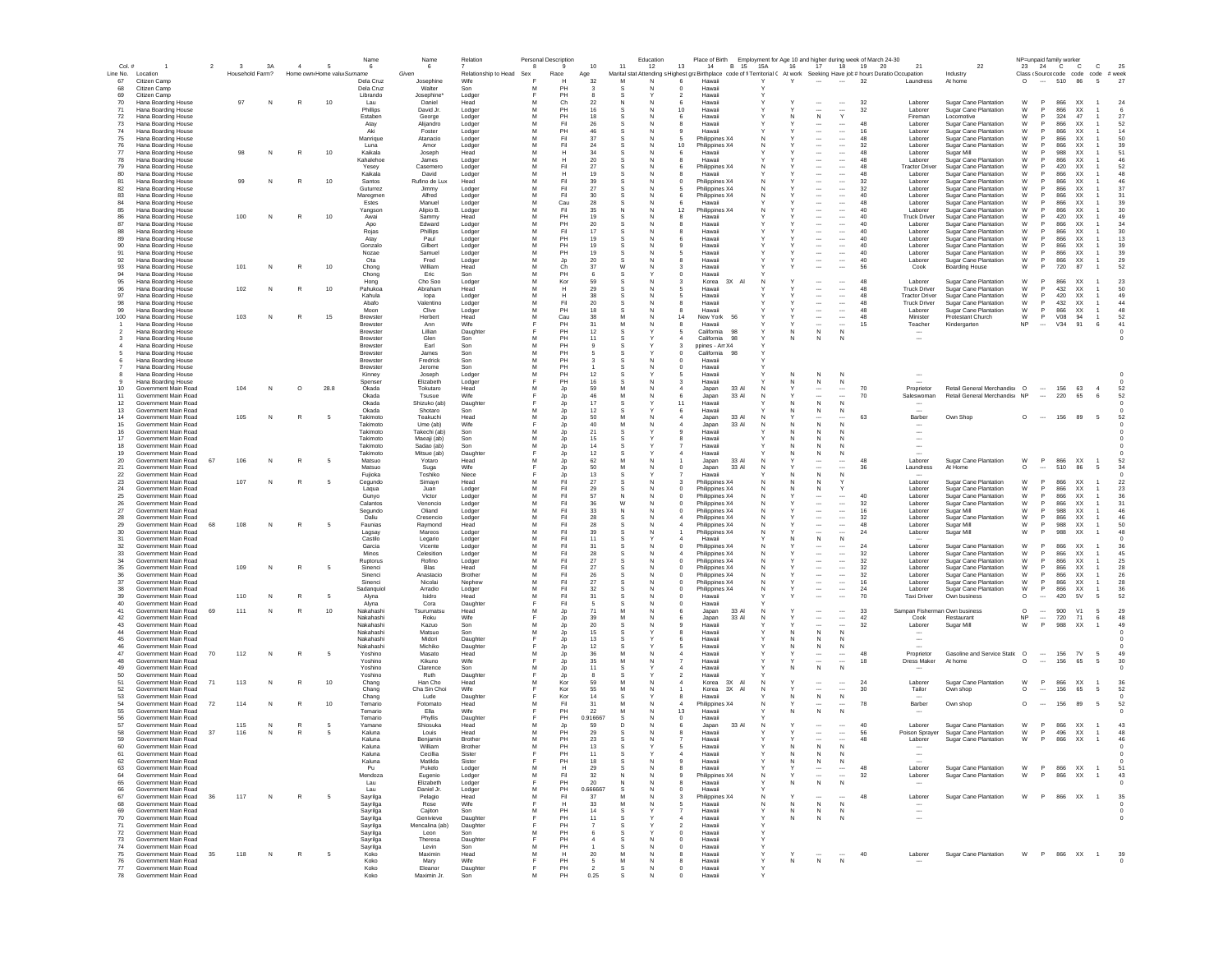| Col.#               |                                              |    | $\mathbf{3}$    | 3A           | $\overline{a}$ | -5                         | Name<br>6                  | 6                      | Relation                     | Personal Description<br>8 |            | $10$           | 11      | Education<br>12 | Place of Birth<br>13<br>14<br>B 15 15A                                                                                      |        | Employment for Age 10 and higher during week of March 24-30<br>16<br>17 | 18                                                   | 19       | 20<br>21                            | 22                                             | NP=unpaid family worker<br>23 | 24 C     | $\mathbf{C}$                  | $\mathbf c$          | 25               |  |
|---------------------|----------------------------------------------|----|-----------------|--------------|----------------|----------------------------|----------------------------|------------------------|------------------------------|---------------------------|------------|----------------|---------|-----------------|-----------------------------------------------------------------------------------------------------------------------------|--------|-------------------------------------------------------------------------|------------------------------------------------------|----------|-------------------------------------|------------------------------------------------|-------------------------------|----------|-------------------------------|----------------------|------------------|--|
| Line No.            | Location                                     |    | Household Farm? |              |                | Home own Home valu Surname |                            | Given                  | Relationship to Head         | Sex                       | Race       | Age            |         |                 | Marital stat Attending s Highest graBirthplace code of fi Territorial ( At work Seeking Have job # hours Duratio Occupation |        |                                                                         |                                                      |          |                                     | Industry                                       | Class (Source code code       |          |                               | code                 | # week           |  |
| 79                  | Government Main Road                         |    | 119             | $\mathsf{N}$ | $\mathbb{R}$   | 5                          | Luna                       | Teodoro                | Head                         | M                         | Fil        | 53             | s       |                 | Philippines X4                                                                                                              | N      | $\cdots$                                                                | $\cdots$                                             | 32       | Laborer                             | Sugar Cane Plantation                          | W                             | P        | 866<br><b>XX</b>              | $\overline{1}$       | 36               |  |
| 80                  | Government Main Road<br>Government Main Road |    |                 |              |                |                            | Sebredo                    | Abrosio                | Lodger                       | M                         | Fil<br>Fil | 53             |         |                 | Philippines X4                                                                                                              |        |                                                                         | $\ldots$                                             | 32<br>48 | Laborer                             | Sugar Cane Plantation                          | W<br>W                        | P<br>P   | 866<br>XX                     |                      | 36               |  |
| 81<br>82            | Government Main Road                         | 34 | 120             | N            | R              |                            | Borling<br>Pontimallia     | Librato<br>Jose        | Lodger<br>Head               | м                         | Fil        | 31<br>68       | -N<br>M | N               | Philippines X4<br>0<br>Philippines X4<br>$\Omega$                                                                           | N<br>N | $\overline{\phantom{a}}$<br>$\overline{\phantom{a}}$                    | $\overline{\phantom{a}}$                             | 48       | Laborer<br>Laborer                  | Sugar Mill<br>Sugar Cane Plantation            | W                             | P        | 988<br>XX<br>866<br><b>XX</b> | $\mathbf{1}$         | 52<br>36         |  |
| 83                  | Government Main Road                         |    |                 |              |                |                            | Pontimallia                | Malisia                | Wife                         |                           | Fil        | -52            | м       | <b>N</b>        | Philippines X4<br>0                                                                                                         | N      | ${\sf N}$<br>N.                                                         | N                                                    |          |                                     |                                                |                               |          |                               |                      | $\Omega$         |  |
| 84                  | Government Main Road                         |    |                 |              |                |                            | Pontimallia                | Modesto (ab)           | Son                          | м                         | Fil        | 24             |         |                 | Hawaii                                                                                                                      |        | $\cdots$                                                                | $\cdots$                                             | 42       |                                     |                                                |                               |          |                               |                      | 43               |  |
| 85                  | Government Main Road                         |    |                 |              |                |                            | Pontimallia                | Julian (ab)            | Son                          | м                         | Fil        | 23             | s       | <b>N</b>        | Hawaii<br>я                                                                                                                 |        | $\cdots$                                                                | $\cdots$                                             | 42       |                                     |                                                |                               |          |                               |                      | 46               |  |
| 86<br>87            | Government Main Road<br>Government Main Road |    |                 |              |                |                            | Pontimallia<br>Pontimallia | Alphonzo<br>Josephine  | Son<br>Daughter              | M<br>E                    | Fil<br>Fil | 20<br>16       | s<br>s  | N               | Hawaii<br>6<br>Hawaii<br>$\Omega$                                                                                           |        | $\overline{\phantom{a}}$<br>N<br>N                                      | $\overline{\phantom{a}}$<br>N                        | 32       | Laborer                             | Sugar Cane Plantation                          | W                             | P.       | 866                           |                      | 27               |  |
| 88                  | Government Main Road                         |    |                 |              |                |                            | Pontimallia                | Anastacio              | Son                          | м                         | Fil        | 10             |         |                 | Hawaii                                                                                                                      |        | N                                                                       | N                                                    |          | $\overline{\phantom{a}}$            |                                                |                               |          |                               |                      |                  |  |
| 89                  | Government Main Road                         | 33 | 121             | N            |                | -5                         | Renegado                   | Maximin                | Head                         | M                         | Fil        | 30             | s       | N               | Philippines X4                                                                                                              | N      | $\overline{\phantom{a}}$                                                | $\overline{\phantom{a}}$                             | 32       | Laborer                             | Sugar Mill                                     | W                             | P        | 988<br><b>XX</b>              |                      | 30               |  |
| 90                  | Government Main Road                         |    |                 |              |                |                            | Dayopuy                    | Malicio                | Lodger                       | M                         | Fil        | 35             | s       |                 | Philippines X4                                                                                                              | N      | $\overline{\phantom{a}}$                                                | $\ldots$                                             | 48       | Laborer                             | Sugar Cane Plantation                          | W                             | P        | 866<br>XX                     |                      | 47               |  |
| 91<br>92            | Government Main Road<br>Government Main Road |    | 122             | N            | R              |                            | Ebaneas<br>Recenare        | Dapesto<br>Faustina    | Lodger<br>Head               | M<br>M                    | Fil<br>Fil | 29<br>32       | M       |                 | Philippines X4<br>Philippines X4                                                                                            | N<br>N | $\overline{\phantom{a}}$<br>$\overline{\phantom{a}}$                    | <br>$\overline{\phantom{a}}$                         | 48<br>40 | Laborer<br>Laborer                  | Sugar Cane Plantation<br>Sugar Cane Plantation | W<br>W                        | P<br>P   | 866<br>XX<br>866              | XX                   | 18<br>52         |  |
| 93                  | Government Main Road                         |    |                 |              |                |                            | Recenare                   | Concordia              | Wife                         |                           | Fil        | 25             | M       |                 | Philippines X4                                                                                                              | N      | N                                                                       | N                                                    |          |                                     |                                                |                               |          |                               |                      |                  |  |
| 94                  | Government Main Road                         |    |                 |              |                |                            | Recenare                   | Irene                  | Daughter                     |                           | Fil        |                |         |                 | Hawaii                                                                                                                      |        |                                                                         |                                                      |          |                                     |                                                |                               |          |                               |                      |                  |  |
| 95                  | Government Main Road                         |    |                 |              |                |                            | Recenare                   | Faustina Jr.           | Son                          |                           | Fil        | 0.916667       |         |                 | Hawaii                                                                                                                      |        |                                                                         |                                                      |          |                                     |                                                |                               |          |                               |                      |                  |  |
| 96                  | Government Main Road                         | 32 | 123             | N            | R              | - 5                        | Lorenzo                    | Fredriso               | Head                         | M                         | Fil        | 22             |         |                 | Philippines X4                                                                                                              | N      | N<br>N                                                                  |                                                      |          | Laborer                             | Sugar Cane Plantation                          | W                             | P        |                               | 866 XX 1             | 48               |  |
| 97<br>98            | Government Main Road<br>Government Main Road |    |                 |              |                |                            | Lorenzo                    | Marv<br>Fredriso Jr.   | Wife                         |                           | PH<br>PH   | 17<br>0.75     | M       | N               | Hawaii                                                                                                                      |        | $\mathbb N$<br>N                                                        | N                                                    |          |                                     |                                                |                               |          |                               |                      |                  |  |
| 99                  | Government Main Road                         |    |                 |              |                |                            | Lorenzo<br>Lorenzo         | Eleanor                | Son<br>Daughter              | м                         | PH         |                | s       |                 | Hawaii<br>$\Omega$<br>Hawaii                                                                                                |        |                                                                         |                                                      |          |                                     |                                                |                               |          |                               |                      |                  |  |
| 100                 | Government Main Road                         | 31 | 124             | N            | $\mathbb{R}$   | - 5                        | Pelmasio                   | Anastacio              | Head                         | м                         | Fil        | 60             | D       | N               | Philippines X4                                                                                                              | N      | N<br>N                                                                  | N                                                    |          | $\overline{\phantom{a}}$            |                                                |                               |          |                               |                      |                  |  |
|                     | Government Main Road                         |    |                 |              |                |                            | Pelmasio                   | Mary                   | Daughter                     |                           | Fil        | 23             |         | N               | Hawaii                                                                                                                      |        | N<br>N                                                                  | N                                                    |          | $\sim$                              |                                                |                               |          |                               |                      |                  |  |
| $\overline{2}$      | Government Main Road                         |    |                 |              |                |                            | Gatong                     | Mionaldez              | Lodger                       | M                         | Fil        | 48             | s       | N               | Philippines X4<br>$\Omega$                                                                                                  | N      | $\overline{\phantom{a}}$                                                |                                                      | 32       | Laborer                             | Sugar Cane Plantation                          | W                             | P        | 866<br><b>XX</b>              |                      | 46               |  |
| 3<br>$\overline{a}$ | Government Main Road<br>Government Main Road |    |                 |              |                |                            | Lahero<br>Fernandez        | Phillippe<br>Inosencio | Lodger                       | M<br>M                    | Fil<br>Fil | 50<br>50       | s<br>s  | N<br>N<br>C     | Philippines X4<br>$\Omega$<br>Philippines X4                                                                                | Ν<br>N | $\overline{\phantom{a}}$<br>${\sf N}$<br>N                              | <br>Y                                                | 40       | Laborer<br>Laborer                  | Sugar Cane Plantation<br>Sugar Cane Plantation | W<br>W                        | P<br>P   | 866<br>XX<br>866<br>XX        |                      | 28<br>34         |  |
|                     | Government Main Road                         | 30 | 125             | N            |                |                            | Enconendo                  | Pedro                  | Lodger<br>Head               | M                         | Fil        | 26             | s       | N               | Philippines X4                                                                                                              | N      |                                                                         |                                                      | 40       | Laborer                             | Sugar Cane Plantation                          | W                             | P        | 866<br>XX                     |                      | 52               |  |
|                     | Government Main Road                         |    |                 |              |                |                            | Garcia                     | Elina                  | Lodger                       | M                         | Fil        | 40             | W       |                 | Philippines X4                                                                                                              |        | ${\sf N}$                                                               | Y                                                    |          | Laborer                             | Sugar Cane Plantation                          | W                             | P        | 866<br>XX                     |                      | 34               |  |
|                     | Government Main Road                         |    |                 |              |                |                            | Alcuse                     | Bimiliano              | Lodger                       | M                         | Fil        | 32             |         |                 | Philippines X4                                                                                                              |        |                                                                         |                                                      | 48       | Laborer                             | Sugar Cane Plantation                          | W                             | P        | 866<br>XX                     |                      | 50               |  |
|                     | Government Main Road                         | 29 | 126             | N            | R              |                            | Rojas                      | Jorge                  | Head                         | M                         | Fil        | 43             | D       |                 | Philippines X4                                                                                                              |        | $\overline{\phantom{a}}$                                                | $\cdots$                                             | 32       | Laborer                             | Sugar Cane Plantation                          | W                             | P        | 866<br>XX                     |                      | 16               |  |
| 9<br>10             | Government Main Road<br>Government Main Road |    |                 |              |                |                            | Rojas<br>Meranda           | Felix<br>Adriano       | Son<br>Lodger                | M<br>M                    | Fil<br>Fil | 17<br>44       |         |                 | Hawaii<br>Philippines X4                                                                                                    |        | $\overline{\phantom{a}}$<br>$\ddotsc$                                   | $\cdots$<br>$\overline{\phantom{a}}$                 | 32<br>48 | Laborer                             | Sugar Cane Plantation                          | W                             |          | 866                           | XX                   | $^{\circ}$<br>41 |  |
| 11                  | Government Main Road                         |    |                 |              |                |                            | Taoy                       | Sixto                  | Lodger                       | M                         | Fil        | 35             | s       |                 | Philippines X4<br>$^{\circ}$                                                                                                |        | $\cdots$                                                                | $\ldots$                                             | 40       | Carpenter                           | Sugar Cane Plantation                          | W                             | P        | 308                           | XX<br>$\overline{1}$ | 22               |  |
| 12                  | Mill Camp                                    |    | 127             | N            | $\mathbb{R}$   | -5                         | Yoshioka                   | Yataro                 | Head                         | м                         | Jp         | 51             | M       | N               | Japan<br>33 A                                                                                                               | N      | $\overline{\phantom{a}}$                                                |                                                      | 48       | Laborer                             | Sugar Mill                                     | W                             | P        | 988<br><b>XX</b>              | $\overline{1}$       | 52               |  |
| 13                  | Mill Camp                                    |    |                 |              |                |                            | Yoshioka                   | Sakavo                 | Wife                         |                           | Jp         | 42             | M       | N               | Hawaii                                                                                                                      |        | $\,$ N<br>N.                                                            | N                                                    |          |                                     |                                                |                               |          |                               |                      |                  |  |
| 14                  | Mill Camp                                    |    |                 |              |                |                            | Yoshioka                   | Chizue                 | Daughter                     |                           | Jp         | 20             | s       |                 | Hawaii                                                                                                                      |        | $\cdots$                                                                |                                                      | 48       | Saleswoman                          | Retail General Merchandis W                    |                               | P        | 220 63                        | $\overline{1}$       | 19               |  |
| 15<br>16            | Mill Camp                                    |    | 128             | N            | R              | -5                         | Yoshioka<br>Cabebe         | Kazuko<br>Valentine    | Daughter<br>Head             | м                         | Jp<br>Fil  | 11<br>34       | -S<br>M | N               | Hawaii<br>.5                                                                                                                | N      | ${\sf N}$<br>N<br>$\overline{\phantom{a}}$                              | N<br>                                                | 40       |                                     |                                                | W                             | P.       |                               | $\overline{1}$       | $^{\circ}$       |  |
| 17                  | Mill Camp<br>Mill Camp                       |    |                 |              |                |                            | Cahehe                     | Bonipania              | Wife                         |                           | Fil        | 31             | M       | N               | Philippines X4<br>Philippines X4                                                                                            | N      | ${\sf N}$<br>N                                                          | N                                                    |          | Laborer                             | <b>Sugar Cane Plantation</b>                   |                               |          | 844 XX                        |                      | 39               |  |
| 18                  | Mill Camp                                    |    |                 |              |                |                            | Cahehe                     | Adela                  | Daughter                     |                           | Fil        | 13             |         |                 | Hawaii                                                                                                                      |        | N<br>N                                                                  | N                                                    |          | $\overline{\phantom{a}}$            |                                                |                               |          |                               |                      | $^{\circ}$       |  |
| 19                  | Mill Camp                                    |    |                 |              |                |                            | Cahehe                     | Esedra                 | Daughter                     |                           | Fil        | $\mathbf{R}$   | s       |                 | Hawaii<br>3                                                                                                                 |        |                                                                         |                                                      |          |                                     |                                                |                               |          |                               |                      |                  |  |
| 20                  | Mill Camp                                    |    |                 |              |                |                            | Cabebe                     | Legudrino              | Son                          | M                         | Fil        |                |         | N               | $\mathbf 0$<br>Hawaii                                                                                                       |        |                                                                         |                                                      |          |                                     |                                                |                               |          |                               |                      |                  |  |
| 21<br>22            | Mill Camp<br>Mill Camp                       |    |                 |              |                |                            | Cabebe<br>Nono             | Lenora C.<br>Mariano   | Daughter<br>Brother-in-lav   | M                         | Fil<br>Fil | 0.25<br>28     |         |                 | Hawaii<br>Philippines X4                                                                                                    |        |                                                                         |                                                      | 48       | Laborer                             | Sugar Mill                                     | W                             | P        | 988<br>XX                     |                      | 43               |  |
| 23                  | Mill Camp                                    |    |                 |              |                |                            | Cabalang                   | Pedro                  | Cousin                       | M                         | Fil        | 45             |         |                 | Philippines X4                                                                                                              |        | $\overline{\phantom{a}}$                                                | $\ldots$                                             | 42       | Laborer                             | Sugar Cane Plantation                          | W                             | P        | 866<br>XX                     |                      | 32               |  |
| 24                  | Mill Camp                                    |    | 129             | N            | R              |                            | Gomes                      | Valerio                | Head                         | M                         | Fil        | 36             |         |                 | Philippines X4                                                                                                              |        |                                                                         |                                                      | 48       | Laborer                             | Sugar Mill                                     | W                             | P        | 988<br>XX                     | 1                    | 48               |  |
| 25                  | Mill Camp                                    |    |                 |              |                |                            | Angles                     | Hilario                | Lodger                       | M                         | Fil        | 35             |         |                 | Philippines X4                                                                                                              |        | N                                                                       | Y                                                    |          | Laborer                             | Sugar Cane Plantation                          | W                             | P        | 866<br>XX                     |                      | 30               |  |
| 26                  | Mill Camp                                    |    | 130             | N            |                |                            | Hamada                     | Takeno                 | Head                         |                           | Jp         | 44             | W       |                 | 33 A<br>Japan<br>4                                                                                                          |        | $\cdots$                                                                | $\cdots$                                             | 8        | Laundress                           | At home                                        | $\circ$                       | $\cdots$ | 810                           | 86<br>5              | 10               |  |
| 27<br>28            | Mill Camp<br>Mill Camp                       |    |                 |              |                |                            | Hamada<br>Hamada           | Shigeru<br>Yoshima     | Son<br>Son                   | м<br>м                    | Jp<br>Jp   | 21<br>17       | s       |                 | 12<br>Hawaii<br>10<br>Hawaii                                                                                                |        | $\ddotsc$<br>$\,$ N<br>N                                                | $\overline{\phantom{a}}$<br>N                        | 40       | Laborer<br>$\overline{\phantom{a}}$ | Sugar Mill                                     | W                             | P        | 988<br>XX                     | $\overline{1}$       | 46               |  |
| 29                  | Mill Camp                                    |    |                 |              |                |                            | Hamada                     | Mituko                 | Daughter                     |                           | Jp         | 15             |         |                 | 8<br>Hawaii                                                                                                                 |        | $\mathbb N$<br>N                                                        | N                                                    |          | $\overline{\phantom{a}}$            |                                                |                               |          |                               |                      |                  |  |
| 30                  | Mill Camp                                    |    |                 |              |                |                            | Hamada                     | Shizuka                | Daughter                     |                           | Jp         | $\overline{2}$ | s       | N               | Hawaii<br>$\Omega$                                                                                                          |        |                                                                         |                                                      |          |                                     |                                                |                               |          |                               |                      |                  |  |
| 31                  | Mill Camp                                    |    | 131             | N            | R              | - 5                        | Cadirao                    | Pablo                  | Head                         | M                         | Fil        | 50             | D       | N               | Philippines X4                                                                                                              | N      | $\overline{\phantom{a}}$                                                | $\overline{\phantom{a}}$                             | 32       | Laborer                             | Sugar Mill                                     | W                             | P.       | 988<br>XX                     |                      | 22               |  |
| 32                  | Mill Camp                                    |    |                 |              |                |                            | Cadirao                    | Cripastome             | Son                          | M                         | Fil        | 11             |         |                 | Hawaii                                                                                                                      |        | ${\sf N}$<br>N                                                          | $\,N\,$                                              |          |                                     |                                                |                               |          |                               |                      |                  |  |
| 33<br>34            | Mill Camp<br>Mill Camp                       |    |                 |              |                |                            | Velasco<br>Cabalbog        | Rafael<br>Eusibio      | Lodger                       | M<br>M                    | Fil<br>Fil | 49<br>39       | N       | N               | Philippines X4<br>Philippines X4                                                                                            | N<br>N | $\overline{\phantom{a}}$<br>$\overline{\phantom{a}}$                    | $\overline{\phantom{a}}$<br>$\overline{\phantom{a}}$ | 32<br>32 | Laborer<br>Laborer                  | <b>Sugar Cane Plantation</b>                   | W<br>W                        | P<br>P   | 866<br>XX<br>866<br>XX        | 1                    | 46<br>52         |  |
| 35                  | Mill Camp                                    |    |                 |              |                |                            | Garcia                     | Camilo                 | Lodger<br>Lodger             | M                         | Fil        | 31             |         | N               | Philippines X4                                                                                                              | N      | $\overline{\phantom{a}}$                                                |                                                      | 32       | Laborer                             | Sugar Cane Plantation<br>Sugar Cane Plantation | W                             | P        | 866<br>XX                     | 1                    | 46               |  |
| 36                  | Mill Camp                                    |    |                 |              |                |                            | Bagio                      | Paulino                | Lodger                       | M                         | Fil        | 44             | W       |                 | Philippines X4                                                                                                              |        | $\overline{\phantom{a}}$                                                | $\sim$                                               | 36       | Laborer                             | <b>Sugar Cane Plantation</b>                   | W                             | P        | 866                           | XX                   | 27               |  |
| 37                  | Mill Camp                                    |    |                 |              |                |                            | Bagio                      | Antonio                | Lodger's Son                 | M                         | Fil        | 14             |         |                 | Hawaii                                                                                                                      |        | ${\sf N}$                                                               | N                                                    |          |                                     |                                                |                               |          |                               |                      |                  |  |
| 38                  | Mill Camp                                    |    |                 |              |                |                            | Bagio                      | Ethel                  | Lodger's Daughte             |                           | Fil        | 13             |         |                 | Hawaii                                                                                                                      |        | N                                                                       | N                                                    |          |                                     |                                                |                               |          |                               |                      |                  |  |
| 39<br>40            | Mill Camp                                    |    | 132             | N            | $\mathbb{R}$   | - 5                        | Halilaqu                   | David                  | Head                         | M                         | Н<br>PH    | 37             | W       |                 | Hawaii                                                                                                                      |        | $\cdots$<br>$\mathsf{N}$                                                | N                                                    | 48       | Laborer                             | Sugar Mill                                     | W                             | P        | 988<br>XX                     | $\overline{1}$       | 43               |  |
| 41                  | Mill Camp<br>Mill Camp                       |    |                 |              |                |                            | Halilaqu<br>Engaring       | Edwin<br>Pascual       | Son<br>Lodger                | M                         | Fil        | 12<br>54       |         |                 | Hawaii<br>Philippines X4<br>0                                                                                               | N      |                                                                         |                                                      | 48       | Laborer                             | Sugar Cane Plantation                          | W                             |          | 866                           | XX                   |                  |  |
| 42                  | Mill Camp                                    |    |                 |              |                |                            | Engaring                   | Montako                | Lodger's Wife                |                           | Fil        | 53             | M       |                 | $^{\circ}$<br>Philippines X4                                                                                                | N      | ${\sf N}$<br>N.                                                         | $\mathbb N$                                          |          |                                     |                                                |                               |          |                               |                      |                  |  |
| 43                  | Mill Camp                                    |    |                 |              |                |                            | Engaring                   | Carlos (ab)            | Lodger's Son                 | м                         | Fil        | 23             | -S      |                 | Hawaii<br>8                                                                                                                 |        | $\cdots$                                                                |                                                      | 42       | Laborer                             | Reforestation                                  | W                             | E        | 988<br>V <sub>0</sub>         | $_{3}$               | 46               |  |
| 44                  | Mill Camp                                    |    |                 |              |                |                            | Engaring                   | Connie (ab)            | Lodger's Daughte             |                           | Fil        | 17             |         |                 | 11<br>Hawaii                                                                                                                |        | $\mathbb N$                                                             | N                                                    |          |                                     |                                                |                               |          |                               |                      |                  |  |
| 45                  | Mill Camp                                    |    |                 |              |                |                            | Engaring                   | Vicente                | Lodger's Son                 | м                         | Fil        | 15             | s       |                 | 8<br>Hawaii                                                                                                                 |        | N<br>N.                                                                 | N                                                    |          | $\overline{\phantom{a}}$            |                                                |                               |          |                               |                      |                  |  |
| 46<br>47            | Mill Camp<br>Mill Camp                       |    |                 |              |                |                            | Engaring<br>Engaring       | Lorencio<br>Martin     | Lodger's Son<br>Lodger's Son | M<br>M                    | Fil<br>Fil | 13<br>11       | s<br>s  |                 | Hawaii<br>Hawaii                                                                                                            |        | $\mathbb N$<br>N<br>N<br>N                                              | N<br>N                                               |          | $\overline{\phantom{a}}$            |                                                |                               |          |                               |                      |                  |  |
| 48                  | Mill Camp                                    |    | 133             | N            | $\mathbb{R}$   | - 5                        | Lisandro                   | Balas                  | Head                         | м                         | Fil        | 39             | M       |                 | Philippines X4<br>$\Omega$                                                                                                  | N      | $\overline{\phantom{a}}$                                                |                                                      | 48       | Laborer                             | Sugar Cane Plantation                          | W                             | P.       | 866 XX                        | $\overline{1}$       | 39               |  |
| 49                  | Mill Camp                                    |    |                 |              |                |                            | Lisandro                   | Calosa                 | Wife                         |                           | Fil        | 41             | M       | N               | Philippines X4<br>$\Omega$                                                                                                  | N      | N<br>N                                                                  | N                                                    |          |                                     |                                                |                               |          |                               |                      |                  |  |
| 50                  | Mill Camp                                    |    |                 |              |                |                            | Lisandro                   | Vicente                | Son                          | M                         | Fil        | 15             | S       |                 | Hawaii                                                                                                                      |        | N                                                                       | N                                                    |          |                                     |                                                |                               |          |                               |                      |                  |  |
| 51<br>52            | Mill Camp<br>Mill Camp                       |    |                 |              |                |                            | Lisandro<br>Lisandro       | Marie                  | Daughter                     |                           | Fil<br>Fil | 14<br>10       |         |                 | Hawaii<br>Hawaii                                                                                                            |        | N<br>N<br>N<br>Ν                                                        | N                                                    |          |                                     |                                                |                               |          |                               |                      |                  |  |
| 53                  | Mill Camp                                    |    |                 |              |                |                            | Lisandro                   | Mercedies<br>Margaret  | Daughter<br>Daughter         |                           | Fil        |                |         |                 | Hawaii                                                                                                                      |        |                                                                         |                                                      |          |                                     |                                                |                               |          |                               |                      |                  |  |
| 54                  | Mill Camp                                    |    |                 |              |                |                            | Abilay                     | Antonio                | Son-in-law                   | M                         | Fil        | 29             | M       |                 | Philippines X4                                                                                                              | N      | N<br>N                                                                  |                                                      |          | Laborer                             | Sugar Mill                                     | W                             | P        | 988 XX                        |                      |                  |  |
| 55                  | Mill Camp                                    |    |                 |              |                |                            | Abilay                     | Carlita                | Daughter                     |                           | Fil        | 16             |         |                 | Hawaii                                                                                                                      |        | $\mathbb N$<br>N                                                        |                                                      |          |                                     |                                                |                               |          |                               |                      |                  |  |
| 56                  | Mill Camp                                    |    |                 |              |                |                            | Abilay                     | Richard                | Grandson                     | M                         | Fil        | 0.5            |         |                 | Hawaii                                                                                                                      |        |                                                                         |                                                      |          |                                     |                                                |                               | P        |                               |                      |                  |  |
| 57<br>58            | Mill Camp<br>Mill Camp                       | 19 | 134             | N            | R              | - 5                        | Aneal<br>Fernandez         | Simeon<br>Bernard      | Lodger<br>Head               | м<br>м                    | Fil<br>Fil | 36<br>-23      | s<br>M  | C<br>N          | Philippines X4<br>Hawaii                                                                                                    | N      | $\ddotsc$<br>$\cdots$                                                   | $\cdots$<br>                                         | 48<br>8  | Laborer<br>Laborer                  | Sugar Cane Plantation<br>Sugar Cane Plantation | W<br>W                        | P.       | 866<br><b>XX</b><br>866<br>XX |                      | 46<br>24         |  |
| -59                 | Mill Camp                                    |    |                 |              |                |                            | Fernandez                  | Lillian                | Wife                         |                           | Fil        | 17             |         |                 | Hawaii                                                                                                                      |        | N<br>N.                                                                 | N                                                    |          |                                     |                                                |                               |          |                               |                      |                  |  |
| 60                  | Mill Camp                                    |    |                 |              |                |                            | Francinable                | Severino               | Lodger                       | м                         | Fil        | 38             | N       | N               | Philippines X4<br>$\Omega$                                                                                                  | N      | $\ddotsc$                                                               | $\cdots$                                             | 16       | Laborer                             | Sugar Cane Plantation                          | W                             | <b>P</b> | 866<br>XX                     | $\overline{1}$       | 18               |  |
| 61                  | Mill Camp                                    |    |                 |              |                |                            | Medrano                    | Ancelino               | Lodger                       | M                         | Fil        | 60             | N       | N               | Philippines X4<br>$\Omega$                                                                                                  | N      | $\overline{\phantom{a}}$                                                | $\cdots$                                             | 24       | Laborer                             | <b>Sugar Cane Plantation</b>                   | W                             | P        | 866<br><b>XX</b>              | $\overline{1}$       | 23               |  |
| 62<br>63            | Mill Camp                                    | 18 | 135             | N            | R              | -5                         | Simorago                   | Cipriano<br>Katherine  | Head<br>Wife                 | M                         | Fil<br>н   | 41<br>31       | M<br>M  | N               | Philippines X4<br>$\Omega$<br>Hawaii                                                                                        | N      | $\overline{\phantom{a}}$<br>N                                           | $\overline{\phantom{a}}$<br>$\mathbb N$              | 24       | Laborer                             | Sugar Cane Plantation                          | W                             | P        | 866<br>XX                     | $\overline{1}$       | 40<br>$\Omega$   |  |
| 64                  | Mill Camp<br>Mill Camp                       |    |                 |              |                |                            | Simorago<br>Simorago       | Florence               | Daughter                     |                           | PH         | 13             | s       |                 | Hawaii<br>5                                                                                                                 |        | ${\sf N}$<br>N<br>N                                                     | N                                                    |          | $\overline{\phantom{a}}$            |                                                |                               |          |                               |                      |                  |  |
| 65                  | Mill Camp                                    |    |                 |              |                |                            | Simorago                   | Herbito                | Son                          | M                         | PH         |                | s       |                 | Hawaii                                                                                                                      |        |                                                                         |                                                      |          |                                     |                                                |                               |          |                               |                      |                  |  |
| 66                  | Mill Camp                                    |    |                 |              |                |                            | Simorago                   | Christopher            | Son                          | M                         | PH         |                |         |                 | Hawaii                                                                                                                      |        |                                                                         |                                                      |          |                                     |                                                |                               |          |                               |                      |                  |  |
| 67                  | Mill Camp                                    | 17 | 136             | N            | R              |                            | Eharis                     | Julio                  | Head                         | M                         | Fil<br>Fil | 49             | M<br>M  |                 | Philippines X4                                                                                                              |        |                                                                         |                                                      | 48       | Laborer                             | Sugar Cane Plantation                          | W                             | P        | 866<br>XX                     |                      | 22               |  |
| 68<br>69            | Mill Camp<br>Mill Camp                       |    |                 |              |                |                            | Eharis<br>Eharis           | Sebero<br>Roland (ab)  | Wife<br>Son                  | M                         | Fil        | 46<br>24       |         |                 | $\mathbf 0$<br>Philippines X4<br>Hawaii<br>8                                                                                | N      | ${\sf N}$                                                               | N                                                    | 42       | Laborer                             | Reforestation                                  | W                             | E        | 988                           | V <sub>0</sub><br>3  | 48               |  |
| 70                  | Mill Camp                                    |    |                 |              |                |                            | Eharis                     | John                   | Son                          |                           | Fil        | 17             |         |                 | 10<br>Hawaii                                                                                                                |        | $\cdots$<br>$\overline{\phantom{a}}$                                    | $\cdots$<br>$\ldots$                                 | 24       | Laborer                             | Sugar Cane Plantation                          | W                             | P        | 866<br>XX                     | $\overline{1}$       | 18               |  |
| 71                  | Mill Camp                                    |    |                 |              |                |                            | Eharis                     | Francis                | Son                          | M                         | Fil        | 14             | s       |                 | Hawaii                                                                                                                      |        | ${\sf N}$<br>N                                                          | N                                                    |          | $\sim$                              |                                                |                               |          |                               |                      |                  |  |
| 72                  | Mill Camp                                    |    |                 |              |                |                            | Eharis                     | Constario              | Daughter                     |                           | Fil        | 11             | -S      |                 | Hawaii                                                                                                                      |        | N<br>N                                                                  | N                                                    |          | $\overline{\phantom{a}}$            |                                                |                               |          |                               |                      |                  |  |
| 73                  | Mill Camp                                    |    |                 |              |                |                            | Eharis                     | Christina              | Daughter                     |                           | Fil        |                |         |                 | Hawaii                                                                                                                      |        |                                                                         |                                                      |          |                                     |                                                |                               |          |                               |                      |                  |  |
| 74<br>75            | Mill Camp<br>Mill Camp                       | 16 | 137             | N            |                |                            | Montio<br>Estimado         | Vicente<br>Rofo        | Head<br>Lodger               | м<br>M                    | Fil<br>Fil | 45<br>46       | N       | N               | Philippines X4<br>Philippines X4<br>$\Omega$                                                                                | N<br>N | $\cdots$<br>$\overline{\phantom{a}}$                                    | $\cdots$<br>$\cdots$                                 | 16<br>32 | Laborer<br>Laborer                  | Sugar Cane Plantation<br>Sugar Cane Plantation | W<br>W                        | P.<br>P. | 866<br>XX.<br>866<br>XX       |                      | 28<br>20         |  |
| 76                  | Mill Camp                                    |    |                 |              |                |                            | Carangi                    | Rupino                 | Lodger                       | M                         | Fil        | 42             | s       | N               | Philippines X4<br>$\Omega$                                                                                                  | N      | $\overline{\phantom{a}}$                                                | $\cdots$                                             | 48       | Laborer                             | Sugar Cane Plantation                          | W                             | P        | 866<br><b>XX</b>              |                      | 38               |  |
| 77                  | Mill Camp                                    | 15 | 138             | N            | $\mathbb{R}$   | -5                         | Omecillo                   | Andres                 | Head                         | M                         | Fil        | 41             | s       | N               | Philippines X4<br>11                                                                                                        | N      | $\overline{\phantom{a}}$                                                | $\overline{\phantom{a}}$                             | 40       | Laborer                             | Sugar Cane Plantation                          | W                             | P.       | 866<br><b>XX</b>              |                      | 16               |  |
| 78                  | Mill Camp                                    |    |                 |              |                |                            | Kawahalan                  | Roman                  | Lodger                       | M                         | Fil        | 50             | W       | N               | Philippines X4                                                                                                              | N      | $\overline{\phantom{a}}$                                                | $\overline{\phantom{a}}$                             | 45       | Laborer                             | Sugar Cane Plantation                          | W                             | P        | 866<br><b>XX</b>              |                      | 30               |  |
| 79                  | Mill Camp                                    |    |                 |              |                |                            | Aladara                    | Cirito                 | Lodger                       | M                         | Fil        | 77             | N       | N               | Philippines X4                                                                                                              | N      | N                                                                       | $\mathsf{Y}$                                         |          | Laborer                             | Sugar Cane Plantation                          | W                             | P.       | 866<br><b>XX</b>              |                      | 38               |  |
| 80                  | Mill Camp                                    | 11 | 139             | N            | R              |                            | Agrilas                    | Gavino                 | Head                         | M<br>M                    | Fil<br>Fil | 48<br>40       | s<br>S  | N<br>N          | Philippines X4                                                                                                              | N      | ${\sf N}$                                                               | Y                                                    | 48       | Laborer                             | Sugar Cane Plantation                          | W<br>W                        | P<br>P   | 866<br>XX<br>866<br><b>XX</b> |                      | 20               |  |
| 81<br>82            | Mill Camp<br>Mill Camp                       |    |                 |              |                |                            | Carsio<br>Baisa            | Eusibio<br>Melicio     | Lodger<br>Lodger             | M                         | Fil        | 39             | W       | N               | Philippines X4<br>Philippines X4                                                                                            | N<br>N | $\overline{\phantom{a}}$                                                | $\ldots$                                             | 48       | Laborer<br>Laborer                  | Sugar Cane Plantation<br>Sugar Cane Plantation | W                             | P        | 866<br>XX                     |                      | 21<br>39         |  |
| 83                  | Mill Camp                                    |    |                 |              |                |                            | Rubo                       | Andres                 | Lodger                       | M                         | Fil        | 40             | s       | N               | Philippines X4                                                                                                              | N      | $\overline{\phantom{a}}$                                                | $\cdots$                                             | 48       | Laborer                             | Sugar Cane Plantation                          | W                             | P        | 866<br>XX                     |                      | 22               |  |
| 84                  | Mill Camp                                    |    |                 |              |                |                            | Pahinte                    | Agalon                 | Lodger                       | M                         | Fil        | 50             |         |                 | Philippines X4                                                                                                              | N      | $\ldots$                                                                | $\ldots$                                             | 48       | Laborer                             | Sugar Cane Plantation                          | W                             | P        | 866<br>XX                     | $\overline{1}$       | 36               |  |
| 85                  | Mill Camp                                    | 10 | 140             | N            | R              |                            | Malakai                    | Juan                   | Head                         | M                         | Fil        | 32             |         |                 | Philippines X4                                                                                                              | N      |                                                                         | $\overline{\phantom{a}}$                             | 40       | Laborer                             | Sugar Cane Plantation                          | W                             | P        | 866<br>XX                     | $\overline{1}$       | 48               |  |
| 86                  | Mill Camp                                    |    |                 |              |                |                            | Malakai                    | Julia                  | Wife                         | F                         | PH         | 26             | M       |                 | Hawaii                                                                                                                      |        | N                                                                       | N                                                    |          | $\cdots$                            |                                                |                               |          |                               |                      |                  |  |
| 87<br>88            | Mill Camp<br>Mill Camp                       |    |                 |              |                |                            | Malakai<br>Malakai         | Gilbert<br>John        | Son<br>Son                   | м<br>M                    | PH<br>PH   |                | s<br>s  |                 | Hawaii<br>$^{\circ}$<br>Hawaii                                                                                              |        |                                                                         |                                                      |          |                                     |                                                |                               |          |                               |                      |                  |  |
| 89                  | Mill Camp                                    |    |                 |              |                |                            | Malakai                    | Julia                  | Daughter                     |                           | PH         |                | s       | N               | $^{\circ}$<br>Hawaii                                                                                                        |        |                                                                         |                                                      |          |                                     |                                                |                               |          |                               |                      |                  |  |
| 90                  | Mill Camp                                    |    |                 |              |                |                            | Malakai                    | Joaquin                | Son                          | м                         | PH         |                | s       | N               | $^{\circ}$<br>Hawaii                                                                                                        |        |                                                                         |                                                      |          |                                     |                                                |                               |          |                               |                      |                  |  |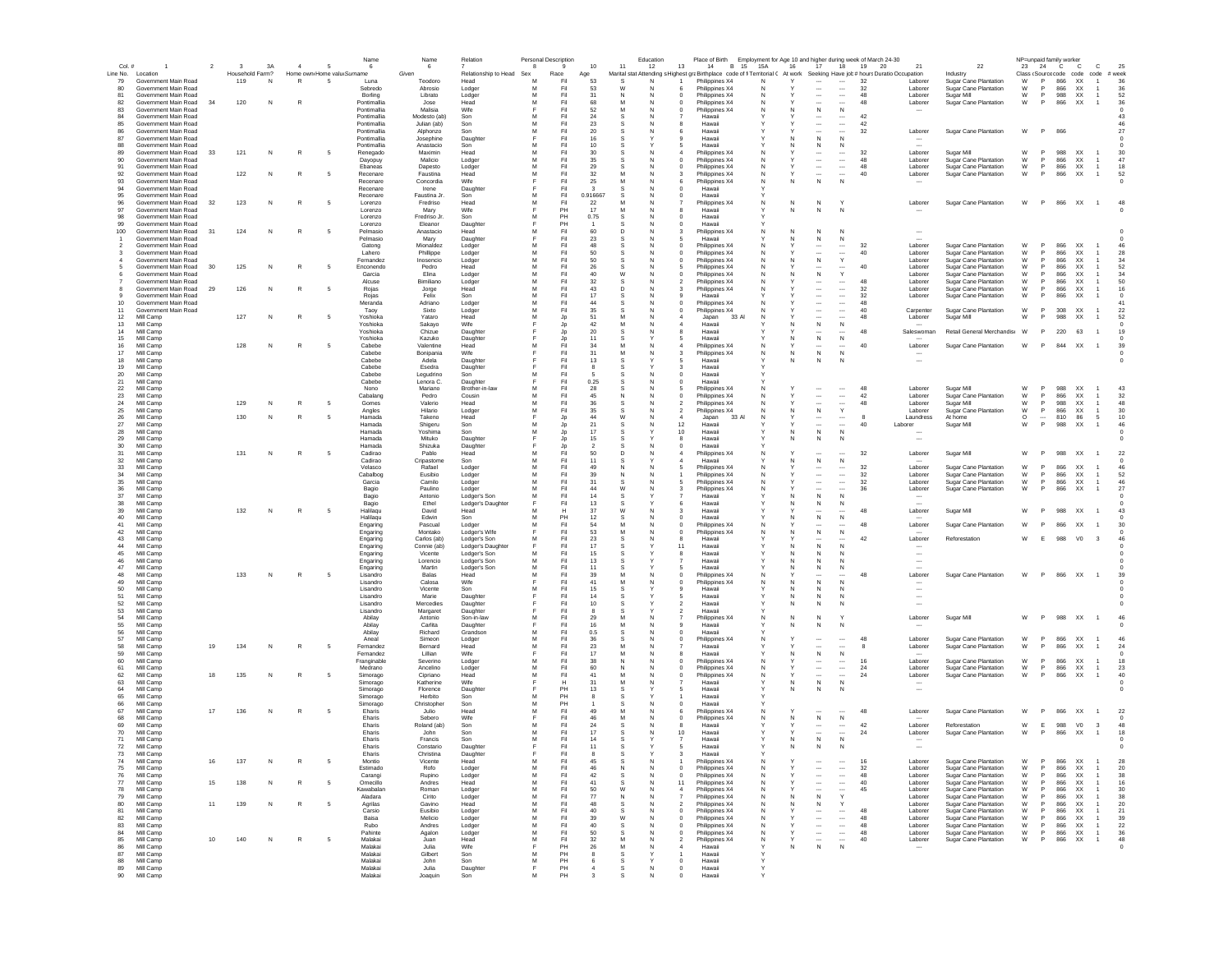| Col.#          |                                                  |    | $\mathbf{3}$    | 3A | $\overline{a}$ | 5                          | Name<br>6                | 6                         | Relation             | 8      | Personal Description | $10$                   | 11      | Education<br>12 | Place of Birth Employment for Age 10 and higher during week of March 24-30<br>13<br>14<br>B 15 15A                          |        | 16<br>17                                 | 18                                                   | 19 20    | 21                             | 22                                                          | 23     | NP=unpaid family worker<br>24 C C |                                      | $\mathbf{C}$                              | 25                 |
|----------------|--------------------------------------------------|----|-----------------|----|----------------|----------------------------|--------------------------|---------------------------|----------------------|--------|----------------------|------------------------|---------|-----------------|-----------------------------------------------------------------------------------------------------------------------------|--------|------------------------------------------|------------------------------------------------------|----------|--------------------------------|-------------------------------------------------------------|--------|-----------------------------------|--------------------------------------|-------------------------------------------|--------------------|
|                | Line No. Location                                |    | Household Farm? |    |                | Home own Home valu Surname |                          | Given                     | Relationship to Head | Sex    | Race                 | Age                    |         |                 | Marital stat Attending s Highest graBirthplace code of fi Territorial C At work Seeking Have job # hours Duratio Occupation |        |                                          |                                                      |          |                                | Industry                                                    |        |                                   |                                      | Class (Source code code code # week       |                    |
| 91             | Mill Camp                                        |    |                 |    |                |                            | Malakai                  | Elaine                    | Daughter             |        | PH                   | 0.833333               | s       |                 | Hawaii<br>$^{\circ}$                                                                                                        |        |                                          |                                                      |          |                                |                                                             |        |                                   |                                      |                                           |                    |
| 92<br>93       | Mill Camp<br>Mill Camp                           |    | 141             | N  | R              | - 5                        | Abafo<br>Abafo           | Selverio<br>alexandra     | Head<br>Wife         |        | Fil<br>Fil           | 45<br>52               | M       |                 | Philippines X4<br>Philippines X4<br>0                                                                                       | N      | ${\sf N}$<br>N                           | $\,N\,$                                              | 40       | Laborer                        | Sugar Mill                                                  | W      | P                                 | 988 XX                               | $\overline{1}$                            | 46                 |
| 94             | Mill Camp                                        | -9 | 142             | N  | R              | - 5                        | Pantalenta               | Melancio                  | Head                 | м      | Fil                  | 62                     | s       | N               | Philippines X4<br>$\Omega$                                                                                                  | N      | N<br>N                                   | Y                                                    |          | Laborer                        | Sugar Cane Plantation                                       | W      | P                                 | 866<br><b>XX</b>                     |                                           | 15                 |
| 95             | Mill Camp                                        |    |                 |    |                |                            | Repone                   | Julian                    | Lodger               | м      | Fil                  | 20                     | -S      | <b>N</b>        | Hawaii                                                                                                                      |        | $\cdots$                                 | $\cdots$                                             | 24       | Laborer                        | Sugar Cane Plantation                                       | W      | P                                 | 866<br><b>XX</b>                     | $\mathbf{1}$                              | 26                 |
| 96<br>97       | Mill Camp<br>Mill Camp                           | 8  | 143             | N  | R              | -5                         | Atav<br>Atav             | Daniel<br>Meximo          | Lodger<br>Head       | м<br>M | Fil<br>Fil           | 27<br>47               | s<br>м  | N               | Philippines X4<br>Philippines X4<br>4                                                                                       | N<br>N | $\cdots$<br>$\cdots$                     | $\overline{\phantom{a}}$<br>$\overline{\phantom{a}}$ | 48<br>24 | Laborer<br>Laborer             | Sugar Cane Plantation<br>Sugar Cane Plantation              | W<br>W | P<br>P                            | <b>XX</b><br>866<br>866<br><b>XX</b> | $\overline{1}$                            | 48<br>40           |
| 98             | Mill Camp                                        |    |                 |    |                |                            | Atay                     | Lucy                      | Wife                 |        | н                    | 36                     | M       | N               | Hawaii<br>6                                                                                                                 |        | ${\sf N}$<br>N                           | N                                                    |          | $\overline{\phantom{a}}$       |                                                             |        |                                   |                                      |                                           | $\Omega$           |
| 99             | Mill Camp                                        |    |                 |    |                |                            | Atay                     | Rosaline                  | Daughter             | E      | PH                   | 14                     | -S      |                 | Hawaii                                                                                                                      |        | $\mathbb N$<br>N                         | N                                                    |          | $\overline{\phantom{a}}$       |                                                             |        |                                   |                                      |                                           |                    |
| 100            | Mill Camp                                        |    |                 |    |                |                            | Atay                     | Regino                    | Son                  | M      | PH                   | 13                     |         |                 | Hawaii                                                                                                                      |        | N<br>N                                   | N                                                    |          | $\overline{\phantom{a}}$       |                                                             |        |                                   |                                      |                                           |                    |
|                | Mill Camp                                        |    |                 |    |                |                            | Atay                     | Efacio                    | Son                  | M<br>M | PH<br>PH             | 12                     |         |                 | Hawaii                                                                                                                      |        | $\mathbb N$<br>N                         | N                                                    |          | $\overline{\phantom{a}}$       |                                                             |        |                                   |                                      |                                           |                    |
| $\overline{2}$ | Mill Camp<br>Mill Camp                           |    |                 |    |                |                            | Atay<br>Atay             | Abdon<br>Theresa          | Son<br>Daughter      | Е      | PH                   |                        | s       |                 | $\overline{2}$<br>Hawaii<br>$\mathbf 0$<br>Hawaii                                                                           |        |                                          |                                                      |          |                                |                                                             |        |                                   |                                      |                                           |                    |
|                | Mill Camp                                        |    |                 |    |                |                            | Atay                     | Johnny                    | Son                  | M      | PH                   | 0.916667               | s       |                 | Hawaii                                                                                                                      |        |                                          |                                                      |          |                                |                                                             |        |                                   |                                      |                                           |                    |
|                | Mill Camp                                        |    | 144             | N  | R              |                            | Panoy                    | Romaldo                   | Head                 | M      | Fil                  | 43                     |         |                 | Philippines X4                                                                                                              |        | N                                        | Y                                                    |          | Laborer                        | Sugar Mill                                                  | W      | P                                 | 988<br>XX                            |                                           | 51                 |
|                | Mill Camp                                        |    |                 |    |                |                            | Villmosa                 | Juan                      | Lodger               | M      | Fil                  | 56                     |         |                 | Philippines X4                                                                                                              | N      | $\cdots$                                 | $\cdots$                                             | 16       | Laborer                        | Sugar Cane Plantation                                       | W      |                                   | 866<br>XX                            |                                           | 13                 |
|                | Mill Camp<br>Mill Camp                           |    |                 |    |                |                            | Saburo<br>Octana         | Antonio<br>Pedro          | Lodger<br>Lodger     | M      | Fil<br>Fil           | 44<br>43               |         |                 | Philippines X4<br>Philippines X4                                                                                            | N      | $\ddotsc$<br>$\cdots$                    | $\ldots$<br>$\ldots$                                 | 48<br>24 | Laborer<br>Laborer             | Sugar Cane Plantation<br>Sugar Cane Plantation              | W<br>W |                                   | 866<br>XX<br>866<br>XX               |                                           | 33<br>30           |
|                | Mill Camp                                        |    | 145             | N  | R              |                            | Sencio                   | Paulino                   | Head                 | м      | Fil                  | 39                     |         | C               | Philippines X4                                                                                                              | N      | $\ddotsc$                                | $\overline{\phantom{a}}$                             | 24       | Laborer                        | Sugar Mill                                                  | W      | <b>P</b>                          | 988<br><b>XX</b>                     |                                           | 28                 |
| 10             | Mill Camp                                        |    |                 |    |                |                            | Riso                     | Emiliano                  | Lodger               | M      | Fil                  | 48                     | -S      | N               | Philippines X4<br>$\Omega$                                                                                                  | N      | ${\sf N}$<br>N                           | $\mathsf Y$                                          |          | Ranch Helper                   | Ranch                                                       | W      | <b>P</b>                          | 988<br><b>VV</b>                     |                                           | 24                 |
| 11             | Mill Camp                                        |    |                 |    |                |                            | Leostrico                | Losiano                   | Lodger               | м      | Fil                  | 48                     | N       | N               | Philippines X4<br>$\Omega$                                                                                                  | N      | $\cdots$                                 | $\cdots$                                             | 32       | Laborer                        | Sugar Cane Plantation                                       | W      | P.                                | 866<br>XX.                           |                                           | 36                 |
| 12<br>13       | Mill Camp<br>Mill Camp                           |    | 146             | N  | R              | -5                         | Eting<br>Cano            | Santiago<br>Frank         | Lodger<br>Head       | M<br>M | Fil<br>Fil           | 38<br>27               | -S<br>M | N<br>N          | Philippines X4<br>2<br>At Sea X9                                                                                            | N      | $\cdots$<br>N<br>N                       | $\cdots$<br>$\vee$                                   | 24       | Laborer<br><b>Truck Driver</b> | Sugar Cane Plantation<br>Sugar Cane Plantation              | W<br>W | P<br>P.                           | 866<br><b>XX</b><br>866<br>XX        | $\mathbf{1}$<br>$\overline{1}$            | $\mathbf{3}$<br>40 |
| 14             | Mill Camp                                        |    |                 |    |                |                            | Cano                     | Anne                      | Wife                 | E      | PH                   | 20                     | M       | N               | Hawaii<br>$\mathbf{R}$                                                                                                      |        | $\mathbb N$<br>N                         | N                                                    |          |                                |                                                             |        |                                   |                                      |                                           | $\Omega$           |
| 15             | Mill Camp                                        |    |                 |    |                |                            | Cano                     | Cindualla                 | Daughter             |        | PH                   | $\boldsymbol{\Lambda}$ |         |                 | Hawaii<br>$\Omega$                                                                                                          |        |                                          |                                                      |          |                                |                                                             |        |                                   |                                      |                                           |                    |
| 16             | Mill Camp                                        |    |                 |    |                |                            | Cano                     | Rhoda                     | Daughter             |        | PH                   | $\overline{2}$         | s       | N               | Hawaii<br>$\Omega$                                                                                                          |        |                                          |                                                      |          |                                |                                                             |        |                                   |                                      |                                           |                    |
| 17             | Mill Camp<br>Mill Camp                           |    |                 |    |                |                            | Cano                     | Patricia                  | Daughter             | M      | PH<br>PH             |                        | S       | N               | $\mathbf 0$<br>Hawaii                                                                                                       |        |                                          |                                                      |          |                                |                                                             |        |                                   |                                      |                                           |                    |
| 18<br>19       | Mill Camp                                        |    |                 |    |                |                            | Cano<br>Maraquinote      | Frank Jr<br>Oldarico      | Son<br>Lodger        | M      | Fil                  | 0.166667<br>39         |         |                 | Hawaii<br>Philippines X4                                                                                                    |        | N                                        | Y                                                    |          |                                | Locomotive Enginee Sugar Cane Plantation                    | W      | P                                 | 322 XX                               |                                           | 39                 |
| 20             | Mill Camp                                        | 5  | 147             | N  | R              |                            | Cane                     | Louis                     | Head                 | M      | Fil                  | 32                     |         |                 | Philippines X4                                                                                                              | N      | $\overline{\phantom{a}}$                 | $\ldots$                                             | 40       | Laborer                        | Sugar Cane Plantation                                       | W      | P                                 | 866<br>XX                            |                                           | 29                 |
| 21             | Mill Camp                                        |    |                 |    |                |                            | Sidrian                  | Domingo                   | Lodger               | M      | Fil                  | 27                     |         |                 | Philippines X4                                                                                                              | N      | $\overline{\phantom{a}}$                 | $\ldots$                                             | 32       | Laborer                        | Sugar Cane Plantation                                       | W      | P                                 | 866<br>XX                            | $\overline{1}$                            | 35                 |
| 22             | Mill Camp                                        |    | 148             | N  |                |                            | Cordero                  | Robert                    | Head                 | M      | Fil                  | 28                     |         |                 | Philippines X4                                                                                                              |        |                                          |                                                      | 48       | Laborer                        | Sugar Cane Plantation                                       | W      |                                   | 866<br>XX                            |                                           | 47                 |
| 23<br>24       | Mill Camp<br>Mill Camp                           |    |                 |    |                |                            | Cordero<br>Cordero       | Mary<br>Robert Jr.        | Wife<br>Son          | м      | Н<br>PH              | 19                     | M<br>s  |                 | Hawaii<br>Hawaii                                                                                                            |        | ${\sf N}$<br>N                           | N                                                    |          | $\sim$                         |                                                             |        |                                   |                                      |                                           | $^{\circ}$         |
| 25             | Mill Camp                                        |    |                 |    |                |                            | Batagan                  | Eulalio                   | Lodger               | M      | Fil                  | 35                     | s       | N               | Philippines X4                                                                                                              | N      | $\mathbb N$<br>N                         |                                                      |          | Laborer                        | Sugar Mill                                                  | W      | P                                 | 988<br><b>XX</b>                     | $\mathbf{1}$                              | 34                 |
| 26             | Mill Camp                                        |    |                 |    |                |                            | Tabita                   | Domingo                   | Lodger               | м      | Fil                  | 28                     |         |                 | Philippines X4                                                                                                              | N      | N<br>N.                                  |                                                      |          | Laborer                        | Sugar Cane Plantation                                       | W      | P.                                | 866<br><b>XX</b>                     | $\mathbf{1}$                              | 30                 |
| 27             | Mill Camp                                        | 3  | 149             | N  | R              | -5                         | Sada                     | Pedro                     | Head                 | M      | Fil                  | 28                     | M       | N               | $^{\circ}$<br>Philippines X4                                                                                                | N      | N<br>N                                   | Y                                                    |          | Laborer                        | Sugar Cane Plantation                                       | W      | P                                 | 866<br><b>XX</b>                     | $\overline{1}$                            | 43                 |
| 28             | Mill Camp                                        |    |                 |    |                |                            | Sada                     | Nancy                     | Wife                 |        | PH                   | 28                     | M       | N               | 10<br>Hawaii                                                                                                                |        | N<br>N                                   | N                                                    |          |                                |                                                             |        |                                   |                                      |                                           | $^{\circ}$         |
| 29<br>30       | Mill Camp<br>Mill Camp                           |    |                 |    |                |                            | Sada<br>Sada             | Douglas<br>Patricia       | Son<br>Daughter      | M      | PH<br>PH             |                        |         |                 | Hawaii<br>Hawaii<br>$\Omega$                                                                                                |        |                                          |                                                      |          |                                |                                                             |        |                                   |                                      |                                           |                    |
| 31             | Mill Camp                                        |    |                 |    |                |                            | Sada                     | Lorraine                  | Daughter             | E      | PH                   | $\overline{2}$         | s       | N               | Hawaii<br>$\Omega$                                                                                                          |        |                                          |                                                      |          |                                |                                                             |        |                                   |                                      |                                           |                    |
| 32             | Mill Camp                                        |    |                 |    |                |                            | Acadamia                 | Alberto                   | Lodger               | M      | Fil                  | 24                     |         |                 | Philippines X4<br>$\circ$                                                                                                   | N      | Ν<br>N                                   | Y                                                    |          | Laborer                        | Sugar Cane Plantation                                       | W      | P                                 | 866<br>XX                            |                                           | 43                 |
| 33             | Mill Camp                                        |    | 150             | N  | R              |                            | Koko                     | Leone                     | Head                 | M      | Н                    | 48                     | M       |                 | Hawaii                                                                                                                      |        |                                          |                                                      | 24       | Laborer                        | Sugar Mill                                                  | W      | P                                 | 988<br>XX                            |                                           | 46                 |
| 34             | Mill Camp                                        |    |                 |    |                |                            | Koko                     | Christina                 | Wife                 | M      | н                    | 38                     | M       |                 | Hawaii                                                                                                                      |        | ${\sf N}$                                | $\,N\,$                                              |          |                                |                                                             | W      |                                   | 866                                  |                                           |                    |
| 35<br>36       | Mill Camp<br>Mill Camp                           |    | 151             | N  | R              |                            | Koko<br>Pascual          | Michael (ab)<br>Silvester | Son<br>Head          | M      | Fil                  | 18<br>33               | s       |                 | Hawaii<br>Philippines X4                                                                                                    | N      | ${\sf N}$<br>N                           |                                                      | 42       | Laborer<br>Laborer             | Reforestation<br>Sugar Cane Plantation                      | W      | E                                 | 866<br>XX                            | V <sub>0</sub><br>$\overline{\mathbf{3}}$ | 35<br>48           |
| 37             | Mill Camp                                        |    |                 |    |                |                            | Cabrio                   | Elias                     | Lodger               |        | Fil                  | 32                     |         |                 | Philippines X4                                                                                                              |        | N                                        |                                                      |          | Laborer                        | Sugar Cane Plantation                                       | W      |                                   | 866<br>XX                            |                                           | 20                 |
| 38             | Mill Camp                                        |    |                 |    |                |                            | Nesperos                 | Lorenzo                   | Lodger               | M      | Fil                  | 32                     |         |                 | Philippines X4                                                                                                              | N      | $\cdots$                                 | $\cdots$                                             | 16       | Laborer                        | Sugar Cane Plantation                                       | W      |                                   | 866                                  | XX                                        | 19                 |
| 39             | Mill Camp                                        |    |                 |    |                |                            | Galvez                   | Ligario                   | Lodger               | м      | Fil                  | 41                     | -N      |                 | Philippines X4                                                                                                              | N      | N<br>N.                                  | $\mathbf{v}$                                         |          | Laborer                        | Sugar Cane Plantation                                       | W      | <b>P</b>                          | 866<br><b>XX</b>                     |                                           | 20                 |
| 40             | Mill Camp<br><b>Plantation Camp</b>              |    |                 |    |                |                            | Madriaga                 | Locio                     | Lodger               | M      | Fil                  | 28                     | s       | <b>N</b>        | Philippines X4                                                                                                              | N      | $\cdots$                                 | $\cdots$                                             | 40       | Laborer                        | Sugar Cane Plantation                                       | W      | <b>P</b>                          | 866<br><b>XX</b>                     |                                           | 34                 |
| 41<br>42       | <b>Plantation Camp</b>                           |    | 152             | N  | R              | - 5                        | Moriaoka<br>Moriaoka     | Herbert<br>Masako         | Head<br>Wife         | м<br>Е | Jp<br>Jp             | 26<br>24               | M       | N               | Hawaii<br>Hawaii<br>я                                                                                                       |        | $\ddotsc$<br>$\overline{\phantom{a}}$    | $\cdots$<br>$\overline{\phantom{a}}$                 | 56<br>40 | Laundress                      | Power Plant Operato Sugar Cane Plantation<br>Private family | W<br>W | P.                                | 488<br><b>XX</b><br>510<br>86        | -1.                                       | 52<br>52           |
| 43             | <b>Plantation Camp</b>                           |    |                 |    |                |                            | Moriaoka                 | Doreen                    | Daughter             |        | Jp                   | $\overline{2}$         | s       | N               | Hawaii<br>$\Omega$                                                                                                          |        |                                          |                                                      |          |                                |                                                             |        |                                   |                                      |                                           |                    |
| 44             | <b>Plantation Camp</b>                           |    | 153             | N  |                | -5                         | <b>Ueki</b>              | Shunji                    | Head                 | M      | <b>Jp</b>            | 33                     | M       | N               | Hawaii<br>8                                                                                                                 |        | $\overline{\phantom{a}}$                 | $\sim$                                               | 42       |                                | Head Bookkeeper Sugar Cane Plantation                       | W      | P.                                | 210 XX                               | $\overline{1}$                            | 52                 |
| 45             | <b>Plantation Camp</b>                           |    |                 |    |                |                            | Ueki                     | Toshiko                   | Wife                 |        | Jp.                  | 23                     | M       | s               | Hawaii                                                                                                                      |        | N<br>N                                   | $\mathbb N$                                          |          |                                |                                                             |        |                                   |                                      |                                           |                    |
| 46             | <b>Plantation Camp</b>                           |    |                 |    |                |                            | <b>Lleki</b>             | Laurence                  | Son                  | M      | Jp                   | 0.333333               | S.      | N               | Hawaii<br>$\Omega$                                                                                                          |        |                                          |                                                      |          |                                |                                                             |        |                                   |                                      |                                           |                    |
| 47<br>48       | <b>Plantation Camp</b>                           |    | 154             | N  | R              |                            | Izumi                    | James                     | Head                 | M      | Jp                   | 45<br>45               | M       | N               | 8<br>Japan<br>33 Na                                                                                                         | N      |                                          | <br>$\overline{\phantom{a}}$                         | 51       | Manager                        | Retail General Merchandis: W                                | W      | P.                                | 156 63                               |                                           | 52                 |
| 49             | <b>Plantation Camp</b><br>Plantation Camp        |    |                 |    |                |                            | Izumi<br>Izumi           | Elizabeth<br>James        | Wife<br>Son          | M      | PH                   | 13                     |         |                 | 14<br>Hawai<br>Hawai                                                                                                        |        | ${\sf N}$                                | N                                                    | 30       | Teacher                        | Public chool                                                |        | G                                 | V34<br>91                            | $\overline{2}$                            | 41                 |
| 50             | <b>Plantation Camp</b>                           |    |                 |    |                |                            | Izumi                    | Francis                   | Son                  | M      | PH                   |                        |         |                 | Hawaii                                                                                                                      |        |                                          |                                                      |          |                                |                                                             |        |                                   |                                      |                                           |                    |
| 51             | <b>Plantation Camp</b>                           |    |                 |    |                |                            | Izumi                    | Anthony                   | Son                  | M      | PH                   |                        |         |                 | Hawaii<br>$^{\circ}$                                                                                                        |        |                                          |                                                      |          |                                |                                                             |        |                                   |                                      |                                           |                    |
| 52             | <b>Plantation Camp</b>                           |    | 155             | N  | R              |                            | Cabral                   | John                      | Head                 | M      | Cau                  | 45                     |         |                 | Hawaii                                                                                                                      |        |                                          |                                                      | 48       | Blacksmith                     | Sugar Mill                                                  | W      | P                                 | 302 XX                               | $\overline{1}$                            | 50                 |
| 53<br>54       | <b>Plantation Camp</b><br><b>Plantation Camp</b> |    |                 |    |                |                            | Cabral                   | Hilda<br>Charlotte        | Daughter             |        | Cau<br>Cau           | 13                     |         |                 | Hawaii                                                                                                                      |        | N<br>N                                   | N                                                    |          |                                |                                                             |        |                                   |                                      |                                           |                    |
| 55             | <b>Plantation Camp</b>                           |    |                 |    |                |                            | Cabral<br>Cabral         | Katherine                 | Daughter<br>Daughter |        | Cau                  | -5                     | s<br>s  | N               | Hawaii<br>з<br>$^{\circ}$<br>Hawaii                                                                                         |        |                                          |                                                      |          |                                |                                                             |        |                                   |                                      |                                           |                    |
| 56             | <b>Plantation Camp</b>                           |    |                 |    |                |                            | Cabral                   | Emilia                    | Mother               |        | Cau                  | 68                     | W       |                 | 28 AI<br>$^{\circ}$<br>Portugal                                                                                             | N      | N<br>N                                   | N                                                    |          |                                |                                                             |        |                                   |                                      |                                           |                    |
| 57             | <b>Plantation Camp</b>                           |    |                 |    |                |                            | Cabral                   | Thomas                    | Brother              | м      | Cau                  | 35                     | s       | N               | 6<br>Hawaii                                                                                                                 |        |                                          |                                                      | 40       | Laborer                        | Road Construction                                           | W      | G                                 | 988<br>V9                            | $\overline{2}$                            | 50                 |
| 58             | <b>Plantation Camp</b>                           |    |                 |    |                |                            | Cabral                   | Laura                     | Sister               |        | Cau                  | 30                     | s       | N               | Hawaii<br>5                                                                                                                 |        | ${\sf N}$                                | N                                                    |          |                                |                                                             |        |                                   |                                      |                                           |                    |
| 59             | <b>Plantation Camp</b>                           |    | 156             | N  | R              | 25                         | Chalmes                  | Joseph                    | Head                 | м      | Cau                  | 49                     | M       | N               | 14<br>Scotland<br>01 Na                                                                                                     | N      | $\ddotsc$                                |                                                      | 48       | Mill Superintendent Sugar Mill |                                                             | W      | P                                 | 156<br>XX                            | $\overline{1}$                            | 52                 |
| 60<br>61       | <b>Plantation Camp</b><br><b>Plantation Camp</b> |    |                 |    |                |                            | Chalmes<br>Chalmes       | Anne D.<br>Joan (ab)      | Wife<br>Daughter     |        | PH<br>PH             | 55<br>18               | M<br>s  |                 | 10<br>Hawaii<br>14<br>Hawaii                                                                                                |        | $\overline{\phantom{a}}$<br>N<br>N       | <br>$\mathbb N$                                      | 39       | <b>Trained Nurse</b>           | Board of Health                                             | W      | G                                 | V36<br>98                            | $\overline{2}$                            | 52                 |
| 62             | <b>Plantation Camp</b>                           |    |                 |    |                |                            | Chalmes                  | Hazel (ab)                | Daughter             |        | PH                   | 17                     | s       |                 | 13<br>Hawaii                                                                                                                |        | N                                        | N                                                    |          |                                |                                                             |        |                                   |                                      |                                           |                    |
| 63             | <b>Plantation Camp</b>                           |    |                 |    |                |                            | Chalmes                  | Rosemary (ab)             | Daughter             |        | PH                   | 15                     |         |                 | 8<br>Hawaii                                                                                                                 |        | N                                        | N                                                    |          |                                |                                                             |        |                                   |                                      |                                           |                    |
| 64             | <b>Plantation Camp</b>                           |    |                 |    |                |                            | Karakawa                 | Masayo                    | Servant              |        | Jp                   | 17                     |         |                 | Hawai                                                                                                                       |        |                                          |                                                      | 78       | Servant                        | Private Family                                              | W      | P                                 | 520<br>86                            |                                           | 52                 |
| 65             | <b>Plantation Camp</b>                           |    | 157             | N  |                | 40                         | McCall                   | Fay                       | Head<br>Wife         | м      | Cau                  | 49                     | M<br>M  |                 | 16<br>Kansas<br>70<br>14                                                                                                    |        | $\overline{\phantom{a}}$                 |                                                      | 54       |                                | Assistant Manager Sugar Cane Plantation                     | W      | P                                 | O <sub>22</sub><br>XX                |                                           | 52                 |
| 66<br>67       | <b>Plantation Camp</b><br><b>Plantation Camp</b> |    |                 |    |                |                            | McCall<br>McCall         | Majorie<br>Kathaleen (ab) | Daughter             |        | Cau<br>Cau           | 50<br>21               |         |                 | Minnesota<br>64<br>16<br>Kansas<br>70                                                                                       |        | ${\sf N}$<br>N<br>N                      | N                                                    |          |                                |                                                             |        |                                   |                                      |                                           |                    |
| 68             | <b>Plantation Camp</b>                           |    |                 |    |                |                            | McCall                   | Bruce (ab)                | Son                  | M      | Cau                  | 19                     |         |                 | 13<br>70<br>Kansas                                                                                                          |        | N<br>N                                   | N                                                    |          |                                |                                                             |        |                                   |                                      |                                           |                    |
| 69             | <b>Plantation Camp</b>                           |    |                 |    |                |                            | McCall                   | Sheila (ab)               | Daughter             |        | Cau                  | 17                     | s       |                 | 11<br>Kansas<br>70                                                                                                          |        | N<br>N.                                  | N                                                    |          |                                |                                                             |        |                                   |                                      |                                           |                    |
| 70             | <b>Plantation Camp</b>                           |    |                 |    |                |                            | McCall                   | Patricia                  | Daughter             |        | Cau                  | 13                     | -S      |                 | Kansas<br>70                                                                                                                |        | N<br>N.                                  | N                                                    |          |                                |                                                             |        |                                   |                                      |                                           |                    |
| 71<br>72       | <b>Plantation Camp</b>                           | 79 | 158             | N  | R              | -5                         | Kato                     | Toyahiko                  | Head                 | м      | Jp                   | 58                     | м       |                 | Japan<br>33 Na                                                                                                              | N      | $\cdots$                                 | $\cdots$                                             | 51<br>84 | Yardman                        | Private Family<br>Cook and Housekeep Private Family         | W<br>W | P<br>P                            | 520<br>86<br>520<br>86               |                                           | -52<br>52          |
| 73             | <b>Plantation Camp</b><br><b>Plantation Camp</b> |    |                 |    |                |                            | Kato<br>Kato             | Isami<br>Tomiko           | Wife<br>Daughter     |        | Jp<br>Jp             | 50<br>19               | s       | N               | 8<br>Japan<br>33 Na<br>10 <sup>1</sup><br>Hawaii                                                                            | N      | $\cdots$<br>$\overline{\phantom{a}}$     | $\cdots$                                             | 6        | Housekeeper                    | Private Family                                              | W      | P                                 | 500<br>86                            | $\overline{1}$<br>$\overline{1}$          | 16                 |
| 74             | <b>Plantation Camp</b>                           |    |                 |    |                |                            | Kato                     | Yaeko                     | Daughter             |        | Jp                   | 15                     | s       |                 | Hawaii<br>8                                                                                                                 |        | N                                        | $\mathbb N$                                          |          |                                |                                                             |        |                                   |                                      |                                           | $\Omega$           |
| 75             | <b>Plantation Camp</b>                           |    |                 |    |                |                            | Kato                     | Hiroshi                   | Son                  | м      | Jp                   | 12                     | s       |                 | Hawaii<br>6                                                                                                                 |        | $\mathbb N$                              | N                                                    |          | $\overline{\phantom{a}}$       |                                                             |        |                                   |                                      |                                           |                    |
| 76             | <b>Plantation Camp</b>                           |    |                 |    |                |                            | Kato                     | Takeshi                   | Son                  | M      | Jp                   | 10                     | -S      |                 | Hawaii                                                                                                                      |        | N<br>N                                   | N                                                    |          |                                |                                                             |        |                                   |                                      |                                           |                    |
| 77             | <b>Plantation Camp</b>                           | 78 | 159             | N  | R              |                            | Morioka                  | Soichi                    | Head                 | M      | Jp<br>PH             | 66                     | N<br>M  |                 | 33 Na<br>$\bf{0}$<br>Japan                                                                                                  | N      | $\overline{\phantom{a}}$                 | $\vee$                                               | 48       | Yardman                        | Private Family                                              | W      | P                                 | 520<br>86                            |                                           | 50                 |
| 78<br>79       | <b>Plantation Camp</b><br><b>Plantation Camp</b> |    | 160             | N  |                |                            | Makekau<br>Makekau       | Luther<br>Josephine       | Head<br>Wife         | M      |                      | 38<br>17               | M       |                 | Hawaii<br>Hawaii                                                                                                            |        | ${\sf N}$<br>N<br>Ν                      | N                                                    |          | Laborer Foreman                | <b>Sugar Cane Plantation</b>                                | W      | P                                 | 844<br>XX                            |                                           | 52                 |
| 80             | <b>Plantation Camp</b>                           |    |                 |    |                |                            | Makekau                  | Raymond                   | Son                  | M      | PH                   | 0.25                   |         |                 | Hawaii                                                                                                                      |        |                                          |                                                      |          |                                |                                                             |        |                                   |                                      |                                           |                    |
| 45             | Plantation Camp [should                          | 77 | 161             | N  |                | -5                         | Beldosa                  | Petahio                   | Head                 | M      | Fil                  | 48                     | N       |                 | Philippines X4                                                                                                              | N      | $\cdots$                                 | $\cdots$                                             | 48       | Laborer                        | Sugar Cane Plantation                                       | W      | P                                 | 866<br>XX                            |                                           | 38                 |
|                | Plantation Camp [from sheet 12-A line 46]        |    |                 |    |                |                            | Fernandez                | Antonio                   | Lodger               |        | Fil                  | 44                     |         |                 | Philippines X4                                                                                                              |        | $\ddotsc$                                |                                                      | 40       | Laborer                        | Sugar Cane Plantation                                       | W      | P                                 | 866<br>XX                            |                                           | 21                 |
| 81             | <b>Plantation Camp</b>                           |    | 161             | N  |                | 10                         | Kinney                   | William                   | Head                 | M      | PH                   | 70                     | M       |                 | Hawaii                                                                                                                      |        | $\ddotsc$                                |                                                      | 48       | Laborer                        | Sugar Cane Plantation                                       | W      | P                                 | 844<br>XX                            | $\overline{1}$                            | 52                 |
| 82<br>83       | <b>Plantation Camp</b><br>Mill Camp              | 81 | 162             |    |                |                            | Kinney                   | Sarah                     | Wife                 | м      | H                    | 41                     | M<br>D. |                 | Hawaii<br>Philippines X4                                                                                                    | N      | ${\sf N}$<br>N                           | N                                                    | 24       | Laborer                        | Sugar Cane Plantation                                       | W      | P                                 | 866 XX                               | $\overline{1}$                            | 49                 |
| 84             | Mill Camp                                        |    |                 |    |                |                            | Peris<br>Pascual         | Antonio<br>Cicente        | Head<br>Lodger       | м      | Fil<br>Fil           | 28<br>38               | s       | <b>N</b>        | Philippines X4                                                                                                              | N      | $\ddotsc$                                | $\cdots$                                             | 24       | Laborer                        | Sugar Cane Plantation                                       | W      | P                                 | 866<br><b>XX</b>                     |                                           | 15                 |
| 85             | Mill Camp                                        |    |                 |    |                |                            | Ordenico                 | Agapito                   | Lodger               | M      | Fil                  | 30                     | -S      | N               | $\Omega$<br>Philippines X4                                                                                                  | N      | $\overline{\phantom{a}}$<br>Y            | $\overline{\phantom{a}}$                             | 48       | Laborer                        | Sugar Cane Plantation                                       | W      | P                                 | <b>XX</b><br>866                     | $\overline{1}$                            | 30                 |
| 86             | Mill Camp                                        |    |                 |    |                |                            | Galan                    | Christino                 | Lodger               | M      | Fil                  | 36                     | s       | N               | Philippines X4<br>5                                                                                                         | N      | $\overline{\phantom{a}}$                 | $\cdots$                                             | 40       | Laborer                        | Sugar Cane Plantation                                       | W      | P.                                | 866 XX                               | $\overline{1}$                            | 30                 |
| 87             | Mill Camp                                        | 82 | 163             | N  | $\mathbb{R}$   | -5                         | Kulani                   | .lohn                     | Head                 | M      | н                    | 27                     | M       | N               | Hawaii<br>5                                                                                                                 | v      | $\overline{\phantom{a}}$<br>$\mathsf{v}$ | $\sim$                                               | 32       | Laborer                        | Sugar Mill                                                  | W      | P.                                | 988 XX                               | $\overline{1}$                            | 42                 |
| 88             | Mill Camp                                        |    |                 |    |                |                            | Kulani                   | Anne                      | Wife                 | E      | PH                   | 23                     | M       | N               | Hawaii<br>8                                                                                                                 |        | N<br>N                                   | $\mathsf{N}$                                         |          | $\overline{\phantom{a}}$       |                                                             |        |                                   |                                      |                                           | $^{\circ}$         |
| 89             | Mill Camp                                        |    |                 |    |                |                            | Kulani                   | Cesilia                   | Daughter             | E      | PH                   | $\overline{2}$         | s       | N<br>$\Omega$   | Hawaii                                                                                                                      |        |                                          |                                                      |          |                                |                                                             |        |                                   |                                      |                                           |                    |
| 90             | Mill Camp                                        |    |                 |    | R              | - 5                        | Kulani                   | Elaine                    | Daughter             | F<br>M | PH<br>Fil            | 0.833333               | s       | N<br>N<br>C     | Hawaii<br>$\mathbf 0$                                                                                                       | N      | N                                        |                                                      |          |                                | Sugar Cane Plantation                                       |        | P                                 | 866                                  |                                           |                    |
| 91<br>92       | Mill Camp<br>Mill Camp                           | 83 | 164             | N  |                |                            | Teadoro<br>Castillo      | Tomas<br>Hugo             | Head<br>Lodger       | M      | Fil                  | 42<br>36               | S       | N               | Philippines X4<br>$\mathbf 0$<br>Philippines X4                                                                             | N      | ${\sf N}$                                | Y                                                    | 40       | Laborer<br>Laborer             | Sugar Cane Plantation                                       | W<br>W | P                                 | XX<br>866<br>XX                      |                                           | 28<br>35           |
| 93             | Mill Camp                                        |    |                 |    |                |                            | Mangligot                | Candido                   | Lodger               | M      | Fil                  | 30                     | s       | N               | $\mathbf 0$<br>Philippines X4                                                                                               |        | ${\sf N}$                                | Y                                                    |          | Laborer                        | Sugar Cane Plantation                                       | W      | P                                 | 866<br>XX                            | 1                                         | 30                 |
| 94             | Mill Camp                                        | 84 | 165             | N  | $\mathbb{R}$   | 5                          | Takunaga                 | Chozuichi                 | Head                 | M      | Jp                   | 65                     | W       | N               | Japan<br>33 Na<br>$^{\circ}$                                                                                                | N      | $\overline{\phantom{a}}$                 |                                                      | 56       |                                | Night Watchman Sugar Mill                                   | W      | P                                 | 602<br>XX                            | $\overline{1}$                            | 52                 |
| 95             | Mill Camp                                        |    |                 |    |                |                            | Takunaga                 | Cheino (ab)               | Daughter             |        | Jp                   |                        |         |                 | 10<br>Hawaii                                                                                                                |        | N                                        | N                                                    |          | $\cdots$                       |                                                             |        |                                   |                                      |                                           |                    |
| 96             | Mill Camp                                        |    |                 |    |                |                            | Takunaga                 | Tetsuyo                   | Daughter             |        | Jp                   | 15                     | s       |                 | 8<br>Hawaii                                                                                                                 |        | ${\sf N}$<br>N                           | N                                                    |          |                                |                                                             |        |                                   |                                      |                                           |                    |
| 97             | Mill Camp                                        | 85 | 166             | N  | R              | -5                         | Villiarimo               | Federico                  | Head                 | м      | Fil                  | 36                     | м       | N               | Philippines X4<br>$^{\circ}$                                                                                                | N      | $\cdots$                                 | $\cdots$                                             | 48       | Laborer                        | Sugar Mill                                                  | W      | P                                 | 988 XX                               | $\overline{1}$                            | 50                 |
| 98             | Mill Camp<br>Mill Camp                           |    |                 |    |                |                            | Villiarimo               | Elizabeth                 | Wife                 | м      | н<br>PH              | 26                     | M       | N               | Hawaii<br>-5<br>5                                                                                                           | Υ      | $\,$ N<br>N                              | ${\sf N}$                                            |          |                                |                                                             |        |                                   |                                      |                                           | $^{\circ}$         |
| 99             | 100 Mill Camp                                    |    |                 |    |                |                            | Villiarimo<br>Villiarimo | Bernard<br>Lorraine       | Son<br>Daughter      | Е      | PH                   |                        | s<br>s  |                 | Hawaii<br>$^{\circ}$<br>Hawaii                                                                                              | Υ      |                                          |                                                      |          |                                |                                                             |        |                                   |                                      |                                           |                    |
|                |                                                  |    |                 |    |                |                            |                          |                           |                      |        |                      |                        |         |                 |                                                                                                                             |        |                                          |                                                      |          |                                |                                                             |        |                                   |                                      |                                           |                    |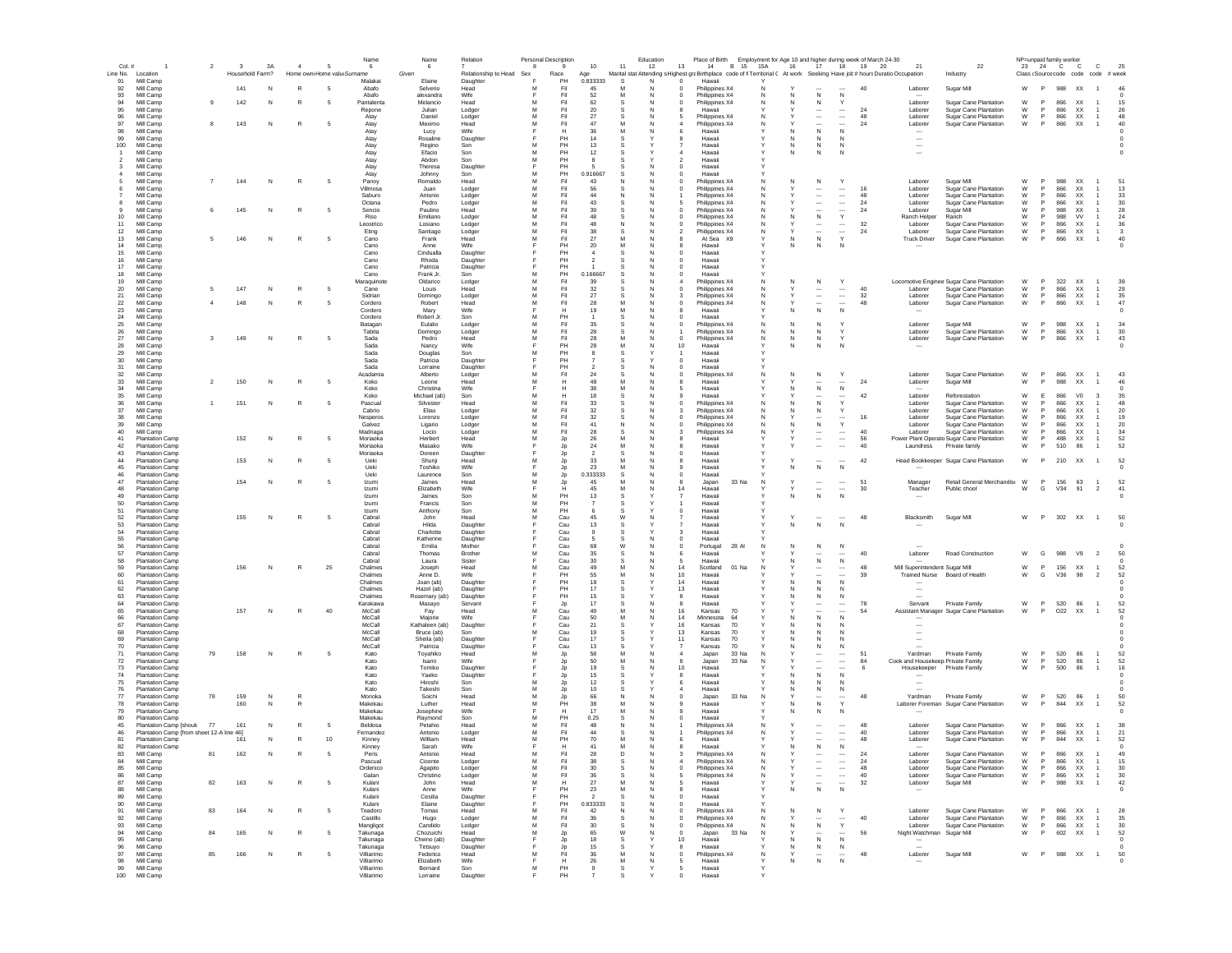| $Col.$ #                 |                                              | $\overline{2}$ | $\mathbf{3}$    | 3A        | $\overline{a}$               | $\sqrt{5}$                 | Name<br>-6               | Name<br>6                      | Relation                 | Personal Description<br>8 | - 9                          | 10                   | 11       | Education<br>13<br>12                      |                                  | 14 B 15 15A    |    | 16     | 17                                                   | 18 19 20                                                         | Place of Birth Employment for Age 10 and higher during week of March 24-30<br>21                                            | 22                                                    |                    |                          | NP=unpaid family worker<br>23 24 C C | $\mathbf{C}$                        | 25               |
|--------------------------|----------------------------------------------|----------------|-----------------|-----------|------------------------------|----------------------------|--------------------------|--------------------------------|--------------------------|---------------------------|------------------------------|----------------------|----------|--------------------------------------------|----------------------------------|----------------|----|--------|------------------------------------------------------|------------------------------------------------------------------|-----------------------------------------------------------------------------------------------------------------------------|-------------------------------------------------------|--------------------|--------------------------|--------------------------------------|-------------------------------------|------------------|
|                          | Line No. Location                            |                | Household Farm? |           |                              | Home own Home valu Surname |                          | Given                          | Relationship to Head Sex |                           | Race                         | Age                  |          |                                            |                                  |                |    |        |                                                      |                                                                  | Marital stat Attending s Highest graBirthplace code of fi Territorial ( At work Seeking Have job # hours Duratio Occupation | Industry                                              |                    |                          |                                      | Class (Source code code code # week |                  |
|                          | Mill Camp<br>Mill Camp                       |                |                 |           |                              |                            | Villiarimo<br>Villiarimo | Mary<br>Fredrick               | Daughter<br>Son          | M                         | PH<br>PH                     | 0.5                  |          | N<br>$\Omega$                              | Hawaii<br>Hawaii                 |                |    |        |                                                      |                                                                  |                                                                                                                             |                                                       |                    |                          |                                      |                                     |                  |
|                          | Mill Camp                                    | 86             | 167             | N         | $\mathbb{R}$                 | 5                          | Lagairigan               | Francisco                      | Head                     | M                         | Fil                          | 33                   |          | N                                          | Philippines X4                   |                |    | N      | N                                                    | Y                                                                | Laborer                                                                                                                     | Sugar Cane Plantation                                 | W                  | <b>P</b>                 | 866<br>XX                            | $\overline{1}$                      | 43               |
|                          | Mill Camp                                    |                |                 |           |                              |                            | Astiben                  | Waneialo                       | Lodger                   | M                         | Fil                          | 25                   | -S       | N                                          | Philippines X4                   |                |    |        | $\cdots$                                             | 40<br>$\cdots$                                                   | Laborer                                                                                                                     | Sugar Cane Plantation                                 | W                  | $\mathsf{P}$             | 866<br>XX                            |                                     | 39               |
|                          | Mill Camp<br>Mill Camp                       |                |                 |           |                              |                            | Aganon<br>Caloma         | Pedro<br>Francisco             | Lodger<br>Lodger         | M                         | Fil<br>Fil                   | 31<br>35             | -N       | N                                          | Philippines X4<br>Philippines X4 |                |    |        | $\mathbb{N}$                                         | 40<br>Y                                                          | Laborer<br>Laborer                                                                                                          | Sugar Cane Plantation<br>Sugar Cane Plantation        | W<br>W             | $\mathsf{P}$             | 866<br>XX<br>866<br>XX               | $\overline{1}$                      | 28<br>17         |
|                          | Mill Camp                                    | 87             | 168             | N         | $\mathbb{R}$                 | 5                          | Murai                    | Wakamatsu                      | Head                     |                           | Jp                           | 43                   |          |                                            | Japan                            | 33 Al          |    |        | $\ddotsc$                                            | 48<br>$\cdots$                                                   | Laborer                                                                                                                     | Sugar Mill                                            | W                  | P                        | 988<br>XX                            | $\overline{1}$                      | 52               |
|                          | Mill Camp                                    |                |                 |           |                              |                            | Murai                    | Shiziko                        | Wife                     |                           | Jp                           | 35                   | M        | N<br>8                                     | Hawaii                           |                |    |        |                                                      | <br>-8                                                           | Laundress                                                                                                                   | At home                                               | $\circ$            | $\sim$                   | 510<br>86                            | - 5                                 | 10               |
| 10                       | Mill Camp<br>Mill Camp                       |                |                 |           |                              |                            | Murai<br>Murai           | Ichiko<br>Katsuko              | Daughter<br>Daughter     |                           | Jp<br>Jp                     | 15<br>13             |          | 6                                          | Hawaii<br>Hawaii                 |                |    | N      | N<br>N                                               | N<br>N                                                           | $\overline{\phantom{a}}$                                                                                                    |                                                       |                    |                          |                                      |                                     |                  |
| 11                       | Mill Camp                                    |                |                 |           |                              |                            | Murai                    | Tsunave                        | Daughter                 |                           | Jp                           | 10                   |          | 4                                          | Hawaii                           |                |    | N      | N                                                    | N                                                                | $\sim$                                                                                                                      |                                                       |                    |                          |                                      |                                     |                  |
| 12                       | Mill Camp                                    |                |                 |           |                              |                            | Murai                    | Atsushi                        | Son                      | м                         | <b>Jp</b>                    | $\overline{7}$       |          |                                            | Hawaii                           |                |    |        |                                                      |                                                                  |                                                                                                                             |                                                       |                    |                          |                                      |                                     |                  |
| 13<br>14                 | Mill Camp<br>Mill Camp                       | 88             | 169             | N         | R                            | 5                          | Murai<br>Hisano          | Asako<br>Sukaiiro              | Daughter<br>Head         | м                         | <b>Jp</b><br>Jp              | 54                   | M        | N<br>$\Omega$<br>5<br>N                    | Hawaii<br>Japan                  | 33 AI          | N  | N      | $\mathsf{N}$                                         | Y                                                                | Laborer                                                                                                                     | Sugar Cane Plantation                                 |                    |                          | W P 866 XX 1                         |                                     |                  |
| 15                       | Mill Camp                                    |                |                 |           |                              |                            | Hisano                   | Maii                           | Wife                     |                           | Jp                           | 43                   | M        | N<br>5                                     | Hawaii                           |                |    | N      | N                                                    | N                                                                |                                                                                                                             |                                                       |                    |                          |                                      |                                     |                  |
| 16                       | Mill Camp                                    |                |                 |           |                              |                            | Hisano                   | Masao (ab)                     | Son                      | M<br>M                    | Jp                           | 16                   |          | 10                                         | Hawaii                           |                |    | N      | N                                                    | N<br>40                                                          |                                                                                                                             |                                                       |                    | P                        |                                      | $\overline{1}$                      | 50               |
| 17<br>18                 | Mill Camp<br>Mill Camp                       |                |                 |           |                              |                            | Hisano<br>Hisano         | Atsuro<br>Hisanabu             | Son<br>Son               | M                         | Jp<br>Jp                     | $22\,$<br>18         |          | 9                                          | Hawaii<br>Hawaii                 |                |    |        | $\overline{\phantom{a}}$                             | $\overline{\phantom{a}}$<br>40                                   | Laborer<br>Laborer                                                                                                          | Sugar Cane Plantation<br><b>Sugar Cane Plantation</b> | W<br>W             | P                        | 866<br>XX<br>866<br>XX               | $\mathbf{1}$                        | 50               |
| 19                       | Mill Camp                                    |                |                 |           |                              |                            | Hisano                   | Sueo                           | Son                      | M                         | Jp                           | 13                   |          | 6                                          | Hawaii                           |                |    | N      | ${\sf N}$                                            | $\mathsf{N}$                                                     | $\sim$                                                                                                                      |                                                       |                    |                          |                                      |                                     |                  |
| 20<br>21                 | Mill Camp<br>Mill Camp                       |                |                 |           |                              |                            | Hisano<br>Hisano         | Masue<br>Yuriko                | Daughter<br>Daughter     |                           | Jp                           | 11                   |          |                                            | Hawaii<br>Hawaii                 |                |    |        | N                                                    |                                                                  |                                                                                                                             |                                                       |                    |                          |                                      |                                     |                  |
| 22                       | Mill Camp                                    |                |                 |           |                              |                            | Hisano                   | Umeyo                          | Daughter                 |                           | Jp<br>Jp                     |                      |          |                                            | Hawaii                           |                |    |        |                                                      |                                                                  |                                                                                                                             |                                                       |                    |                          |                                      |                                     |                  |
| 23                       | Mill Camp                                    | 89             | 170             | N         | R                            | 5                          | Atsoto                   | Pedimon                        | Head                     | м                         | Fil                          | 45                   | -S       | N<br>$\Omega$                              | Philippines X4                   |                |    |        |                                                      | 24<br>$\overline{\phantom{a}}$                                   | Laborer                                                                                                                     | Sugar Cane Plantation                                 | W                  | <b>P</b>                 | 866<br>XX                            | $\overline{1}$                      | 30               |
| 24<br>25                 | Mill Camp<br>Mill Camp                       | 91             | 171             | N         | $\mathbb{R}$                 | - 5                        | Man<br>Obional           | Moon Ki<br>Simison             | Lodger<br>Head           | м<br>м                    | Kor<br>Fil                   | 52<br>38             | M        | N<br>$^{\circ}$                            | Korea 3X<br>Philippines X4       | <b>AI</b>      |    |        | $\cdots$<br>$\overline{\phantom{a}}$                 | $\cdots$<br>32<br>40<br>$\overline{\phantom{a}}$                 | Laborer<br>Laborer                                                                                                          | Sugar Cane Plantation<br>Sugar Cane Plantation        | W<br>W             | P<br>P                   | 866<br>XX<br>866<br>XX               | $\overline{1}$<br>$\overline{1}$    | 52<br>48         |
| 26                       | Mill Camp                                    |                |                 |           |                              |                            | Obional                  | Tomiyo                         | Wife                     |                           | Jp                           | 30                   | M        | N                                          | Hawaii                           |                |    |        |                                                      |                                                                  |                                                                                                                             |                                                       |                    |                          |                                      |                                     |                  |
| 27                       | Mill Camp                                    |                |                 |           |                              |                            | Ohional                  | Simison Jr.                    | Son                      | м                         | Fil                          | $\overline{2}$       | -S       | $\Omega$<br>N                              | Hawaii                           |                |    |        |                                                      |                                                                  |                                                                                                                             |                                                       |                    |                          |                                      |                                     |                  |
| 28<br>29                 | Mill Camp<br>Mill Camp                       |                | 172             |           |                              |                            | Obional<br>Mivamoto      | Haruko<br>Kamekichi            | Daughter<br>Head         | м                         | Fil<br>Jp                    | 0.25<br>76           |          | $\Omega$<br>$\Omega$                       | Hawaii<br>Japan                  | 33 AI          | N  | N      | N                                                    | N                                                                |                                                                                                                             |                                                       |                    |                          |                                      |                                     |                  |
| 30                       | Mill Camp                                    | 92             | 173             | N         | $\mathbb{R}$                 | 5                          | Kanui                    | Lui Kamaha                     | Head                     | M                         | н                            | 54                   | M        | N<br>5                                     | Hawaii                           |                |    |        |                                                      | 32                                                               | Laborer                                                                                                                     | Sugar Cane Plantation                                 | W                  | P.                       | 866<br>XX                            |                                     | 49               |
| 31                       | Mill Camp                                    |                |                 |           |                              |                            | Kanui                    | Nohokauhiwe                    | Wife                     |                           |                              | 48                   | M        |                                            | Hawaii                           |                |    | N      | N                                                    | ${\sf N}$                                                        |                                                                                                                             |                                                       |                    |                          |                                      |                                     |                  |
| 32<br>33                 | Mill Camp<br>Mill Camp                       | 93             | 174             | N         | $\mathbb{R}$                 | 5                          | Kanui<br>Kinoshita       | George                         | Son<br>Head              | M<br>M                    | Jp                           | 18<br>63             | M        |                                            | Hawaii                           | 33 Al          |    |        | $\ddot{\phantom{a}}$                                 | 40<br>$\overline{\phantom{a}}$<br>48                             | Laborer                                                                                                                     | Sugar Mill                                            | W<br>W             | P<br>P                   | 988<br>XX<br>308<br>XX               |                                     | 26<br>52         |
| 34                       | Mill Camp                                    |                |                 |           |                              |                            | Kinoshita                | Zenjiro<br>You                 | Wife                     |                           | Jp                           | 58                   | M        | 6                                          | Japan<br>Japan                   | 33 AI          |    | N      | ${\sf N}$                                            | ${\sf N}$                                                        | Carpenter                                                                                                                   | Sugar Cane Plantation                                 |                    |                          |                                      |                                     |                  |
| 35                       | Mill Camp                                    | 94             | 175             | N         | $\mathbb{R}$                 | 5                          | Napihua                  | Edward                         | Head                     |                           |                              | 23                   |          |                                            | Hawaii                           |                |    |        |                                                      | 32                                                               | Laborer                                                                                                                     | Sugar Cane Plantation                                 | W                  | P                        | 866<br>XX                            | $\overline{1}$                      | 46               |
| 36<br>37                 | Mill Camp<br>Mill Camp                       |                |                 |           |                              |                            | Napihua<br>Napihua       | Anne<br>Edward Jr              | Wife<br>Son              |                           | PH<br>PH                     | 23                   |          |                                            | Hawaii<br>Hawaii                 |                |    |        | N                                                    | N                                                                |                                                                                                                             |                                                       |                    |                          |                                      |                                     |                  |
| 38                       | Mill Camp                                    |                |                 |           |                              |                            | Napihua                  | Felix (ab)                     | Brother                  | М                         | H                            | 19                   | -S       | 8<br>-N                                    | Hawaii                           |                |    |        | $\cdots$                                             | 42<br>$\overline{\phantom{a}}$                                   | Laborer                                                                                                                     | Reforestation                                         | W                  | E                        | 988<br>V <sub>0</sub>                | $_{3}$                              | 24               |
| 39                       | Government Main Road                         | 75             | 176             | N         | R                            | 10                         | Okinaka                  | Suizushi                       | Head                     | м                         | Jp                           | 55                   |          | 2                                          | Japan                            | 33 AI          |    |        |                                                      | $\overline{\phantom{a}}$<br>51                                   |                                                                                                                             | Stable Foreman Sugar Cane Plantation                  | W                  | P.                       | 844<br>XX                            | $\overline{1}$                      | 48               |
| 40<br>41                 | Government Main Road<br>Government Main Road |                |                 |           |                              |                            | Okinaka<br>Okinaka       | Mitsu<br>Tamaichi              | Wife<br>Son              | м                         | Jp<br>Jp                     | 49<br>19             | M        | N<br>-3<br>12                              | Japan<br>Hawaii                  | 33 AI          | -N | N      | N<br>                                                | N<br>48<br>                                                      |                                                                                                                             | Automobile Mechanic Sugar Cane Plantation             | W                  | <b>P</b>                 | 332 XX                               | $\overline{1}$                      | 28               |
| 42                       | Government Main Road                         |                |                 |           |                              |                            | Okinaka                  | Yasuo (ab)                     | Son                      | м                         | Jp                           | 17                   |          | 10                                         | Hawaii                           |                |    | N      | N                                                    | N                                                                |                                                                                                                             |                                                       |                    |                          |                                      |                                     |                  |
| 43                       | Government Main Road                         |                |                 |           |                              |                            | Okinaka                  | Tsuneo                         | Son                      | м                         | Jp                           | 15                   |          | 8                                          | Hawaii                           |                |    | N      | $\mathsf{N}$                                         | N                                                                |                                                                                                                             |                                                       |                    |                          |                                      |                                     |                  |
| 44<br>45                 | Government Main Road<br>Government Main Road |                |                 |           |                              |                            | Okinaka<br>Okinaka       | Yoshiharu                      | Son                      | м<br>E                    | Jp<br>Jp                     | 13<br>$\mathbf{Q}$   |          | 6<br>$\overline{\phantom{a}}$              | Hawaii<br>Hawaii                 |                |    | N      | N                                                    | $\mathbb N$                                                      |                                                                                                                             |                                                       |                    |                          |                                      |                                     |                  |
| 46                       | Government Main Road                         |                |                 |           |                              |                            | Okinaka                  | Kiyoko<br>Masakaru             | Daughter<br>Son          | М                         | Jp                           | 27                   | M        | $\overline{4}$                             | Hawaii                           |                |    |        | $\sim$                                               | 56<br>$\ddot{\phantom{a}}$                                       |                                                                                                                             | Powerplant Operator Sugar Cane Plantation             | W                  | P                        | 488<br>XX                            |                                     | 52               |
| 47                       | Government Main Road                         |                |                 |           |                              |                            | Okinaka                  | Mitsuko                        | Daughter-in-lav          |                           | Jp                           | 22                   | M        | 3                                          | Hawaii                           |                |    | N      | N                                                    | N                                                                |                                                                                                                             |                                                       |                    |                          |                                      |                                     |                  |
| 48                       | Government Main Road                         |                | 177             |           |                              |                            | Okinaka                  | Kiyoshi                        | Grandson                 | м<br>M                    | Jp                           | 0.333333<br>44       | <b>S</b> | $\circ$                                    | Hawaii                           | 33 AI          |    |        |                                                      |                                                                  |                                                                                                                             |                                                       |                    |                          | 156                                  |                                     | 52               |
| 49<br>50                 | Government Main Road<br>Government Main Road |                |                 | ${\sf N}$ | $\circ$                      | 20                         | Kinoshita<br>Kinoshita   | Rinji<br>Kinu                  | Head<br>Wife             |                           | Jp<br>Jp                     | 37                   |          | N                                          | 12<br>Japan<br>Japan             | 33 AI          |    |        | $\ddotsc$<br>$\ddotsc$                               | 60<br>$\cdots$<br>48<br>$\overline{\phantom{a}}$                 | Proprietor<br>Tailor                                                                                                        | Retail General Merchandise<br>At home                 | $\circ$<br>$\circ$ | $\cdots$<br>$\ddotsc$    | 63<br>156<br>65                      | 5<br>5                              | 52               |
| 51                       | Government Main Road                         |                |                 |           |                              |                            | Kinoshita                | Yoshito                        | Son                      |                           | Jp                           | 19                   |          |                                            | 12<br>Hawaii                     |                |    |        |                                                      | 24<br>$\overline{\phantom{a}}$                                   | Laboratory Helper Sugar Mill                                                                                                |                                                       | W                  | P                        | 496<br>XX                            | $\mathbf{1}$                        |                  |
| 52                       | Government Main Road                         |                |                 |           |                              |                            | Kinoshita                | Kazue (ab)                     | Daughter                 |                           | Jp                           | 17                   |          |                                            | 10<br>Hawaii                     |                |    |        | N                                                    |                                                                  |                                                                                                                             |                                                       |                    |                          |                                      |                                     |                  |
| 53<br>54                 | Government Main Road<br>Government Main Road |                |                 |           |                              |                            | Kinoshita<br>Kinoshita   | Masafi (ab)<br>Akiko           | Son<br>Daughter          | м                         | Jp<br>Jp                     | 14<br>12             | -S       | -8                                         | Hawaii<br>Hawaii                 |                |    | N      | N<br>N                                               | N<br>N                                                           | $\sim$                                                                                                                      |                                                       |                    |                          |                                      |                                     |                  |
| 55                       | Government Main Road                         |                | 178             | N         | R                            | 5                          | Suiso                    | Elino                          | Head                     | м                         | Fil                          | 48                   | M        | N                                          | Philippines X4                   |                |    |        |                                                      | 48<br>$\cdots$                                                   | Policeman                                                                                                                   | Police Department                                     | W                  | G                        | 604<br>98                            | $\overline{2}$                      | 52               |
| 56                       | Government Main Road                         |                |                 |           |                              |                            | Suiso                    | Irene                          | Wife                     |                           | Ch                           | 38                   | M        | -N                                         | Hawaii                           |                |    |        | $\overline{\phantom{a}}$                             | $\overline{\phantom{a}}$<br>-54                                  | Proprietor                                                                                                                  | Retail General Merchandis O                           |                    | $\cdots$                 | 156<br>63                            | - 5                                 | 52               |
| 57<br>58                 | Government Main Road<br>Government Main Road |                |                 |           |                              |                            | Suiso<br>Suiso           | Beatrice (ab)<br>Winifred (ab) | Daughter<br>Daughter     |                           | Fil<br>Fil                   | 19<br>18             | -S       | 12<br>11                                   | Hawaii<br>Hawaii                 |                |    | N      | N<br>N                                               | N<br>N                                                           | $\overline{\phantom{a}}$                                                                                                    |                                                       |                    |                          |                                      |                                     |                  |
| 59                       | Government Main Road                         |                |                 |           |                              |                            | Suiso                    | Ruben (ab)                     | Son                      | м                         | Fil                          | 16                   |          | 10                                         | Hawaii                           |                |    | N      | N                                                    |                                                                  | $\overline{\phantom{a}}$                                                                                                    |                                                       |                    |                          |                                      |                                     |                  |
| 60                       | Government Main Road                         |                |                 |           |                              |                            | Suiso                    | Leonora                        | Daughter                 |                           | Fil                          | 15                   |          | $\mathbf{Q}$                               | Hawaii                           |                |    | N      | N                                                    | N                                                                | $\sim$                                                                                                                      |                                                       |                    |                          |                                      |                                     |                  |
| 61<br>62                 | Government Main Road<br>Government Main Road |                | 179             | N         | $\mathbb{R}$                 | $\overline{7}$             | Ganon<br>Viniegas        | Florencio<br>Pedro             | Head<br>Lodger           | м<br>M                    | Fil<br>Fil                   | 31<br>31             |          | N<br>$\boldsymbol{\Lambda}$<br>$\mathbf 0$ | Philippines X4<br>Philippines X4 |                |    |        | $\cdots$                                             | 48<br><br>$\ldots$<br>40                                         | Laborer<br>Laborer                                                                                                          | Sugar Cane Plantation<br>Sugar Cane Plantation        | W<br>W             | P<br>P                   | 866<br>XX<br>866<br>XX               |                                     | $^{\circ}$<br>46 |
| 63                       | Government Main Road                         |                |                 |           |                              |                            | Salsala                  | Tanatino                       | Lodger                   | M                         | Fil                          | 22                   |          | $\mathbf 0$                                | Philippines X4                   |                |    |        | $\overline{\phantom{a}}$                             | 40<br>$\cdots$                                                   | Laborer                                                                                                                     | <b>Sugar Cane Plantation</b>                          | W                  | P                        | 866<br>XX                            | $\mathbf{1}$                        | 39               |
| 64                       | Government Main Road                         |                | 180             | N         | $\circ$                      | $\overline{9}$             | Hasegawa                 | Toshimasu (ab)                 | Head                     | M                         | Jp                           | 30                   |          | 8                                          | Hawaii                           |                |    |        | $\cdots$                                             | 36<br>$\cdots$                                                   | Proprietor                                                                                                                  | Retail General Merchandis: O                          |                    | $\cdots$                 | 156<br>63                            | $\sqrt{5}$                          | 52               |
| 65<br>66                 | Government Main Road<br>Government Main Road |                |                 |           |                              |                            | Hasegawa<br>Hasegawa     | Shizuko<br>Harry (ab)          | Wife<br>Son              |                           | Jp<br>Jp                     | 25<br>$\overline{5}$ |          | $\circ$                                    | 10<br>Hawaii<br>Hawaii           |                |    |        |                                                      | 72                                                               | Bookkeeper                                                                                                                  | Retail General Merchandis: NP                         |                    |                          | 210<br>63                            | 6                                   | 43               |
| 67                       | Government Main Road                         |                |                 |           |                              |                            | Hasegawa                 | Edwin                          | Son                      |                           | Jp                           |                      |          | $^{\circ}$                                 | Hawaii                           |                |    |        |                                                      |                                                                  |                                                                                                                             |                                                       |                    |                          |                                      |                                     |                  |
| 68                       | Government Main Road                         |                |                 |           |                              |                            | Hasegawa                 | Lester                         | Son                      | М                         | Jp                           | 0.75                 | -S       | N<br>$^{\circ}$                            | Hawaii                           |                |    |        |                                                      |                                                                  |                                                                                                                             |                                                       |                    |                          |                                      |                                     |                  |
| 69<br>70                 | Government Main Road<br>Government Main Road | 96             | 181<br>182      | N<br>N    | R<br>R                       | -5<br>5                    | Hisou<br>Almazan         | Wataru<br>Josephine            | Head<br>Head             | м                         | Jp<br>н                      | 22<br>23             | W        | 12<br>N<br>5                               | Hawaii<br>Hawaii                 |                |    | N<br>N | N<br>N                                               | N                                                                | Salesman                                                                                                                    | Retail General Merchandis W                           |                    | P                        | 220 63                               | $\overline{1}$                      | 52               |
| 71                       | Government Main Road                         |                |                 |           |                              |                            | Almazan                  | Gerald                         | Nephew                   | м                         | н                            |                      |          | N<br>$\Omega$                              | Hawaii                           |                |    |        |                                                      |                                                                  |                                                                                                                             |                                                       |                    |                          |                                      |                                     |                  |
| 72                       | Government Main Road                         |                |                 |           |                              |                            | Kala                     | Rose                           | Mother                   |                           | н                            | 54                   | W        | N<br>$\overline{\phantom{a}}$              | Hawaii                           |                |    |        |                                                      | 40<br>$\overline{\phantom{a}}$                                   | Laborer                                                                                                                     | Sugar Cane Plantation                                 | W                  | P                        | 866<br><b>XX</b>                     |                                     | 46               |
| 73<br>74                 | Government Main Road<br>Government Main Road | 97             | 183             | N         | $\mathbb{R}$                 | 5                          | Gonzales<br>Gonzales     | Anastacio<br>Raymond           | Head<br>Son              | м<br>м                    | Fil<br>Fil                   | 49<br>13             | D.<br>-S | 3                                          | Philippines X4<br>Hawaii         |                |    | N      | $\sim$<br>N                                          | $\overline{\phantom{a}}$<br>40<br>N                              | Laborer                                                                                                                     | Sugar Cane Plantation                                 | W                  |                          | 866<br>XX                            |                                     | 51               |
| 75                       | Government Main Road                         | 98             | 184             | N         | $\mathbb{R}$                 | 10                         | Choo                     | Young Han                      | Head                     | M                         | Kor                          | 69                   | W        | N<br>5                                     | Korea                            | 3X<br>AI       |    |        |                                                      | 42<br>$\overline{\phantom{a}}$                                   | Tailor                                                                                                                      | Own Shop                                              | $\circ$            | $\overline{\phantom{a}}$ | 156<br>65                            | -5                                  | 48               |
| 76                       | Government Main Road                         |                |                 |           |                              |                            | Choo                     | Robert                         | Son                      | м                         | Kor                          | 21                   |          | 12                                         | Hawaii                           |                |    |        |                                                      | $\overline{\phantom{a}}$<br>72                                   |                                                                                                                             | Automobile Mechanic Sugar Cane Plantation             | W                  | P                        | 332<br>XX                            | $\mathbf{1}$                        | 48               |
| 77<br>78                 | Government Main Road<br>Government Main Road |                |                 |           |                              |                            | Choo<br>Choo             | Laurence<br>Katherine          | Son<br>Daughter          | M                         | Kor<br>Kor                   | 17<br>15             |          | 11<br>10                                   | Hawaii<br>Hawaii                 |                |    |        | ${\sf N}$                                            | $\overline{\phantom{a}}$<br>48<br>$\mathsf{N}$                   | Laborer                                                                                                                     | Sugar Cane Plantation                                 | W                  | P                        | 866<br>XX                            |                                     | 18               |
| 79                       | Government Main Road                         |                |                 |           |                              |                            | Choo                     | Dorothy                        | Daughter                 |                           | Kor                          | 11                   |          | 6                                          | Hawaii                           |                |    | N      | N                                                    | N                                                                | $\cdots$                                                                                                                    |                                                       |                    |                          |                                      |                                     |                  |
| 80<br>81                 | Government Main Road<br>Government Main Road |                |                 |           |                              |                            | Choo<br>Kim              | Tong Sik (ab)<br>Ai Hi         | Son<br>Granddaughter     |                           | Kor<br>Kor                   | 13                   |          | $^{\circ}$                                 | Hawaii                           |                |    |        | N                                                    |                                                                  | $\sim$                                                                                                                      |                                                       |                    |                          |                                      |                                     |                  |
| 82                       | Government Main Road                         | 99             | 185             | N         | $\mathbb{R}$                 |                            | Fujikawa                 | Jirokichi                      | Head                     |                           | Jp                           | 74                   |          |                                            | Hawaii<br>Japan                  | 33 AI          |    |        |                                                      | 40<br>$\overline{\phantom{a}}$                                   | Laborer                                                                                                                     | Sugar Cane Plantation                                 | W                  | P                        | 866<br>XX                            | $\overline{1}$                      | 45               |
| 47                       | Government Main Road                         | 99             | 186             | N         | R                            | - 5                        | Lung                     | C. Ah                          | Head                     | м                         | Ch                           | 63                   | -S       | N<br>3                                     | China                            | 32 AI          | -N |        | $\cdots$                                             | 66<br>$\overline{\phantom{a}}$                                   | Salesman                                                                                                                    | Retail Liquor Store                                   | W                  | P                        | 298<br>74                            | $\overline{1}$                      | 52               |
| 83<br>84                 | Government Main Road<br>Government Main Road | 100            | 186             | N         | R                            | -5                         | Chadani<br>Chadani       | Kaichi<br>Sevo                 | Head<br>Wife             | м                         | Jp<br>Jp                     | 40<br>37             | M        | N<br>6                                     | Hawaii<br>Japan                  | 33 AI          |    | N      | N                                                    | <br>48<br>N                                                      | Laborer<br>$\overline{\phantom{a}}$                                                                                         | Sugar Mill                                            | W                  |                          | 988<br>XX                            | $\overline{1}$                      | 49               |
| 85                       | Government Main Road                         |                |                 |           |                              |                            | Sagawa                   | Mitsue                         | Niece                    |                           | Jp                           | 13                   | -S       |                                            | Hawaii                           |                |    |        | N                                                    | N                                                                | $\overline{\phantom{a}}$                                                                                                    |                                                       |                    |                          |                                      |                                     |                  |
| 86                       | Government Main Road                         | 101            | 187             | N         | R                            | 5                          | Fujikawa                 | Lenzuchi                       | Head                     | м                         | Jp                           | 25                   | M        | N<br>$\mathbf{3}$                          | Japan                            | 33 AI          |    | N      | $\mathbf N$                                          | N                                                                | $\overline{\phantom{a}}$                                                                                                    |                                                       |                    |                          |                                      |                                     |                  |
| 87<br>88                 | Government Main Road<br>Government Main Road |                |                 |           |                              |                            | Fujikawa<br>Fujikawa     | Shina<br>Isuichi               | Wife<br>Son              | M                         | Jp<br>Jp                     | 46<br>21             | M        | N<br>$\boldsymbol{\Lambda}$<br>8           | Japan<br>Hawaii                  | 33 AI          |    |        | N                                                    | N<br>48                                                          |                                                                                                                             |                                                       | W                  | $\mathbf{P}$             | V06<br>XX                            |                                     | 50               |
| 89                       | Government Main Road                         |                |                 |           |                              |                            | Fujikawa                 | Yooichi                        | Son                      | м                         | Jp                           | 19                   |          | 8                                          | Hawaii                           |                |    |        | $\overline{\phantom{a}}$                             | $\overline{\phantom{a}}$<br>32                                   | Assistant Chemist Sugar Mill<br>Laborer                                                                                     | Sugar Cane Plantation                                 | W                  | P                        | 866<br>XX                            | $\overline{1}$                      | 52               |
| 90                       | Government Main Road                         |                |                 |           |                              |                            | Fujikawa                 | Hinoe                          | Daughter                 |                           | Jp                           | 18                   |          | 10                                         | Hawaii                           |                |    |        |                                                      | 28                                                               | Housekeeper                                                                                                                 | Private family                                        | W                  | P                        | 500<br>86                            | $\overline{1}$                      | 30               |
| 91<br>92                 | Government Main Road<br>Government Main Road |                |                 |           |                              |                            | Fujikawa<br>Fujikawa     | Saburo<br>Shiro                | Son<br>Son               | M<br>M                    | Jp                           | 16<br>16             |          |                                            | Hawaii<br>Hawaii                 |                |    |        | N<br>${\sf N}$                                       |                                                                  |                                                                                                                             |                                                       |                    |                          |                                      |                                     |                  |
| 93                       | Government Main Road                         |                |                 |           |                              |                            | Fujikawa                 | Goro                           | Son                      | M                         | $\mathsf{J}\mathsf{p}$<br>Jp | 13                   |          |                                            | Hawaii                           |                |    |        | N                                                    |                                                                  |                                                                                                                             |                                                       |                    |                          |                                      |                                     |                  |
|                          | Government Main Road                         |                |                 |           |                              |                            | Fujikawa                 | Hideo                          | Son                      |                           |                              | 10                   |          |                                            | Hawaii                           |                |    |        |                                                      |                                                                  |                                                                                                                             |                                                       |                    |                          |                                      |                                     |                  |
| 95                       | Government Main Road                         |                |                 |           |                              |                            | Fujikawa                 | Fusae                          | Daughter                 |                           | Jp                           |                      |          |                                            | Hawaii                           |                |    |        |                                                      |                                                                  |                                                                                                                             |                                                       |                    |                          |                                      |                                     |                  |
| 96<br>97                 | Government Main Road<br>Government Main Road |                |                 |           |                              |                            | Fujikawa<br>Fujikawa     | Natsue<br>Kazue                | Daughter<br>Daughter     | Е                         | Jp<br>Jp                     | 0.25                 | -S       | $^{\circ}$<br>$^{\circ}$<br>N              | Hawaii<br>Hawaii                 |                |    |        |                                                      |                                                                  |                                                                                                                             |                                                       |                    |                          |                                      |                                     |                  |
| 98                       | Old Camp                                     |                | 188             | N         | $\mathbb{R}$                 | 5                          | Matsui                   | Yutatsu                        | Head                     | м                         | Jp                           | 59                   | M        | 14<br>N                                    | Japan                            | 33 AI          | -N |        |                                                      | 13<br>$\overline{\phantom{a}}$                                   | Teacher                                                                                                                     | Japanese Private School                               | <b>W</b>           | P                        | V34 91                               | $\overline{1}$                      | 26               |
| 99                       | Old Camp                                     |                |                 |           |                              |                            | Matsui                   | Jumi                           | Wife                     | Е                         | Jp                           | 56                   | M        | N<br>$\frac{4}{3}$                         | Japan                            | 33 AI          | N  | N      | N                                                    | $\,$ N                                                           |                                                                                                                             |                                                       |                    |                          |                                      |                                     | $\Omega$         |
| 100<br>$\overline{1}$    | Old Camp<br>Old Camp                         |                |                 |           |                              |                            | Matsui<br>Matsui         | Tsugio<br>Masanao              | Son<br>Son               | м<br>M                    | Jp<br>Jp                     | 27<br>19             | -S<br>-S | 12<br>N<br>N<br>12                         | Hawaii<br>Hawaii                 |                |    |        | $\overline{\phantom{a}}$<br>$\overline{\phantom{a}}$ | 48<br>$\overline{\phantom{a}}$<br>$\overline{\phantom{a}}$<br>48 | Laborer<br>Laborer                                                                                                          | Sugar Mill<br>Sugar Cane Plantation                   | W<br>W             | P                        | 988<br><b>XX</b><br>866<br><b>XX</b> | $\overline{1}$<br>$\overline{1}$    | 37<br>25         |
| $\overline{\phantom{a}}$ | Old Camp                                     |                |                 |           |                              |                            | Matsui                   | Yasui                          | Son                      | M                         | Jp                           | 15                   |          | $\mathbf{Q}$                               | Hawaii                           |                |    | N      | N                                                    | $\mathbb N$                                                      | $\sim$                                                                                                                      |                                                       |                    |                          |                                      |                                     | $\Omega$         |
| $\mathbf{3}$             | Old Camp                                     |                |                 |           |                              |                            | Matsui                   | Kiyoko                         | Daughter                 | Е                         | Jp                           | 14                   | -S       | $\overline{7}$                             | Hawaii                           |                |    | N      | N                                                    | N                                                                |                                                                                                                             |                                                       |                    |                          |                                      |                                     |                  |
|                          | Old Camp                                     | 104            | 189             | N         | R                            | 5                          | Okamoto                  | Hisao                          | Head                     | м<br>M                    | Jp                           | 24<br>59             | <b>S</b> | 5<br>N<br>$\overline{a}$                   | Hawaii                           |                |    |        | $\overline{\phantom{a}}$<br>                         | $\overline{\phantom{a}}$<br>-32                                  | Sugar Boiler Helper Sugar Mill                                                                                              |                                                       | W                  | <b>P</b><br><b>P</b>     | 988 XX<br>988                        | $\overline{1}$                      | 50               |
|                          | Old Camp<br>Old Camp                         | 105<br>106     | 190<br>191      | N<br>N    | $\mathbb{R}$<br>$\mathbb{R}$ | 5<br>5                     | Tasaka<br>Yoshimura      | Tendo<br>Sanosuke              | Head<br>Head             | M                         | Jp<br>Jp                     | 50                   |          | N<br>N<br>5                                | Japan<br>Japan                   | 33 AI<br>33 AI |    | N      | ${\sf N}$                                            | 32<br>$\overline{\phantom{a}}$                                   | Laborer<br>Laborer                                                                                                          | Sugar Mill<br>Sugar Cane Plantation                   | W<br>W             | P                        | XX<br>866<br>XX                      | $\overline{1}$<br>$\overline{1}$    | 39<br>49         |
|                          | Old Camp                                     |                |                 |           |                              |                            | Hatayama                 | Katsuno                        | Lodger                   | F                         | Jp                           | 55                   | W        | $\overline{4}$                             | Japan                            | 33 Al          |    | N      | N                                                    | N                                                                |                                                                                                                             |                                                       |                    |                          |                                      |                                     |                  |
|                          | Old Camp                                     | 107            | 192             | ${\sf N}$ | $\mathbb{R}$                 | 5                          | Ueki                     | Chioishi                       | Head                     | M<br>M                    | Jp                           | $\bf 24$             |          | 12<br>N                                    | Hawaii                           |                |    |        | $\cdots$                                             | 48<br>$\cdots$                                                   | Welder                                                                                                                      | Sugar Mill                                            | W                  | P                        | 464 XX                               | $\overline{1}$                      | 50               |
| 10                       | Old Camp<br>Old Camp                         | 108            | 193             | N         | $\mathbb{R}$                 | 5                          | Ueki<br>Ueki             | Hanu (ab)<br>Zakejiro          | Brother<br>Head          | M                         | Jp<br>Jp                     | 18<br>63             | M        | 11<br>N<br>6                               | Hawaii<br>Japan                  | 33 Al          |    |        | ${\sf N}$<br>$\cdots$                                | N<br>40                                                          | Sugar Boiler Helper Sugar Mill                                                                                              |                                                       | W                  | P                        | 988<br>XX                            | $\overline{1}$                      | 52               |
| 11                       | Old Camp                                     |                |                 |           |                              |                            | Ueki                     | Tsuni                          | Wife                     |                           | Jp                           | 58                   | M        |                                            | Japan                            | 33 Al          | N  | N      | N                                                    |                                                                  |                                                                                                                             |                                                       |                    |                          |                                      |                                     |                  |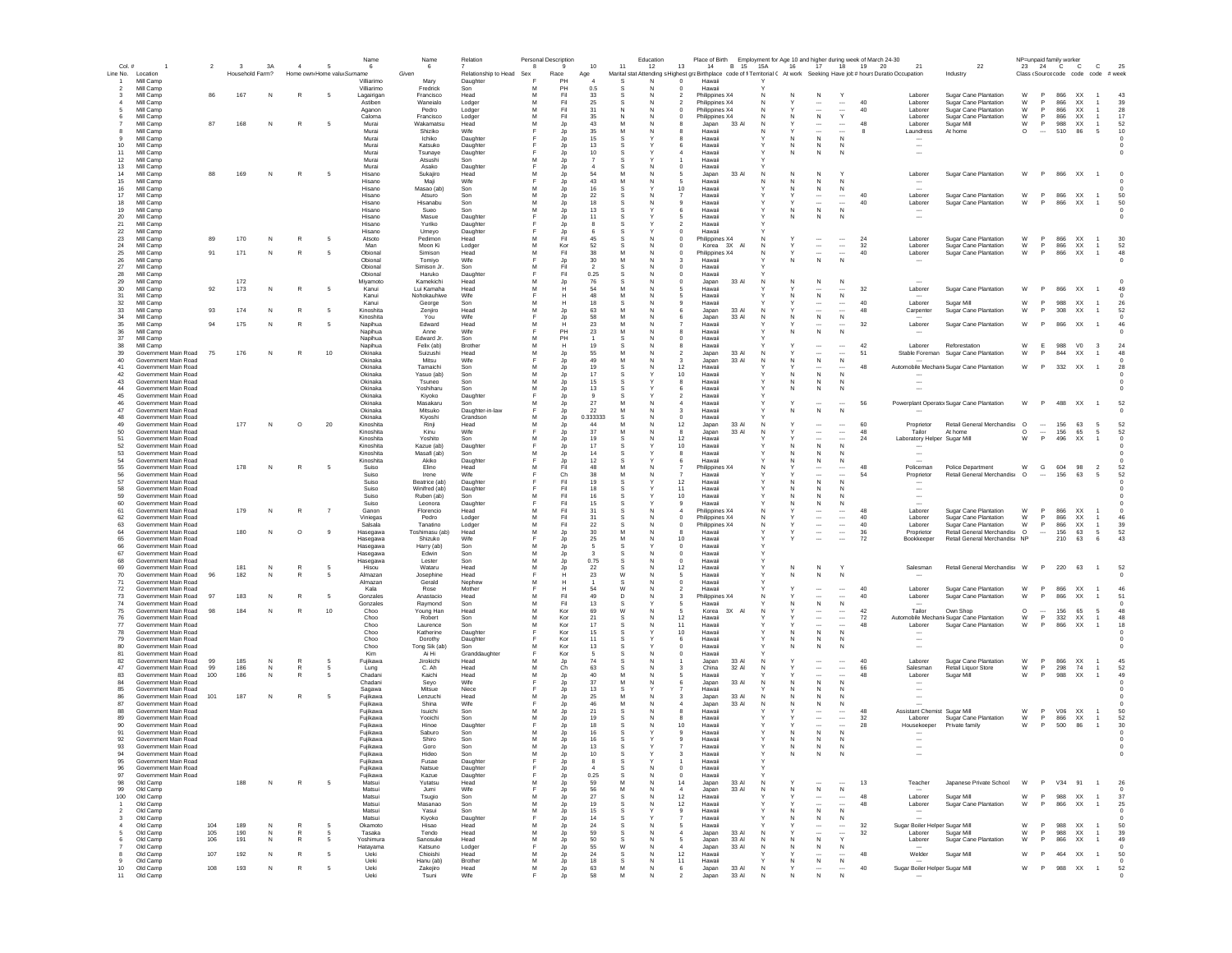| Col.#                                | $\overline{\mathbf{2}}$ | 3A<br>3              | $\overline{4}$ | 5                          | Name<br>6              | 6                       | Relation                 | Personal Description<br>8 | 9               | $10$                   | 11                           | Education<br>12 | Place of Birth<br>13<br>14<br>B 15 15A                                                                                      |          | 16     | 17 <sup>2</sup>                                      | Employment for Age 10 and higher during week of March 24-30<br>18<br>19 | 20<br>21                                             | 22                                                                      | NP=unpaid family worker<br>23 | 24 C                         | $\mathbb{C}$                 | $\mathbf{C}$                     | 25                     |
|--------------------------------------|-------------------------|----------------------|----------------|----------------------------|------------------------|-------------------------|--------------------------|---------------------------|-----------------|------------------------|------------------------------|-----------------|-----------------------------------------------------------------------------------------------------------------------------|----------|--------|------------------------------------------------------|-------------------------------------------------------------------------|------------------------------------------------------|-------------------------------------------------------------------------|-------------------------------|------------------------------|------------------------------|----------------------------------|------------------------|
| Line No.<br>Location                 |                         | Household Farm?      |                | Home own Home valu Surname |                        | Given                   | Relationship to Head Sex |                           | Race            | Age                    |                              |                 | Marital stat Attending s Highest graBirthplace code of fi Territorial ( At work Seeking Have job # hours Duratio Occupation |          |        |                                                      |                                                                         |                                                      | Industry                                                                |                               |                              | Class (Source code code code |                                  | # week                 |
| 12<br>Old Camp                       | 109                     | 194                  |                |                            | Tokunaga               | Tesuko                  | Lodger                   |                           | Jp              | 12                     |                              |                 | Hawaii                                                                                                                      |          | N      | $\,$ N                                               | N<br>34                                                                 |                                                      |                                                                         | W                             | P                            |                              |                                  |                        |
| Old Camp<br>13<br>14<br>Old Camp     |                         | N                    |                |                            | Murai<br>Murai         | Shizuo<br>Kinu          | Head<br>Wife             |                           | Jp<br>Jp        | 28<br>$26\,$           | M                            | N               | Hawaii<br>Hawaii<br>-8                                                                                                      |          | N      | N                                                    | N                                                                       | Laborer                                              | Sugar Mill                                                              |                               |                              | 988 XX                       | $\overline{1}$                   | 42                     |
| 15<br>Old Camp                       |                         |                      |                |                            | Murai                  | Doris                   | Daughter                 |                           | Jp              |                        | -S                           | N               | Hawaii<br>$\Omega$                                                                                                          |          |        |                                                      |                                                                         |                                                      |                                                                         |                               |                              |                              |                                  |                        |
| 16<br>Old Camp                       | 110                     | 195<br>N             | R              | - 5                        | Laoan                  | Antonio                 | Head                     | м                         | Fil             | 46                     | N                            | N               | Philippines X4<br>$^{\circ}$                                                                                                | N        |        | $\cdots$                                             | 16<br>$\cdots$                                                          | Laborer                                              | Sugar Cane Plantation                                                   | W                             | 866                          | <b>XX</b>                    |                                  | 33                     |
| 17<br>Old Camp<br>18<br>Old Camp     |                         |                      |                |                            | Lagua<br>Tapic         | Calisto<br>Lorenzo      | Lodger<br>Lodger         | м<br>м                    | Fil<br>Fil      | 41<br>33               | N<br>S.                      | -N<br>N         | Philippines X4<br>Philippines X4<br>$\Omega$                                                                                | N        |        | $\overline{\phantom{a}}$<br>$\cdots$                 | $\cdots$<br>24<br>32<br>$\cdots$                                        | Laborer<br>Laborer                                   | Sugar Cane Plantation<br>Sugar Cane Plantation                          | W<br>W                        | 866<br>866<br><b>P</b>       | XX.<br>XX.                   |                                  | 21<br>26               |
| 19<br>Old Camp                       |                         |                      |                |                            | Hernando               | Videl                   | Lodger                   | M                         | Fil             | 37                     |                              | N               | Philippines X4<br>$\Omega$                                                                                                  | N        |        | $\overline{\phantom{a}}$                             | $\overline{\phantom{a}}$<br>32                                          | Laborer                                              | Sugar Cane Plantation                                                   | W                             | 866<br>P                     | <b>XX</b>                    |                                  | 38                     |
| 20<br>Old Camp                       | 111                     | 196<br>N             | $\mathbb{R}$   | - 5                        | Sado                   | Eucibio                 | Head                     | M                         | Fil             | 29                     |                              | N               | Philippines X4<br>$\Omega$                                                                                                  |          | N      | N                                                    | Y                                                                       | Laborer                                              | Sugar Cane Plantation                                                   | W                             | 866<br>P                     | XX                           |                                  | 23                     |
| 21<br>Old Camp<br>22<br>Old Camp     |                         |                      |                |                            | Biloria<br>Domingo     | Francisco<br>Sipuano    | Lodger                   | M<br>M                    | Fil<br>Fil      | 29<br>29               | S.                           | N<br>N          | Philippines X4<br>$\Omega$                                                                                                  | N        |        | <br>$\overline{\phantom{a}}$                         | 32<br>$\cdots$<br>$\cdots$<br>16                                        | Laborer<br>Laborer                                   | Sugar Cane Plantation<br>Sugar Cane Plantation                          | W<br>W                        | 866<br>866<br>P              | XX<br><b>XX</b>              |                                  | 27<br>29               |
| $23\,$<br>Old Camp                   |                         |                      |                |                            | Balacio                | Roman                   | Lodger<br>Lodger         | M                         | Fil             | 46                     | N                            | N               | Philippines X4<br>Philippines X4                                                                                            |          |        | $\ddotsc$                                            | $\ldots$<br>32                                                          | Laborer                                              | Sugar Cane Plantation                                                   | W                             | 866                          | XX                           |                                  | 40                     |
| 24<br>Old Camp                       | 112                     | 197<br>N             | $\mathbb{R}$   |                            | Malbas                 | Lucio                   | Head                     | M                         | Fil             | 43                     | N                            |                 | Philippines X4                                                                                                              |          |        |                                                      | <br>32                                                                  | Laborer                                              | Sugar Cane Plantation                                                   | W                             | 866                          | XX                           |                                  | 34                     |
| $25\,$<br>Old Camp                   |                         |                      |                |                            | Ganas                  | Pedru                   | Lodger                   | M<br>M                    | Fil             | 28                     |                              | N               | Philippines X4                                                                                                              |          |        | $\overline{\phantom{a}}$                             | $\ldots$<br>32                                                          | Laborer                                              | Sugar Cane Plantation                                                   | W                             | 866                          | XX                           |                                  | 42                     |
| 26<br>Old Camp<br>27<br>Old Camp     |                         |                      |                |                            | Penier<br>Matio        | Antonio<br>Vicente      | Lodger<br>Lodger         | M                         | Fil<br>Fil      | 26<br>$26\,$           |                              | N               | Philippines X4<br>Philippines X4                                                                                            |          |        | $\overline{\phantom{a}}$<br>$\cdots$                 | <br>16<br>32<br>$\cdots$                                                | Laborer<br>Laborer                                   | <b>Sugar Cane Plantation</b><br>Sugar Cane Plantation                   | W<br>W                        | 866<br>866                   | XX<br>XX                     |                                  | 27<br>46               |
| Old Camp<br>28                       |                         |                      |                |                            | Lacar                  | Fredrico                | Lodger                   | M                         | Fil             | 27                     |                              |                 | Philippines X4                                                                                                              |          |        |                                                      | 24<br>$\overline{\phantom{a}}$                                          | Laborer                                              | Sugar Cane Plantation                                                   | W                             | 866                          | XX                           |                                  | 45                     |
| 29<br>Old Camp                       | 113                     | 198<br>N             | $\mathbb{R}$   | - 5                        | Mandela                | Pablo                   | Head                     | M                         | Fil             | 44                     | N                            | N               | Philippines X4<br>$^{\circ}$                                                                                                | N        |        | $\,$ N                                               | Y                                                                       | Laborer                                              | <b>Sugar Cane Plantation</b>                                            | W                             | 866                          | XX                           |                                  | 41                     |
| Old Camp<br>30<br>31<br>Old Camp     |                         |                      |                |                            | Valdez<br>Manuel       | Constantino<br>Leoncio  | Lodger<br>Lodger         | M<br>м                    | Fil<br>Fil      | 25<br>44               | N                            | N<br>N          | Philippines X4<br>Philippines X4                                                                                            | N<br>N   |        | $\overline{\phantom{a}}$<br>$\cdots$                 | 48<br>$\cdots$<br>$\cdots$<br>48                                        | Laborer<br>Laborer                                   | Sugar Cane Plantation<br>Sugar Cane Plantation                          | W<br>W                        | 866<br>866<br>-P             | <b>XX</b><br>XX.             |                                  | 46<br>34               |
| -32<br>Old Camp                      |                         |                      |                |                            | Coloma                 | Fausto                  | Lodger                   | M                         | Fil             | 36                     | N                            | N               | Philippines X4                                                                                                              | N        |        | $\cdots$                                             | $\cdots$<br>40                                                          | Laborer                                              | Sugar Cane Plantation                                                   | W                             | 866                          | XX.                          |                                  | 39                     |
| 33<br>Old Camp                       |                         |                      |                |                            | Augustin               | Silversio               | Lodger                   | м                         | Fil             | 36                     | N                            | N               | Philippines X4                                                                                                              | N        |        | $\cdots$                                             | 48<br>$\cdots$                                                          | Laborer                                              | Sugar Cane Plantation                                                   | W                             | 866<br>P.                    | XX.                          |                                  | 40                     |
| 34<br>Old Camp<br>35<br>Old Camp     | 114                     | 199<br>N             | $\mathbb{R}$   | - 5                        | Corpuz<br>Kitog        | Anastacio<br>Masiano    | Head<br>Lodger           | M<br>M                    | Fil<br>Fil      | 30<br>32               | $\mathbf{S}$<br>$\mathbf{S}$ | N<br>N          | Philippines X4<br>$\Omega$<br>Philippines X4                                                                                | N        | N      | $\overline{\phantom{a}}$<br>N                        | $\overline{\phantom{a}}$<br>40<br>Y                                     | Laborer<br>Laborer                                   | <b>Sugar Cane Plantation</b><br>Sugar Mill                              | W<br>W                        | 866<br>P<br>988<br>P         | <b>XX</b><br><b>XX</b>       |                                  | 25<br>33               |
| 36<br>Old Camp                       |                         |                      |                |                            | Ganot                  | Angel                   | Lodger                   | M                         | Fil             | 42                     | N                            | N               | Philippines X4                                                                                                              |          |        |                                                      | 32<br>$\cdots$                                                          | Laborer                                              | Sugar Cane Plantation                                                   | W                             | 866                          | <b>XX</b>                    |                                  | 36                     |
| 37<br>Old Camp                       |                         |                      |                |                            | Bueno                  | Vicente                 | Lodger                   | M                         | Fil             | 78                     | S.                           | N               | Philippines X4                                                                                                              |          |        | $\overline{\phantom{a}}$                             | $\cdots$<br>48                                                          | Laborer                                              | Sugar Cane Plantation                                                   | W                             | 866<br>P.                    | <b>XX</b>                    |                                  | 23                     |
| $38\,$<br>Old Camp                   |                         |                      |                |                            | Almason                | Andres                  | Lodger                   | M<br>M                    | Fil             | 45                     | N                            | N               | Philippines X4                                                                                                              |          |        | $\overline{\phantom{a}}$                             | $\ldots$<br>48                                                          | Laborer                                              | Sugar Cane Plantation<br>Sugar Cane Plantation                          | W                             | 866<br>866                   | XX                           |                                  | 49                     |
| 39<br>Old Camp<br>$40\,$<br>Old Camp | 115                     | 200<br>N             | $\mathbb{R}$   |                            | Ruiz<br>Tomas          | Agustin<br>Ceasario     | Head<br>Lodger           | M                         | Fil<br>Fil      | 28<br>28               |                              |                 | Philippines X4<br>Philippines X4                                                                                            |          |        | $\overline{\phantom{a}}$<br>$\overline{\phantom{a}}$ | <br>40<br><br>48                                                        | Laborer<br>Laborer                                   | Sugar Cane Plantation                                                   | W<br>W                        | 866                          | XX<br>XX                     |                                  | 41<br>48               |
| 41<br>Old Camp                       |                         |                      |                |                            | llas                   | Gugario                 | Lodger                   | M                         | Fil             | 28                     |                              |                 | Philippines X4                                                                                                              |          |        |                                                      | $\overline{\phantom{a}}$<br>32                                          | Laborer                                              | Sugar Cane Plantation                                                   | W                             | 866                          | XX                           |                                  | 36                     |
| 42<br>Old Camp                       |                         |                      |                |                            | Diego                  | Francisco               | Lodger                   | M                         | Fil             | 29                     |                              | N               | Philippines X4                                                                                                              | N        |        | $\cdots$                                             | 40<br>$\cdots$                                                          | Laborer                                              | Sugar Cane Plantation                                                   | W                             | 866                          | XX                           |                                  | 31                     |
| Old Camp<br>43<br>44<br>Old Camp     | 116                     | 201<br>N             |                | - 5                        | Feliz<br>Respicio      | Tomas<br>Catalino       | Head<br>Lodger           | M                         | Fil<br>Fil      | 29<br>35               |                              | N               | Philippines X4<br>Philippines X4                                                                                            |          |        | $\cdots$<br>$\cdots$                                 | $\cdots$<br>24<br>$\cdots$<br>32                                        | Laborer<br>Laborer                                   | <b>Sugar Cane Plantation</b><br><b>Sugar Cane Plantation</b>            | W<br>W                        | 866<br>866<br>P <sub>1</sub> | XX<br>XX                     |                                  | 37<br>27               |
| 45<br>Old Camp                       |                         |                      |                |                            | Batara                 | Camilo                  | Lodger                   | M                         | Fil             | 39                     | N                            | N               | Philippines X4                                                                                                              | N        |        | $\cdots$                                             | $\cdots$<br>40                                                          | Laborer                                              | Sugar Cane Plantation                                                   | W                             | P<br>866                     | <b>XX</b>                    |                                  | 20                     |
| 46<br>Old Camp                       |                         |                      |                |                            | Rasbo                  | Alfredo                 | Lodger                   | м                         | Fil             | 37                     | -S                           | N               | Philippines X4<br>$^{\circ}$                                                                                                | N        |        | $\cdots$                                             | $\cdots$<br>48                                                          | Laborer                                              | <b>Sugar Cane Plantation</b>                                            | W                             | 866<br>P.                    | XX.                          | -1                               | 41                     |
| 47<br>Old Camp<br>48<br>Old Camp     | 117                     | 202<br>N             | R              | - 5                        | Augustin<br>Augustin   | Bermandino<br>Maris     | Head<br>Wife             | м                         | Fil<br>Fil      | 38<br>37               | M                            | -N<br>N         | Philippines X4<br>$^{\circ}$<br>Philippines X4                                                                              | N        | N      | N<br>N                                               | N                                                                       | $\overline{\phantom{a}}$                             |                                                                         |                               |                              |                              |                                  | 34<br>$^{\circ}$       |
| 49<br>Old Camp                       |                         |                      |                |                            | Augustin               | Eucobia                 | Daughter                 |                           | Fil             | 13                     |                              |                 | Hawaii                                                                                                                      |          | N      | N                                                    | N                                                                       | $\overline{\phantom{a}}$                             |                                                                         |                               |                              |                              |                                  | $\Omega$               |
| 50<br>Old Camp                       |                         |                      |                |                            | Augustin               | Flordilisa              | Daughter                 |                           | Fil             | 11                     |                              |                 | Hawaii                                                                                                                      |          | N      | N                                                    | N                                                                       | $\overline{\phantom{a}}$                             |                                                                         |                               |                              |                              |                                  |                        |
| 51<br>Old Camp<br>52<br>Old Camp     |                         |                      |                |                            | Augustin<br>Augustin   | Morado<br>Marie         | Son<br>Daughter          | м                         | Fil<br>Fil      |                        |                              |                 | Hawaii<br>Hawaii                                                                                                            |          |        |                                                      |                                                                         |                                                      |                                                                         |                               |                              |                              |                                  |                        |
| 53<br>Old Camp                       |                         |                      |                |                            | Augustin               | Malchara                | Daughter                 |                           | Fil             |                        |                              | N               | $\circ$<br>Hawaii                                                                                                           |          |        |                                                      |                                                                         |                                                      |                                                                         |                               |                              |                              |                                  |                        |
| 54<br>Old Camp                       |                         |                      |                |                            | Augustin               | Carmen                  | Daughter                 |                           | Fil             |                        |                              |                 | Hawaii                                                                                                                      |          |        |                                                      |                                                                         |                                                      |                                                                         |                               |                              |                              |                                  |                        |
| 55<br>Old Camp<br>56<br>Old Camp     |                         |                      |                |                            | Augustin               | Sixto<br>Josephine      | Son<br>Daughter          | M                         | Fil<br>Fil      |                        |                              |                 | Hawaii<br>Hawaii                                                                                                            |          |        |                                                      |                                                                         |                                                      |                                                                         |                               |                              |                              |                                  |                        |
| 57<br>Old Camp                       | 118                     | 203<br>N             | $\mathbb{R}$   | - 5                        | Augustin<br>Pedro      | Valentine               | Head                     | M                         | Fil             | 34                     |                              | N               | Philippines X4                                                                                                              |          |        | $\cdots$                                             | 32<br>$\cdots$                                                          | Laborer                                              | Sugar Cane Plantation                                                   | W                             | 866                          | XX                           |                                  | 42                     |
| Old Camp<br>58                       |                         |                      |                |                            | Dela Cruz              | Femando                 | Lodger                   |                           | Fil             | 31                     |                              |                 | Philippines X4                                                                                                              |          |        | $\overline{\phantom{a}}$                             | $\ldots$<br>48                                                          | Laborer                                              | Sugar Mill                                                              | W                             | 988                          | XX                           |                                  | 51                     |
| 59<br>Old Camp                       |                         |                      |                |                            | Cabilia                | Candido                 | Lodger                   | M                         | Fil             | 29                     |                              | N               | Philippines X4<br>$^{\circ}$                                                                                                | N        |        | $\cdots$                                             | $\ldots$<br>32                                                          | Laborer                                              | Sugar Cane Plantation                                                   | W                             | 866                          | XX                           | $\overline{1}$                   | $30\,$                 |
| 60<br>Old Camp<br>61<br>Old Camp     |                         |                      |                |                            | Domingo<br>Baring      | Leon<br>Julian          | Lodger<br>Lodger         | M<br>м                    | Fil<br>Fil      | 39<br>28               | W                            | N<br>N          | Philippines X4<br>$^{\circ}$<br>Philippines X4                                                                              | N<br>N   |        | $\cdots$<br>$\cdots$                                 | $\overline{\phantom{a}}$<br>40<br>$\overline{\phantom{a}}$<br>40        | Laborer<br>Laborer Foreman                           | Sugar Cane Plantation<br><b>Sugar Cane Plantation</b>                   | W<br>W                        | P<br>866<br>844<br>P.        | <b>XX</b><br><b>XX</b>       | $\overline{1}$<br>$\overline{1}$ | 50<br>45               |
| 62<br>Old Camp                       | 119                     | 204<br>N             | $\mathbb{R}$   | - 5                        | Saiulan                | Rogue                   | Head                     | M                         | Fil             | 40                     |                              | N               | Philippines X4                                                                                                              | N        |        | $\overline{\phantom{a}}$                             | $\cdots$<br>40                                                          | Laborer                                              | <b>Sugar Cane Plantation</b>                                            | W                             | 866<br>P.                    | XX.                          | $\overline{1}$                   | 38                     |
| 63<br>Old Camp                       |                         |                      |                |                            | Saiulan                | Genlarosa               | Wife                     | F                         | Fil             | 37                     | M                            | N               | $^{\circ}$<br>Philippines X4                                                                                                | N        | N      | $\,$ N                                               | N                                                                       |                                                      |                                                                         |                               |                              |                              |                                  | $^{\circ}$             |
| 64<br>Old Camp<br>65<br>Old Camp     |                         |                      |                |                            | Sajulan<br>Saiulan     | Dolores<br>Paulino      | Daughter<br>Son          | M                         | Fil<br>Fil      | 15<br>12               |                              |                 | Hawaii<br>Hawaii<br>-5                                                                                                      |          | N<br>N | N<br>N                                               | N<br>N                                                                  | $\sim$<br>$\overline{\phantom{a}}$                   |                                                                         |                               |                              |                              |                                  | $\Omega$               |
| 66<br>Old Camp                       |                         |                      |                |                            | Sajulan                | Alfredo                 | Son                      | M                         | Fil             | $\mathbf{Q}$           |                              |                 | Hawaii<br>$\overline{\phantom{a}}$                                                                                          |          |        |                                                      |                                                                         |                                                      |                                                                         |                               |                              |                              |                                  |                        |
| 67<br>Old Camp                       |                         |                      |                |                            | Sajulan                | Consalizon              | Daughter                 |                           | Fil             | $\boldsymbol{\Lambda}$ |                              | N               | $\overline{0}$<br>Hawaii                                                                                                    |          |        |                                                      |                                                                         |                                                      |                                                                         |                               |                              |                              |                                  |                        |
| 68<br>Old Camp<br>69<br>Old Camp     |                         |                      |                |                            | Sajulan<br>Sajular     | Consaption<br>Josedado  | Daughte<br>Son           | M                         | Fil<br>Fil      | 0.333333               | S.                           | N               | $^{\circ}$<br>Hawaii<br>Hawaii                                                                                              |          |        |                                                      |                                                                         |                                                      |                                                                         |                               |                              |                              |                                  |                        |
| $70\,$<br>Old Camp                   | 120                     | 205<br>N             | R              | 5                          | Pascua                 | Filimen                 | Head                     | M                         | Fil             | 29                     |                              |                 | Philippines X4                                                                                                              |          |        |                                                      |                                                                         |                                                      |                                                                         |                               |                              |                              |                                  |                        |
| 71<br>Old Camp                       |                         |                      |                |                            | Doral                  | Benjiman                | Lodger                   | M                         | Fil             | 25                     |                              |                 | Philippines X4                                                                                                              |          |        |                                                      | $\overline{\phantom{a}}$<br>40                                          | Laborer                                              | Sugar Cane Plantation                                                   | W                             | 866<br>P                     | XX                           |                                  | 40                     |
| 72<br>Old Camp<br>Old Camp<br>73     |                         | 206<br>N             | $\mathbb{R}$   | - 5                        | Bautisto<br>Apalia     | Ernesto<br>Carmilio     | Lodger                   | M<br>M                    | Fil<br>Fil      | 35<br>44               |                              | N               | Philippines X4<br>Philippines X4                                                                                            |          |        | $\cdots$<br>$\cdots$                                 | 51<br>$\cdots$<br>40<br>$\cdots$                                        | Balesman<br>Laborer                                  | Sugar Cane Plantation<br>Sugar Cane Plantation                          | W<br>W                        | 298<br>866                   | XX<br>XX                     |                                  | 49<br>33               |
| 74<br>Old Camp                       |                         |                      |                |                            | Dela Cruz              | Emiliano                | Head<br>Lodger           | M                         | Fil             | $30\,$                 |                              | N               | Philippines X4                                                                                                              |          |        | $\cdots$                                             | 24<br>$\cdots$                                                          | Laborer                                              | <b>Sugar Cane Plantation</b>                                            | W                             | 866                          | XX                           |                                  | 34                     |
| 75<br>Old Camp                       |                         |                      |                |                            | Dela Cruz              | Eugenio                 | Lodger                   | M                         | Fil             | 41                     | N                            | N               | Philippines X4                                                                                                              | N        |        | $\overline{\phantom{a}}$                             | $\cdots$<br>48                                                          | Laborer                                              | Sugar Cane Plantation                                                   | W                             | 866                          | <b>XX</b>                    |                                  | 30                     |
| 76<br>Old Camp                       | 122                     | 207<br>N             | $\mathbb{R}$   | - 5                        | Calibozo               | Juan                    | Head                     | м                         | Fil             | 31                     | s.                           | N               | Philippines X4<br>$\Omega$                                                                                                  | N        |        | $\cdots$                                             | 24<br>$\cdots$                                                          | Laborer                                              | Sugar Cane Plantation                                                   | W                             | 866<br><b>P</b>              | XX.                          |                                  | 23                     |
| 77<br>Old Camp<br>78<br>Old Camp     |                         |                      |                |                            | Batoon<br>Ranguilla    | Ricardo<br>Marcos       | Lodger<br>Lodger         | м<br>м                    | Fil<br>Fil      | 28<br>54               | N                            | N<br>N          | Philippines X4<br>Philippines X4                                                                                            | N        |        | $\overline{\phantom{a}}$<br>$\cdots$                 | $\cdots$<br>32<br>$\cdots$<br>32                                        | Laborer<br>Laborer                                   | Sugar Cane Plantation<br>Sugar Cane Plantation                          | W<br>W                        | 866<br>866<br><b>P</b>       | XX.<br>XX.                   |                                  | 21<br>38               |
| 79<br>Old Camp                       | 123                     | 208<br>N             | $\mathbb{R}$   | 5                          | Garbin                 | Quirino                 | Head                     | M                         | Fil             | 33                     | S.                           | N               | Philippines X4                                                                                                              | N        |        | $\overline{\phantom{a}}$                             | $\cdots$<br>40                                                          | Laborer                                              | <b>Sugar Cane Plantation</b>                                            | W                             | 866<br>P                     | <b>XX</b>                    |                                  | 35                     |
| 80<br>Old Camp                       |                         |                      |                |                            | Escritos               | Victoriano              | Lodger                   | M                         | Fil             | 29                     | N                            | N               | Philippines X4<br>$\Omega$                                                                                                  |          |        | $\overline{\phantom{a}}$                             | $\overline{\phantom{a}}$                                                | Laborer                                              | <b>Sugar Cane Plantation</b>                                            | W                             | 866<br><b>P</b>              | <b>XX</b>                    |                                  | 19                     |
| 81<br>Old Camp<br>82<br>Old Camp     | 124                     | 209<br>N             | R              | -5                         | Bantista<br>Rafanan    | Juan<br>Leoncio         | Lodger<br>Head           | M<br>M                    | Fil<br>Fil      | 28<br>30               | S.                           | N<br>N          | Philippines X4<br>Philippines X4<br>$\Omega$                                                                                |          | N      | <br>N                                                | $\overline{\phantom{a}}$<br>40<br>Y                                     | Laborer<br>Laborer                                   | Sugar Cane Plantation<br>Sugar Cane Plantation                          | W<br>W                        | 866<br>866<br>P              | <b>XX</b><br><b>XX</b>       |                                  | 20<br>27               |
| 83<br>Old Camp                       |                         |                      |                |                            | Ragadio                | Anacito                 | Lodger                   | M                         | Fil             | 43                     | N                            | N               | $\mathbf 0$<br>Philippines X4                                                                                               |          |        |                                                      | 32<br>                                                                  | Laborer                                              | Sugar Cane Plantation                                                   | W                             | 988<br>P                     | XX                           |                                  | 37                     |
| 84<br>Old Camp                       |                         |                      |                |                            | Manglinot              | Fermin                  | Lodger                   | M                         | Fil             | 45                     | W                            |                 | Philippines X4                                                                                                              |          |        |                                                      | $\overline{\phantom{a}}$<br>40                                          | Laborer                                              | Sugar Cane Plantation                                                   | W                             | 988<br>P                     | XX                           |                                  | 38                     |
| 85<br>Old Camp<br>86<br>Old Camp     | 125                     | 210<br>N             | $\mathbb{R}$   | 5                          | Dadog<br>Shimizu       | Casemero<br>Torazu      | Lodger<br>Head           | M<br>M                    | Fil<br>Jp       | 46<br>61               | N<br>M                       | N               | Philippines X4<br>Japan<br>33 A                                                                                             |          |        | ${\sf N}$                                            | 48                                                                      | Laborer<br>Yardman                                   | Sugar Cane Plantation<br>Private Family                                 | W<br>W                        | 866<br>P<br>520              | XX<br>86                     |                                  | 31<br>50               |
| 87<br>Old Camp                       |                         |                      |                |                            | Shimizu                | Kikuno                  | Wife                     |                           | Jp              | 46                     | M                            | N               | 33 A<br>6<br>Japan                                                                                                          |          | N      | $\,N\,$                                              | ${\sf N}$                                                               |                                                      |                                                                         |                               |                              |                              |                                  |                        |
| Old Camp<br>88                       |                         |                      |                |                            | Shimizu                | Takeo                   | Son                      | M                         | Jp              | 21<br>18               |                              |                 | Hawaii                                                                                                                      |          |        | $\sim$                                               | 40<br>$\cdots$<br>40                                                    | Laborer                                              | Sugar Mill                                                              | W<br>W                        | P<br>988<br>988              | XX                           |                                  | 52<br>51               |
| 89<br>Old Camp<br>90<br>Old Camp     |                         |                      |                |                            | Shimizu<br>Shimizu     | Kiyoharu<br>Masano      | Son<br>Son               | M                         | Jp<br>Jp        | 16                     |                              |                 | 9<br>Hawaii<br>10<br>Hawaii                                                                                                 |          | N      | $\cdots$<br>N                                        | $\cdots$<br>N                                                           | Laborer<br>--                                        | Sugar Mill                                                              |                               |                              | XX                           | $\overline{1}$                   |                        |
| 91<br>Old Camp                       |                         |                      |                |                            | Shimizu                | Tovovuki                | Son                      | м                         | Jp              | 14                     |                              |                 | Hawaii<br>-8                                                                                                                |          | N      | N                                                    | N                                                                       | $\overline{\phantom{a}}$                             |                                                                         |                               |                              |                              |                                  |                        |
| 92<br>Old Camp<br>93<br>Old Camp     |                         |                      |                |                            | Shimizu<br>Shimizu     | Hideno (ab)<br>Tokio    | Daughter<br>Son          | M                         | Jp<br>Jp        | 12<br>10               | -S                           |                 | Hawaii<br>3<br>Hawaii                                                                                                       |          | N<br>N | N<br>N                                               | N<br>N                                                                  | $\overline{\phantom{a}}$<br>$\overline{\phantom{a}}$ |                                                                         |                               |                              |                              |                                  |                        |
| 94<br>Old Camp                       |                         |                      |                |                            | Shimizu                | Katsutoshi              | Son                      | M                         | Jp              |                        |                              |                 | Hawaii                                                                                                                      |          |        |                                                      |                                                                         |                                                      |                                                                         |                               |                              |                              |                                  |                        |
| 95<br>Old Camp                       |                         |                      |                |                            | Shimizu                | Ayako                   | Daughter                 |                           | Jp              |                        |                              |                 | $\Omega$<br>Hawaii                                                                                                          |          |        |                                                      |                                                                         |                                                      |                                                                         |                               |                              |                              |                                  |                        |
| 96<br>Old Camp<br>97                 |                         |                      | $\mathbb{R}$   |                            | Shimizu                | Chiyako                 | Daughter                 | M                         | Jp              |                        | W                            | N               | Hawaii<br>$^{\circ}$                                                                                                        |          |        |                                                      |                                                                         | Laborer                                              | Sugar Cane Plantation                                                   |                               | P.<br>866                    |                              |                                  |                        |
| Old Camp<br>98<br>Old Camp           | 126                     | 211<br>N<br>212<br>N | ${\sf R}$      | $\overline{2}$<br>5        | Kung<br>Chung          | Whang Song<br>Kung Sung | Head<br>Head             | M                         | Kor<br>Kor      | 73<br>58               | N                            | N<br>N          | 5<br>Korea<br>3X AI<br>$\overline{4}$<br>Korea<br>3X<br>$\overline{A}$                                                      | <b>N</b> |        | $\overline{\phantom{a}}$<br>                         | $\cdots$<br>24<br>40<br>$\sim$                                          | Labore                                               | Sugar Cane Plantation                                                   | W<br>W                        | 866<br>P                     | XX<br>XX                     | $\overline{1}$<br>$\mathbf{1}$   | 36<br>52               |
| 99<br>Old Camp                       |                         |                      |                |                            | Chung                  | Sung Kung               | Son                      | M                         | Kor             | 20                     |                              |                 | Hawaii                                                                                                                      |          |        |                                                      |                                                                         |                                                      |                                                                         |                               |                              |                              |                                  |                        |
| 100<br>Old Camp                      |                         |                      |                |                            | Chung                  | Hattie                  | Daughte                  |                           | Kor             | 16                     |                              |                 | 10<br>Hawaii                                                                                                                |          |        | N                                                    | N                                                                       |                                                      |                                                                         |                               |                              |                              |                                  |                        |
| Old Camp<br>Old Camp                 | 129                     | 213<br>N             | $\mathbb{R}$   |                            | Chung<br>Kunishige     | Martha<br>Jutaro        | Daughter<br>Head         |                           | Kor<br>Jp       | 12<br>58               | M                            | N               | Hawaii<br>33 A<br>$\overline{4}$<br>Japan                                                                                   |          |        | N<br>$\cdots$                                        | N<br>48<br>$\cdots$                                                     | Laborer                                              | Sugar Cane Plantation                                                   | W                             | 866                          | XX                           | $\overline{1}$                   | 52                     |
| Old Camp                             |                         |                      |                |                            | Kunishige              | You                     | Wife                     |                           | Jp              | 48                     |                              |                 | 33 AI<br>Japan                                                                                                              |          |        | ${\sf N}$                                            | $\mathsf{N}$                                                            |                                                      |                                                                         |                               |                              |                              |                                  |                        |
| Old Camp                             |                         |                      |                |                            | Kunishige              | Kunichi                 | Son                      | M                         | Jp              | 24                     | s                            | N               | 8<br>Hawaii                                                                                                                 |          |        | $\cdots$                                             | 40<br>$\cdots$                                                          | Carpenter                                            | Sugar Cane Plantation                                                   | W                             | $\mathsf{P}$<br>308          | XX                           | $\overline{1}$                   | 45                     |
| Old Camp<br>Old Camp                 |                         |                      |                |                            | Kunishige<br>Kunishige | Shigeji<br>Sumako       | Son<br>Daughter          | M                         | Jp<br>JD        | 22<br>20               |                              | N<br>-N         | Hawaii<br>Hawaii                                                                                                            |          |        | $\overline{\phantom{a}}$                             | $\cdots$<br>56<br>66                                                    | Saleswoman                                           | Powerplant Operator Sugar Cane Plantation<br>Retail General Merchandise | W<br>W                        | P<br>488<br>220<br>P         | XX<br>63                     | $\overline{1}$                   | 52<br>41               |
| Old Camp                             |                         |                      |                |                            | Kunishige              | Mitsuru                 | Son                      | M                         | Jp              | 18                     |                              |                 | 10<br>Hawaii                                                                                                                |          | N      | N                                                    | N                                                                       |                                                      |                                                                         |                               |                              |                              | -1                               |                        |
| Old Camp                             |                         |                      |                |                            | Kunishige              | Kazuso                  | Son                      | M                         | Jp              | 17                     | -S                           | N               | 10<br>Hawaii                                                                                                                |          | Υ      | $\cdots$                                             | 48<br>$\cdots$                                                          | Laborer                                              | Sugar Cane Plantation                                                   | W                             | 866<br>- P                   | XX                           | $\overline{1}$                   | 24                     |
| Old Camp<br>$\mathbf{a}$             |                         |                      |                |                            | Kunishige              | Asao                    | Son                      | M<br>Е                    | Jp              | 15<br>13               | S.                           |                 | 8<br>Hawaii<br>Hawaii                                                                                                       |          | N      | $\,$ N                                               | N                                                                       | $\overline{\phantom{a}}$<br>$\overline{\phantom{a}}$ |                                                                         |                               |                              |                              |                                  | $\Omega$               |
| 10<br>Old Camp<br>11<br>Old Camp     |                         |                      |                |                            | Kunishige<br>Kunishige | Sueko<br>Hanako         | Daughter<br>Daughter     |                           | <b>JD</b><br>Jp | 11                     | S.                           |                 | Hawaii<br>-5                                                                                                                |          | N<br>Ν | N<br>N                                               | N<br>N                                                                  | $\overline{\phantom{a}}$                             |                                                                         |                               |                              |                              |                                  | $\Omega$<br>$^{\circ}$ |
| 12<br>Old Camp                       |                         |                      |                |                            | Kunishige              | Itsue                   | Daughter                 |                           | Jp              | 9                      | S.                           |                 | $\overline{\mathbf{3}}$<br>Hawaii                                                                                           |          |        |                                                      |                                                                         |                                                      |                                                                         |                               |                              |                              |                                  |                        |
| 13<br>Old Camp                       |                         |                      |                |                            | Kunishige              | Yoshio                  | Son                      | M                         | Jp              | 8                      | $\mathbf{S}$                 |                 | $\overline{2}$<br>Hawaii                                                                                                    |          |        |                                                      |                                                                         |                                                      |                                                                         |                               |                              |                              |                                  |                        |
| 14<br>Old Camp<br>15<br>Old Camp     | 130                     | 214<br>N             | R              | 5                          | Kunishige<br>Marumi    | Harumi<br>Taka          | Daughte<br>Head          | F                         | Jp<br>Jp        | $\overline{a}$<br>39   | S.<br>W                      | N<br>N          | $\overline{0}$<br>Hawaii<br>$\circ$<br>Japan<br>33 AI                                                                       |          |        | $\ddotsc$                                            | 20<br>$\cdots$                                                          | Laundress                                            | At home                                                                 | $\circ$                       | 510                          | 86                           | 5                                | 26                     |
| $16\,$<br>Old Camp                   |                         |                      |                |                            | Arata                  | Akira (ab)              | Son                      | M                         | Jp              | 19                     |                              |                 | Hawaii                                                                                                                      |          |        | $\overline{\phantom{a}}$                             | $\overline{\phantom{a}}$<br>42                                          | Laborer                                              | Reforestation                                                           | W                             | 988<br>E                     | V <sub>0</sub>               | $\overline{\mathbf{3}}$          | 48                     |
| $17\,$<br>Old Camp                   |                         |                      |                |                            | Wakabayashi            | Isami                   | Son                      | M                         | Jp              | 12                     | s                            |                 | Hawaii                                                                                                                      |          |        | ${\sf N}$                                            | $\mathbb{N}$                                                            | $\sim$                                               |                                                                         |                               |                              |                              |                                  | $^{\circ}$             |
| 18<br>Old Camp<br>19<br>Old Camp     | 131                     | 215<br>N             | $\mathbb{R}$   | -5                         | Wakabayashi<br>Butas   | Ladaschi<br>Emilio      | Son<br>Head              | M<br>M                    | Jp<br>Fil       | 10<br>25               | N                            | N               | Hawaii<br>Philippines X4                                                                                                    | N        |        | N<br>${\sf N}$                                       | N<br>Y                                                                  | Laborer                                              | Sugar Mill                                                              | W                             | 988                          | XX                           | $\overline{1}$                   | 46                     |
| 20<br>Old Camp                       |                         |                      |                |                            | Medino                 | Theomato                | Lodger                   | M                         | Fil             | 31                     | s                            | N               | Philippines X4<br>$\Omega$                                                                                                  | N        |        | $\cdots$                                             | 32<br>$\sim$                                                            | Laborer                                              | <b>Sugar Cane Plantation</b>                                            | W                             | 866<br><b>P</b>              | XX                           | $\overline{1}$                   | 27                     |
| 21<br>Old Camp                       |                         |                      |                |                            | Gumtung                | Raymond                 | Lodger                   | м                         | Fil             | 30                     | s                            | N               | $^{\circ}$<br>Philippines X4                                                                                                | N        |        | $\sim$                                               | $\cdots$<br>48                                                          | Laborer                                              | Sugar Mill                                                              | W                             | 988<br>$\mathsf{P}$          | <b>XX</b>                    | $\overline{1}$                   | 47                     |
| Old Camp<br>22<br>23<br>Old Camp     | 132                     | 216<br>N             | $\mathbb{R}$   | -5                         | Tomas<br>Yuen          | Zacarois                | Lodger<br>Head           | м<br>M                    | Fil<br>Kor      | 44<br>58               | N<br>s                       | N<br>N          | $^{\circ}$<br>Philippines X4<br>Korea 3X Al                                                                                 | N<br>N   |        | $\cdots$                                             | $\cdots$<br>40<br>40                                                    | Sugar Boiler<br>Laborer                              | Sugar Mill<br>Sugar Cane Plantation                                     | W<br>W                        | 496<br><b>P</b><br>866<br>P  | XX<br>XX                     | $\overline{1}$<br>$\overline{1}$ | 48<br>30               |
|                                      |                         |                      |                |                            |                        | Chang Chung             |                          |                           |                 |                        |                              |                 |                                                                                                                             |          |        |                                                      |                                                                         |                                                      |                                                                         |                               |                              |                              |                                  |                        |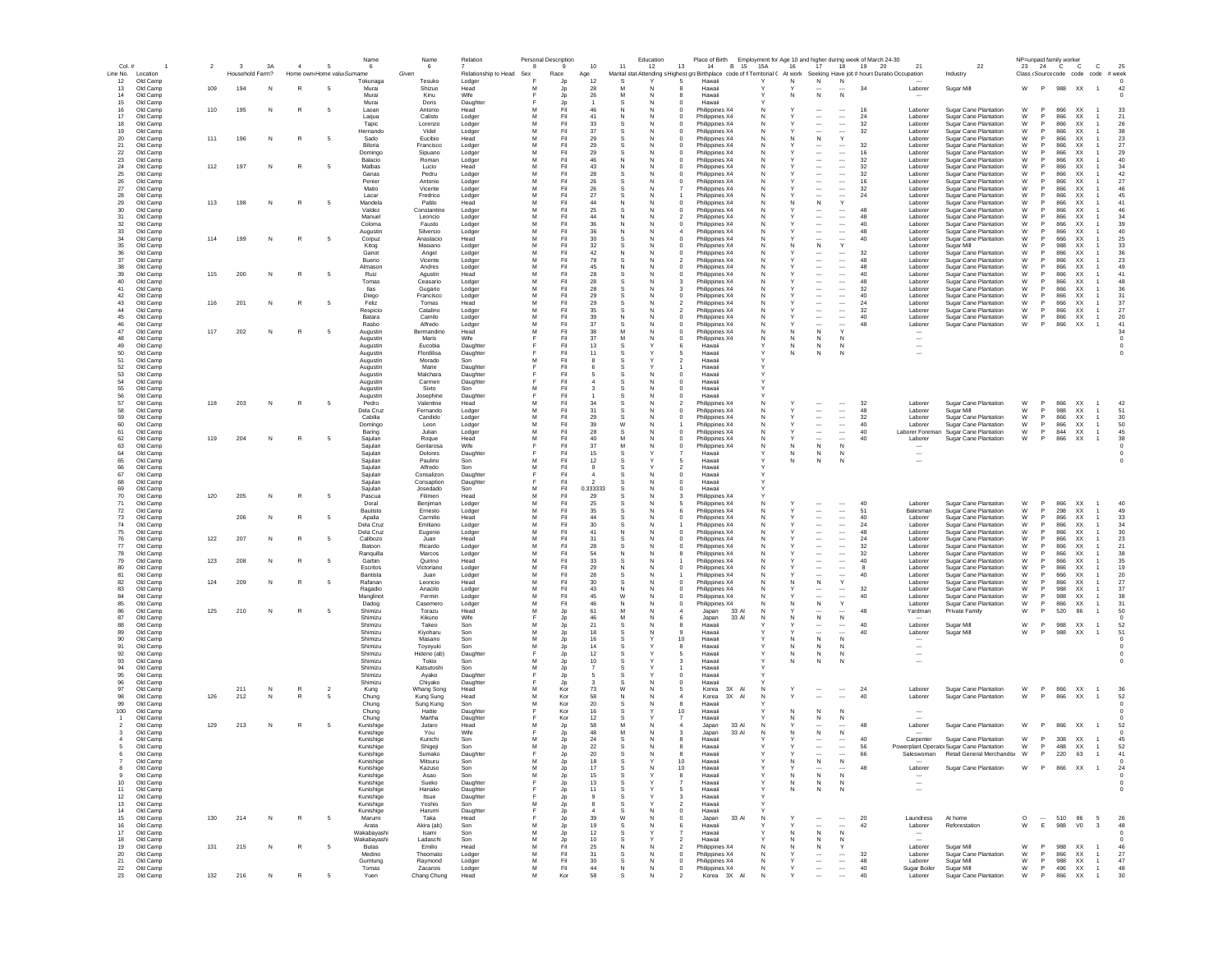| Col. #                |                                              | $\overline{2}$ | $\mathbf{3}$    | 3A | $\overline{a}$ | -5                         | Name<br>6             | Name<br>6              | Relation                 | <b>Personal Description</b><br>-8 |                 | 10               | 11       | Education<br>12 | Place of Birth Employment for Age 10 and higher during week of March 24-30<br>13<br>14<br>B 15 | 15A          | 16<br>17                                             | 18                                                   | 19 20    | 21                                                   | 22                                                    |         | 23 24    | NP=unpaid family worker<br><b>C</b><br><b>C</b>                              | c                    | 25              |  |
|-----------------------|----------------------------------------------|----------------|-----------------|----|----------------|----------------------------|-----------------------|------------------------|--------------------------|-----------------------------------|-----------------|------------------|----------|-----------------|------------------------------------------------------------------------------------------------|--------------|------------------------------------------------------|------------------------------------------------------|----------|------------------------------------------------------|-------------------------------------------------------|---------|----------|------------------------------------------------------------------------------|----------------------|-----------------|--|
|                       | Line No. Location                            |                | Household Farm? |    |                | Home own Home valu Surname |                       | Given                  | Relationship to Head Sex |                                   | Race            | Age              |          |                 | Marital stat Attending s Highest graBirthplace code of fi Territorial C                        |              | At work                                              |                                                      |          | Seeking Have job # hours Duratio Occupation          | Industry                                              |         |          | Class <source code="" code<="" td=""/> <td>code</td> <td>week</td> <td></td> | code                 | week            |  |
| 24                    | Old Camp                                     | 134            | 217             | N  | $\mathbb{R}$   |                            | Teanio                | Mauro                  | Head                     | M<br>M                            | Fil             | 37               |          | N               | Philippines X4                                                                                 | N            | $\mathsf{N}$                                         |                                                      | 32       | Laborer                                              | Sugar Cane Plantation                                 | W       | P        | 866<br>XX                                                                    |                      | 27              |  |
| 25<br>26              | Old Camp<br>Old Camp                         |                |                 |    |                |                            | Maneja<br>Lapan       | Simeor<br>Claro        | Lodge<br>Lodger          | M                                 | Fil<br>Fil      | 35<br>47         |          |                 | Philippines X4<br>Philippines X4                                                               |              | N                                                    |                                                      |          | Laborer<br>Laborer                                   | Sugar Cane Plantation<br>Sugar Cane Plantation        | W<br>W  | P        | 866<br>866                                                                   | XX<br>XX             | 16<br>15        |  |
| 27                    | Old Camp                                     |                |                 |    |                |                            | Macose                | Felipe                 | Lodger                   | M                                 | Fil             | 27               |          |                 | Philippines X4                                                                                 | N            | $\cdots$                                             | $\cdots$                                             | 24       | Laborer                                              | Sugar Cane Plantation                                 | W       |          | 866                                                                          | XX                   | 22              |  |
| 28                    | Old Camp                                     |                |                 |    |                |                            | Leoning               | Saxto                  | Lodger                   |                                   | Fil             | 37               |          |                 | Philippines X4                                                                                 |              | $\ddotsc$                                            | $\cdots$                                             | 40       | Laborer                                              | Sugar Cane Plantation                                 | W       |          | 866                                                                          | XX                   | 30              |  |
| 29                    | Old Camp                                     |                |                 |    |                |                            | Piniada               | Malario                | Lodger                   | M<br>M                            | Fil<br>Kor      | 29               | W        |                 | Philippines X4                                                                                 |              | $\cdots$                                             | $\cdots$                                             | 32       | Laborer                                              | Sugar Cane Plantation                                 | W<br>W  |          | 866<br>866                                                                   | XX                   | 35              |  |
| 30<br>31              | Old Camp<br>Old Camp                         | 135            | 218             | N  |                |                            | Lee<br>Lee            | Sung Un<br>Kepeng Oh   | Head<br>Lodger           | M                                 | Kor             | 71<br>61         | W        | N               | Korea 3X A<br>Korea 3X Al                                                                      | N            | $\cdots$                                             |                                                      |          | Laborer<br>Laborer                                   | Sugar Cane Plantation<br>Sugar Cane Plantation        | W       | P        | 866<br><b>XX</b>                                                             | XX                   | 28<br>40        |  |
| 32                    | Old Camp                                     | 136            | 219             | N  | R              | - 5                        | Murai                 | Mita                   | Head                     |                                   | Jp              | 64               | W        |                 | Japan<br>33 AI                                                                                 | N            | $\sim$                                               |                                                      | 12       | Laundress                                            | At home                                               | $\circ$ | $\sim$   | 510                                                                          | 86<br>-5             | 16              |  |
| 33                    | Old Camp                                     |                |                 |    |                |                            | Nishiyama             | Setsue                 | Niece                    |                                   | Jp              | 12               | s        |                 | Hawaii                                                                                         |              | N<br>N.                                              | N                                                    |          |                                                      |                                                       |         |          |                                                                              |                      |                 |  |
| 34                    | Old Camp                                     | 139            | 220             | N  |                |                            | Oseminca              | Sergio                 | Head                     | м                                 | Fil             | 31               |          |                 | Philippines X4<br>$\Omega$                                                                     | N            | $\sim$                                               | $\cdots$                                             | 40       | Laborer                                              | <b>Sugar Cane Plantation</b>                          | W       | <b>P</b> | 866<br><b>XX</b>                                                             |                      | 39              |  |
| 35<br>36              | Old Camp<br>Old Camp                         |                |                 |    |                |                            | Lapina<br>Domingo     | Felix<br>Fernando      | Lodger<br>Lodger         | M<br>M                            | Fil<br>Fil      | 32<br>27         | s        | N               | Philippines X4<br>Philippines X4                                                               | N<br>N       | $\overline{\phantom{a}}$<br>N<br>N                   | $\overline{\phantom{a}}$<br>Y                        | 16       | Laborer<br>Laborer                                   | Sugar Mill<br>Sugar Mill                              | W<br>W  | P<br>P   | 988<br><b>XX</b><br>988<br>XX                                                | 1                    | 13<br>32        |  |
| 37                    | Old Camp                                     | 140            | 221             | N  | R              |                            | Cabigas               | Milanio                | Head                     | M                                 | Fil             | 38               | M        | N               | Philippines X4                                                                                 | N            |                                                      |                                                      | 40       | Laborer                                              | Sugar Cane Plantation                                 | W       | P.       | 866                                                                          | XX<br>$\overline{1}$ | 49              |  |
| 38                    | Old Camp                                     |                |                 |    |                |                            | Cabigas               | Bacilisa               | Wife                     |                                   | Fil             | 27               | M        |                 | Philippines X4<br>$\Omega$                                                                     | N            | $\mathbb N$<br>N                                     | N                                                    |          |                                                      |                                                       |         |          |                                                                              |                      |                 |  |
| 39                    | Old Camp                                     |                |                 |    |                |                            | Cabigas               | Carnalio               | Son                      | M                                 | Fil             |                  |          |                 | Hawaii                                                                                         |              |                                                      |                                                      |          |                                                      |                                                       |         |          |                                                                              |                      |                 |  |
| 40<br>41              | Old Camp<br>Old Camp                         |                |                 |    |                |                            | Cabigas<br>Tamayo     | Beolota<br>Pablo       | Daughte<br>Lodger        | M                                 | Fil<br>Fil      | 38               |          |                 | Hawaii<br>Philippines X4                                                                       |              |                                                      |                                                      | 48       |                                                      |                                                       |         |          |                                                                              |                      | 50              |  |
| 42                    | Old Camp                                     | 141            | 222             | N  |                |                            | Manaois               | Genero                 | Head                     | M                                 | Fil             | 19               |          |                 | Hawaii                                                                                         |              | $\ddotsc$                                            | $\cdots$                                             | 40       | Laborer                                              | Sugar Cane Plantation                                 | W       | P        | 866<br><b>XX</b>                                                             |                      | 37              |  |
| 43                    | Old Camp                                     |                |                 |    |                |                            | Manaois               | Juaquin                | Brother                  |                                   | Fil             | 21               |          |                 | Hawaii                                                                                         |              | $\ddotsc$                                            | $\overline{\phantom{a}}$                             | 51       | Delivery Boy                                         | Retail General Merchandis: W                          |         |          | 432<br>63                                                                    |                      | 46              |  |
| 44                    | Old Camp                                     |                | 223             | N  |                |                            | Geralio               | Pablo                  | Head                     | M                                 | Fil             | 45               | D        |                 | Philippines X4                                                                                 |              |                                                      |                                                      | 40       | Camp Yardman                                         | Sugar Cane Plantation                                 | W       |          | 988                                                                          | XX                   | 26              |  |
| 45<br>46              | Old Camp<br>Old Camp                         | 142            | 224             | N  | R              | -5                         | Geralio<br>Agapito    | Rosita<br>Gregorio     | Daughter<br>Head         | м                                 | Fil<br>Fil      | 15<br>40         | W        | N               | Hawaii<br>Philippines X4                                                                       | N            | N<br>$\ddotsc$                                       | N<br>$\cdots$                                        | 32       | Laborer                                              | Sugar Cane Plantation                                 | W       |          | 866                                                                          | XX                   | 24              |  |
| 47                    | Old Camp                                     |                |                 |    |                |                            | Castillo              | Pedro                  | Lodger                   | м                                 | Fil             | 39               | s        |                 | Philippines X4                                                                                 | N            | $\overline{\phantom{a}}$                             | $\cdots$                                             | 16       | Laborer                                              | Sugar Cane Plantation                                 | W       |          | 866                                                                          | XX.                  | 23              |  |
| 48                    | Old Camp                                     |                |                 |    |                |                            | Manasig               | Pedro                  | Lodger                   | м                                 | Fil             | 36               | W        | N               | Philippines X4                                                                                 | N            | $\cdots$                                             | $\cdots$                                             | 32       | Laborer Foreman                                      | Sugar Cane Plantation                                 | W       | <b>P</b> | 844                                                                          | XX                   | 46              |  |
| 49                    | Old Camp                                     | 143            | 225             | N  | R              | -5                         | Lorenzo               | Raynaldo               | Head                     | м                                 | Fil             | 31               | N        |                 | Philippines X4<br>C                                                                            | N            | $\ddotsc$                                            | $\cdots$                                             | 24       | Laborer                                              | <b>Sugar Cane Plantation</b>                          | W       |          | 866                                                                          | XX                   | 32              |  |
| 50<br>51              | Old Camp<br>Old Camp                         |                |                 |    |                |                            | Pascua<br>Bregado     | Esteban<br>Fausto      | Lodger<br>Lodger         | M<br>M                            | Fil<br>Fil      | 28<br>40         | s        | N               | Philippines X4<br>Philippines X4<br>C                                                          | N<br>N       | $\overline{\phantom{a}}$<br>$\overline{\phantom{a}}$ | $\overline{\phantom{a}}$<br>$\overline{\phantom{a}}$ | 24<br>24 | Laborer<br>Laborer                                   | Sugar Mill<br><b>Sugar Cane Plantation</b>            | W<br>W  | P<br>P   | 988<br>866                                                                   | <b>XX</b><br>XX      | 49<br>31        |  |
| 52                    | Old Camp                                     |                |                 |    |                |                            | Taracatag             | Vicente                | Lodger                   | M                                 | Fil             | 39               |          | N               | Philippines X4<br>C                                                                            | N            | N<br>N                                               | $\mathbf{v}$                                         |          | Laborer                                              | Sugar Cane Plantation                                 | W       | P        | 866                                                                          | XX                   | 17              |  |
| 53                    | Old Camp                                     | 144            | 226             | N  | R              | -5                         | Manaois               | Juan                   | Head                     | M                                 | Fil             | 41               | M        |                 | Philippines X4<br>$\Omega$                                                                     | N            |                                                      |                                                      | 32       | Laborer                                              | Sugar Cane Plantation                                 | W       | P.       | 866                                                                          | XX<br>1              | 49              |  |
| 54                    | Old Camp                                     |                |                 |    |                |                            | Manaois               | Iris H                 | Wife                     |                                   | Fil             | 40               | M        |                 | Philippines X4                                                                                 | N            | N                                                    | N                                                    |          |                                                      |                                                       |         |          |                                                                              |                      |                 |  |
| 55<br>56              | Old Camp<br>Old Camp                         |                |                 |    |                |                            | Manaois<br>Manaois    | Cecillia<br>Consuello  | Daughte<br>Daughter      |                                   | Fil<br>Fil      | 14<br>11         |          |                 | Hawaii<br>Hawaii                                                                               |              | N<br>N<br>N<br>N                                     | N                                                    |          | $\overline{\phantom{a}}$                             |                                                       |         |          |                                                                              |                      |                 |  |
| 57                    | Old Camp                                     |                |                 |    |                |                            | Manaois               | Remidis                | Daughter                 |                                   | Fil             |                  |          |                 | Hawaii                                                                                         |              |                                                      |                                                      |          |                                                      |                                                       |         |          |                                                                              |                      |                 |  |
| 58                    | Old Camp                                     |                |                 |    |                |                            | Manaois               | Joseph                 | Son                      |                                   | Fil             |                  |          |                 | Hawaii                                                                                         |              |                                                      |                                                      |          |                                                      |                                                       |         |          |                                                                              |                      |                 |  |
| 59                    | Old Camp                                     |                |                 |    |                |                            | Hidalgo               | Benito                 | Brother-in-law           | M                                 | Fil             | 40               | W        |                 | Philippines X4                                                                                 | N            | ${\sf N}$<br>N                                       | N                                                    |          | Laborer                                              | Sugar Cane Plantation                                 | W       | P        | 866                                                                          | XX                   |                 |  |
| 60<br>61              | Old Camp<br>Old Camp                         | 145            | 227             | N  | R              |                            | Manaois<br>Rosalan    | Clara<br>Felix         | Daughter<br>Head         | м                                 | Fil<br>Fil      | 47               | N        | N               | Hawaii<br>Philippines X4<br>$\Omega$                                                           | N            | $\sim$                                               | $\cdots$                                             | 40       | Laborer                                              | Sugar Cane Plantation                                 | W       |          | 866                                                                          | XX                   | 25              |  |
| 62                    | Old Camp                                     |                |                 |    |                |                            | Salvador              | Bonito                 | Lodger                   | м                                 | Fil             | 30               |          |                 | Philippines X4                                                                                 | N            | $\ddotsc$                                            | $\cdots$                                             | 24       | Laborer                                              | Sugar Cane Plantation                                 | W       |          | 866                                                                          | XX                   | 34              |  |
| 63                    | Old Camp                                     |                |                 |    |                |                            | Garot                 | Petronilo              | Lodger                   | м                                 | Fil             | 40               | N        | N               | Philippines X4<br>$\Omega$                                                                     | N            | $\cdots$                                             | $\cdots$                                             | -8       | Laborer                                              | Sugar Cane Plantation                                 | W       | <b>P</b> | 866                                                                          | XX                   | 32              |  |
| 64<br>65              | Old Camp                                     | 146            |                 |    |                |                            | Malagui               | Tomas                  | Lodger                   | м<br>M                            | Fil<br>Fil      | 33<br>58         | s        | N               | Philippines X4                                                                                 | N            | $\ddotsc$                                            | $\overline{\phantom{a}}$                             | 16       | Laborer                                              | Sugar Cane Plantation                                 | W<br>W  |          | 866<br>866                                                                   | XX.<br><b>XX</b>     | 18<br>40        |  |
| 66                    | Old Camp<br>Old Camp                         |                | 228             | N  |                |                            | Zuniga<br>Burgorin    | Facundo<br>Calixto     | Head<br>Lodger           | M                                 | Fil             | 28               | N        |                 | Philippines X4<br>Philippines X4                                                               | N<br>N       | N<br>N                                               | Y<br>                                                | 8        | Laborer<br>Laborer                                   | Sugar Cane Plantation<br><b>Sugar Cane Plantation</b> | W       | P.       | 866                                                                          | <b>XX</b>            | 24              |  |
| 67                    | Old Camp                                     |                |                 |    |                |                            | Cristobal             | Camilo                 | Lodger                   | M                                 | Fil             | 29               |          | N               | Philippines X4                                                                                 | N            | $\overline{\phantom{a}}$                             | $\overline{\phantom{a}}$                             | 16       | Laborer                                              | <b>Sugar Cane Plantation</b>                          | W       | P        | 866                                                                          | <b>XX</b>            | $\sim$          |  |
| 68                    | Old Camp                                     |                |                 |    |                |                            | Castillo              | Juan                   | Lodger                   | M                                 | Fil             | 47               | N        | N               | Philippines X4<br>C                                                                            | N            | $\overline{\phantom{a}}$                             | $\overline{\phantom{a}}$                             | 32       | Laborer                                              | Sugar Cane Plantation                                 | W       | P        | 866                                                                          | XX                   | 22              |  |
| 69                    | Old Camp                                     | 147            | 229             | N  |                |                            | Rafro                 | Estaneslao             | Head                     | M                                 | Fil             | 47               |          |                 | Philippines X4                                                                                 |              | N                                                    | Y                                                    |          | Laborer                                              | Sugar Cane Plantation                                 | W       | P        | 866<br>XX                                                                    |                      | 18              |  |
| 70<br>71              | Old Camp<br>Old Camp                         | 148            | 230             | N  |                |                            | Francisco<br>Domingo  | Paulino<br>Jose        | Lodger<br>Head           | M<br>M                            | Fil<br>Fil      | 30<br>26         |          |                 | Philippines X4<br>Philippines X4                                                               |              | N                                                    | Y                                                    | 40       | Labore<br>Laborer                                    | Sugar Cane Plantation<br>Sugar Cane Plantation        | W<br>W  | P        | 866<br>XX<br>866<br>XX                                                       |                      | 12<br>13        |  |
| 72                    | Old Camp                                     |                |                 |    |                |                            | Diviz                 | Marcelo                | Lodger                   | M                                 | Fil             | 35               |          |                 | Philippines X4                                                                                 | N            | $\cdots$                                             | $\cdots$                                             | 24       | Laborer                                              | Sugar Cane Plantation                                 | W       |          | 866                                                                          | XX                   | 16              |  |
| 73                    | Old Camp                                     |                |                 |    |                |                            | Bolibal               | alejandro              | Lodger                   |                                   | Fil             | 35               |          |                 | Philippines X4                                                                                 |              |                                                      | $\cdots$                                             | 32       | Laborer                                              | Sugar Cane Plantation                                 | W       |          | 866<br>XX                                                                    |                      | 33              |  |
| 74                    | Old Camp                                     |                |                 |    |                |                            | Callippo              | Rafael                 | Lodger                   | M<br>M                            | Fil<br>Fil      | 30               |          |                 | Philippines X4                                                                                 |              | $\ddotsc$                                            | $\ldots$                                             | 32<br>40 | Laborer                                              | Sugar Cane Plantation                                 | W       |          | 866<br>866                                                                   | XX                   | 35<br>30        |  |
| 75<br>76              | Old Camp<br>Old Camp                         | 149            | 231             | N  | R              |                            | Javellang<br>Baraga   | Benito<br>Dionisio     | Head<br>Lodger           | м                                 | Fil             | 28<br>35         | s        | N               | Philippines X4<br>Philippines X4<br>$\Omega$                                                   | N            | $\cdots$<br>$\cdots$                                 | $\cdots$<br>$\cdots$                                 | 48       | Laborer<br>Laborer                                   | Sugar Cane Plantation<br>Sugar Cane Plantation        | W<br>W  | <b>P</b> | 866                                                                          | XX<br>XX.            | 20              |  |
| 77                    | Old Camp                                     |                |                 |    |                |                            | Pasana                | Pedro                  | Lodger                   | м                                 | Fil             | 36               |          |                 | Philippines X4                                                                                 | N            | $\sim$                                               |                                                      | 32       | Laborer                                              | <b>Sugar Cane Plantation</b>                          | W       |          | 866                                                                          | XX                   | 31              |  |
| 78                    | Old Camp                                     | 150            | 232             | N  |                |                            | Mareoman              | Macario                | Head                     | м                                 | Fil             | 40               | W        | N               | Philippines X4                                                                                 | N            | N<br>N.                                              | Y                                                    |          | Laborer                                              | Sugar Cane Plantation                                 | W       |          | 866                                                                          | XX.                  | 21              |  |
| 79                    | Old Camp                                     |                |                 |    |                |                            | Feliciana             | Simplicis              | Lodger                   | м                                 | Fil             | 38               | -S       | N               | Philippines X4                                                                                 | N            |                                                      |                                                      | 16       | Laborer                                              | Sugar Cane Plantation                                 | W       |          | 866                                                                          | XX.                  | 30              |  |
| 80<br>81              | Old Camp<br>Old Camp                         |                |                 |    |                |                            | Fernandez<br>Mindarvs | Manuel                 | Lodger                   | M<br>M                            | Fil<br>Fil      | 40<br>40         | N        | N               | Philippines X4<br>C                                                                            | N<br>N       | N<br>N<br>$\overline{\phantom{a}}$                   | Y<br>                                                | 24       | Laborer<br>Laborer                                   | Sugar Cane Plantation<br>Sugar Cane Plantation        | W<br>W  | P<br>P   | 866<br>866                                                                   | XX<br>XX             | 30<br>32        |  |
| 82                    | Old Camp                                     | 151            | 233             | N  |                | -5                         | Hernando              | Santiago<br>Numeriano  | Lodger<br>Head           | M                                 | Fil             | 34               | M        | N               | Philippines X4<br>Philippines X4                                                               | N            | $\overline{\phantom{a}}$                             | $\sim$                                               | 48       | Laborer Foreman                                      | Sugar Cane Plantation                                 | W       | P        | 844                                                                          | XX                   | 42              |  |
| 83                    | Old Camp                                     |                |                 |    |                |                            | Hernando              | Helen                  | Wife                     |                                   | н               | 21               | M        | N               | Hawaii                                                                                         |              | N<br>N                                               | N                                                    |          |                                                      |                                                       |         |          |                                                                              |                      |                 |  |
| 84                    | Old Camp                                     |                |                 |    |                |                            | Hernando              | Evelyn                 | Daughter                 |                                   | PH              |                  |          |                 | Hawaii                                                                                         |              |                                                      |                                                      |          |                                                      |                                                       |         |          |                                                                              |                      |                 |  |
| 85<br>86              | Old Camp<br>Old Camp                         | 152            | 234             | N  |                |                            | Nartates<br>Cacpal    | Alphonso<br>Moises     | Head<br>Lodger           | м<br>M                            | Fil<br>Fil      | 30<br>27         |          |                 | Philippines X4<br>Philippines X4                                                               |              |                                                      | <br>$\sim$                                           | 56<br>32 | Camp Police<br>Laborer                               | Sugar Cane Plantation<br>Sugar Cane Plantation        | W<br>W  | P<br>P   | 606<br>XX<br>866                                                             | XX                   | 52<br>20        |  |
| 87                    | Old Camp                                     |                |                 |    |                |                            | Delatre               | Garcano                | Lodger                   | M                                 | Fil             | 26               |          |                 | Philippines X4                                                                                 |              | ${\sf N}$<br>N                                       | Y                                                    |          | Laborer                                              | Sugar Cane Plantation                                 | W       | P        | 866                                                                          | XX                   | 19              |  |
| 88                    | Old Camp                                     | 153            | 235             | N  | R              |                            | Kimata                | Tadao                  | Head                     |                                   | Jp              | 27               |          |                 | Hawaii                                                                                         |              |                                                      |                                                      | 48       | Machinist                                            | Sugar Mill                                            | W       |          | 326                                                                          | XX                   | 52              |  |
| 89                    | Old Camp                                     |                |                 |    |                |                            | Kimata                | Lazu                   | Mother                   |                                   | Jp              | 59               | W        |                 | 33 AI<br>0<br>Japan                                                                            |              | $\mathsf{N}$<br>N                                    | N                                                    |          |                                                      |                                                       |         |          |                                                                              |                      |                 |  |
| 90<br>91              | Old Camp<br>Old Camp                         |                |                 |    |                |                            | Kimata<br>Kimata      | Noboru (ab)<br>Tatsuno | Brother<br>Sister        |                                   | Jp<br>Jp        | 21<br>16         | s        |                 | 12<br>Hawaii<br>10<br>Hawaii                                                                   |              | N<br>N<br>N<br>N                                     | N<br>N                                               |          |                                                      |                                                       |         |          |                                                                              |                      |                 |  |
| 92                    | Old Camp                                     | 154            | 236             | N  | R              |                            | Santos                | Bernaldo               | Head                     | м                                 | Fil             | 30               |          |                 | $^{\circ}$<br>Philippines X4                                                                   | N            |                                                      |                                                      | 40       | Stable boy                                           | <b>Sugar Cane Plantation</b>                          | W       | P        | 866 XX                                                                       | $\overline{1}$       | 50              |  |
| 93                    | Old Camp                                     |                |                 |    |                |                            | Santos                | Kiku                   | Wife                     |                                   | Jp              | 39               | м        |                 | Hawaii<br>-6                                                                                   |              | N<br>N.                                              | N                                                    |          |                                                      |                                                       |         |          |                                                                              |                      |                 |  |
| 94                    | Old Camp                                     |                |                 |    |                |                            | Santos                | Alexander              | Son                      | м                                 | Fil             | -3               |          |                 | $^{\circ}$<br>Hawaii                                                                           |              |                                                      |                                                      |          |                                                      |                                                       |         |          |                                                                              |                      |                 |  |
| 95<br>96              | Old Camp<br>Old Camp                         |                |                 |    |                |                            | Santos<br>Muraoka     | Magdalina<br>Hideko    | Daughter                 | E                                 | Fil             |                  |          | N               | $\overline{0}$<br>Hawaii<br>Hawaii                                                             |              |                                                      |                                                      |          |                                                      |                                                       |         |          |                                                                              |                      |                 |  |
| 97                    | Old Camp                                     | 155            | 237             | N  | R              |                            | Okano                 | Knishi                 | Stepdaughter<br>Head     | м                                 | Jp<br><b>Jp</b> | 39               | M        | N               | Hawaii<br>6                                                                                    |              |                                                      |                                                      | 48       | Assistant Superintenda Sugar Mill                    |                                                       | W       | P.       | 156 XX                                                                       | $\overline{1}$       | 52              |  |
| 98                    | Old Camp                                     |                |                 |    |                |                            | Okano                 | Kisa                   | Wife                     |                                   | Jp              | 35               | M        |                 | Japan<br>33 AI<br>6                                                                            | N            | N<br>N                                               | N                                                    |          |                                                      |                                                       |         |          |                                                                              |                      |                 |  |
| 99                    | Old Camp                                     |                |                 |    |                |                            | Okano                 | Hatsue                 | Daughter                 |                                   | Jp              | 17               |          |                 | 10<br>Hawai                                                                                    |              | $\mathbb N$                                          | N                                                    |          |                                                      |                                                       |         |          |                                                                              |                      |                 |  |
| 100                   | Old Camp<br>Government Main Road             |                |                 |    |                |                            | Okano<br>Okano        | Nobuyuki<br>Yukiko     | Son<br>Daughter          | M                                 | Jp<br>Jp        | 15<br>14         |          |                 | Hawai<br>Hawai                                                                                 |              | N<br>N                                               | N<br>N                                               |          |                                                      |                                                       |         |          |                                                                              |                      |                 |  |
| $\overline{2}$        | Government Main Road                         |                |                 |    |                |                            | Okano                 | Takashi                | Son                      | M                                 | Jp              | 12               |          |                 | 6<br>Hawaii                                                                                    |              | $\mathbb N$<br>N                                     | N                                                    |          |                                                      |                                                       |         |          |                                                                              |                      |                 |  |
| -3                    | Government Main Road                         |                |                 |    |                |                            | Okano                 | Fusao                  | Son                      |                                   | Jp              | 11               |          |                 | Hawaii                                                                                         |              |                                                      |                                                      |          |                                                      |                                                       |         |          |                                                                              |                      |                 |  |
| $\overline{4}$        | Government Main Road<br>Government Main Road |                | 238             | N  | R              |                            | Okano                 | Hiromu<br>Pang Soo     | Son                      | M                                 | Jp<br>Kor       | 10<br>62         |          |                 | Hawaii<br>3X AI                                                                                |              | N<br>N                                               | N                                                    | 40       |                                                      | Sugar Cane Plantation                                 | W       | P        | 866 XX                                                                       |                      |                 |  |
| 6                     | Government Main Road                         |                |                 |    |                |                            | Youn<br>Youn          | <b>Took Kum</b>        | Head<br>Wife             |                                   | Kor             | -37              | м        |                 | Korea<br>0<br>$^{\circ}$<br>Korea<br>3X AI                                                     | N            | N<br>N                                               | N                                                    |          | Laborer                                              |                                                       |         |          |                                                                              | $\overline{1}$       |                 |  |
|                       | Government Main Road                         |                |                 |    |                |                            | Youn                  | Violet                 | Daughter                 |                                   | Kor             | 17               | s        |                 | 10<br>Hawaii                                                                                   |              | $\sim$                                               |                                                      | 48       | Waitress                                             | Restaurant                                            | W       | P.       | 71<br>780                                                                    | $\overline{1}$       | 52              |  |
| 8                     | Government Main Road                         |                |                 |    |                |                            | Youn                  | Katherine              | Daughter                 |                                   | Kor             | 16               |          |                 | 10<br>Hawaii                                                                                   |              | N<br>N.                                              | N                                                    |          | $\overline{\phantom{a}}$                             |                                                       |         |          |                                                                              |                      |                 |  |
| -9<br>10 <sup>1</sup> | Government Main Road<br>Government Main Road |                |                 |    |                |                            | Youn                  | Sally                  | Daughter                 |                                   | Kor<br>Kor      | 14<br>12         |          |                 | Hawaii<br>Hawaii                                                                               |              | N<br>N.                                              | N                                                    |          | $\sim$                                               |                                                       |         |          |                                                                              |                      |                 |  |
| 11                    | Government Main Road                         |                |                 |    |                |                            | Youn<br>Youn          | Lillian<br>Betty       | Daughter<br>Daughter     |                                   | Kor             | $10^{-1}$        | s        |                 | 6<br>Hawaii                                                                                    |              | N<br>N<br>N                                          | N<br>N                                               |          | $\overline{\phantom{a}}$<br>$\overline{\phantom{a}}$ |                                                       |         |          |                                                                              |                      |                 |  |
| 12                    | Government Main Road                         |                |                 |    |                |                            | Youn                  | Rosemary               | Daughter                 |                                   | Kor             |                  |          |                 | Hawaii                                                                                         |              |                                                      |                                                      |          |                                                      |                                                       |         |          |                                                                              |                      |                 |  |
| 13                    | Government Main Road                         |                |                 |    |                |                            | Youn                  | Alfred                 | Son                      | м                                 | Kor             |                  |          |                 | Hawaii<br>$^{\circ}$                                                                           |              |                                                      |                                                      |          |                                                      |                                                       |         |          |                                                                              |                      |                 |  |
| 14                    | Government Main Road                         |                |                 |    |                |                            | Youn                  | James                  | Sor                      | M<br>M                            | Kor             | 0.5              |          |                 | $\mathbf 0$<br>Hawaii                                                                          |              |                                                      |                                                      |          |                                                      |                                                       |         |          |                                                                              |                      |                 |  |
| 15<br>16              | Government Main Road<br>Government Main Road |                | 239             | N  | R              |                            | Youn<br>Kim           | Larry<br>Chai Sung     | Son<br>Head              | M                                 | Kor<br>Kor      | 57               | W        |                 | $\mathbf 0$<br>Hawaii<br>12<br>Korea<br>3X AI                                                  |              | N                                                    | Y                                                    |          | Laborer                                              | Sugar Cane Plantation                                 | W       | P        | XX<br>866                                                                    | $\overline{1}$       | 32              |  |
| 17                    | Government Main Road                         |                | 240             | N  | R              |                            | Hun                   | Choi Kui               | Head                     | M                                 | Kor             | 57               |          |                 | 3X AI<br>$^{\circ}$<br>Korea                                                                   | N            |                                                      | $\cdots$                                             | 32       | Laborer                                              | Sugar Cane Plantation                                 | W       | P        | 866                                                                          | XX<br>$\overline{1}$ | 37              |  |
| 18                    | Government Main Road                         |                |                 |    |                |                            |                       | Bong Kil               | Lodge                    |                                   | Kor             | 57               |          |                 | 3X<br>Korea                                                                                    |              |                                                      |                                                      |          | Laborer                                              | Sugar Cane Plantation                                 | W       |          | 866                                                                          | <b>XX</b>            | 43              |  |
| 19                    | Government Main Road                         |                |                 |    |                |                            | Kim                   | Sung Nun               | Lodger                   | M                                 | Kor             | 87               | D        | N               | Korea<br>3X AI<br>9                                                                            | N            | $\cdots$                                             | $\ldots$                                             | 40       | Laborer                                              | Sugar Cane Plantation                                 | W       | P        | 866                                                                          | XX<br>$\overline{1}$ | 42              |  |
| 20<br>21              | Government Main Road<br>Government Main Road |                | 241             | N  | R              |                            | Uchiyama              | Shuisuke               | Head<br>Wife             | M<br>Е                            | Jp              | 60<br>45         | M        | N               | 33 Al<br>Japan<br>3<br>33 AI<br>$\overline{A}$                                                 | N<br>N       | $\ddotsc$<br>${\sf N}$                               | $\,N\,$                                              | 48       | Laborer                                              | Sugar Cane Plantation                                 | W       | P        | 866 XX                                                                       | $\overline{1}$       | 47              |  |
| 22                    | Government Main Road                         |                |                 |    |                |                            | Uchivama<br>Uchivama  | Shige<br>Yoshimi       | Son                      | м                                 | Jp<br>Jp        | 18               | -S       | N               | Japan<br>12<br>Hawaii                                                                          |              | N<br>$\sim$                                          |                                                      | 48       | Carpenter                                            | Sugar Cane Plantation                                 | W       | P        | 308 XX                                                                       | $\overline{1}$       | $\Omega$<br>-22 |  |
| 23                    | Government Main Road                         |                |                 |    |                |                            | Uchivama              | Chizue                 | Daughter                 |                                   | Jp              | 15               | s        |                 | 9<br>Hawaii                                                                                    | Y            | N<br>N                                               | N                                                    |          |                                                      |                                                       |         |          |                                                                              |                      | $\Omega$        |  |
| 24                    | Government Main Road                         |                |                 |    |                |                            | Uchiyama              | Sumie                  | Daughter                 |                                   | Jp              | 13               | -S       |                 | Hawaii                                                                                         |              | N<br>N.                                              | N                                                    |          | $\overline{\phantom{a}}$                             |                                                       |         |          |                                                                              |                      | $^{\circ}$      |  |
| 25<br>26              | Government Main Road                         |                |                 |    |                |                            | Uchiyama              | Mitsue                 | Daughter                 |                                   | Jp              | $^{\circ}$<br>49 | s<br>D.  |                 | Hawaii<br>$\mathbf{3}$<br>Hawaii                                                               | $\checkmark$ |                                                      |                                                      |          |                                                      |                                                       |         |          |                                                                              |                      | $\Omega$        |  |
| - 27                  | Government Main Road<br>Government Main Road |                | 242             | N  | $\circ$        | $\overline{0}$             | Phillips<br>Phillips  | Louise<br>Sonny        | Head<br>Son              | M                                 | н<br>н          | 19               | <b>S</b> | N<br>N          | 6<br>Hawaii<br>8                                                                               | $\mathsf{Y}$ | N<br>N<br>$\checkmark$<br>$\overline{\phantom{a}}$   | N<br>$\overline{\phantom{a}}$                        | 32       | Laborer                                              | Sugar Mill                                            | W       | P        | 988 XX 1                                                                     |                      | 47              |  |
| 28                    | Government Main Road                         |                |                 |    |                |                            | Phillips              | Mary                   | Daughter                 | E                                 | H               | 13               | -S       |                 | Hawaii                                                                                         | Υ            | N<br>N                                               | N                                                    |          |                                                      |                                                       |         |          |                                                                              |                      |                 |  |
| 29                    | Government Main Road                         |                |                 |    |                |                            | Phillips              | Anne                   | Daughter                 |                                   | н               | 13               | S        |                 | Hawaii                                                                                         | v            | N                                                    | N                                                    |          |                                                      |                                                       |         |          |                                                                              |                      |                 |  |
| 30                    | Government Main Road                         |                |                 |    |                |                            | Phillips              | Elizabeth              | Daughter                 |                                   | н               |                  | S        |                 | Hawaii                                                                                         |              |                                                      |                                                      |          |                                                      |                                                       |         |          |                                                                              |                      |                 |  |
| 31<br>32              | Government Main Road<br>Government Main Road |                |                 |    |                |                            | Pukihala<br>Zarko     | Mary<br>Susan          | Mother<br>Niece          |                                   | н<br>PH         | 72<br>14         | W        | N               | $\overline{2}$<br>Hawaii<br>Hawaii<br>9                                                        |              | N<br>${\sf N}$<br>N                                  | N<br>N                                               |          | $\overline{\phantom{a}}$<br>$\overline{\phantom{a}}$ |                                                       |         |          |                                                                              |                      | $\Omega$        |  |
| 33                    | Government Main Road                         |                |                 |    |                |                            | Zarko                 | Rosebelle              | Niece                    |                                   | PH              | 13               |          |                 | Hawaii                                                                                         |              | N<br>N.                                              | N                                                    |          |                                                      |                                                       |         |          |                                                                              |                      |                 |  |
| 34                    | Government Main Road                         |                | 243             | N  | $\mathbb{R}$   | $\overline{4}$             | Higashiguchi          | Zugiro                 | Head                     | M                                 | Jp              | 55               | M        | N               | 33 Al<br>Japan<br>3                                                                            | N            | N<br>Ν                                               |                                                      |          | Carpenter                                            | Sugar Cane Plantation                                 | W       | P        | 308 XX                                                                       | $\overline{1}$       | 39              |  |
| 35                    | Government Main Road                         |                |                 |    |                |                            | Higashiguchi          | Natsue                 | Wife                     | F                                 | Jp              | 44               | M        |                 | $\overline{0}$<br>Hawaii                                                                       | N            | N<br>N                                               |                                                      |          |                                                      |                                                       |         |          |                                                                              |                      |                 |  |
|                       |                                              |                |                 |    |                |                            |                       |                        |                          |                                   |                 |                  |          |                 |                                                                                                |              |                                                      |                                                      |          |                                                      |                                                       |         |          |                                                                              |                      |                 |  |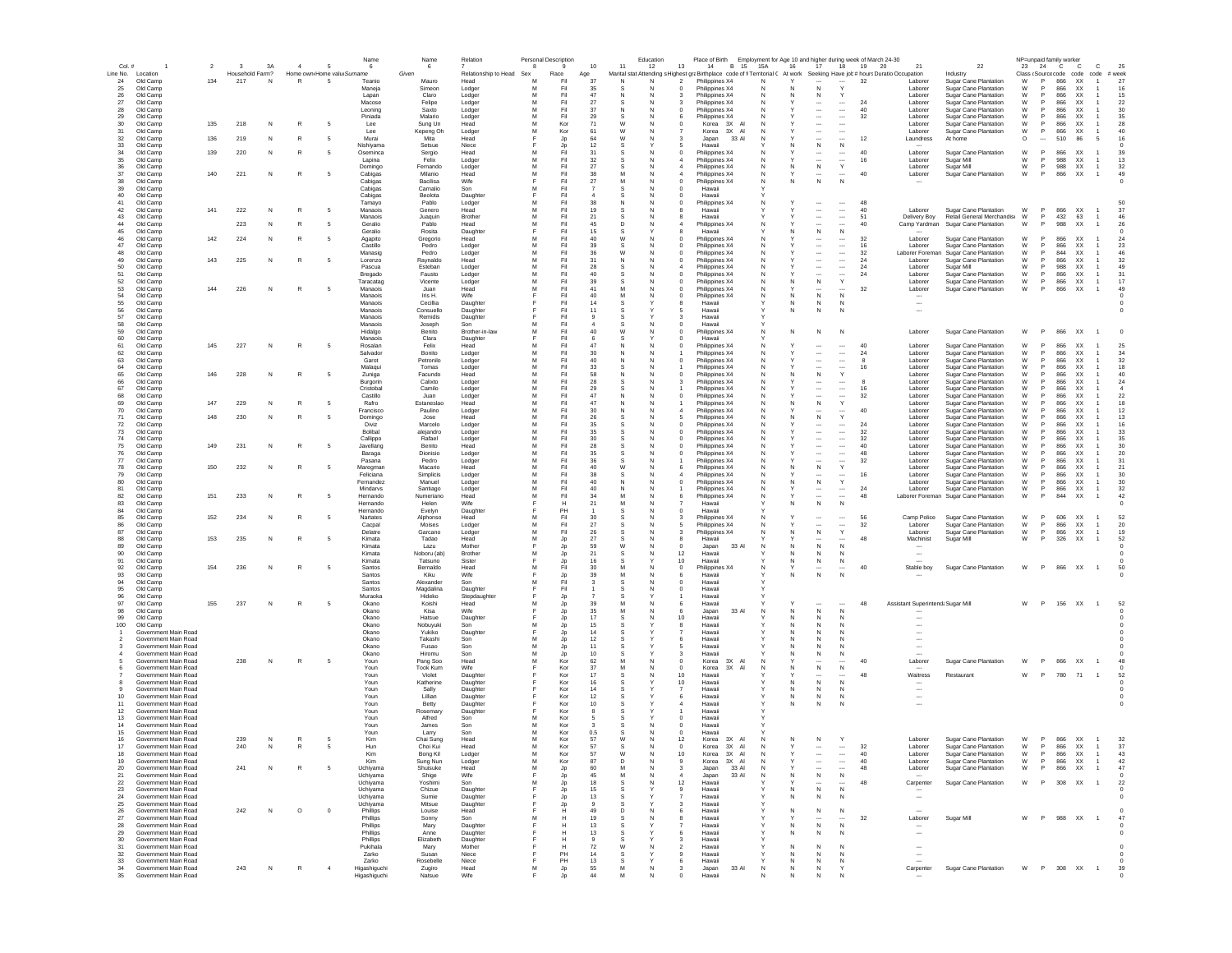| Col.#                   | $\overline{1}$                                | $\overline{2}$<br>$\overline{\mathbf{3}}$ | 3A        | $\sim$                     | 5                       | Name<br>6                                      | Name<br>6                        | Relation              | 8      | Personal Description<br>9 | 10                 | 11            | Education<br>12 | Place of Birth Employment for Age 10 and higher during week of March 24-30<br>13<br>14<br><b>B</b> 15                       | 15A               | 16                | 17                            | 18                                      | 19 20                                   | 21                                       | 22                                                              | NP=unpaid family worker |              | 23  24  C  C                                                                                         | c                        | 25                       |
|-------------------------|-----------------------------------------------|-------------------------------------------|-----------|----------------------------|-------------------------|------------------------------------------------|----------------------------------|-----------------------|--------|---------------------------|--------------------|---------------|-----------------|-----------------------------------------------------------------------------------------------------------------------------|-------------------|-------------------|-------------------------------|-----------------------------------------|-----------------------------------------|------------------------------------------|-----------------------------------------------------------------|-------------------------|--------------|------------------------------------------------------------------------------------------------------|--------------------------|--------------------------|
|                         | Line No. Location                             | Household Farm?                           |           | Home own Home valu Surname |                         |                                                | Given                            | Relationship to Head  | Sex    | Race                      | Age                |               |                 | Marital stat Attending s Highest graBirthplace code of fi Territorial C At work Seeking Have job # hours Duratio Occupation |                   |                   |                               |                                         |                                         |                                          | Industry                                                        |                         |              | Class (Source code code code # week                                                                  |                          |                          |
| 36<br>-37               | Government Main Road<br>Government Main Road  |                                           |           |                            |                         | Higashiguchi<br>Higashiguchi                   | Teruichi<br>Sacihi (ab)          | Son<br>Son            | м<br>м | Jp<br>Jp                  | 19<br>16           | -S            | N               | 10<br>Hawaii<br>10<br>Hawaii                                                                                                |                   |                   | $\cdots$<br>$\mathbb N$       | $\cdots$<br>N                           | 32                                      | Laborer                                  | Sugar Mill                                                      | W                       | P            | 988 XX                                                                                               | $\overline{1}$           | 49                       |
| 38<br>39                | Government Main Road<br>Government Main Road  |                                           |           |                            |                         | Higashiguchi                                   | Leushi                           | Son<br>Son            | м<br>M | Jp<br>Jp                  | 12<br>11           | -S<br>s       |                 | 8<br>Hawaii<br>Hawaii<br>$\boldsymbol{\Lambda}$                                                                             |                   | N<br>N            | N<br>$\mathbb N$              | N<br>N                                  |                                         | $\sim$<br>$\overline{\phantom{a}}$       |                                                                 |                         |              |                                                                                                      |                          |                          |
| 40                      | Government Main Road                          | 244                                       | N         | R                          |                         | Higashiguchi<br>Amero                          | George<br>Tomekechi              | Head                  | M      | Jp                        | 80                 | M             | N               | Japan<br>33 AI<br>$\Omega$                                                                                                  | N                 | N                 | $\mathbb N$                   | N                                       |                                         | $\overline{\phantom{a}}$                 |                                                                 |                         |              |                                                                                                      |                          |                          |
| 41<br>42                | Government Main Road<br>Above Manager's Place | 245                                       | N         | R                          | -5                      | Amero<br>Cabilado                              | Yuki<br>Simon                    | Wife<br>Head          | M      | Jp<br>Fil                 | 76<br>31           | M<br>s        | N               | Japan<br>33 AI<br>$\Omega$<br>Philippines X4<br>A                                                                           | N<br>N            | N                 | $\mathbb N$<br>Y              | N                                       |                                         | $\sim$<br>17<br>Laborer                  | Sugar Cane Plantation                                           | W                       | P            | 866<br><b>XX</b>                                                                                     | $\overline{1}$           | 15                       |
| 43                      | Above Manager's Place                         |                                           |           |                            |                         | Fausto                                         | Escobar                          | Lodger                | M<br>M | Fil                       | $35\,$             | S             | N               | Philippines X4                                                                                                              |                   | Ν                 | $\mathsf Y$                   | $\overline{\phantom{a}}$                |                                         | 50<br>Laborer                            | Sugar Cane Plantation                                           | W                       | P            | 866<br>XX                                                                                            | 1                        | 6                        |
| 44                      | Above Manager's Place<br>Hamoa                | 246<br>248                                | N<br>N    | $\circ$                    |                         | Kim<br>Dusson                                  | Sung<br>Ben                      | Head<br>Head          | M      | Kor<br>PH                 | 68<br>59           | W<br>M        |                 | 10<br>Korea<br>3X<br>8<br>Hawai                                                                                             |                   |                   | $\overline{\phantom{a}}$      |                                         | 32<br>48                                | Laborer                                  | Sugar Cane Plantation<br>Teamster Foreman Sugar Cane Plantation | W<br>W                  | P<br>P       | 866<br>XX<br>844<br>XX                                                                               |                          | 36<br>52                 |
| 3                       | Hamoa<br>Hamoa                                |                                           |           |                            |                         | Dusson<br>Collins                              | Marie Ann<br>Molly               | Wife<br>Granddaughter |        | н<br>PH                   | 59<br>16           | M             |                 | Hawai<br>9<br>Hawaii                                                                                                        |                   | N                 | ${\sf N}$<br>${\sf N}$        | $\mathsf{N}$<br>N                       |                                         |                                          |                                                                 |                         |              |                                                                                                      |                          |                          |
|                         | Hamoa                                         | 249                                       | N         | $\circ$                    |                         | Collins                                        | Louis                            | Head                  |        | PH                        | 35                 |               |                 | Hawaii<br>6                                                                                                                 |                   |                   | $\sim$                        |                                         | 40                                      | Laborer                                  | Road Construction                                               | W                       | $\mathbf{G}$ | 988<br>V9                                                                                            | $\overline{\mathbf{3}}$  | 36                       |
| -5                      | Hamoa<br>Hamoa                                |                                           |           |                            |                         | Collins<br>Collins                             | Mary Ann<br>Louis Jr.            | Wife<br>Son           |        | PH<br>PH                  | 36<br>15           |               |                 | 12<br>Hawaii<br>Hawaii<br>8                                                                                                 |                   | N<br>N            | ${\sf N}$<br>N                | $\mathbb N$<br>-N                       |                                         | $\sim$                                   |                                                                 |                         |              |                                                                                                      |                          |                          |
| $\overline{7}$          | Hamoa                                         |                                           |           |                            |                         | Collins                                        | Robert                           | Son                   | M      | PH                        | 12                 | -S            |                 | Hawaii<br>7                                                                                                                 | Υ                 | N                 | N                             | N                                       |                                         | $\overline{\phantom{a}}$                 |                                                                 |                         |              |                                                                                                      |                          | $^{\circ}$               |
| 8<br>9                  | Hamoa<br>Hamoa                                |                                           |           |                            |                         | Collins<br>Collins                             | Wallace<br>Marv                  | Son<br>Daughter       | м<br>Е | PH<br>PH                  |                    | s             |                 | Hawaii<br>.5<br>$\overline{2}$<br>Hawaii                                                                                    |                   |                   |                               |                                         |                                         |                                          |                                                                 |                         |              |                                                                                                      |                          |                          |
| 10 <sup>1</sup><br>11   | Hamoa<br>Hamoa                                |                                           |           |                            |                         | Collins<br>Collins                             | Joseph<br>Kila                   | Son                   | M<br>E | PH<br>PH                  |                    | s<br>s        | N               | $\Omega$<br>Hawaii<br>$\Omega$<br>Hawaii                                                                                    |                   |                   |                               |                                         |                                         |                                          |                                                                 |                         |              |                                                                                                      |                          |                          |
| 12                      | Hamoa                                         |                                           |           |                            |                         | Collins                                        | Lucia                            | Daughter<br>Daughter  |        | PH                        |                    |               |                 | $\Omega$<br>Hawaii                                                                                                          |                   |                   |                               |                                         |                                         |                                          |                                                                 |                         |              |                                                                                                      |                          |                          |
| 13<br>14                | Hamoa<br>Hamoa                                | 250                                       | N         | $\circ$                    | $\overline{\mathbf{3}}$ | Collins<br>Pahawai                             | Ona Ona<br>Kepano                | Daughter<br>Head      | M      | PH<br>H                   | 67                 | W             | N               | $\overline{0}$<br>Hawaii<br>$\bf{0}$<br>Hawaii                                                                              |                   |                   | N                             | N                                       |                                         |                                          |                                                                 |                         |              |                                                                                                      |                          |                          |
| 15                      | Hamoa                                         |                                           |           |                            |                         | Pahawa                                         | Louis                            | Son                   | M      | Н                         | 23                 |               |                 | Hawaii                                                                                                                      |                   |                   |                               |                                         | 40                                      | Laborer                                  | Road Construction                                               | W                       | G            | 988<br>V9                                                                                            |                          | 37                       |
| 16<br>17                | Hamoa<br>Hamoa                                | 251                                       | N         | $\circ$                    | $\overline{2}$          | Pahawa<br>Kahula                               | John<br>James K                  | Son<br>Head           | M<br>M | н                         | 13<br>54           | M             |                 | Hawaii<br>6<br>Hawaii                                                                                                       |                   | N                 | ${\sf N}$                     | ${\sf N}$                               | 40                                      | Assistant Laborer ForenRoad Construction |                                                                 | W                       | E            | 844<br>V9                                                                                            | $\overline{\mathbf{3}}$  | 16                       |
| 18                      | Hamoa                                         |                                           |           |                            |                         | Kahula                                         | Mary                             | Wife                  |        | PH                        | 51                 | M             |                 | Hawaii<br>3                                                                                                                 |                   | N                 | ${\sf N}$                     | $\mathsf{N}$                            |                                         | $\cdots$                                 |                                                                 |                         |              |                                                                                                      |                          |                          |
| 19<br>20                | Hamoa<br>Hamoa                                |                                           |           |                            |                         | Kahula<br>Kahula                               | Mary<br>Clyde [Clid]             | Daughter<br>Son       | M      | PH<br>PH                  | 19                 |               |                 | 10<br>Hawaii<br>$\mathbf 0$<br>Hawaii                                                                                       |                   | N                 | $\mathbb N$                   | N                                       |                                         | $\overline{\phantom{a}}$                 |                                                                 |                         |              |                                                                                                      |                          |                          |
| 21<br>22                | Hamoa<br>Hamoa                                | 252                                       | N         | $\circ$                    | 0.25                    | Kahula<br>Kahula                               | James Jr.<br>John                | Head<br>Cousin        | M<br>M | PH<br>PH                  | 28<br>11           | -S            |                 | Hawaii<br>Hawaii<br>4                                                                                                       | Υ                 | N                 | N                             | N                                       | 40                                      | Laborer<br>$\sim$                        | Sugar Cane Plantation                                           | W                       | P            | 866<br>XX                                                                                            | $\overline{1}$           | 48<br>- 0                |
| 23                      | Hamoa                                         |                                           |           |                            |                         | Kehuewa                                        | Peter                            | Cousin                | м      | PH                        | 10                 | s             |                 | Hawaii<br>з                                                                                                                 |                   | N                 | N                             | N                                       |                                         |                                          |                                                                 |                         |              |                                                                                                      |                          |                          |
| 24<br>25                | Hamoa<br>Hamoa                                | 253                                       | N         | $\circ$                    | 0.2                     | Paio<br>Paio                                   | Solomon<br>Esther                | Head<br>Wife          | M      | H<br>PH                   | 25<br>25           | м<br>M        | <b>N</b><br>N   | Hawaii<br>4<br>Hawaii<br>8                                                                                                  | Y                 | N                 | $\cdots$<br>N                 | $\cdots$<br>N                           | 48                                      | Cane Loader                              | Sugar Cane Plantation                                           | W                       | P            | 866 XX                                                                                               | $\overline{1}$           | 49                       |
| 26                      | Hamoa                                         |                                           |           |                            |                         | Pain                                           | Caroline                         | Daughter              |        | PH                        | -5                 | s             | N               | Hawaii<br>$\Omega$                                                                                                          |                   |                   |                               |                                         |                                         |                                          |                                                                 |                         |              |                                                                                                      |                          |                          |
| 27<br>28                | Hamoa<br>Hamoa                                |                                           |           |                            |                         | Paio<br>Paio                                   | Katherine<br>Moses               | Daughter<br>Daughter  | E      | PH<br>PH                  | 0.333333           | -S            | N               | Hawaii<br>$\Omega$<br>$\Omega$<br>Hawaii                                                                                    |                   |                   |                               |                                         |                                         |                                          |                                                                 |                         |              |                                                                                                      |                          |                          |
| 29                      | Hamoa                                         | 254                                       | N         | $\circ$                    |                         | Naone                                          | Lyons                            | Head                  | M<br>M | PH<br>PH                  | 38<br>18           |               |                 | Hawaii                                                                                                                      |                   |                   |                               | $\mathsf{N}$                            | 48                                      | Policeman                                | Police Department                                               | W                       | G            | 606<br>98                                                                                            | $\overline{2}$           | 52                       |
| 30<br>31                | Hamoa<br>Hamoa                                |                                           |           |                            |                         | Naone<br>Naone                                 | Lyons Jr. (ab)<br>Leslie (ab)    | Son<br>Son            | M      | PH                        | 17                 |               |                 | Hawaii<br>Hawai                                                                                                             |                   |                   | ${\sf N}$<br>N                | N                                       |                                         | $\overline{\phantom{a}}$                 |                                                                 |                         |              |                                                                                                      |                          |                          |
| 32<br>33                | Hamoa<br>Hamoa                                | 255                                       | ${\sf N}$ | $\circ$                    | 15                      | Pupuhi<br>English                              | Robert<br>Robert                 | Nephew<br>Head        | M<br>M | PH<br>PH                  | 18<br>36           | s<br>N        |                 | Hawaii<br>Hawaii<br>6                                                                                                       |                   | N                 | N<br>$\cdots$                 | N<br>$\cdots$                           | 40                                      | Blacksmith                               | Sugar Cane Plantation                                           | W                       | P            | 302<br>XX                                                                                            | -1                       | 50                       |
| 34                      | Hamoa                                         | 256                                       | N         |                            | 15                      | Hashimoto                                      | Masu ferror: was Matsul Head     |                       | M      | PH                        | 39                 |               |                 | Hawaii                                                                                                                      |                   |                   | $\ddotsc$                     |                                         | 50                                      | <b>Truck Driver</b>                      | Road Construction                                               | W                       | G            | 420<br>V9                                                                                            | $\overline{2}$           | 52                       |
| 35<br>36                | Hamoa<br>Hamoa                                |                                           |           |                            |                         | Hashimoto<br>Hashimoto                         | Alice<br>Helen (ab)              | Daughter<br>Daughter  |        | PH<br>PH                  | 13<br>16           |               |                 | Hawaii<br>8<br>10<br>Hawaii                                                                                                 |                   | N<br>N            | ${\sf N}$<br>N                | ${\sf N}$<br>N                          |                                         |                                          |                                                                 |                         |              |                                                                                                      |                          | $^{\circ}$               |
| 37                      | Hamoa                                         |                                           |           |                            |                         | Hashimoto                                      | Jenny [error: wasJanet] Daughter |                       | м      | PH<br>PH                  | 11                 | s             |                 | 4<br>Hawaii                                                                                                                 | Y                 | N                 | N                             | N                                       |                                         | $\overline{\phantom{a}}$                 |                                                                 |                         |              |                                                                                                      |                          |                          |
| 38<br>39                | Hamoa<br>Hamoa                                |                                           |           |                            |                         | Hashimoto<br>Hashimoto                         | Junior<br>Clifford               | Son<br>Son            | M      | PH                        |                    | -S            | N               | $^{\circ}$<br>Hawaii<br>$^{\circ}$<br>Hawaii                                                                                | Y                 |                   |                               |                                         |                                         |                                          |                                                                 |                         |              |                                                                                                      |                          |                          |
| 40<br>41                | Hamoa<br>Hamoa                                |                                           |           |                            |                         | Hashimoto<br>Chong                             | Winona<br>Helen                  | Daughter<br>Lodger    |        | PH<br>PH                  | $\mathbf{R}$<br>32 | N             | N               | Hawaii<br>$\overline{\phantom{a}}$<br>Hawaii                                                                                | v                 | N                 | N                             | N                                       |                                         |                                          |                                                                 |                         |              |                                                                                                      |                          |                          |
| 42                      | Hamoa                                         | 257                                       | N         | $\circ$                    | $\overline{2}$          | Kaeo                                           | Kalei                            | Head                  | M      | H                         | 41                 |               |                 | Hawaii                                                                                                                      |                   | N                 |                               |                                         |                                         | 26<br>Laborer                            | Road Construction                                               | W                       | F.           | 988<br>V9                                                                                            | $_{3}$                   | 39                       |
| 43<br>44                | Hamoa<br>Hamoa                                |                                           |           |                            |                         | Kaeo<br>Kaeo                                   | Anne<br>Emily                    | Wife<br>Daughter      | E      | н<br>н                    | 38<br>19           | M<br>s        | N               | Hawaii<br>Hawai                                                                                                             |                   | N                 | N<br>N                        | N<br>N                                  |                                         |                                          |                                                                 |                         |              |                                                                                                      |                          |                          |
| 45                      | Hamoa                                         |                                           |           |                            |                         | Kaeo                                           | Phillips                         | Son                   | M      |                           | 17                 |               |                 | Hawai                                                                                                                       |                   |                   | N                             | N                                       |                                         |                                          |                                                                 |                         |              |                                                                                                      |                          |                          |
| 46<br>47                | Hamoa<br>Hamoa                                | 258                                       | N         | $\circ$                    | $0.6\,$                 | Kaeo<br>Mersberg                               | Eugenia<br>Henry                 | Daughter<br>Head      | M      | PH                        | 54                 | M             |                 | Hawai<br>Hawaii                                                                                                             |                   | N<br>N            | N                             | N                                       |                                         | 47<br>Carpenter                          | <b>Building Construction</b>                                    | W                       | G            | 308<br>V9                                                                                            | $\overline{\phantom{0}}$ |                          |
| 48<br>49                | Hamoa<br>Hamoa                                |                                           |           |                            |                         | Mersberg<br>Mersberg                           | Elizabeth<br>Ruby                | Wife<br>Daughter      |        | PH                        | 51                 | M             |                 | Hawaii<br>6<br>Hawaii                                                                                                       |                   | N                 | N                             | N                                       |                                         |                                          |                                                                 |                         |              |                                                                                                      |                          |                          |
| 50                      | Hamoa                                         |                                           |           |                            |                         | Mersberg                                       | Ellen                            | Daughter              |        | PH                        |                    |               |                 | Hawaii<br>0                                                                                                                 |                   |                   |                               |                                         |                                         |                                          |                                                                 |                         |              |                                                                                                      |                          |                          |
| 51<br>52                | Hamoa<br>Hamoa                                | 259                                       | N         | $\circ$                    |                         | Pali<br>Pali                                   | Marie Ann<br>Libbi               | Head<br>Niece         | Е      | н<br>PH                   | 70<br>-4           | W<br>s        | N               | Hawaii<br>3<br>$^{\circ}$<br>Hawaii                                                                                         |                   | N                 | N                             | N                                       |                                         |                                          |                                                                 |                         |              |                                                                                                      |                          |                          |
| 53                      | Hamoa                                         | 260                                       | N         | $\circ$                    | 0.5                     | Sing                                           | Ah                               | Head                  | м      | Ch                        | 74                 |               |                 | 32 AI<br>10<br>China                                                                                                        | N                 | N                 | N                             | N                                       |                                         |                                          |                                                                 |                         |              |                                                                                                      |                          |                          |
| 54<br>55                | Hamoa<br>Hamoa                                |                                           |           |                            |                         | Kauhui<br>Kauhui                               | Joe<br>Keala                     | Lodger<br>Lodger      | M<br>E | н<br>н                    | 69<br>55           | M<br>M        | N<br>N          | $^{\circ}$<br>Hawaii<br>$\Omega$<br>Hawaii                                                                                  |                   | N<br>N            | N<br>$\mathbb N$              | N<br>N                                  |                                         |                                          |                                                                 |                         |              |                                                                                                      |                          |                          |
| 56<br>57                | Hamoa<br>Hamoa                                | 261<br>262                                | N<br>N    | $\circ$<br>$\circ$         | -9                      | Wilcox<br>Piilani [maybe also K                | Marie Ann                        | Head<br>Head          | M<br>M | н<br>PH                   | 70<br>42           | W<br>M        | N               | Hawaii<br>Hawaii                                                                                                            |                   | N                 | N<br>$\overline{\phantom{a}}$ | -N                                      | 48                                      |                                          |                                                                 | W                       | P.           | 844 XX                                                                                               | $\overline{1}$           | 52                       |
| 58                      | Hamoa                                         |                                           |           |                            |                         | Piilani [maybe also K                          | George<br>Julia                  | Wife                  | E      | H                         | 37                 | M             | N               | Hawaii<br>5                                                                                                                 | v                 | N                 | ${\sf N}$                     | N                                       |                                         |                                          | Laborer Foreman Sugar Cane Plantation                           |                         |              |                                                                                                      |                          |                          |
| 59<br>60                | Hamoa<br>Hamoa                                |                                           |           |                            |                         | Piilani [maybe also K<br>Piilani [maybe also K | Josephine<br>Hattie              | Daughte<br>Daughter   | F      | PH<br>PH                  | 19<br>11           | S             |                 | Hawaii<br>9<br>Hawaii                                                                                                       |                   | Ν<br>N            | ${\sf N}$<br>N                | N<br>N                                  |                                         | $\overline{\phantom{a}}$                 |                                                                 |                         |              |                                                                                                      |                          |                          |
| 61                      | Hamoa                                         |                                           |           |                            |                         | Piilani [maybe also K                          | Morris                           | Son                   | м      | PH                        | 10                 |               |                 | Hawai                                                                                                                       |                   | Ν                 | N                             | N                                       |                                         | $\overline{\phantom{a}}$                 |                                                                 |                         |              |                                                                                                      |                          |                          |
| 62<br>63                | Hamoa<br>Hamoa                                |                                           |           |                            |                         | Piilani [maybe also K<br>Piilani [maybe also K | Peter<br>Cecillia                | Son<br>Daughter       | M      | PH<br>PH                  |                    |               |                 | Hawaii<br>Hawaii<br>$^{\circ}$                                                                                              |                   |                   |                               |                                         |                                         |                                          |                                                                 |                         |              |                                                                                                      |                          |                          |
| 64<br>65                | Hamoa                                         | 263                                       | N         | $\circ$                    | 8.5                     | Kahuhu<br>Pat Chong                            | Thomas<br>Kahuhu                 | Father-in-law         | M      | н                         | 74<br>56           | W             |                 | Hawaii                                                                                                                      |                   | N                 | ${\sf N}$                     | N                                       |                                         |                                          |                                                                 |                         |              |                                                                                                      |                          |                          |
| 66                      | Hamoa<br>Hamoa                                |                                           |           |                            |                         | Pat Chong                                      | Anne                             | Head<br>Daughter      |        | н<br>PH                   | 29                 |               |                 | Hawaii<br>Hawaii                                                                                                            |                   | N                 | $\cdots$                      | $\cdots$                                | 48                                      | Housekeeper                              | Private family                                                  | NP                      |              | 500<br>86                                                                                            | 6                        | 48                       |
| 67<br>68                | Makalae<br>Makalae                            | 264                                       | N         | R                          | - 5                     | Haakaihi<br>Haakaihi                           | Leone<br>Anita                   | Head<br>Wife          | M      | H<br>PH                   | 28<br>32           | м             | N               | -3<br>Hawaii<br>10<br>Hawaii                                                                                                |                   | N.                | $\cdots$<br>${\sf N}$         | $\cdots$<br>N                           | 40                                      | Laborer                                  | Sugar Cane Plantation                                           | W                       | P            | 866 XX                                                                                               | $\overline{1}$           | 47                       |
| 69                      | Makalae                                       | 265                                       | Υ         | $\circ$                    | 11.6                    | Murakami                                       | Mivuki                           | Head                  | M      | Jp                        | 28                 | м             | <b>N</b>        | -8<br>Hawaii                                                                                                                |                   |                   | $\sim$                        |                                         | 46                                      | Time Keeper                              | Sugar Cane Plantation                                           | W                       | P            | 266 XX                                                                                               | $\overline{1}$           | 52                       |
| 70<br>71                | Makalae<br>Makalae                            |                                           |           |                            |                         | Murakami<br>Murakami                           | Kimie<br>Norivuki                | Wife<br>Son           | E<br>M | Jp<br>Jp                  | 22<br>0.666667     | M<br><b>S</b> | N<br>N          | 10 <sup>1</sup><br>Hawaii<br>$\overline{0}$<br>Hawaii                                                                       |                   | N                 | N                             | N                                       |                                         |                                          |                                                                 |                         |              |                                                                                                      |                          |                          |
| 72                      | Makalae<br>Makalae                            | 266                                       |           | $\circ$                    | 4.2                     | Murakami<br>Murakami                           | Teruji                           | Head<br>Wife          | M      | Jp.                       | 61<br>47           | M             | N               | Japan<br>33 AI<br>Hawaii<br>$\overline{2}$                                                                                  | N<br>N            | N                 | <br>N                         | N                                       | 40                                      | <b>Bus Driver</b>                        | School Bus                                                      | W                       | G            | 420 91 2                                                                                             |                          | 41                       |
| 73<br>74                | Makalae                                       |                                           |           |                            |                         | Murakami                                       | Yone<br>Letsuyo                  | Daughter              |        | Jp<br>Jp                  | 25                 | s             |                 | 8<br>Hawaii                                                                                                                 |                   |                   | $\mathbb N$                   | N                                       |                                         |                                          |                                                                 |                         |              |                                                                                                      |                          |                          |
| 75<br>76                | Makalae<br>Makalae                            |                                           |           |                            |                         | Murakami<br>Murakami                           | Shinabu<br>Hiroshi               | Son<br>Son            | M<br>M | Jp<br>Jp                  | 21<br>18           | S             |                 | 10<br>Hawaii<br>10<br>Hawaii                                                                                                |                   |                   | $\mathbb N$<br>$\mathbb N$    |                                         |                                         |                                          |                                                                 |                         |              |                                                                                                      |                          |                          |
| 77                      | Makalae                                       |                                           |           |                            |                         | Murakami                                       | Tomiko                           | Daughter              |        | Jp                        | 17                 |               |                 | 10<br>Hawaii                                                                                                                |                   |                   | N                             | N                                       |                                         |                                          |                                                                 |                         |              |                                                                                                      |                          |                          |
| 78<br>79                | Makalae<br>Makalae                            | 267                                       | N         | $\circ$                    | $\overline{7}$          | Pu<br>Pu                                       | Joseph<br>Molly                  | Head<br>Wife          | M      | Н                         | 51<br>50           | M             |                 | -5<br>Hawaii<br>Hawaii<br>6                                                                                                 |                   | N                 | Y<br>N                        | N                                       |                                         | Laborer<br>$\overline{7}$                | Road Construction                                               | W                       | G            | 988<br>V9                                                                                            | $\overline{2}$           |                          |
| 80                      | Makalae                                       |                                           |           |                            |                         | Kalani                                         | Ellen                            | Stepdaughter          |        | н                         | 15                 |               |                 | Hawaii<br>8                                                                                                                 |                   | N                 | N                             | N                                       |                                         |                                          |                                                                 |                         |              |                                                                                                      |                          |                          |
| 81<br>82                | Makalae<br>Makalae                            | 268                                       |           | $\circ$                    | 17.7                    | Estrella<br>Estrella                           | Frank<br>Mary                    | Head<br>Wife          |        | Cau<br>Cau                | 65<br>47           | M             | N               | Portugal<br>28 Na<br>2<br>$\boldsymbol{A}$<br>Hawaii                                                                        |                   | N.                | $\cdots$<br>${\sf N}$         | N                                       | 48                                      |                                          | Gasoline Station Forem Sugar Cane Plantation                    | W                       | P            | 844 XX                                                                                               | $\overline{1}$           | 52<br>$^{\circ}$         |
| 83                      | Makalae                                       |                                           |           |                            |                         | Estrella                                       | Jerome                           | Son                   | м      | Cau                       | 22                 | s             |                 | 10<br>Hawaii                                                                                                                |                   |                   | $\cdots$                      | $\cdots$                                | 48                                      | Farmer                                   | Own Farm<br>Laborer Foreman Road Construction                   | $\circ$                 | $\sim$       | 000<br><b>VV</b>                                                                                     | 5                        | 50                       |
| 84<br>85                | Makalae<br>Makalae                            | 269                                       | N         | R                          | - 5                     | Akaai<br>Akaai                                 | Samuel<br>Christina              | Head<br>Wife          | M      | PH<br>PH                  | 31<br>26           | M<br>M        | N<br>N          | 10<br>Hawaii<br>8<br>Hawaii                                                                                                 | Y                 | Y<br>N            | $\cdots$<br>N                 | $\overline{\phantom{a}}$<br>$\mathbb N$ | 40                                      |                                          |                                                                 | W                       | $\mathsf{G}$ | 316 V9                                                                                               | $\overline{2}$           | 39<br>$\Omega$           |
| 86<br>87                | Makalae<br>Makalae                            |                                           | N         | $\circ$                    | 1.5                     | Akaai<br>Oliviera                              | Samuel .lr<br>Charles            | Son<br>Head           | м<br>M | PH<br>PH                  | 23                 | s             | N               | Hawaii<br>$\mathbf{q}$<br>Hawaii                                                                                            |                   | N                 | Y                             | $\ddot{\phantom{0}}$                    |                                         | $\mathbf{Q}$<br>Laborer                  | Pineapple Cannery                                               | W                       | P            | 988 X1                                                                                               | $\overline{1}$           | $\bf 22$                 |
| 88                      | Makalae                                       | 270<br>271                                | N         | R                          | $5\overline{5}$         | Reyes                                          | Antone                           | Head                  | M      | Fil                       | 44                 | s             | N               | Philippine X4                                                                                                               | N                 | N                 | Y                             | $\overline{\phantom{a}}$                |                                         | 43<br>Cook                               | Private family                                                  | W                       | P.           | 520 86                                                                                               | $\overline{1}$           | $\overline{0}$           |
| 89<br>90                | Makalae<br>Makalae                            |                                           |           |                            |                         | Koko<br>Bohesan                                | Mary<br>Primitiva                | Lodger<br>Lodger      | F<br>F | H<br>PH                   | 63<br>15           | W<br>s        | N               | Hawaii<br>9<br>Hawaii                                                                                                       | Y                 | N<br>Ν            | $\,N\,$<br>${\sf N}$          | $\,$ N<br>N                             |                                         | $\sim$                                   |                                                                 |                         |              |                                                                                                      |                          | $^{\circ}$               |
| 91                      | Makalae                                       | 272                                       | ${\sf N}$ | R                          | 5                       | Koko                                           | Stephen                          | Head                  | M      | H                         | $39\,$             | M             | N               | Hawaii                                                                                                                      |                   |                   | $\ddot{\phantom{0}}$          |                                         | 40                                      | <b>Truck Driver</b>                      | Road Construction                                               | W G                     |              | 420 V9 2                                                                                             |                          | 52                       |
| 92<br>93                | Makalae<br>Makalae                            |                                           |           |                            |                         | Koko<br>Koko                                   | Mary Ann<br>Isabella             | Wife<br>Daughter      | F      | H                         | $38\,$<br>14       | M<br>s        | N               | Hawaii<br>Hawaii<br>6                                                                                                       | Y                 | Ν<br>$\mathbb{N}$ | ${\sf N}$<br>${\sf N}$        | ${\sf N}$<br>$\,$ N                     |                                         | $\sim$                                   |                                                                 |                         |              |                                                                                                      |                          | $^{\circ}$<br>$^{\circ}$ |
| 94                      | Makalae                                       |                                           |           |                            |                         | Koko                                           | George                           | Son                   | M      | н                         | 10                 |               |                 | Hawaii<br>3                                                                                                                 |                   | N                 | N                             | N                                       |                                         | $\overline{\phantom{a}}$                 |                                                                 |                         |              |                                                                                                      |                          | $^{\circ}$               |
| 95<br>96                | Makalae<br>Makalae                            |                                           |           |                            |                         | Koko<br>Koko                                   | Ellen<br>Lorraine                | Daughter<br>Daughter  |        | Н                         |                    | s<br>s        |                 | Hawaii<br>$\overline{2}$<br>Hawaii                                                                                          | Y                 |                   |                               |                                         |                                         |                                          |                                                                 |                         |              |                                                                                                      |                          |                          |
| 97<br>98                | Makalae<br>Makalae                            |                                           |           |                            |                         | Koko<br>Koko                                   | Stephen Jr.<br>Stanley           | Son<br>Son            | M<br>M | H<br>н                    | -6<br>-5           | s<br>-S       | Y<br>N          | Hawaii<br>$^{\circ}$<br>$^{\circ}$<br>Hawaii                                                                                | Y<br>Y            |                   |                               |                                         |                                         |                                          |                                                                 |                         |              |                                                                                                      |                          |                          |
| 99                      | Makalae                                       |                                           |           |                            |                         | Koko                                           | Rachael                          | Daughter              | F      | н                         | $\sim$             | s             | N               | $^{\circ}$<br>Hawaii                                                                                                        | Y                 |                   |                               |                                         |                                         |                                          |                                                                 |                         |              |                                                                                                      |                          |                          |
| 100<br>$\overline{1}$   | Makalae<br>Makalae                            |                                           |           |                            |                         | Koko<br>Koko                                   | Martha<br>Joseph                 | Daughter<br>Son       | M      | H<br>H                    | $\mathbf{3}$       | s<br>s        | N<br>N          | $^{\circ}$<br>Hawaii<br>$^{\circ}$<br>Hawaii                                                                                | Y<br>$\mathsf{Y}$ |                   |                               |                                         |                                         |                                          |                                                                 |                         |              |                                                                                                      |                          |                          |
| $\overline{2}$          | Makalae                                       | 273<br>274                                | N         | $\circ$                    | 2.5                     | Oliveira                                       | Joseph                           | Head                  | M      | Cau                       | 45                 | N             | N               | -5<br>Hawaii                                                                                                                | $\mathsf{Y}$      | Y                 | $\Box$                        | $\overline{\phantom{a}}$                | $\begin{array}{c} 35 \\ 45 \end{array}$ | Proprietor                               | Dairy                                                           | $\circ$<br>w            |              | $\begin{array}{cccc} -\phantom{00} & 156 & \mathrm{VV} & 5 \\ \mathrm{G} & 988 & 45 & 2 \end{array}$ |                          | 52                       |
| $\overline{\mathbf{3}}$ | Makalae                                       |                                           | Y         | $\Omega$                   | $\overline{7}$          | Chang                                          | Ahin                             | Head                  | M      | Ch                        | 39                 | s             | N               | $\overline{7}$<br>Hawaii                                                                                                    | Y                 | Y                 |                               |                                         |                                         | Caretaker                                | Airfield                                                        |                         |              |                                                                                                      |                          | 52                       |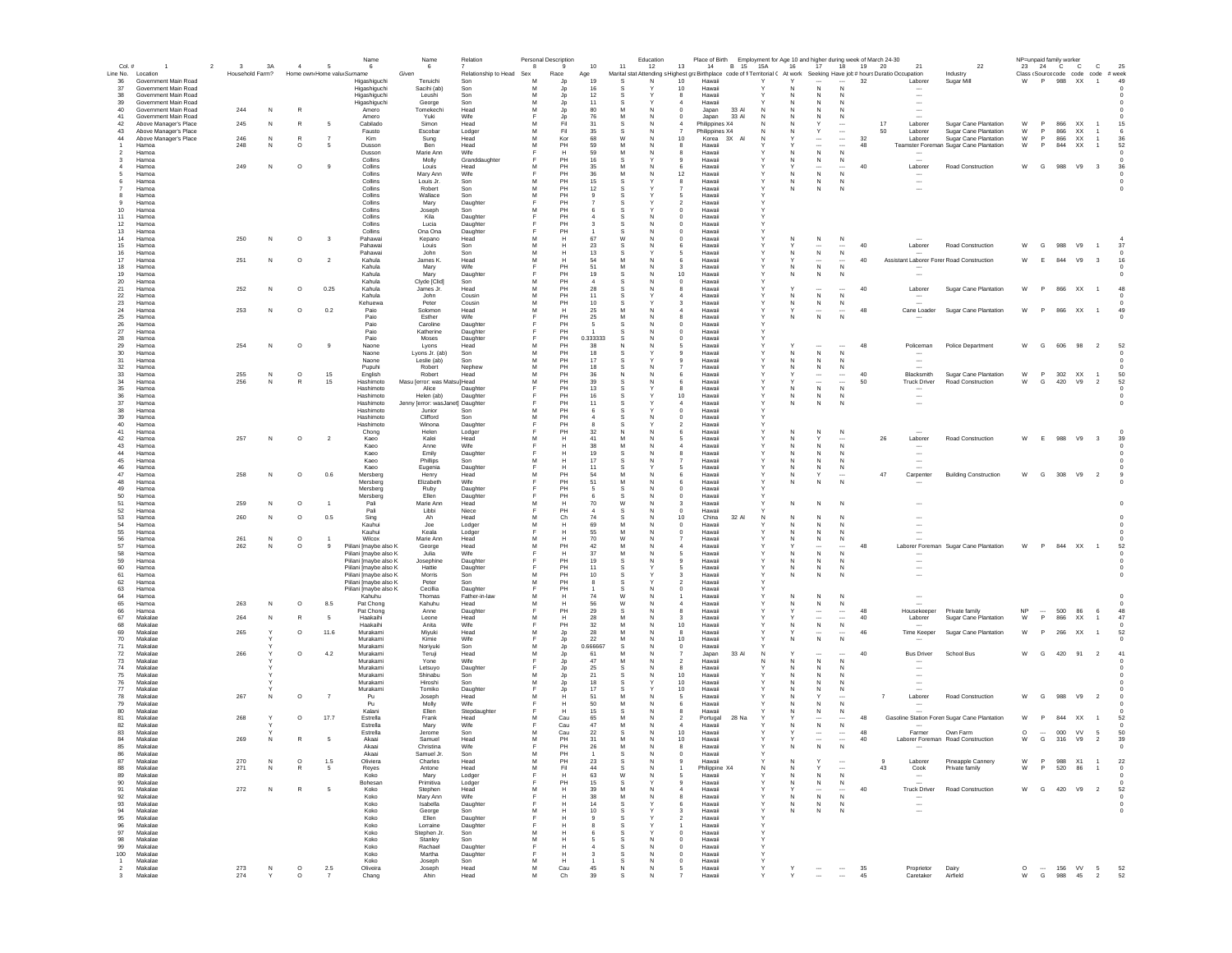| $Col.$ #                                 | $\overline{2}$<br>$\overline{\mathbf{3}}$ | 3A              | $\overline{4}$          | 5                          | Name<br>- 6           | Name<br>- 6            | Relation                       | 8      | Personal Description<br>9 | 10                  | 11               | Education<br>13<br>12                          | Place of Birth Employment for Age 10 and higher during week of March 24-30<br>14 B 15 15A                                  |             | 16           | 17                                                   | 18                                    | 19<br>20 | 21                                 | 22                                  | NP=unpaid family worker | 23 24 C C                       |                 | $\mathbf{C}$                   | 25                      |
|------------------------------------------|-------------------------------------------|-----------------|-------------------------|----------------------------|-----------------------|------------------------|--------------------------------|--------|---------------------------|---------------------|------------------|------------------------------------------------|----------------------------------------------------------------------------------------------------------------------------|-------------|--------------|------------------------------------------------------|---------------------------------------|----------|------------------------------------|-------------------------------------|-------------------------|---------------------------------|-----------------|--------------------------------|-------------------------|
| Line No. Location                        |                                           | Household Farm? |                         | Home own Home valu Surname |                       | Given                  | Relationship to Head Sex       |        | Race                      | Age                 |                  |                                                | Marital stat Attending s Highest graBirthplace code of fi Territorial ( At work Seeking Have job# hours Duratio Occupation |             |              |                                                      |                                       |          |                                    | Industry                            | Class (Source code code |                                 |                 | code #week                     |                         |
| $\overline{a}$<br>Makalae                |                                           |                 |                         |                            | Gomayajay             | Ciferino               | Lodger                         | M      | Fil                       | 27                  | <b>S</b>         | N<br>-5                                        | Philippine X4                                                                                                              | N           | $\checkmark$ |                                                      | $\overline{\phantom{a}}$              | 48       | Laborer                            | Farm                                | W                       | P<br>866                        | <b>W</b>        | $\overline{1}$                 | 51                      |
| Makalae<br>5                             | 275                                       |                 | $\circ$                 | 2.5                        | Akana                 | Joseph                 | Head                           | M      | PH                        | 39                  | N                | N                                              | Hawaii                                                                                                                     |             |              | $\overline{\phantom{a}}$                             | $\overline{\phantom{a}}$              | 84       | Farmer                             | Own farm                            | $\Omega$                | $\overline{\phantom{a}}$<br>000 | w               | -5                             | 52                      |
| Makalae<br>6<br>Makalae                  |                                           |                 |                         |                            | Domingo<br>Sumehite   | Marcos<br>Juan         | Lodger                         | M<br>M | Fil<br>Fil                | 37<br>25            | -S<br>s          | N<br>$\Omega$<br>N<br>$\overline{\phantom{a}}$ | Philippine X4<br>Philippine X4                                                                                             | N           |              | $\overline{\phantom{a}}$<br>$\overline{\phantom{a}}$ | $\overline{\phantom{a}}$<br>$\ldots$  | 24<br>40 | Laborer<br>Laborer                 | Farm<br>Farm                        | W<br>W                  | P.<br>866<br>P<br>866           | <b>VV</b><br>VV | $\overline{1}$<br>$\mathbf{1}$ | 15<br>17                |
| Makalae<br>8                             |                                           |                 |                         |                            | Martis                | Tomas                  | Lodger<br>Lodger               | M      | Fil                       | 38                  |                  |                                                | Philippine X4                                                                                                              |             |              | $\overline{\phantom{a}}$                             | $\overline{\phantom{a}}$              | 40       | Laborer                            | Farm                                | W                       | 866<br>P                        | VV              | $\mathbf{1}$                   | 28                      |
| Makalae<br>9                             | 276                                       | N               | $\circ$                 | 1.3                        | Cano                  | Esteban                | Head                           | M      | Fil                       | 72                  | W                | N<br>$\mathbf 0$                               | Philippine X4                                                                                                              |             |              | N                                                    | N                                     |          |                                    |                                     |                         |                                 |                 |                                | $\mathbf 0$             |
| 10<br>Makalae                            | 277                                       | N               | $\mathbb{R}$            |                            | Mayumi                | Motokuchi              | Head                           | M      | Jp                        | 76                  |                  |                                                | 33 AI<br>Japan                                                                                                             |             | N            | N                                                    |                                       |          | Laborer                            | Farm                                | W                       | P<br>866                        | VV              | $\overline{1}$                 | 16                      |
| 11<br>Makalae<br>12<br>Makalae           | 278                                       | N               | $\mathbb{R}$            | 6                          | Nakayama<br>Nakayama  | Hideyaki<br>Yano       | Head<br>Wife                   | M      | Jp<br>Jp                  | 62<br>65            | M                | N<br>$\mathbf 0$                               | 33 Al<br>Japan<br>33 AI<br>Japan                                                                                           |             |              | ${\sf N}$                                            | $\ddotsc$<br>N                        | 56       | Gardener<br>$\sim$                 | Vegetable Garden                    | $\circ$                 | 000<br>$\cdots$                 | VV              | - 5                            | 52                      |
| 13<br>Makalae                            |                                           |                 |                         |                            | Nakayama              | Fujii                  | Granddaughter                  |        | Jp                        |                     |                  | $^{\circ}$<br>N                                | Hawaii                                                                                                                     |             |              |                                                      |                                       |          |                                    |                                     |                         |                                 |                 |                                |                         |
| 14<br>Makalae                            | 279                                       | N               | $\mathbb{R}$            | 3                          | Duane                 | Thomas                 | Head                           | M      | Cau                       | 32                  |                  | 12<br>N                                        | 97<br>Oregon                                                                                                               |             |              | $\overline{\phantom{a}}$                             |                                       | 40       | Laborer                            | Road Construction                   | W                       | G<br>988                        | V9              | $\overline{\phantom{a}}$       | 43                      |
| 15<br>Makalae                            |                                           |                 |                         |                            | Duane                 | Clara                  | Wife                           |        | Cau                       | 28                  | M                | 12<br>N                                        | Hawaii                                                                                                                     |             | N            | N                                                    | N                                     |          | $\sim$                             |                                     |                         |                                 |                 |                                | - 0                     |
| 16<br>Makalae<br>17<br>Makalae           | 280                                       | N               | R                       | 5                          | Duane<br>Waiwaiale    | Loretta<br>Louie       | Daughter<br>Head               | м      | Cau<br>H                  | $\mathcal{P}$<br>60 | -S<br>M          | N<br>$^{\circ}$<br>N<br>5                      | Hawaii<br>Hawaii                                                                                                           |             | N            | N                                                    | N                                     |          | $\overline{\phantom{a}}$           |                                     |                         |                                 |                 |                                |                         |
| 18<br>Makalae                            |                                           |                 |                         |                            | Waiwaiale             | Louisa                 | Wife                           |        | н                         | 58                  | M                | N<br>$\boldsymbol{A}$                          | Hawaii                                                                                                                     |             | N            | N                                                    | N                                     |          | $\overline{\phantom{a}}$           |                                     |                         |                                 |                 |                                |                         |
| 19<br>Makalae                            |                                           |                 |                         |                            | Waiwaiale             | Mary                   | Daughter                       |        | н                         | 22                  | -S               | N<br>8                                         | Hawaii                                                                                                                     |             |              | $\overline{\phantom{a}}$                             |                                       | 48       | Laborer                            | Sugar Cane Plantation               | W                       | P                               | 866 XX          | $\overline{1}$                 | 43                      |
| 20<br>Makalae<br>Makalae                 |                                           |                 |                         |                            | Waiwaiale<br>Kaihui   | Margeret               | Daughter                       |        | н                         | 15                  |                  | $\mathbf{Q}$                                   | Hawaii<br>Hawaii                                                                                                           |             | N<br>N       | N                                                    | $\mathbb N$                           |          |                                    |                                     |                         |                                 |                 |                                |                         |
| 21<br>22<br>Makalae                      |                                           |                 |                         |                            | Kaihui                | Louisa<br>Louis        | Granddaughter<br>Grandson      | M      | н<br>Н                    | 13<br>9             | -S               | $\overline{7}$<br>3                            | Hawaii                                                                                                                     |             |              | N                                                    | N                                     |          | $\sim$                             |                                     |                         |                                 |                 |                                |                         |
| 23<br>Makalae                            | 281                                       |                 | $\circ$                 | 20                         | Allencastre           | Peter                  | Head                           | M      | Cau                       | 36                  | M                | 12                                             | Hawai                                                                                                                      |             | N            | N                                                    |                                       |          | Rancher                            | Own Ranch                           | $\circ$                 | 000<br>$\overline{\phantom{a}}$ | VV              | $5\phantom{.0}$                | 52                      |
| 24<br>Makalae                            |                                           |                 |                         |                            | Allencastre           | Ida                    | Wife                           |        | Cau                       | 29                  | M                | N<br>9                                         | Hawaii                                                                                                                     |             | N            | ${\sf N}$                                            | N                                     |          |                                    |                                     |                         |                                 |                 |                                |                         |
| 25<br>Makalae                            |                                           |                 |                         |                            | Allencastre           | Joyce                  | Daughter                       |        | Cau                       |                     |                  | N<br>$\mathbf 0$                               | Hawaii                                                                                                                     |             |              |                                                      |                                       |          |                                    |                                     |                         |                                 |                 |                                |                         |
| 26<br>Makalae<br>$27\,$<br>Makalae       | 282<br>283                                | N               | $\mathbb{R}$<br>$\circ$ | 10                         | Yoshimura<br>Estrella | Katsuto<br>Joseph      | Head<br>Head                   | M<br>M | Jp<br>Cau                 | 68<br>39            |                  | $\mathbb O$<br>N                               | 33 Al<br>Japan<br>Hawaii                                                                                                   |             |              | $\cdots$<br>$\overline{\phantom{a}}$                 | $\ldots$<br>$\ldots$                  | 16<br>40 | Yardman<br>Laborer                 | Private family<br>Road Construction | W<br>W                  | P<br>520<br>G<br>988            | 86<br>V9        | $\overline{2}$                 | 44                      |
| 28<br>Makalae                            |                                           |                 |                         |                            | Estrella              | Lucy                   | Wife                           |        | PH                        | 43                  | M                | N                                              | Hawaii                                                                                                                     |             |              | $\cdots$                                             | $\ldots$                              | 84       | Proprietor                         | Bakery                              | $\circ$                 | 156<br>$\cdots$                 | 61              | $\sqrt{5}$                     | 52                      |
| 29<br>Makalae                            |                                           |                 |                         |                            | Estrella              | Herman                 | Son                            | M      | PH                        | 17                  |                  | 9                                              | Hawaii                                                                                                                     |             |              | $\cdots$                                             | $\overline{\phantom{a}}$              | 84       | Delivery Boy                       | Bakery                              | NP                      | 432<br>$\overline{\phantom{a}}$ | 61              | 6                              | 52                      |
| 30<br>Makalae                            |                                           |                 |                         |                            | Estrella              | Lani                   | Daughter                       | Е      | PH                        | 15                  | -S               | 10                                             | Hawaii                                                                                                                     |             | N            | N                                                    | N                                     |          | $\sim$                             |                                     |                         |                                 |                 |                                | - 0                     |
| 31<br>Makalae<br>32<br>Makalae           |                                           |                 |                         |                            | Estrella<br>Estrella  | Ernest<br>Walter       | Son<br>Son                     | м<br>м | PH<br>PH                  | 14<br>13            | -S               | 8                                              | Hawaii<br>Hawaii                                                                                                           |             | N            | N<br>N                                               | -N<br>N                               |          | $\sim$                             |                                     |                         |                                 |                 |                                |                         |
| 33<br>Puuiki                             | 284                                       | N               | $\mathbb{R}$            | 40                         | Erely                 | Cyril L.               | Head                           | м      | Cau                       | 36                  | -S               | N<br>16                                        | Na<br>Belgium 09                                                                                                           |             |              |                                                      |                                       |          | Priest                             | Catholic Church                     | W                       | P<br>V08                        | 94              | $\overline{1}$                 | 52                      |
| 34<br>Puuiki                             |                                           |                 |                         |                            | Pat Chong             | Joshua                 | Lodger                         | M      | PH                        | 25                  | <b>S</b>         | N<br>$\boldsymbol{A}$                          | Hawaii                                                                                                                     |             | N            | N                                                    | N                                     |          |                                    |                                     |                         |                                 |                 |                                |                         |
| 35<br>Puuikilua                          | 285                                       | N               | $\circ$                 | $\overline{1}$             | Pua                   | Thomas                 | Head                           | M      | PH                        | 25                  | M                | 6<br>N                                         | Hawaii                                                                                                                     |             |              | $\overline{\phantom{a}}$                             |                                       | 32       | Laborer                            | Sugar Cane Plantation               | W                       | <b>P</b><br>866                 | XX              | $\overline{1}$                 | 39                      |
| 36<br>Puuikilua<br>37<br>Puuikilua       |                                           |                 |                         |                            | Pua<br>Pua            | Cecillia<br>Thomas Jr. | Wife<br>Son                    | Е<br>M | PH<br>PH                  | 22                  | M                | N<br>$\overline{7}$<br>N<br>$\mathbf 0$        | Hawaii<br>Hawaii                                                                                                           |             | N            | N                                                    | $\mathbb N$                           |          |                                    |                                     |                         |                                 |                 |                                |                         |
| 38<br>Puuikilua                          |                                           |                 |                         |                            | Pua                   | Louis                  | Son                            | M      | PH                        | 0.583333            |                  | $\mathbf 0$                                    | Hawaii                                                                                                                     |             |              |                                                      |                                       |          |                                    |                                     |                         |                                 |                 |                                |                         |
| 39<br>Puuikilua                          | 286                                       | N               | $\circ$                 |                            | Kaawa                 | Andrew                 | Head                           | M      |                           | 24                  |                  | N<br>8                                         | Hawaii                                                                                                                     |             |              |                                                      |                                       | 40       | Laborer                            | Road Construction                   | W                       | G<br>988                        | V9              | $\overline{2}$                 | 50                      |
| 40<br>Puuikilua                          |                                           |                 |                         |                            | Kaawa                 | Emmaline               | Wife                           |        |                           | 20                  | M                |                                                | Hawai                                                                                                                      |             | N            | ${\sf N}$                                            | $\mathsf{N}$                          |          |                                    |                                     |                         |                                 |                 |                                |                         |
| 41<br>Puuikilua                          |                                           |                 |                         |                            | Kaawa                 | Andrew Jr.             | Son                            | M      | н                         | 0.333333            | s                | N<br>$\mathbf 0$                               | Hawaii                                                                                                                     |             |              |                                                      |                                       |          |                                    |                                     |                         |                                 |                 |                                |                         |
| 42<br>Puuikilua<br>43<br>Puuikilua       | 287                                       | N               | $\circ$                 | $\overline{7}$             | Keohuhu<br>Kahau      | Richard<br>William     | Nephew<br>Head                 | M<br>M | н                         | 10<br>48            | M                | N<br>3                                         | Hawaii<br>Hawaii                                                                                                           |             | N            | N<br>N                                               |                                       |          | $\overline{\phantom{a}}$<br>$\sim$ |                                     |                         |                                 |                 |                                |                         |
| 44<br>Puuikilua                          |                                           |                 |                         |                            | Kahau                 | Julia                  | Wife                           |        |                           | 57                  |                  | з                                              | Hawaii                                                                                                                     |             |              | N                                                    | N                                     |          |                                    |                                     |                         |                                 |                 |                                |                         |
| 45<br>Puuikilua                          |                                           |                 |                         |                            | Kala                  | Wilfred                | Nephew                         | M      | н                         | -5                  | -S               | N<br>$^{\circ}$                                | Hawaii                                                                                                                     |             |              |                                                      |                                       |          |                                    |                                     |                         |                                 |                 |                                |                         |
| 46<br>Puuikilua                          |                                           |                 |                         |                            | Kala                  | Esther                 | Niece                          |        | н                         | -2                  |                  | $^{\circ}$<br>N                                | Hawaii                                                                                                                     |             |              |                                                      |                                       |          |                                    |                                     |                         |                                 |                 |                                |                         |
| 47<br>Puuikilua                          |                                           |                 |                         |                            | Napihaa               | William                | Cousin                         | м      | н                         |                     | -S               | $^{\circ}$                                     | Hawaii                                                                                                                     |             |              |                                                      |                                       |          |                                    |                                     |                         |                                 |                 |                                |                         |
| 48<br>Puuikilua<br>49<br>Puuikilua       | 288                                       | N               | $\circ$                 | 5                          | Morris<br>Morris      | Manuel<br>Filen        | Head<br>Wife                   | M<br>Е | Cau<br>н                  | 40<br>37            | M<br>M           | 11<br>N<br>$\mathbf{R}$<br>N                   | Hawaii<br>Hawaii                                                                                                           | Y           | N<br>N       | N                                                    | N                                     |          | $\overline{\phantom{a}}$           |                                     |                         |                                 |                 |                                |                         |
| 50<br>Puuikilua                          |                                           |                 |                         |                            | Morris                | Edward (ab)            | Son                            | M      | PH                        | 16                  | -S               | 10<br>N                                        | Hawaii                                                                                                                     |             | Y            | N                                                    | N                                     | 42       | Laborer                            | Reforestation                       | W                       | E<br>988                        | V <sub>0</sub>  | $_{3}$                         | 15                      |
| 51<br>Puuikilua                          |                                           |                 |                         |                            | Morris                | John                   | Son                            | M      | PH                        | -7                  |                  | $\overline{1}$                                 | Hawaii                                                                                                                     |             |              |                                                      |                                       |          |                                    |                                     |                         |                                 |                 |                                |                         |
| 52<br>Puuikilua                          |                                           |                 |                         |                            | Morris                | Alexander              | Son                            | M      | PH                        | $\overline{2}$      |                  | $\pmb{0}$<br>N                                 | Hawaii                                                                                                                     |             |              |                                                      |                                       |          |                                    |                                     |                         |                                 |                 |                                |                         |
| 53<br>Puuikilua                          | 289                                       | N               | $\mathbb{R}$            | $\overline{2}$             | Park                  | John                   | Head                           | M      | PH                        | 27                  | M                |                                                | Hawai                                                                                                                      |             |              |                                                      |                                       | 32       | Laborer                            | Sugar Cane Plantation               | W                       | P                               | 866 XX          | $\overline{1}$                 | 38                      |
| 54<br>Puuikilua<br>55<br>Puuikilua       |                                           |                 |                         |                            | Park<br>Park          | Katherine<br>Nancy     | Wife<br>Daughter               |        | Н<br>PH                   | 21                  | M                | N<br>$\mathbf 0$                               | Hawai<br>Hawai                                                                                                             |             | N            | ${\sf N}$                                            | N                                     |          |                                    |                                     |                         |                                 |                 |                                |                         |
| 56<br>Puuikilua                          |                                           |                 |                         |                            | Park                  | John                   | Son                            | M      | PH                        | -4                  | -S               | $\pmb{0}$<br>N                                 | Hawaii                                                                                                                     |             |              |                                                      |                                       |          |                                    |                                     |                         |                                 |                 |                                |                         |
| 57<br>Puuikilua                          |                                           |                 |                         |                            | Park                  | Kenneth                | Son                            | M      | PH                        |                     |                  |                                                | Hawaii                                                                                                                     |             |              |                                                      |                                       |          |                                    |                                     |                         |                                 |                 |                                |                         |
| 58<br>Puuikilua                          | 290                                       | ${\sf N}$       | $\circ$                 | $\overline{2}$             | Kanaha                | Koko                   | Head                           | M      | н                         | 54                  | W                | N                                              | Hawaii                                                                                                                     |             | N            |                                                      |                                       | 95       | Laborer                            | Road Construction                   | W                       | 988                             | V9              | $\overline{\mathbf{3}}$        | 24                      |
| 59<br>Puuikilua                          | 291                                       | N               | $\circ$                 | 1.5                        | Kupau                 | Noah                   | Head                           | M      | н                         | 72                  |                  | N                                              | Hawaii                                                                                                                     |             |              | N                                                    | $\mathbb{N}$                          |          |                                    |                                     |                         |                                 |                 |                                |                         |
| 60<br>Puuikilua<br>61<br>Puuikilua       |                                           |                 |                         |                            | Kupau<br>Kaikala      | Emmiliana<br>Cecillia  | Wife<br>Daughter               |        | н<br>н                    | 68<br>40            | M<br>$\mathbf N$ | N<br>$\overline{2}$<br>N<br>6                  | Hawaii<br>Hawaii                                                                                                           |             | N            | N<br>$\cdots$                                        | N<br>$\cdots$                         | 48       | Laborer                            | <b>Sugar Cane Plantation</b>        | W                       | P                               | 866 XX          | $\overline{1}$                 | 40                      |
| 62<br>Puuikilua                          |                                           |                 |                         |                            | Kaikala               | Emilia                 | Granddaughter                  |        | н                         | 14                  | -S               | N<br>8                                         | Hawaii                                                                                                                     |             | N            | N                                                    | N                                     |          |                                    |                                     |                         |                                 |                 |                                | - 0                     |
| 63<br>Puuikilua                          |                                           |                 |                         |                            | Kaikala               | Julia                  | Granddaughter                  |        | H                         | $\mathbf{3}$        | -S               | N<br>$^{\circ}$                                | Hawaii                                                                                                                     |             |              |                                                      |                                       |          |                                    |                                     |                         |                                 |                 |                                |                         |
| 64<br>Puuikilua                          |                                           |                 |                         |                            | Kaikala               | Helen                  | Granddaughter                  |        | н                         | $\alpha$            | -S               | $\mathcal{P}$                                  | Hawaii                                                                                                                     |             |              |                                                      |                                       |          |                                    |                                     |                         |                                 |                 |                                |                         |
| 65<br>Puuikilua<br>66<br>Puuikilua       | 292                                       | N               |                         |                            | Kaikala               | Peter<br>Joseph        | Grandson<br>Head               | M<br>M | н<br>н                    | 32                  | M                | N<br>$\Omega$<br>N<br>6                        | Hawaii<br>Hawaii                                                                                                           |             | Υ            | $\overline{\phantom{a}}$                             | $\overline{\phantom{a}}$              |          | Laborer                            | <b>Road Construction</b>            | W                       | G<br>988                        |                 | $\overline{2}$                 | 49                      |
| 67<br>Puuikilua                          |                                           |                 | $\circ$                 | 1.5                        | Kupau<br>Kupau        | Agnes                  | Wife                           |        | PH                        | 31                  | M                | N                                              | Hawaii                                                                                                                     |             | N            | $\,$ N                                               | N                                     | 40       |                                    |                                     |                         |                                 | V9              |                                |                         |
| 68<br>Puuikilua                          |                                           |                 |                         |                            | Kupau                 | Joseph Jr.             | Son                            | M      | PH                        |                     |                  | $\mathfrak{p}$                                 | Hawai                                                                                                                      |             |              |                                                      |                                       |          |                                    |                                     |                         |                                 |                 |                                |                         |
| 69<br>Puuikilua                          |                                           |                 |                         |                            | Kupau                 | Leonard                | Son                            | M      | PH                        |                     |                  |                                                | Hawaii                                                                                                                     |             |              |                                                      |                                       |          |                                    |                                     |                         |                                 |                 |                                |                         |
| 70<br>Puuikilua                          |                                           |                 |                         |                            | Kupau                 | Theresa                | Daughter                       |        | PH                        |                     |                  | $\bf{0}$                                       | Hawai                                                                                                                      |             |              |                                                      |                                       |          |                                    |                                     |                         |                                 |                 |                                |                         |
| $\bf 71$<br>Puuikilua<br>72<br>Puuikilua |                                           |                 |                         |                            | Kupau<br>Kupau        | Valentine<br>Agnes     | Son<br>Daughter                | M      | PH<br>PH                  |                     |                  | $\mathbf 0$<br>N                               | Hawaii<br>Hawaii                                                                                                           |             |              |                                                      |                                       |          |                                    |                                     |                         |                                 |                 |                                |                         |
| 73<br>Puuikilua                          |                                           |                 |                         |                            | Kupau                 | Samuel                 | Son                            | M      | PH                        |                     |                  | $\bf{0}$<br>N                                  | Hawaii                                                                                                                     |             |              |                                                      |                                       |          |                                    |                                     |                         |                                 |                 |                                |                         |
| 74<br>Puuikilua                          | 293                                       | N               | $\circ$                 | 1.5                        | Haupu                 | Sam                    | Head                           | M      | н                         | 34                  |                  | 8                                              | Hawaii                                                                                                                     |             | N            | Y                                                    |                                       | 15       | Laborer                            | Sugar Cane Plantation               | W                       | P                               | 866 XX          | $\overline{1}$                 | 26                      |
| 75<br>Puuikilua                          |                                           |                 |                         |                            | Haupu                 | Mary                   | Wife                           |        | н                         | 32                  | M                | N<br>8                                         | Hawaii                                                                                                                     |             | N            | N                                                    | N                                     |          | $\overline{\phantom{a}}$           |                                     |                         |                                 |                 |                                | $^{\circ}$              |
| 76<br>Puuikilua<br>77<br>Puuikilua       |                                           |                 |                         |                            | Haupu<br>Haupu        | Katherine<br>Herbert   | Daughter<br>Son                | м      | н<br>н                    | 13<br>11            | -S<br>-S         | -5                                             | Hawaii<br>Hawaii                                                                                                           |             | N<br>N       | N<br>N                                               | N<br>N                                |          | $\cdots$<br>$\cdots$               |                                     |                         |                                 |                 |                                | - 0<br>$^{\circ}$       |
| 78<br>Puuikilua                          |                                           |                 |                         |                            | Haupu                 | Piilani                | Daughter                       |        | н                         | -4                  | -S               | N<br>$^{\circ}$                                | Hawaii                                                                                                                     |             |              |                                                      |                                       |          |                                    |                                     |                         |                                 |                 |                                |                         |
| 79<br>Puuikilua                          |                                           |                 |                         |                            | Haupu                 | Isabel                 | Daughter                       |        | н                         | $\mathbf{3}$        | -S               | N<br>$\Omega$                                  | Hawaii                                                                                                                     |             |              |                                                      |                                       |          |                                    |                                     |                         |                                 |                 |                                |                         |
| 80<br>Haou                               | 294                                       | N               | $\circ$                 | 0.6                        | Momoa                 | Ambrose                | Head                           | M      | H                         | 46                  | W                | $\boldsymbol{A}$<br>N                          | Hawaii                                                                                                                     |             | N            |                                                      | $\overline{\phantom{a}}$              | 95       | Laborer                            | Road Construction                   | W                       | G<br>988                        | V9              | $\overline{\mathbf{3}}$        | 32                      |
| 81<br>Haou<br>82<br>Haou                 | 295                                       | N               | $\circ$                 | 2.5                        | Konohia<br>Konohia    | Peter<br>Elizabeth     | Head<br>Wife                   | M<br>F | н                         | 32<br>$\bf 24$      | M<br>M           | N<br>10<br>N<br>$\overline{7}$                 | Hawaii<br>Hawaii                                                                                                           | Y           | N<br>N       | Y<br>N                                               | $\overline{\phantom{a}}$<br>${\sf N}$ | 39       | Laborer                            |                                     |                         | 866                             | XX              | $\overline{1}$                 | 39<br>$^{\circ}$        |
| 83<br>Haou                               |                                           |                 |                         |                            | Konohia               | Peter Jr.              | Son                            | M      |                           |                     |                  | $\mathbf 0$                                    | Hawai                                                                                                                      |             |              |                                                      |                                       |          |                                    |                                     |                         |                                 |                 |                                |                         |
| 84<br>Haou                               |                                           |                 |                         |                            | Momoa                 | Joseph                 | Brother-in-law                 | M      |                           | 16                  |                  | 8                                              | Hawai                                                                                                                      |             |              |                                                      |                                       | 48       | Laborer                            | Sugar Cane Plantation               | W                       | 866                             | XX              |                                | 20                      |
| 85<br>Haou                               |                                           |                 |                         |                            | Momoa                 | Rosemary               | Niece                          |        | PH                        |                     |                  | $\bf{0}$                                       | Hawai                                                                                                                      |             |              |                                                      |                                       |          |                                    |                                     |                         |                                 |                 |                                |                         |
| 86<br>Haou<br>87<br>Haou                 | 296                                       | N               | $\circ$                 | 0.6                        | Kaiana                | Manuel                 | Head<br>Wife                   | M      | Н                         | 45<br>44            | M                | N<br>4                                         | Hawaii                                                                                                                     |             | N            |                                                      | $\overline{\phantom{a}}$<br>N         | 21       | Laborer                            | Road Construction                   | W                       | 988<br>E                        | V9              | 3                              |                         |
| 88<br>Haou                               |                                           |                 |                         |                            | Kaiana<br>Kaiana      | Helen<br>Peter         | Son                            | M      | н                         | 17                  |                  | 6<br>-N                                        | Hawaii<br>Hawaii                                                                                                           |             |              | N                                                    | $\cdots$                              | 32       | Laborer                            | Sugar Cane Plantation               | W                       | 866                             | XX              | $\overline{1}$                 |                         |
| 89<br>Haou                               |                                           |                 |                         |                            | Kaiana                | Julia                  | Daughter                       |        | н                         | 0.833333            |                  | 0                                              | Hawaii                                                                                                                     |             |              |                                                      |                                       |          |                                    |                                     |                         |                                 |                 |                                |                         |
| 90<br>Haou                               |                                           |                 |                         |                            | Kaiana                | David                  | Son                            | м      | н                         | 20                  | M                | N<br>6                                         | Hawaii                                                                                                                     |             | N            | N                                                    |                                       |          | Laborer                            | Sugar Cane Plantation               | W                       | P                               | 866 XX 1        |                                | 19                      |
| 91<br>Haou                               |                                           |                 |                         |                            | Kaiana                | Nani                   | Daughter-in-law                |        |                           | 33                  | M                | -N                                             | Hawaii                                                                                                                     |             | N            | N                                                    | N                                     |          |                                    |                                     |                         |                                 |                 |                                |                         |
| 92<br>Haou<br>93<br>Haou                 |                                           |                 |                         |                            | Kaiana<br>Kaiana      | Louela<br>Elizabeth    | Granddaughter<br>Granddaughter |        | н<br>н                    |                     |                  | 2                                              | Hawaii<br>Hawaii                                                                                                           |             |              |                                                      |                                       |          |                                    |                                     |                         |                                 |                 |                                |                         |
| 94<br>Haou                               |                                           |                 |                         |                            | Kaiana                | Henritta               | Granddaughter                  | E      | н                         | -6                  | -S               | N<br>$^{\circ}$                                | Hawaii                                                                                                                     |             |              |                                                      |                                       |          |                                    |                                     |                         |                                 |                 |                                |                         |
| 95<br>Haou                               |                                           |                 |                         |                            | Kaiana                | David                  | Grandson                       | м      |                           |                     |                  | $\Omega$                                       | Hawaii                                                                                                                     |             |              |                                                      |                                       |          |                                    |                                     |                         |                                 |                 |                                |                         |
| 96<br>Haou                               |                                           |                 |                         |                            | Kaiana                | Murphy                 | Grandson                       | M      | н                         |                     | -S               | N<br>$\Omega$                                  | Hawaii                                                                                                                     |             |              |                                                      |                                       |          |                                    |                                     |                         |                                 |                 |                                |                         |
| 97<br>Haou                               |                                           |                 |                         |                            | Kaiana                | Stephen                | Grandson                       | M      | н                         | 0.833333            | s                | ${\sf N}$<br>$\circ$                           | Hawaii                                                                                                                     |             |              |                                                      |                                       |          |                                    |                                     |                         |                                 |                 |                                |                         |
| 98<br>Haou<br>99<br>Haou                 | 297                                       | N               | $\circ$                 | 1.75                       | Momoa<br>Naopuu       | Christina<br>Esther    | Head<br>Niece                  |        |                           | 49                  |                  |                                                | Hawaii<br>Hawai                                                                                                            |             | N            | N                                                    | N                                     |          |                                    |                                     |                         |                                 |                 |                                |                         |
| 100<br>Haou                              | 298                                       | N               | $\circ$                 | 5                          | Kuailani              | Abraham                | Head                           | M      |                           | $27\,$              | M                | N                                              | Hawaii                                                                                                                     |             | N            | Y                                                    |                                       | 13       | Laborer                            | <b>Building Construction</b>        | W                       | 988<br>P                        | V9              | $\overline{1}$                 | 20                      |
| $\overline{1}$<br>Haou                   |                                           |                 |                         |                            | Kuailani              | Julia                  | Wife                           | F      | Н                         | 25                  | M                | ${\sf N}$<br>8                                 | Hawaii                                                                                                                     |             | N            | N                                                    | ${\sf N}$                             |          | $\cdots$                           |                                     |                         |                                 |                 |                                | $^{\circ}$              |
| Haou<br>$\overline{2}$                   |                                           |                 |                         |                            | Kuailani              | Evan                   | Son                            | M      | н                         |                     |                  |                                                | Hawaii                                                                                                                     |             |              |                                                      |                                       |          |                                    |                                     |                         |                                 |                 |                                |                         |
| Haou<br>3                                |                                           |                 |                         |                            | Phillips              | Faustino               | Lodger                         | M      | PH                        | $22\,$              |                  | N<br>$\mathbf 0$                               | Hawaii                                                                                                                     |             | N            |                                                      | $\overline{\phantom{a}}$              | 24       | New Worker                         |                                     |                         |                                 |                 | $\overline{7}$                 | $^{\circ}$              |
| Kawaloa<br>$\overline{4}$                | 299                                       | N               | $\circ$                 | 2.5                        | Burns                 | Julia                  | Head                           | M      | н                         | 62<br>15            | W                |                                                | Hawaii                                                                                                                     |             | N            | N                                                    | N                                     |          | $\cdots$                           |                                     |                         |                                 |                 |                                | $^{\circ}$              |
| Kawaloa<br>-5<br>Kawaloa<br>6            |                                           |                 |                         |                            | Huewa<br>Huewa        | Emma<br>Betty          | Granddaughter<br>Granddaughter | F      | н<br>н                    | 13                  | -S<br>-S         | 8                                              | Hawaii<br>Hawaii                                                                                                           |             | N<br>N       | N<br>N                                               | N<br>N                                |          | $\overline{\phantom{a}}$           |                                     |                         |                                 |                 |                                | $^{\circ}$<br>- 0       |
| Kawaloa<br>$\overline{7}$                | 300                                       | N               | $\circ$                 | $\overline{2}$             | Huewa                 | Alfred H.              | Head                           | М      | н                         | 44                  | M                | N<br>5                                         | Hawaii                                                                                                                     | Y           | Υ            | $\cdots$                                             | $\overline{\phantom{a}}$              | 40       | Laborer                            | Road Construction                   | W                       | 988<br>E                        | V9              | $_{3}$                         | 15                      |
| 8<br>Kawaloa                             |                                           |                 |                         |                            | Huewa                 | Julia                  | Wife                           | Е      | н                         | 42                  | M                | N<br>5                                         | Hawaii                                                                                                                     |             | N            | N                                                    | N                                     |          |                                    |                                     |                         |                                 |                 |                                | $^{\circ}$              |
| 9<br>Kawaloa                             |                                           |                 |                         |                            | Huewa                 | Alfred Jr.             | Son                            | M      | н                         | $\mathbf{Q}$        | <b>S</b>         | 1                                              | Hawaii                                                                                                                     |             |              |                                                      |                                       |          |                                    |                                     |                         |                                 |                 |                                |                         |
| 10<br>Kawaloa<br>Kawaloa                 |                                           |                 | $\circ$                 |                            | Huewa                 | Verna                  | Daughter<br>Head               | Е<br>м | н<br>Fil                  | -5<br>42            | -S<br><b>S</b>   | N<br>$\Omega$<br>N<br>$\Omega$                 | Hawaii                                                                                                                     | $\mathbb N$ | $\mathbb N$  |                                                      |                                       |          | $\overline{\phantom{a}}$           |                                     |                         |                                 |                 |                                | $\Omega$                |
| 11<br>12<br>Kawaloa                      | 301<br>302                                | N<br>${\sf N}$  | $\circ$                 | 0.2<br>0.85                | Isuga<br>Kaeka        | Prepigto<br>Daniel     | Head                           | M      | PH                        | 60                  | M                | N<br>$\overline{2}$                            | Philippine X4<br>Hawaii                                                                                                    |             | N            | N<br>Y                                               | N<br>                                 | 26       | $\cdots$                           | Road Construction                   | W                       | 988<br>E                        | V9              | $\overline{\mathbf{3}}$        | 30                      |
| 13<br>Kawaloa                            |                                           |                 |                         |                            | Kaeka                 | Agnes                  | Wife                           | Е      | н                         | 42                  | M                | N                                              | Hawaii                                                                                                                     |             | N            | ${\sf N}$                                            | ${\sf N}$                             |          | $\sim$                             |                                     |                         |                                 |                 |                                | $\overline{\mathbf{0}}$ |
| 14<br>Kawaloa                            |                                           |                 |                         |                            | Mai Lou               | Daniel                 | Son                            | М      | PH                        | $\mathbf{^{24}}$    | s                | N<br>8                                         | Hawaii                                                                                                                     |             | Y            |                                                      | $\cdots$                              | 48       | Laborer                            | Sugar Cane Plantation               | W                       | P<br>866                        | XX              | $\mathbf{1}$                   | $\overline{7}$          |
| 15<br>Kawaloa                            |                                           |                 |                         |                            | Mai Lou               | Amon                   | Son                            | М      | PH                        | 21                  |                  | N                                              | Hawaii                                                                                                                     |             |              |                                                      |                                       | 48       | Laborer                            | Sugar Cane Plantation               | W                       | 866<br>P                        | XX              | $\overline{1}$                 | 35                      |
|                                          |                                           |                 |                         |                            |                       |                        |                                |        |                           |                     |                  |                                                |                                                                                                                            |             |              |                                                      |                                       |          |                                    |                                     |                         |                                 |                 |                                |                         |